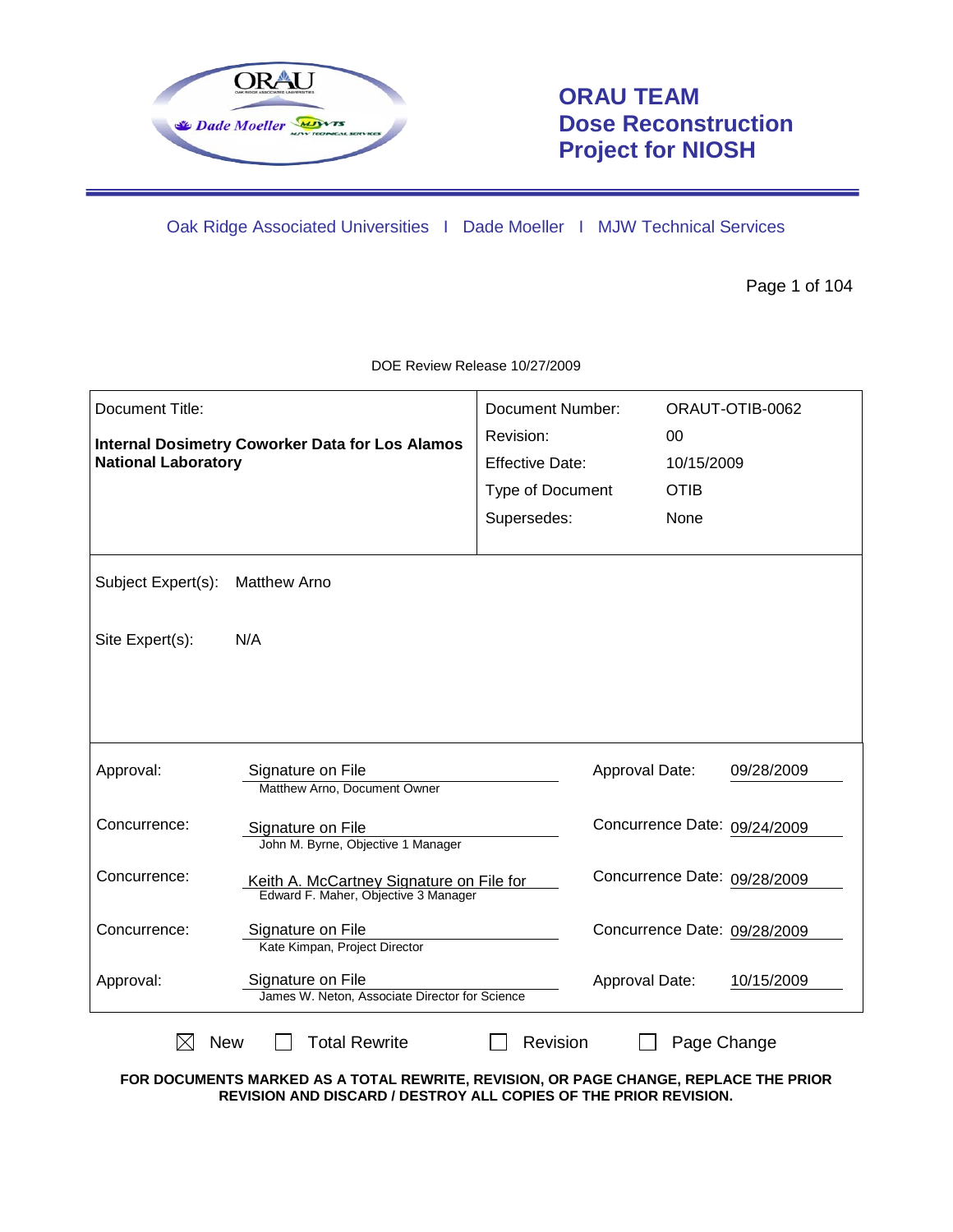| Document No. ORAUT-OTIB-0062 | 0C<br>Revision No. | <b>Effective Date: 10/15/2009</b> | 104<br>Page<br>≀ ot |
|------------------------------|--------------------|-----------------------------------|---------------------|

### **PUBLICATION RECORD**

| <b>EFFECTIVE</b> | <b>REVISION</b> |                                                                                                                                                                                                                                                                                                                                                                                              |
|------------------|-----------------|----------------------------------------------------------------------------------------------------------------------------------------------------------------------------------------------------------------------------------------------------------------------------------------------------------------------------------------------------------------------------------------------|
| <b>DATE</b>      | <b>NUMBER</b>   | <b>DESCRIPTION</b>                                                                                                                                                                                                                                                                                                                                                                           |
| 10/15/2009       | 00              | New technical information bulletin for internal dosimetry coworker<br>data for Los Alamos National Laboratory. Incorporates formal<br>internal and NIOSH review comments. Analysis of plutonium-239<br>and cesium-137 lung counts updated and new guidance added for<br>Type Super S plutonium-239. Training required: As determined by<br>the Objective Manager. Initiated by Matthew Arno. |

# TRADEMARK INFORMATION

Microsoft<sup>®</sup> and Access<sup>®</sup> are registered trademarks of the Microsoft Corporation in the United States and/or other countries.

All trademarks are the property of their respective owners.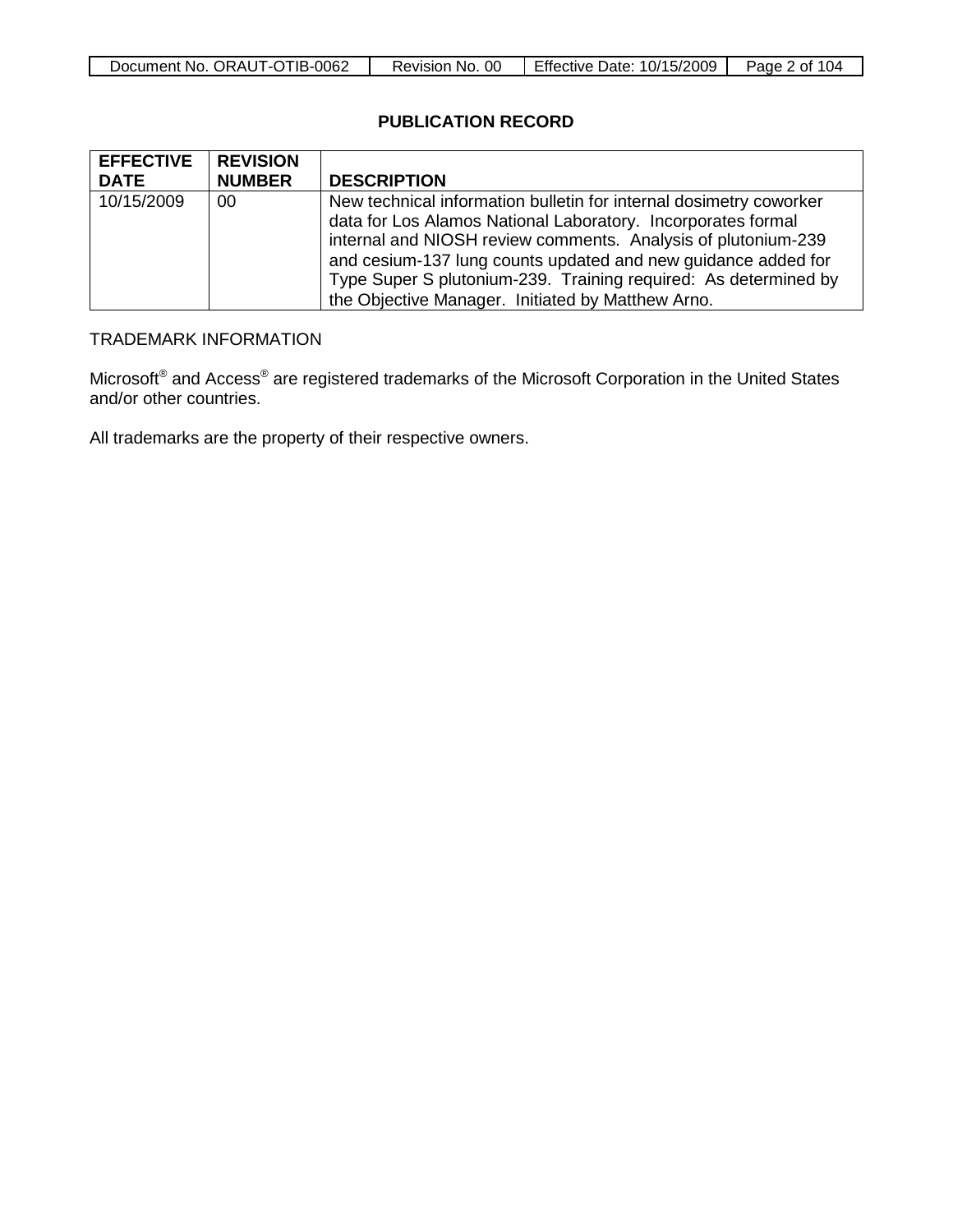# **TABLE OF CONTENTS**

| <b>SECTION</b> |                                               | <b>TITLE</b>                                       | <b>PAGE</b> |
|----------------|-----------------------------------------------|----------------------------------------------------|-------------|
|                |                                               |                                                    |             |
| 1.0            |                                               |                                                    |             |
| 2.0            |                                               |                                                    |             |
| 3.0            | 3.1<br>3.2<br>3.3<br>3.4<br>3.5<br>3.6        | 3.5.1<br>3.5.2                                     |             |
|                | 3.7<br>3.8                                    |                                                    |             |
| 4.0            | 4.1<br>4.2<br>4.3                             | 4.3.1<br>4.3.2<br>4.3.3<br>4.3.4<br>4.3.5<br>4.3.6 |             |
| 5.0            | 5.1<br>5.2<br>5.3<br>5.4<br>5.5<br>5.6<br>5.7 |                                                    |             |
| 6.0            |                                               |                                                    |             |
|                |                                               |                                                    |             |
|                |                                               |                                                    |             |
|                |                                               |                                                    |             |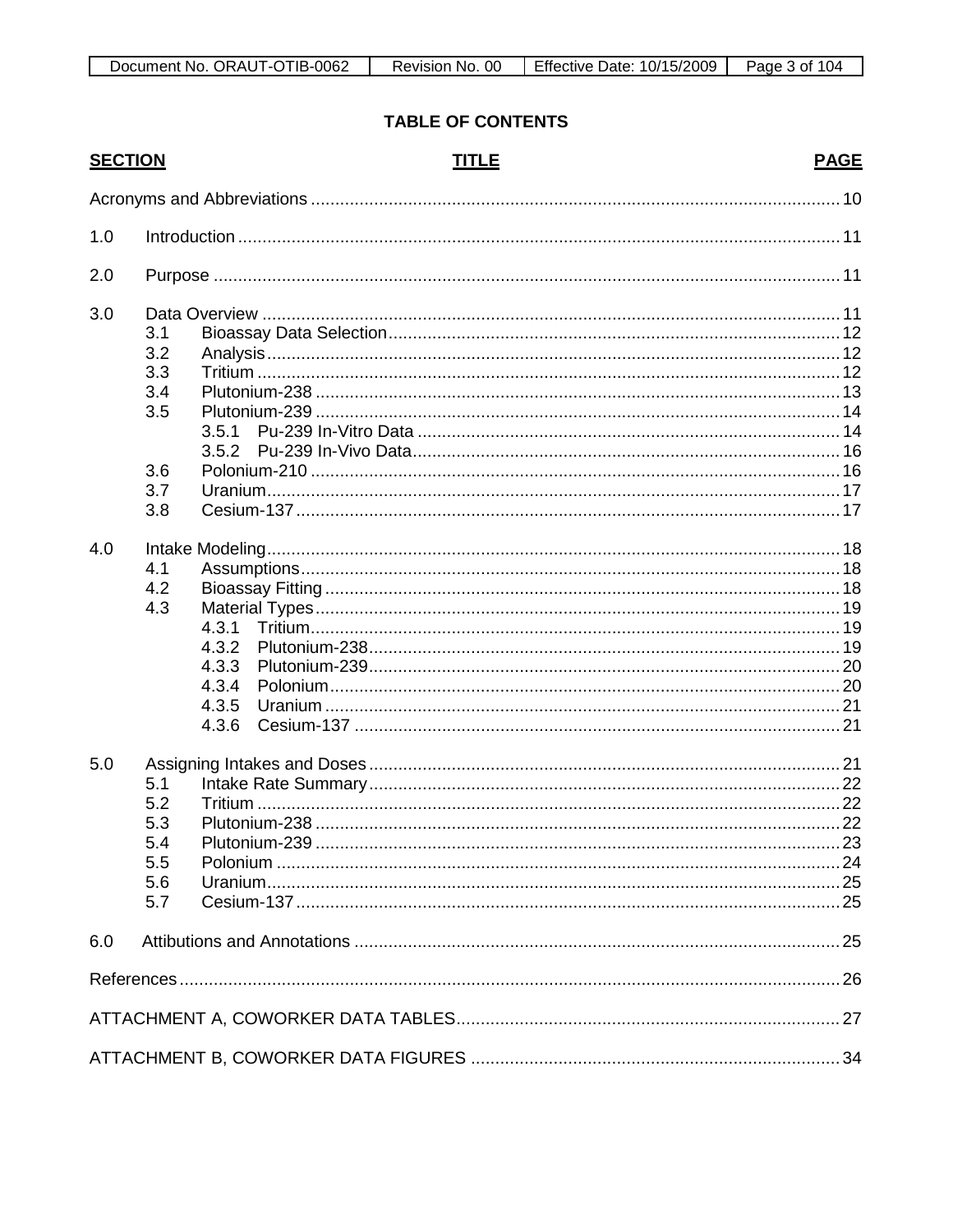## **LIST OF TABLES**

# **TABLE TITLE**

# **PAGE**

| Statistical summary of polonium urinary excretion rates, 1947 to 1956  31<br>Statistical summary of uranium urinary excretion rates from 1950 to 2008 32 |
|----------------------------------------------------------------------------------------------------------------------------------------------------------|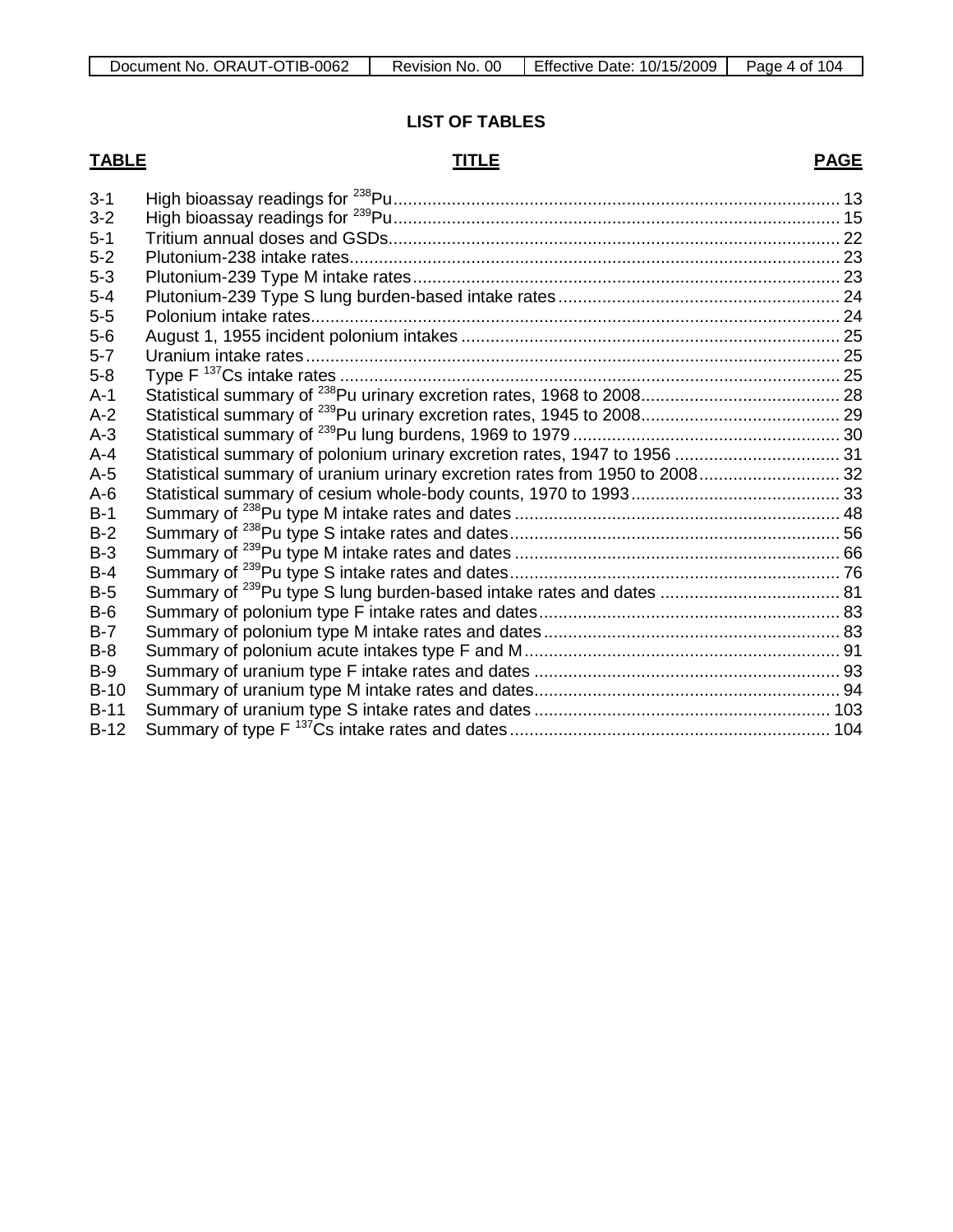## **LIST OF FIGURES**

# **FIGURE TITLE**

# **PAGE**

| $B-1$  | Predicted <sup>238</sup> Pu bioassay results calculated using IMBA-derived <sup>238</sup> Pu intake rates |  |
|--------|-----------------------------------------------------------------------------------------------------------|--|
|        | compared with bioassay results, 1968 to 1971, 50th percentile, type M 40                                  |  |
| $B-2$  | Predicted <sup>238</sup> Pu bioassay results calculated using IMBA-derived <sup>238</sup> Pu intake rates |  |
|        |                                                                                                           |  |
| $B-3$  | Predicted <sup>238</sup> Pu bioassay results calculated using IMBA-derived <sup>238</sup> Pu intake rates |  |
|        | compared with bioassay results, 1973 to 1974, 50th percentile, type M  41                                 |  |
| $B-4$  | Predicted <sup>238</sup> Pu bioassay results calculated using IMBA-derived <sup>238</sup> Pu intake rates |  |
|        | compared with bioassay results, 1975 to 1977, 50th percentile, type M 41                                  |  |
| $B-5$  | Predicted <sup>238</sup> Pu bioassay results calculated using IMBA-derived <sup>238</sup> Pu intake rates |  |
|        | compared with bioassay results, 1978 to 1981, 50th percentile, type M  42                                 |  |
| $B-6$  | Predicted <sup>238</sup> Pu bioassay results calculated using IMBA-derived <sup>238</sup> Pu intake rates |  |
|        | compared with bioassay results, 1982 to 1988, 50th percentile, type M 42                                  |  |
| $B-7$  | Predicted <sup>238</sup> Pu bioassay results calculated using IMBA-derived <sup>238</sup> Pu intake rates |  |
|        | compared with bioassay results, 1989 to 1993, 50th percentile, type M  43                                 |  |
| $B-8$  | Predicted <sup>238</sup> Pu bioassay results calculated using IMBA-derived <sup>238</sup> Pu intake rates |  |
|        | compared with bioassay results, 1994 to 2008, 50th percentile, type M  43                                 |  |
| $B-9$  | Predicted <sup>238</sup> Pu bioassay results calculated using IMBA-derived <sup>238</sup> Pu intake rates |  |
|        | compared with bioassay results, 1968 to 1971, 84th percentile, type M 44                                  |  |
| $B-10$ | Predicted <sup>238</sup> Pu bioassay results calculated using IMBA-derived <sup>238</sup> Pu intake rates |  |
|        |                                                                                                           |  |
| $B-11$ | Predicted <sup>238</sup> Pu bioassay results calculated using IMBA-derived <sup>238</sup> Pu intake rates |  |
|        | compared with bioassay results, 1973-1974, 84th percentile, type M 45                                     |  |
| $B-12$ | Predicted 238Pu bioassay results calculated using IMBA-derived 238Pu intake rates                         |  |
|        | compared with bioassay results, 1975 to 1981, 84th percentile, type M  45                                 |  |
| $B-13$ | Predicted <sup>238</sup> Pu bioassay results calculated using IMBA-derived <sup>238</sup> Pu intake rates |  |
|        | compared with bioassay results, 1982 to 1988, 84th percentile, type M 46                                  |  |
| $B-14$ | Predicted <sup>238</sup> Pu bioassay results calculated using IMBA-derived <sup>238</sup> Pu intake rates |  |
|        | compared with bioassay results, 1989 to 1993, 84th percentile, type M  46                                 |  |
| $B-15$ | Predicted <sup>238</sup> Pu bioassay results calculated using IMBA-derived <sup>238</sup> Pu intake rates |  |
|        | compared with bioassay results, 1994 to 2008, 84th percentile, type M 47                                  |  |
| $B-16$ | Predicted <sup>238</sup> Pu bioassay results calculated using IMBA-derived <sup>238</sup> Pu intake rates |  |
|        | compared with bioassay results from all intakes, 50th percentile, type M 47                               |  |
| $B-17$ | Predicted <sup>238</sup> Pu bioassay results calculated using IMBA-derived <sup>238</sup> Pu intake rates |  |
|        | compared with bioassay results from all intakes, 84th percentile, type M 48                               |  |
| $B-18$ | Predicted <sup>238</sup> Pu bioassay results calculated using IMBA-derived <sup>238</sup> Pu intake rates |  |
|        | compared with bioassay results, 1968 to 1971, 50th percentile, type S 48                                  |  |
| $B-19$ | Predicted <sup>238</sup> Pu bioassay results calculated using IMBA-derived <sup>238</sup> Pu intake rates |  |
|        |                                                                                                           |  |
| $B-20$ | Predicted <sup>238</sup> Pu bioassay results calculated using IMBA-derived <sup>238</sup> Pu intake rates |  |
|        | compared with bioassay results, 1973 to 1974, 50th percentile, type S 49                                  |  |
| $B-21$ | Predicted <sup>238</sup> Pu bioassay results calculated using IMBA-derived <sup>238</sup> Pu intake rates |  |
|        |                                                                                                           |  |
| $B-22$ | Predicted <sup>238</sup> Pu bioassay results calculated using IMBA-derived <sup>238</sup> Pu intake rates |  |
|        |                                                                                                           |  |
| $B-23$ | Predicted <sup>238</sup> Pu bioassay results calculated using IMBA-derived <sup>238</sup> Pu intake rates |  |
|        | compared with bioassay results, 1989 to 1993, 50th percentile, type S 51                                  |  |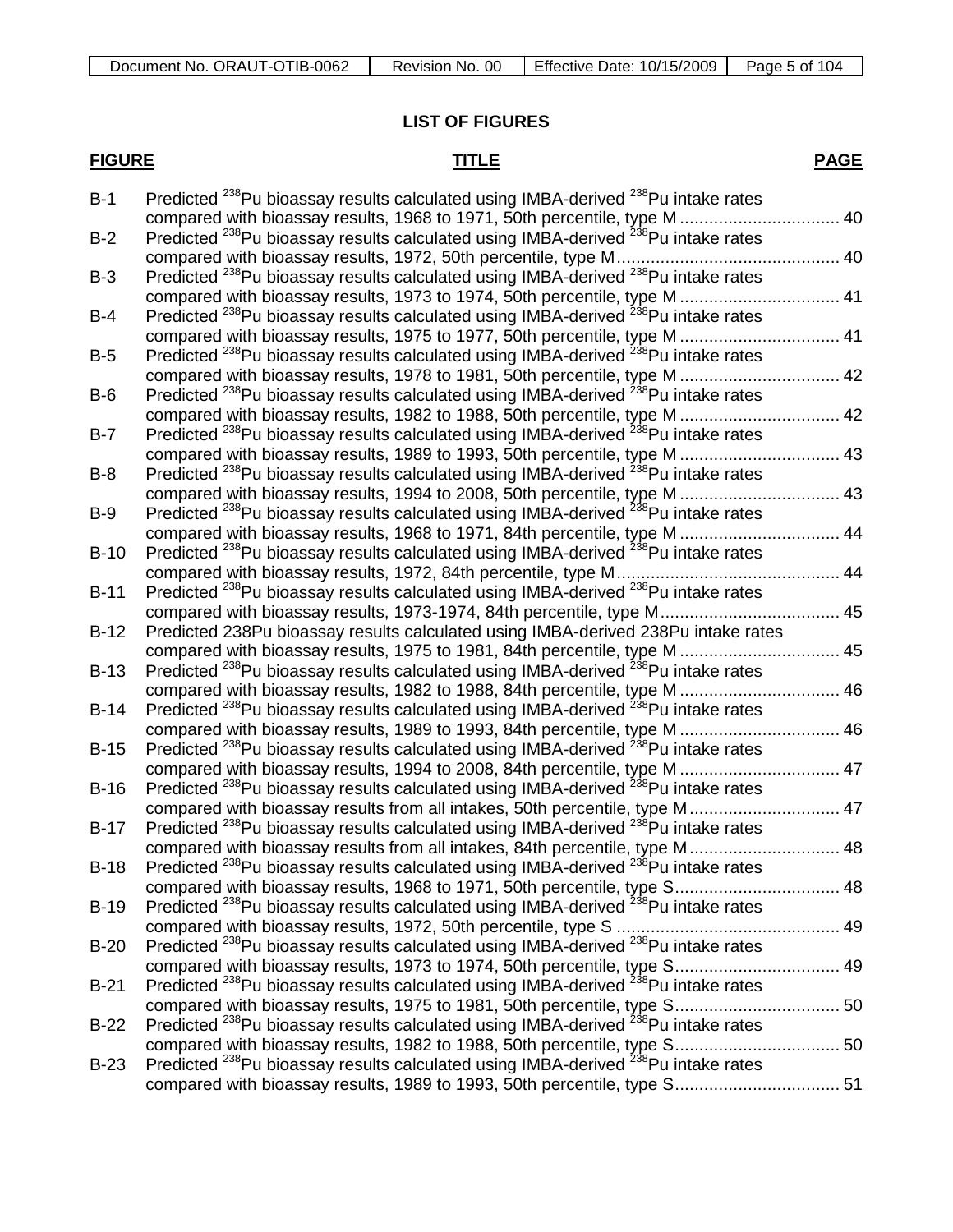| Document No. ORAUT-OTIB-0062 | Revision No. 00 | Effective Date: 10/15/2009 | Page 6<br>104<br>. nt |
|------------------------------|-----------------|----------------------------|-----------------------|
|                              |                 |                            |                       |

| $B-24$      | Predicted <sup>238</sup> Pu bioassay results calculated using IMBA-derived <sup>238</sup> Pu intake rates                                                                             |  |
|-------------|---------------------------------------------------------------------------------------------------------------------------------------------------------------------------------------|--|
| $B-25$      | compared with bioassay results, 1994 to 2008, 50th percentile, type S 51<br>Predicted <sup>238</sup> Pu bioassay results calculated using IMBA-derived <sup>238</sup> Pu intake rates |  |
|             | compared with bioassay results, 1968 to 1971, 84th percentile, type S 52                                                                                                              |  |
| $B-26$      | Predicted <sup>238</sup> Pu bioassay results calculated using IMBA-derived <sup>238</sup> Pu intake rates                                                                             |  |
|             |                                                                                                                                                                                       |  |
| $B-27$      | Predicted <sup>238</sup> Pu bioassay results calculated using IMBA-derived <sup>238</sup> Pu intake rates                                                                             |  |
|             | compared with bioassay results, 1973 to 1974, 84th percentile, type S 53                                                                                                              |  |
| $B-28$      | Predicted <sup>238</sup> Pu bioassay results calculated using IMBA-derived <sup>238</sup> Pu intake rates                                                                             |  |
|             | compared with bioassay results, 1975 to 1981, 84th percentile, type S 53                                                                                                              |  |
| $B-29$      | Predicted <sup>238</sup> Pu bioassay results calculated using IMBA-derived <sup>238</sup> Pu intake rates                                                                             |  |
|             | compared with bioassay results, 1982 to 1988, 84th percentile, type S 54                                                                                                              |  |
| <b>B-30</b> | Predicted <sup>238</sup> Pu bioassay results calculated using IMBA-derived <sup>238</sup> Pu intake rates                                                                             |  |
|             | compared with bioassay results, 1989 to 1993, 84th percentile, type S 54                                                                                                              |  |
| $B-31$      | Predicted <sup>238</sup> Pu bioassay results calculated using IMBA-derived <sup>238</sup> Pu intake rates                                                                             |  |
|             | compared with bioassay results, 1994 to 2008, 84th percentile, type S 55                                                                                                              |  |
| $B-32$      | Predicted <sup>238</sup> Pu bioassay results calculated using IMBA-derived <sup>238</sup> Pu intake rates                                                                             |  |
|             |                                                                                                                                                                                       |  |
| $B-33$      | Predicted <sup>238</sup> Pu bioassay results calculated using IMBA-derived <sup>238</sup> Pu intake rates                                                                             |  |
|             | compared with bioassay results from all intakes, 84th percentile, type S 56                                                                                                           |  |
| <b>B-34</b> | Predicted <sup>239</sup> Pu bioassay results calculated using IMBA-derived <sup>239</sup> Pu intake rates                                                                             |  |
|             |                                                                                                                                                                                       |  |
| $B-35$      | Predicted <sup>239</sup> Pu bioassay results calculated using IMBA-derived <sup>239</sup> Pu intake rates                                                                             |  |
|             |                                                                                                                                                                                       |  |
| <b>B-36</b> | Predicted <sup>239</sup> Pu bioassay results calculated using IMBA-derived <sup>239</sup> Pu intake rates                                                                             |  |
|             | compared with bioassay results, 1947-1953, 50th percentile, type M 57                                                                                                                 |  |
| $B-37$      | Predicted <sup>239</sup> Pu bioassay results calculated using IMBA-derived <sup>239</sup> Pu intake rates                                                                             |  |
|             | compared with bioassay results, 1954 to 1956, 50th percentile, type M  58                                                                                                             |  |
| <b>B-38</b> | Predicted <sup>239</sup> Pu bioassay results calculated using IMBA-derived <sup>239</sup> Pu intake rates                                                                             |  |
|             | compared with bioassay results, 1957 to 1966, 50th percentile, type M  58                                                                                                             |  |
| <b>B-39</b> | Predicted <sup>239</sup> Pu bioassay results calculated using IMBA-derived <sup>239</sup> Pu intake rates                                                                             |  |
|             | compared with bioassay results, 1967 to 1972, 50th percentile, Type M 59                                                                                                              |  |
| $B-40$      | Predicted <sup>239</sup> Pu bioassay results calculated using IMBA-derived <sup>239</sup> Pu intake rates                                                                             |  |
|             | compared with bioassay results, 1973 to 1975, 50th percentile, type M  59                                                                                                             |  |
| $B-41$      | Predicted <sup>239</sup> Pu bioassay results calculated using IMBA-derived <sup>239</sup> Pu intake rates                                                                             |  |
|             | compared with bioassay results, 1976 to 1993, 50th percentile, type M 60                                                                                                              |  |
| $B-42$      | Predicted <sup>239</sup> Pu bioassay results calculated using IMBA-derived <sup>239</sup> Pu intake rates                                                                             |  |
|             | compared with bioassay results, 1994 to 2008, 50th percentile, type M  60                                                                                                             |  |
| $B-43$      | Predicted <sup>239</sup> Pu bioassay results calculated using IMBA-derived <sup>239</sup> Pu intake rates                                                                             |  |
|             |                                                                                                                                                                                       |  |
| <b>B-44</b> | Predicted <sup>239</sup> Pu bioassay results calculated using IMBA-derived <sup>239</sup> Pu intake rates                                                                             |  |
|             |                                                                                                                                                                                       |  |
| <b>B-45</b> | Predicted <sup>239</sup> Pu bioassay results calculated using IMBA-derived <sup>239</sup> Pu intake rates                                                                             |  |
|             | compared with bioassay results, 1947 to 1954, 84th percentile, type M  62                                                                                                             |  |
| <b>B-46</b> | Predicted <sup>239</sup> Pu bioassay results calculated using IMBA-derived <sup>239</sup> Pu intake rates                                                                             |  |
|             | compared with bioassay results, 1954 to 1956, 84th percentile, type M  62                                                                                                             |  |
| $B-47$      | Predicted <sup>239</sup> Pu bioassay results calculated using IMBA-derived <sup>239</sup> Pu intake rates                                                                             |  |
|             | compared with bioassay results, 1957 to 1966, 84th percentile, type M  63                                                                                                             |  |
| <b>B-48</b> | Predicted <sup>239</sup> Pu bioassay results calculated using IMBA-derived <sup>239</sup> Pu intake rates                                                                             |  |
|             | compared with bioassay results, 1967 to 1972, 84th percentile, type M  63                                                                                                             |  |
|             |                                                                                                                                                                                       |  |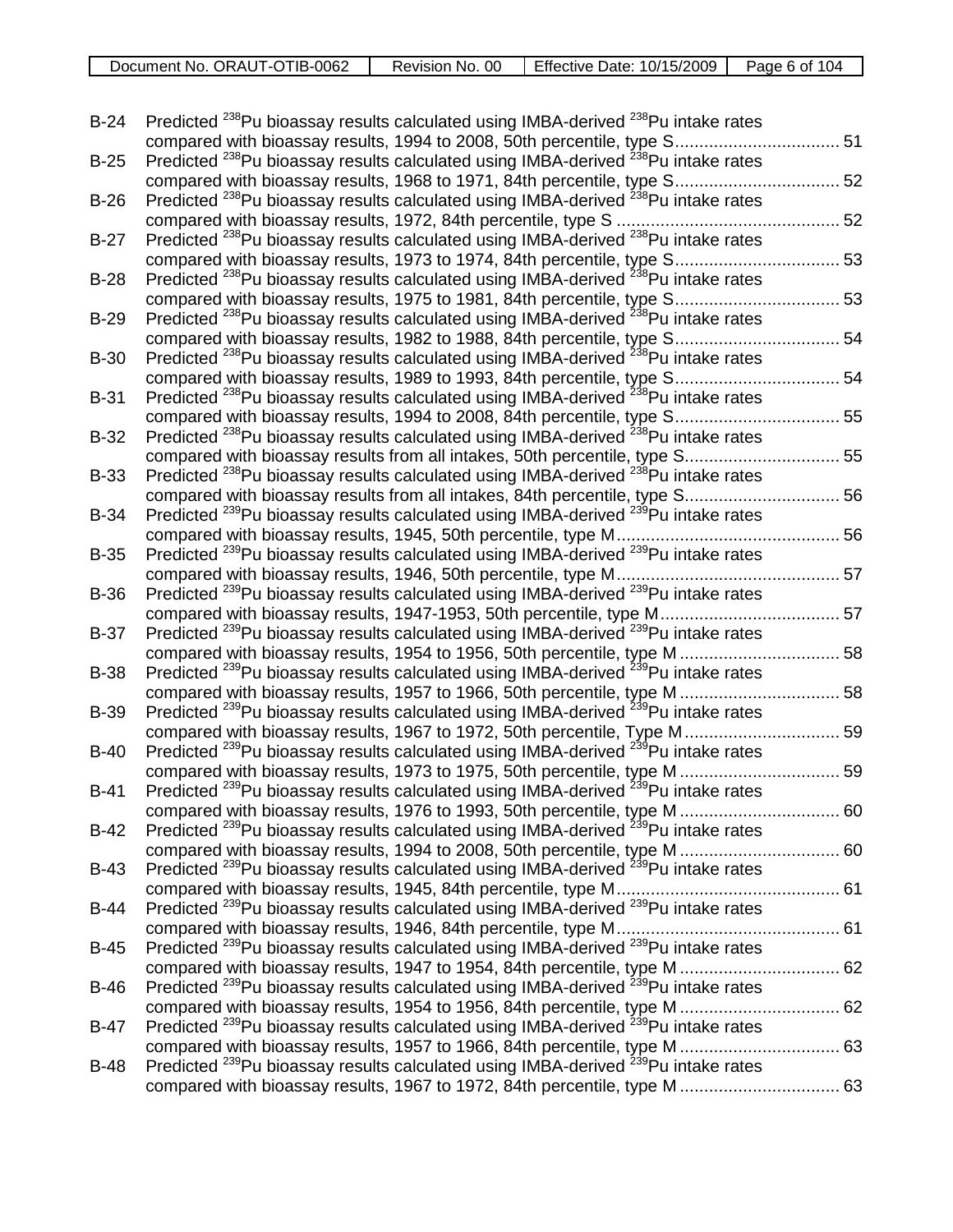| Document No. ORAUT-OTIB-0062 | Revision No. 00 | <b>Effective Date:</b><br>10/15/2009 | Page<br>04 ا<br>∩t |
|------------------------------|-----------------|--------------------------------------|--------------------|
|                              |                 |                                      |                    |

| $B-49$      | Predicted <sup>239</sup> Pu bioassay results calculated using IMBA-derived <sup>239</sup> Pu intake rates<br>64<br>compared with bioassay results, 1973 to 1975, 84th percentile, type M         |  |
|-------------|--------------------------------------------------------------------------------------------------------------------------------------------------------------------------------------------------|--|
| $B-50$      | Predicted <sup>239</sup> Pu bioassay results calculated using IMBA-derived <sup>239</sup> Pu intake rates                                                                                        |  |
|             | compared with bioassay results, 1976 to 1993, 84th percentile, type M  64                                                                                                                        |  |
| $B-51$      | Predicted <sup>239</sup> Pu bioassay results calculated using IMBA-derived <sup>239</sup> Pu intake rates                                                                                        |  |
|             | compared with bioassay results, 1994 to 2008, 84th percentile, type M  65                                                                                                                        |  |
| $B-52$      | Predicted <sup>239</sup> Pu bioassay results calculated using IMBA-derived <sup>239</sup> Pu intake rates                                                                                        |  |
|             | compared with bioassay results from all intakes, 50th percentile, type M 65                                                                                                                      |  |
| $B-53$      | Predicted <sup>239</sup> Pu bioassay results calculated using IMBA-derived <sup>239</sup> Pu intake rates                                                                                        |  |
|             | compared with bioassay results from all intakes, 84th percentile, type M 66                                                                                                                      |  |
| $B-54$      | Predicted <sup>239</sup> Pu urinalysis bioassay results calculated using IMBA-derived <sup>239</sup> Pu                                                                                          |  |
|             | 67<br>intake rates compared with bioassay results, 1945, 50th percentile, type S.                                                                                                                |  |
| $B-55$      | Predicted <sup>239</sup> Pu urinalysis bioassay results calculated using IMBA-derived <sup>239</sup> Pu                                                                                          |  |
|             | intake rates compared with bioassay results, 1946, 50th percentile, type S<br>67                                                                                                                 |  |
| $B-56$      | Predicted <sup>239</sup> Pu urinalysis bioassay results calculated using IMBA-derived <sup>239</sup> Pu                                                                                          |  |
|             | intake rates compared with bioassay results, 1947 to 1953, 50th percentile, type S 68                                                                                                            |  |
| $B-57$      | Predicted <sup>239</sup> Pu urinalysis bioassay results calculated using IMBA-derived <sup>239</sup> Pu                                                                                          |  |
|             | intake rates compared with bioassay results, 1954 to 1956, 50th percentile, type S<br>68                                                                                                         |  |
| $B-58$      | Predicted <sup>239</sup> Pu urinalysis bioassay results calculated using IMBA-derived <sup>239</sup> Pu                                                                                          |  |
|             | intake rates compared with bioassay results, 1957 to 1958, 50th percentile, type S 69                                                                                                            |  |
| <b>B-59</b> | Predicted <sup>239</sup> Pu urinalysis bioassay results calculated using IMBA-derived <sup>239</sup> Pu<br>intake rates compared with bioassay results, 1967 to 1972, 50th percentile, type S 69 |  |
| <b>B-60</b> | Predicted <sup>239</sup> Pu urinalysis bioassay results calculated using IMBA-derived <sup>239</sup> Pu                                                                                          |  |
|             | intake rates compared with bioassay results, 1973 to 1975, 50th percentile, type S 70                                                                                                            |  |
| $B-61$      | Predicted <sup>239</sup> Pu urinalysis bioassay results calculated using IMBA-derived <sup>239</sup> Pu                                                                                          |  |
|             | intake rates compared with bioassay results, 1976 to 1993, 50th percentile, type S 70                                                                                                            |  |
| $B-62$      | Predicted <sup>239</sup> Pu urinalysis bioassay results calculated using IMBA-derived <sup>239</sup> Pu                                                                                          |  |
|             | intake rates compared with bioassay results, 1994 to 2008, 50th percentile, type S 71                                                                                                            |  |
| B-63        | Predicted <sup>239</sup> Pu urinalysis bioassay results calculated using IMBA-derived <sup>239</sup> Pu                                                                                          |  |
|             | 71<br>intake rates compared with bioassay results, 1945, 84th percentile, type S.                                                                                                                |  |
| <b>B-64</b> | Predicted <sup>239</sup> Pu urinalysis bioassay results calculated using IMBA-derived <sup>239</sup> Pu                                                                                          |  |
|             | intake rates compared with bioassay results, 1946, 84th percentile, type S                                                                                                                       |  |
| $B-65$      | Predicted <sup>239</sup> Pu urinalysis bioassay results calculated using IMBA-derived <sup>239</sup> Pu                                                                                          |  |
|             | intake rates compared with bioassay results, 1947 to 1954, 84th percentile, type S 72                                                                                                            |  |
| <b>B-66</b> | Predicted <sup>239</sup> Pu urinalysis bioassay results calculated using IMBA-derived <sup>239</sup> Pu                                                                                          |  |
|             | intake rates compared with bioassay results, 1955 to 1956, 84th percentile, type S 73                                                                                                            |  |
| B-67        | Predicted <sup>239</sup> Pu urinalysis bioassay results calculated using IMBA-derived <sup>239</sup> Pu                                                                                          |  |
|             | intake rates compared with bioassay results, 1957 to 1966, 84th percentile, type S 73                                                                                                            |  |
| <b>B-68</b> | Predicted <sup>239</sup> Pu urinalysis bioassay results calculated using IMBA-derived <sup>239</sup> Pu                                                                                          |  |
|             | intake rates compared with bioassay results, 1967 to 1972, 84th percentile, type S 74                                                                                                            |  |
| <b>B-69</b> | Predicted <sup>239</sup> Pu urinalysis bioassay results calculated using IMBA-derived <sup>239</sup> Pu                                                                                          |  |
|             | intake rates compared with bioassay results, 1973 to 1975, 84th percentile, type S 74                                                                                                            |  |
| <b>B-70</b> | Predicted <sup>239</sup> Pu urinalysis bioassay results calculated using IMBA-derived <sup>239</sup> Pu                                                                                          |  |
| $B-71$      | intake rates compared with bioassay results, 1976 to 1993, 84th percentile, type S 75<br>Predicted <sup>239</sup> Pu urinalysis bioassay results calculated using IMBA-derived <sup>239</sup> Pu |  |
|             | intake rates compared with bioassay results, 1994 to 2008, 84th percentile, type S 75                                                                                                            |  |
| <b>B-72</b> | Predicted <sup>239</sup> Pu urinalysis bioassay results calculated using IMBA-derived <sup>239</sup> Pu                                                                                          |  |
|             | intake rates compared with bioassay results from all intakes, 50th percentile, type S  76                                                                                                        |  |
| <b>B-73</b> | Predicted <sup>239</sup> Pu urinalysis bioassay results calculated using IMBA-derived <sup>239</sup> Pu                                                                                          |  |
|             | intake rates compared with bioassay results from all intakes, 84th percentile, type S  76                                                                                                        |  |
|             |                                                                                                                                                                                                  |  |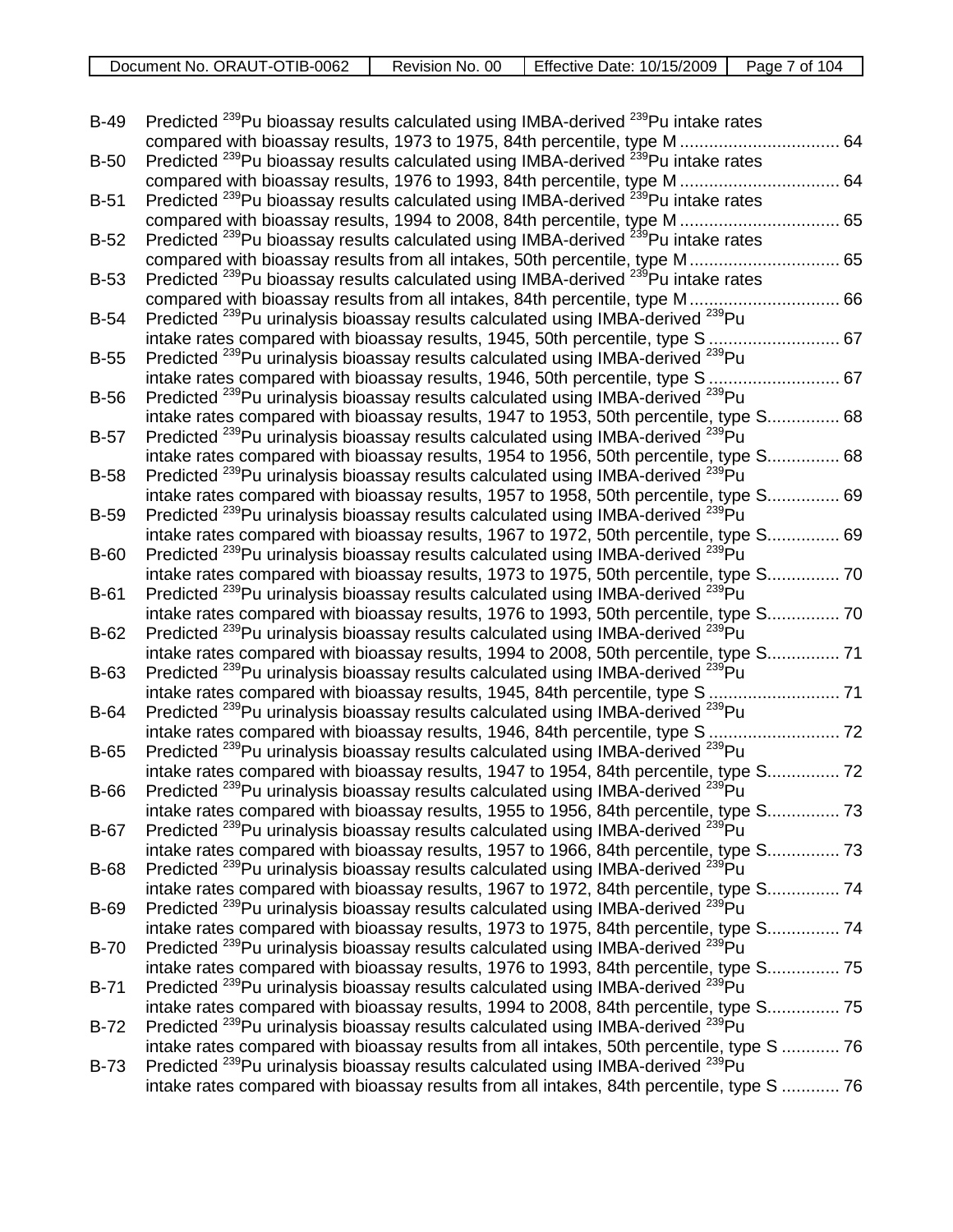| -0062<br>TIB-(<br>ORAUT-C<br>Document No.<br>ີ | 00<br>Revision No. | Effective I<br>10/15/2009<br>Date: | Page<br>104<br>Ωt |
|------------------------------------------------|--------------------|------------------------------------|-------------------|
|                                                |                    |                                    |                   |

| $B-74$      | Predicted <sup>239</sup> Pu lung burden bioassay results calculated using IMBA-derived <sup>239</sup> Pu                                                                                        | 77   |
|-------------|-------------------------------------------------------------------------------------------------------------------------------------------------------------------------------------------------|------|
| $B-75$      | intake rates compared with bioassay results, 1969 to 1971, 50th percentile, type S.<br>Predicted <sup>239</sup> Pu lung burden bioassay results calculated using IMBA-derived <sup>239</sup> Pu |      |
|             | intake rates compared with bioassay results, 1972 to 1974, 50th percentile, type S.                                                                                                             | . 77 |
| <b>B-76</b> | Predicted <sup>239</sup> Pu lung burden bioassay results calculated using IMBA-derived <sup>239</sup> Pu<br>intake rates compared with bioassay results, 1975, 50th percentile, type S          | 78   |
| $B-77$      | Predicted <sup>239</sup> Pu lung burden bioassay results calculated using IMBA-derived <sup>239</sup> Pu                                                                                        |      |
|             | intake rates compared with bioassay results, 1976 to 1977, 50th percentile, type S.                                                                                                             | 78   |
| $B-78$      | Predicted <sup>239</sup> Pu lung burden bioassay results calculated using IMBA-derived <sup>239</sup> Pu<br>intake rates compared with bioassay results, 1978 to 1979, 50th percentile, type S. | 79   |
| <b>B-79</b> | Predicted <sup>239</sup> Pu lung burden bioassay results calculated using IMBA-derived <sup>239</sup> Pu                                                                                        |      |
|             | intake rates compared with bioassay results, 1969 to 1971, 84th percentile, type S.                                                                                                             | 79   |
| <b>B-80</b> | Predicted <sup>239</sup> Pu lung burden bioassay results calculated using IMBA-derived <sup>239</sup> Pu<br>intake rates compared with bioassay results, 1972 to 1974, 84th percentile, type S. | 80   |
| $B-81$      | Predicted <sup>239</sup> Pu lung burden bioassay results calculated using IMBA-derived <sup>239</sup> Pu                                                                                        |      |
|             | intake rates compared with bioassay results, 1975, 84th percentile, type S                                                                                                                      | 80   |
| $B-82$      | Predicted <sup>239</sup> Pu lung burden bioassay results calculated using IMBA-derived <sup>239</sup> Pu<br>intake rates compared with bioassay results, 1976 to 1977, 84th percentile, type S. | 81   |
| B-83        | Predicted <sup>239</sup> Pu lung burden bioassay results calculated using IMBA-derived <sup>239</sup> Pu                                                                                        |      |
|             | intake rates compared with bioassay results, 1978 to 1979, 84th percentile, type S                                                                                                              | 81   |
| <b>B-84</b> | Predicted polonium bioassay results calculated using IMBA-derived polonium intake<br>rates compared with bioassay results from all intakes, 50th percentile, type F 82                          |      |
| $B-85$      | Predicted polonium bioassay results calculated using IMBA-derived polonium intake                                                                                                               |      |
|             | rates compared with bioassay results from all intakes, 84th percentile, type F 82                                                                                                               |      |
| <b>B-86</b> | Predicted polonium bioassay results calculated using IMBA-derived polonium intake<br>rates compared with bioassay results from all intakes, 50th percentile, type M  83                         |      |
| B-87        | Predicted polonium bioassay results calculated using IMBA-derived polonium intake                                                                                                               |      |
|             | rates compared with bioassay results from all intakes, 84th percentile, type M<br>83                                                                                                            |      |
| <b>B-88</b> | Predicted polonium acute intake bioassay fit calculated using an IMBA-derived<br>84<br>polonium intake rate compared with bioassay results for individual "A," type F                           |      |
| <b>B-89</b> | Predicted polonium acute intake bioassay fit calculated using an IMBA-derived                                                                                                                   |      |
|             | polonium intake rate compared with bioassay results for individual "B," type F  84                                                                                                              |      |
| <b>B-90</b> | Predicted polonium acute intake bioassay fit calculated using an IMBA-derived<br>polonium intake rate compared with bioassay results for individual "C," type F  85                             |      |
| <b>B-91</b> | Predicted polonium acute intake bioassay fit calculated using an IMBA-derived                                                                                                                   |      |
|             | polonium intake rate compared with bioassay results for individual "D," type F  85                                                                                                              |      |
| <b>B-92</b> | Predicted polonium acute intake bioassay fit calculated using an IMBA-derived<br>polonium intake rate compared with bioassay results for individual "E," type F  86                             |      |
| <b>B-93</b> | Predicted polonium acute intake bioassay fit calculated using an IMBA-derived                                                                                                                   |      |
|             | polonium intake rate compared with bioassay results for individual "F," type F 86                                                                                                               |      |
| <b>B-94</b> | Predicted polonium acute intake bioassay fit calculated using an IMBA-derived<br>polonium intake rate compared with bioassay results for individual "G," type F 87                              |      |
| $B-95$      | Predicted polonium acute intake bioassay fit calculated using an IMBA-derived                                                                                                                   |      |
|             | polonium intake rate compared with bioassay results for individual "A," type M 87                                                                                                               |      |
| <b>B-96</b> | Predicted polonium acute intake bioassay fit calculated using an IMBA-derived<br>polonium intake rate compared with bioassay results for individual "B," type M 88                              |      |
| <b>B-97</b> | Predicted polonium acute intake bioassay fit calculated using an IMBA-derived                                                                                                                   |      |
|             | polonium intake rate compared with bioassay results for individual "C," type M  88                                                                                                              |      |
| <b>B-98</b> | Predicted polonium acute intake bioassay fit calculated using an IMBA-derived<br>polonium intake rate compared with bioassay results for individual "D," type M  89                             |      |
|             |                                                                                                                                                                                                 |      |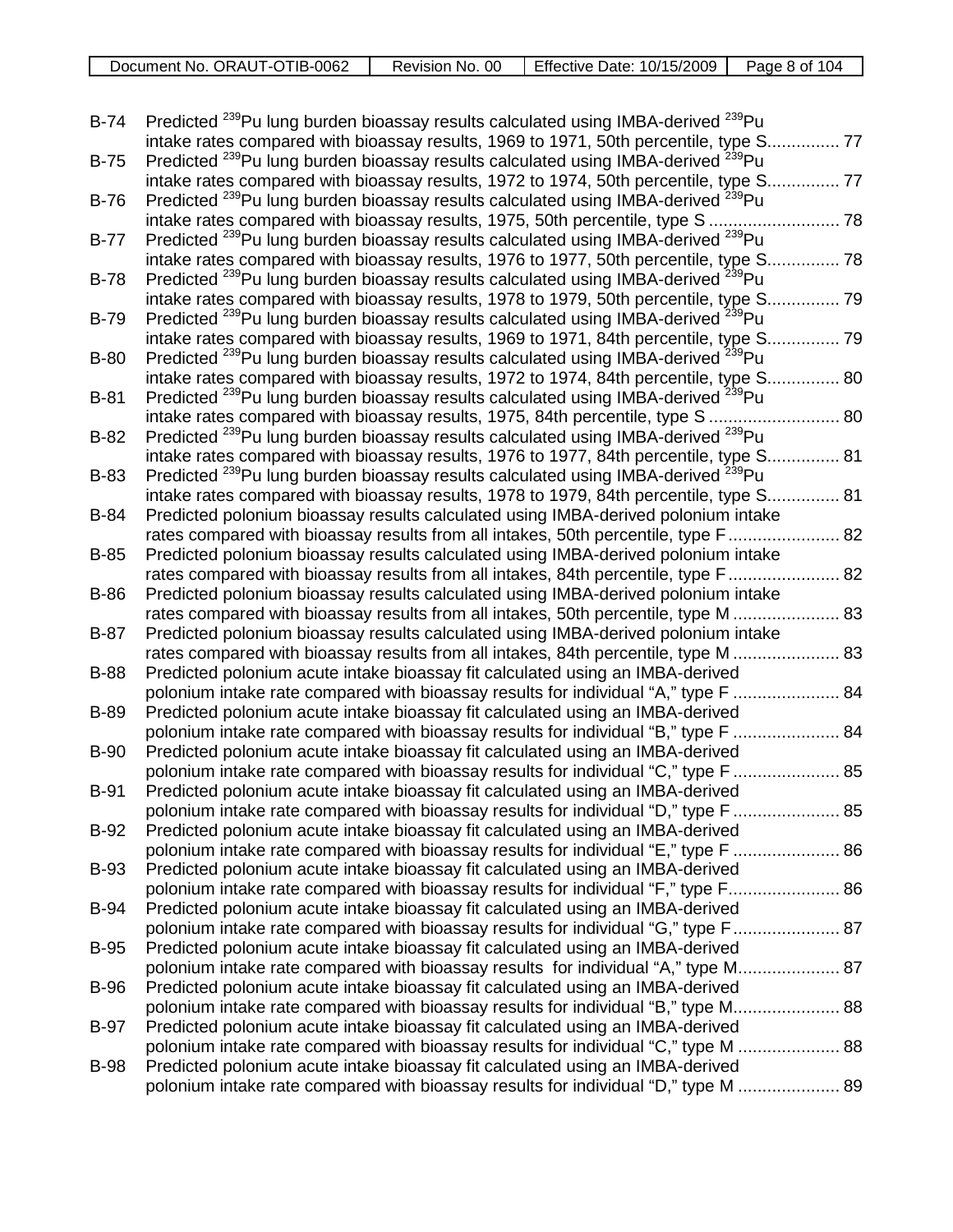| Document No. ORAUT-OTIB-0062 | Revision No. 00 | Effective Date: 10/15/2009 | Page 9 of<br>104 |
|------------------------------|-----------------|----------------------------|------------------|
|                              |                 |                            |                  |

| <b>B-99</b> | Predicted polonium acute intake bioassay fit calculated using an IMBA-derived                                                                                            |      |
|-------------|--------------------------------------------------------------------------------------------------------------------------------------------------------------------------|------|
|             | polonium intake rate compared with bioassay results for individual "E," type M<br>89                                                                                     |      |
|             | B-100 Predicted polonium acute intake bioassay fit calculated using an IMBA-derived                                                                                      |      |
|             | . 90<br>polonium intake rate compared with bioassay results for individual "F," type M                                                                                   |      |
|             | B-101 Predicted polonium acute intake bioassay fit calculated using an IMBA-derived                                                                                      |      |
|             | polonium intake rate compared with bioassay results for individual "G," type M  90                                                                                       |      |
|             | B-102 Predicted uranium bioassay results calculated using IMBA-derived uranium intake                                                                                    |      |
|             | rates compared with bioassay results from all intakes, 50th percentile, type F 92                                                                                        |      |
|             | B-103 Predicted uranium bioassay results calculated using IMBA-derived uranium intake                                                                                    |      |
|             | rates compared with bioassay results from all intakes, 84th percentile, type F 92                                                                                        |      |
|             | B-104 Predicted uranium bioassay results calculated using IMBA-derived uranium intake                                                                                    |      |
|             | rates compared with bioassay results from all intakes, 50th percentile, type M  93                                                                                       |      |
|             | B-105 Predicted uranium bioassay results calculated using IMBA-derived uranium intake                                                                                    |      |
|             | rates compared with bioassay results from all intakes, 84th percentile, type M                                                                                           | . 94 |
| B-106       | Predicted uranium bioassay results calculated using IMBA-derived uranium intake                                                                                          |      |
|             | rates compared with bioassay results, 1950 to 1955, 50th percentile, type S 95                                                                                           |      |
| B-107       | Predicted uranium bioassay results calculated using IMBA-derived uranium intake                                                                                          |      |
|             | rates compared with bioassay results, 1956 to 1957, 50th percentile, type S<br>. 95                                                                                      |      |
|             | B-108 Predicted uranium bioassay results calculated using IMBA-derived uranium intake                                                                                    |      |
|             | rates compared with bioassay results, 1958 to 1965, 50th percentile, type S 96                                                                                           |      |
|             | B-109 Predicted uranium bioassay results calculated using IMBA-derived uranium intake                                                                                    |      |
|             | rates compared with bioassay results, 1966 to 1973, 50th percentile, type S 96                                                                                           |      |
|             | B-110 Predicted uranium bioassay results calculated using IMBA-derived uranium intake                                                                                    |      |
|             | rates compared with bioassay results, 1974 to 1982, 50th percentile, type S 97                                                                                           |      |
|             | B-111 Predicted uranium bioassay results calculated using IMBA-derived uranium intake                                                                                    |      |
|             | rates compared with bioassay results, 1983 to 1989, 50th percentile, type S 97                                                                                           |      |
|             | B-112 Predicted uranium bioassay results calculated using IMBA-derived uranium intake                                                                                    |      |
|             | rates compared with bioassay results, 1990 to 2008, 50th percentile, type S 98                                                                                           |      |
|             | B-113 Predicted uranium bioassay results calculated using IMBA-derived uranium intake                                                                                    |      |
|             | rates compared with bioassay results, 1950 to 1955, 84th percentile, type S                                                                                              | 98   |
|             | B-114 Predicted uranium bioassay results calculated using IMBA-derived uranium intake                                                                                    |      |
|             | rates compared with bioassay results, 1956 and 1957, 84th percentile, type S                                                                                             | . 99 |
|             | B-115 Predicted uranium bioassay results calculated using IMBA-derived uranium intake                                                                                    |      |
|             | rates compared with bioassay results, 1958 to 1965, 84th percentile, type S                                                                                              | . 99 |
|             | B-116 Predicted uranium bioassay results calculated using IMBA-derived uranium intake                                                                                    |      |
|             | rates compared with bioassay results, 1966 to 1973, 84th percentile, type S 100                                                                                          |      |
|             | B-117 Predicted uranium bioassay results calculated using IMBA-derived uranium intake<br>rates compared with bioassay results, 1974 to 1982, 84th percentile, type S 100 |      |
|             |                                                                                                                                                                          |      |
|             | B-118 Predicted uranium bioassay results calculated using IMBA-derived uranium intake<br>rates compared with bioassay results, 1983 to 1989, 84th percentile, type S 101 |      |
|             | B-119 Predicted uranium bioassay results calculated using IMBA-derived uranium intake                                                                                    |      |
|             | rates compared with bioassay results, 1990 to 2008, 84th percentile, type S 101                                                                                          |      |
|             | B-120 Predicted uranium bioassay results calculated using IMBA-derived uranium intake                                                                                    |      |
|             | rates compared with bioassay results, all intake periods, 50th percentile, type S 102                                                                                    |      |
| B-121       | Predicted uranium bioassay results calculated using IMBA-derived uranium intake                                                                                          |      |
|             | rates compared with bioassay results, all intake periods, 84th percentile, type S 102                                                                                    |      |
|             | B-122 Predicted cesium bioassay results calculated using IMBA-derived cesium intake                                                                                      |      |
|             | rates compared with bioassay results from all intakes, 50th percentile, type F 103                                                                                       |      |
|             | B-123 Predicted cesium bioassay results calculated using IMBA-derived cesium intake                                                                                      |      |
|             | rates compared with bioassay results from all intakes, 84th percentile, type F 104                                                                                       |      |
|             |                                                                                                                                                                          |      |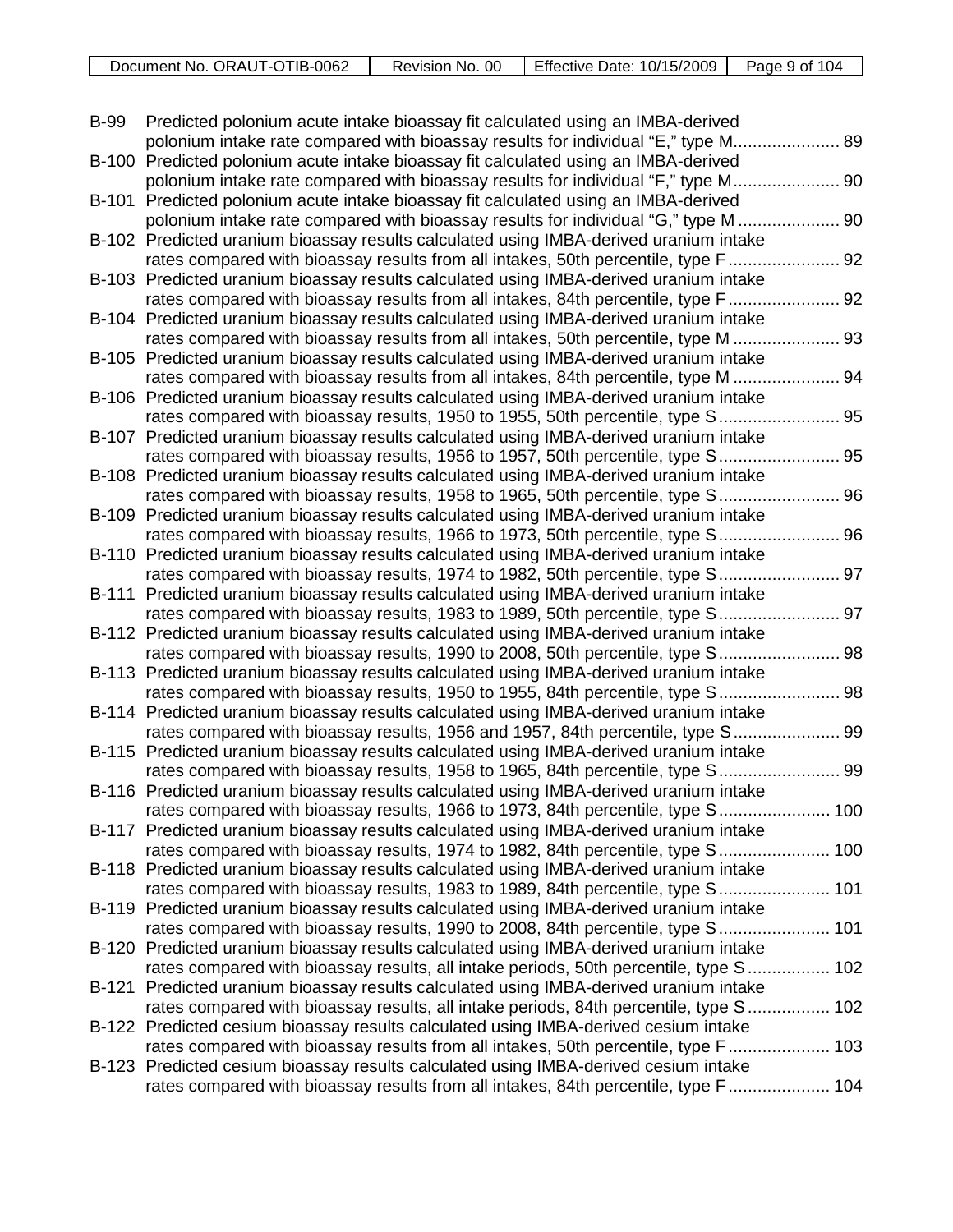# **ACRONYMS AND ABBREVIATIONS**

| d             | day                                                   |
|---------------|-------------------------------------------------------|
| <b>DOE</b>    | U.S. Department of Energy                             |
| GI            | gastrointestinal                                      |
| <b>GM</b>     | geometric mean                                        |
| <b>GSD</b>    | geometric standard deviation                          |
| hr            | hour                                                  |
| <b>IMBA</b>   | <b>Integrated Modules for Bioassay Analysis</b>       |
| <b>IREP</b>   | Interactive RadioEpidemiological Program              |
| L             | liter                                                 |
| <b>LANL</b>   | Los Alamos National Laboratory                        |
| m             | meter                                                 |
| <b>MDA</b>    | minimum detectable activity                           |
| mL            | milliliter                                            |
| nCi           | nanocurie                                             |
| <b>NIOSH</b>  | National Institute for Occupational Safety and Health |
| pCi           | picocurie                                             |
| <b>POC</b>    | probability of causation                              |
| <b>TIB</b>    | technical information bulletin                        |
| <b>U.S.C.</b> | <b>United States Code</b>                             |
| μCi           | microcurie                                            |
| μg            | microgram                                             |
| μm            | micrometer                                            |
| §             | section or sections                                   |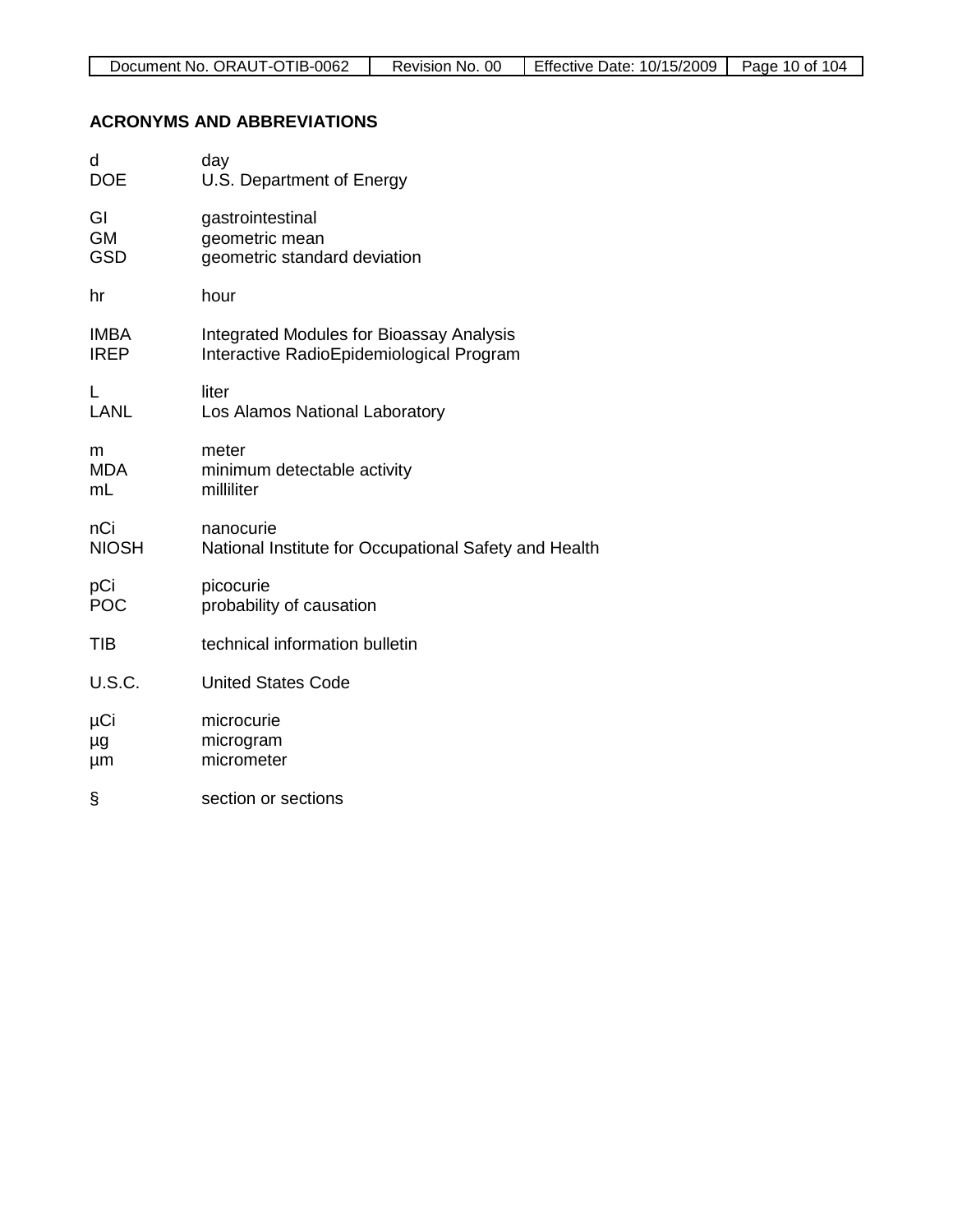| Document No. ORAUT-OTIB-0062 | Revision No. 00 | Effective Date: 10/15/2009 | Page 11 of 104 |
|------------------------------|-----------------|----------------------------|----------------|

### **1.0 INTRODUCTION**

Technical information bulletins (TIBs) are not official determinations made by the National Institute for Occupational Safety and Health (NIOSH) but are rather general working documents that provide historic background information and guidance to assist in the preparation of dose reconstructions at particular sites or categories of sites. They will be revised in the event additional relevant information is obtained about the affected site(s). TIBs may be used to assist NIOSH staff in the completion of individual dose reconstructions.

In this document the word "facility" is used as a general term for an area, building, or group of buildings that served a specific purpose at a site. It does not necessarily connote an "atomic weapons employer facility" or a "Department of Energy (DOE) facility" as defined in the Energy Employees Occupational Illness Compensation Program Act of 2000 [42 U.S.C. § 7384l(5) and (12)].

*Analysis of Coworker Bioassay Data for Internal Dose Assignment* (ORAUT 2005) describes the general process used to analyze bioassay data for the assignment of doses to individuals based on coworker results. *Coworker Data Exposure Profile Development* (ORAUT 2004a) describes the approach and processes to develop reasonable exposure profiles based on available dosimetric information for workers at DOE sites.

Bioassay results were obtained directly from the Los Alamos National Laboratory (LANL) In-Vivo Measurements Laboratory and from the LANL Bioassay Repository for *in vitro* bioassay results. The combined databases used here contain more than half a million bioassay records from LANL and include measurements for <sup>238</sup>Pu, plutonium, tritium, polonium, and cesium for the years 1945 to 2008.

The database results were labeled with units that varied among the radionuclides, analysis techniques, and measurement periods. These units usually were disintegrations per minute, counts per minute, or picocuries per 24 hr or per liter. The specific units for each radionuclide are provided in the appropriate sections of this document.

A statistical analysis of the data was performed according to ORAUT (2005) and its implementing procedure ORAUT (2006). The results were entered in the Integrated Modules for Bioassay Analysis (IMBA) ExpertTM Oak Ridge Associated Universities (ORAU)-Edition computer software to obtain intake rates for the assignment of dose distributions.

### **2.0 PURPOSE**

Some employees at DOE sites were not monitored for potential intakes of radioactive material, or the records of such monitoring are incomplete or unavailable. In such cases, data from monitored coworkers can be used to assign an internal dose to address potential intakes of radioactive material. The purpose of this TIB is to provide monitored coworker information for calculating and assigning occupational internal doses to employees at LANL for whom no or insufficient monitoring records exist.

### **3.0 DATA OVERVIEW**

This section provides information on the general selection characteristics of the data and the methods of analysis. More detailed radionuclide-specific information is provided in Section 4.0.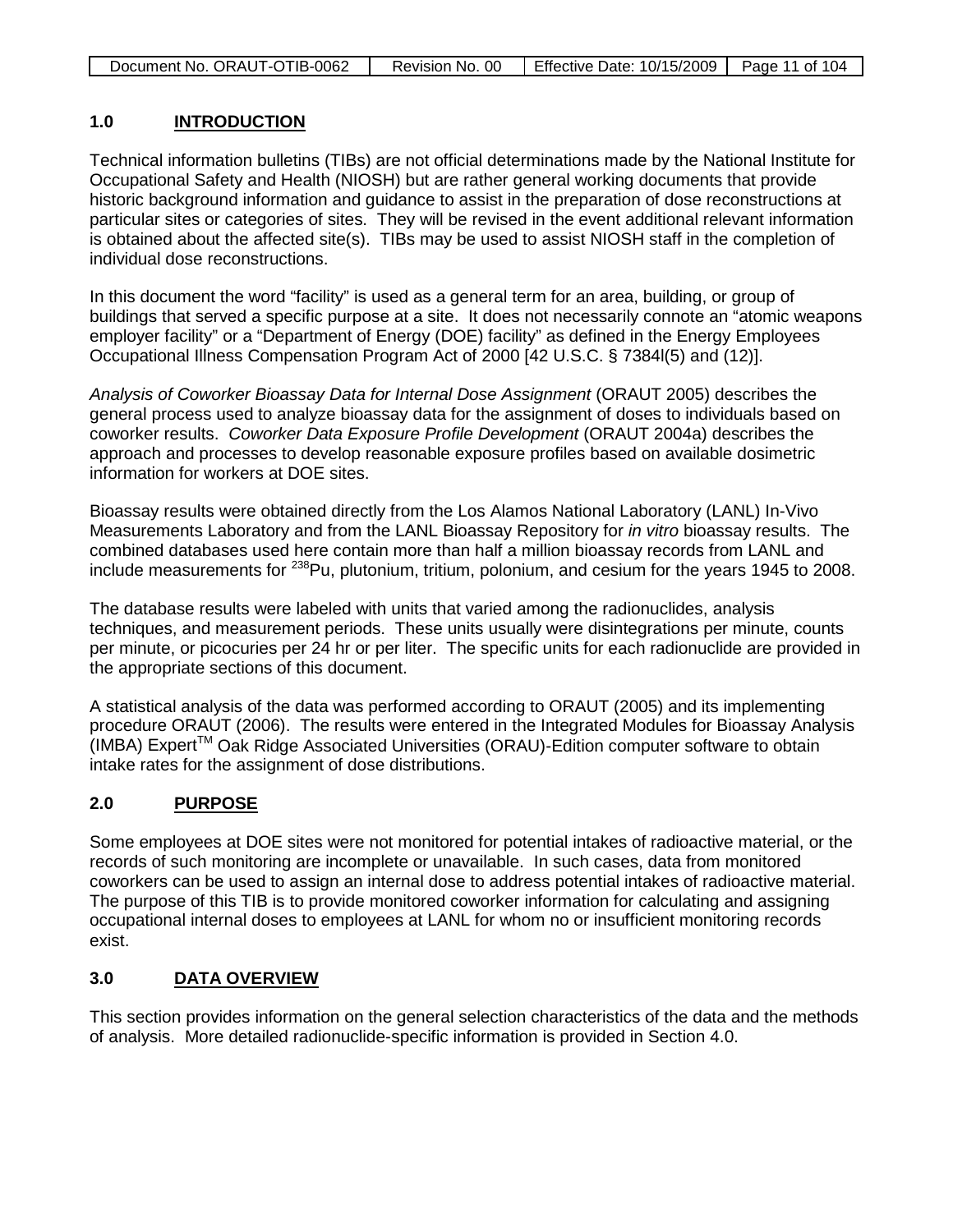| Document No. ORAUT-OTIB-0062 | Revision No. 00 I | Effective Date: 10/15/2009   Page 12 of 104 |  |
|------------------------------|-------------------|---------------------------------------------|--|

## **3.1 BIOASSAY DATA SELECTION**

Urinalysis data for <sup>238</sup>Pu, plutonium, polonium, uranium, and tritium from 1945 to 2004 were extracted from a Microsoft<sup>®</sup> Access<sup>®</sup> database named "LANL CO-Worker Data – Rev 1.mdb." There were more than 400,000 records in the urinalysis database. There were also six measurements for  $^{239}$ Pu in 1944 that were not used because the low number of measurements does not permit reliable statistical analysis. The same data for 2005 through 2008 was extracted from a Microsoft® Access® database named "LANL\_invitro\_dataset\_feb2009.mdb," which contains an additional 55,000+ urinalysis results. The units used are dependent on both the analyte and the era. The specific units used are discussed in more detail below in the discussion of each radionuclide.

*In vivo* data from 1965 to 2004 were extracted from a Microsoft® Access® database named "2007\_10\_08-LANL\_IN\_VIVO\_DATA-Access2003.mdb." There are approximately 100,000 records in this database. Most of the records are for chest or whole-body counts, although a few counts of specific organs or body regions (hand, skull, etc.) are included. Only the chest and whole-body counts were used. Bioassay data were available for *in vivo* measurements of <sup>238</sup>Pu, <sup>239</sup>Pu, <sup>241</sup>Am, and <sup>137</sup>Cs. Bevond these four nuclides, very limited data were available, primarily for the late 1980s when the use of high-resolution germanium detectors became more widespread, which allowed identification of a wide selection of other radionuclides. However, insufficient data were available to perform any analysis for these other radionuclides. Even for the four primary radionuclides, sufficient non-zero data for analysis were available only for  $239$ Pu and  $137$ Cs.

### **3.2 ANALYSIS**

Bioassay data were analyzed by quarter, year, or multiyear span dependent on the amount of data available for each radionuclide during a given period and the expected biokinetics of each radionuclide. A lognormal distribution was assumed. After log-transforming the data, the 50th and 84th percentiles were determined for each period through the use of the method described in ORAUT (2005). A large fraction of the data for every radionuclide was entered as zero bioassay results. These zeros were retained in the analysis to rank the results. The acute intake of polonium in 1955 was addressed differently as discussed below in the sections regarding polonium.

### **3.3 TRITIUM**

Tritium urine bioassay data were extracted from the "LANL CO-Worker Data – Rev 1.mdb" database. The "co\_worker\_data" table in this database was queried to identify all records with a nuclide type of "H-3" and collection dates ranging from the earliest recorded through the end of 2004. The "coll\_date," "z\_number," and "activity" fields were extracted and exported to a spreadsheet. All activity results are in microcuries per liter. No other codes or fields with useful information were identified.

For the period from the start of data (June 23, 1950) through approximately 1991, no records had fields that contained information that would permit the sorting or exclusion of any data points. Later data (post-1991) identified samples as routine or special, but all pre-1989 data were identified as historical spot samples. All data were used. A total of 72,153 distinct records were identified.

Visual examination of the data indicates that almost all of the high bioassay values are clearly the result of acute intakes. Involved employees were regularly monitored while the tritium was excreted, which resulted in well-defined decaying exponential excretion curves. No attempt was made to exclude the bioassay data resulting from these acute intakes.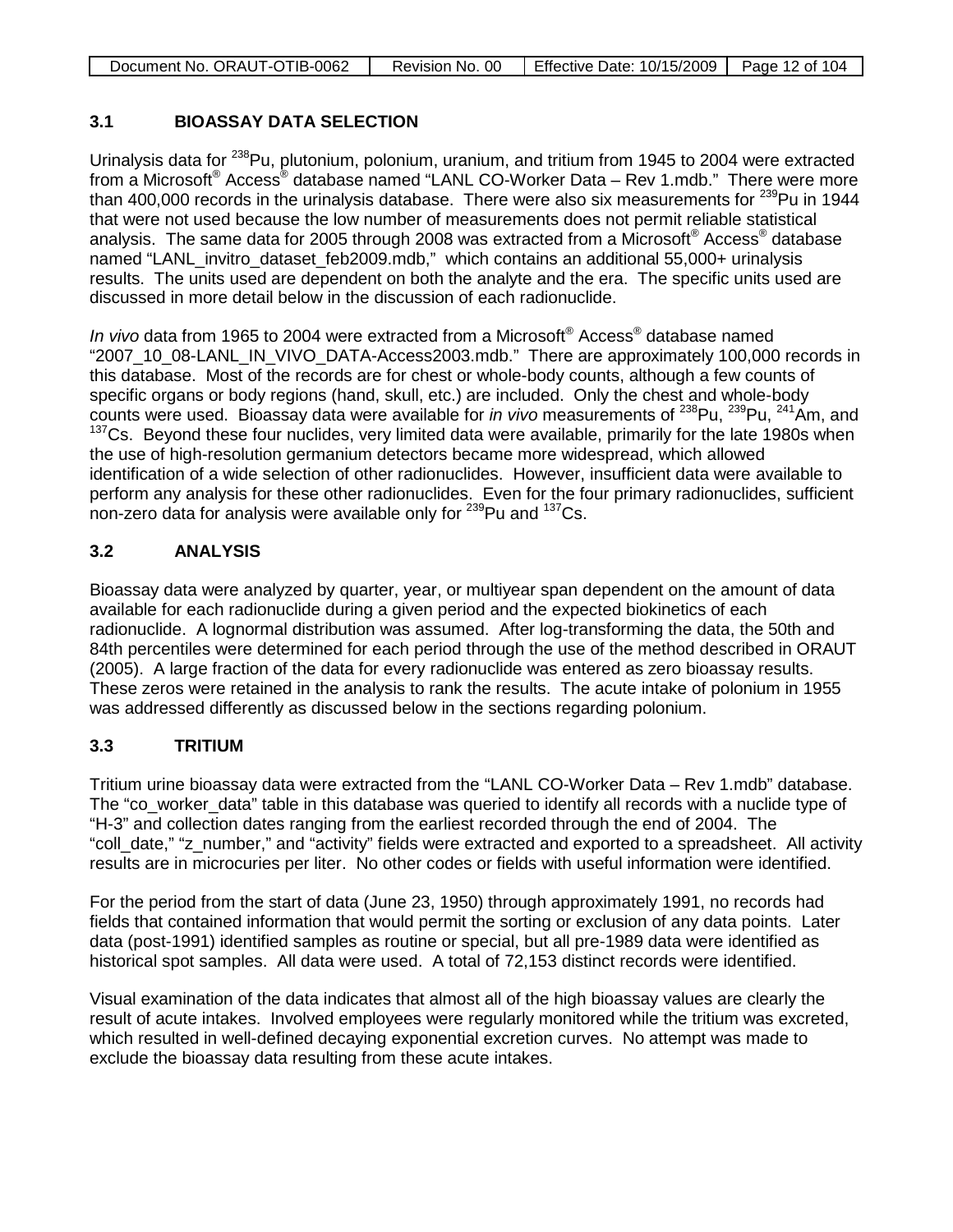| Document No. ORAUT-OTIB-0062 | Revision No. 00 | $\Box$ Effective Date: 10/15/2009   Page 13 of 104 |  |
|------------------------------|-----------------|----------------------------------------------------|--|

The minimum detectable activity (MDA) for the entire period was 1 µCi/L until late 1987, when the MDA decreased to 0.1 µCi/L. Prior to 1991, MDAs are reported in the database separately from the analytical result. Analytical results <MDA were recorded as zero, except for December 1968 through January 1971, when the actual result was recorded. Starting in 1991, the actual result, regardless of whether it was above or below the MDA, was reported and the MDA was not reported separately. Activities recorded in site records as less than the MDA were input as one-half of the MDA for this analysis.

For 2005 through 2008, tritium urine bioassay data were extracted from the "LANL IN VITRO DATA FEB 2009" table in the "LANL\_invitro\_dataset\_feb2009.mdb" database. All records with a nuclide type of "H-3" and collection dates ranging from 2005 through 2008 inclusive were identified. The "ZNO," "COLLECTED\_DATE," and "ACTIVITY" fields were extracted and exported to a spreadsheet. All activity results are in microcuries per liter. No other codes or fields with useful information were identified. A total of 5,186 distinct records were identified. The actual result, regardless of whether it was above or below the MDA was reported. In addition, the MDA was reported.

### **3.4 PLUTONIUM-238**

The "co\_worker\_data" table in the "LANL CO-Worker Data – Rev 1.mdb" database was queried to identify all records with a nuclide type of "PU-238" and collection dates that ranged from the beginning of 1968 through the end of 2004. Predominantly pure <sup>238</sup>Pu was not encountered at LANL prior to 1968 (ORAUT 2004c). The "coll\_date," "z\_number," and "activity" fields were extracted and exported to a spreadsheet. All activity results were in units of picocuries per 24 hr. For the period from the start of data (1968) through the end of 1990, all the data had the same information available in the database with no fields that contained information that would permit the sorting or exclusion of any data points. Later data (post-1991) identified samples as routine or special, but all pre-1991 data were identified as simply historical samples. All data were used.

It appears that values less than the MDA were reported beginning in 1971 with negative results reported as zero. Negative results were reported beginning in 1973 except for two results in 1971. All activity values, including zero, less than zero, and less-than MDA, were used without modification for all years.

The statistical analysis was performed on an annual basis. A total of 77,739 distinct records were used for the statistical analysis. Table A-1 in Attachment A lists the statistical analysis results for <sup>238</sup>Pu.

Examination of the reported activities revealed that a relatively small number of individuals accounted for the majority of the highest bioassay results. These results tended to skew the curve fit. The bioassay results for these individuals were filtered out for the years indicated to eliminate this skew of the curve fit. Table 3-1 lists the individuals whose results were filtered out and for which years. Additional detail, with personally identifiable information removed, for filtering out these individuals is provided below.

| .<br>.     |                    |
|------------|--------------------|
| Individual | Years filtered out |
|            | 1972 through 1988  |
| 2          | 1972 through 1988  |
| 3          | 1972 through 1988  |
|            | 1977 through 1988  |
| 5          | 1981 through 1988  |

 Table 3-1. High bioassay readings for  $^{238}$ Pu.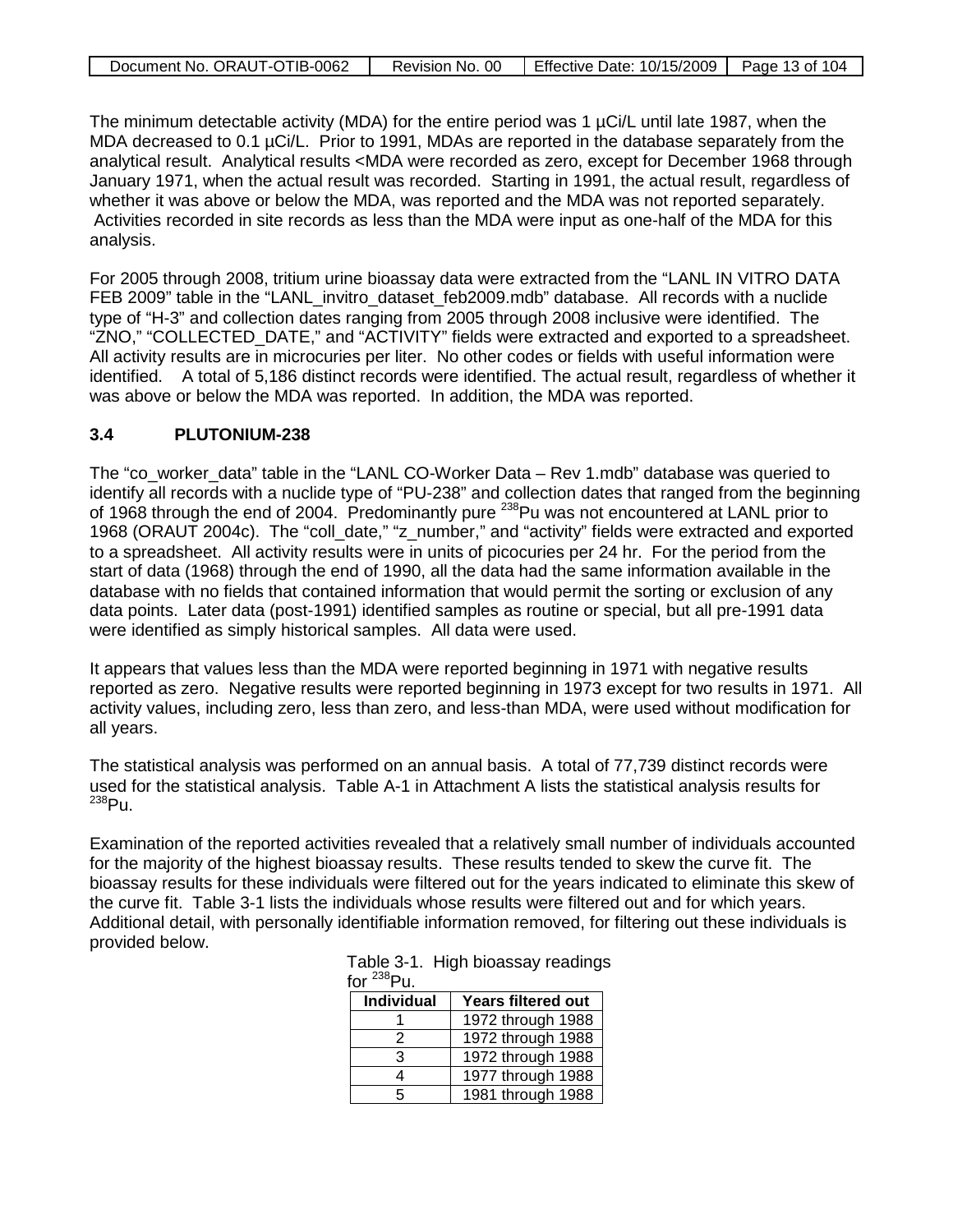| Document No. ORAUT-OTIB-0062 | Revision No. 00 | Effective Date: 10/15/2009   Page 14 of 104 |  |
|------------------------------|-----------------|---------------------------------------------|--|

*Individuals 1 through 3:* These individuals were involved in the Wing-9 incident in 1971, which has been the subject of multiple studies (Hickman et al 1995, James et al 2003). Their bioassay data is well-studied and associated with a known incident. Their data was removed for 1972 through 1988.

*Individual 4:* In 1977, this individual had an acute intake on February 10, 1977 and was bioassayed a total of 96 times during 1977 and was treated with DTPA (ORISE 2009). The bioassay measurements exhibit a clear exponential decay and the initial data were extreme outliers and skewed the fit. All data for this individual for 1977 through 1988 were removed. The same pattern was seen in this individual's <sup>239</sup>Pu bioassay measurements.

*Individual 5:* This individual had an acute intake in mid April 1981 (Inkret and Miller 1995). He was sampled numerous times and the bioassay data exhibits an exponential decay trend. All data for this individual for 1981 through 1988 were removed. This individual also had high <sup>239</sup>Pu bioassav measurements starting at same time.

For 2005 through 2008, the "LANL IN VITRO DATA FEB 2009" table in the "LANL\_invitro\_dataset\_feb2009.mdb" database was queried to identify all records with a nuclide type of "PU-238" and collection dates that ranged from the beginning of 2005 through the end of 2008. The "ZNO," "COLLECTED\_DATE," "SAMPLE\_ID," "ACTIVITY\_PS" and "ACTIVITY" fields were extracted and exported to a spreadsheet. For a given "SAMPLE ID," the "ACTIVITY PS" field was used as the sample activity unless it was blank, in which case the value in the "ACTIVITY" field was used as the result. All samples are 24-hour or simulated 24-hour samples and were in units of pCi per sample or pCi per 24-hours. Thus all results were treated as pCi/day. All data were used.

### **3.5 PLUTONIUM-239**

### **3.5.1 Pu-239 In-Vitro Data**

The "co\_worker\_data" table in the "LANL CO-Worker Data – Rev 1.mdb" database was queried to identify all urinalysis records with a nuclide type of "PU-239" and collection dates that ranged from the beginning of 1945 through the end of 2004. The "coll\_date," "z\_number," and "activity" fields were extracted and exported to a spreadsheet. All activity results were in units of picocuries per 24 hr. For the period from the start of data (1944) through approximately 1991, all the data had the same information available in the database with no fields that contained information that would permit the sorting or exclusion of any data points. Later data (post-1991) identified samples as routine or special, but all pre-1989 data were identified as simply historical samples. All data were used.

Values less than the MDA and negative results were reported as such from 1945 through 1957 and from 1971 onward. For 1958 through 1970, values less than zero were reported as zero. All activity values, including zero, less than zero, and above-MDA, were used without modification for all years. Prior to 1967, plutonium urinalysis measured gross plutonium alpha activity rather than <sup>239/240</sup>Pu activity. However, the pre-1967 data has been treated as measuring the <sup>239/240</sup>Pu count rate, which overestimates the actual 239/240Pu activity by 10 to 12% for weapons-grade plutonium depending on the fuel age. The statistical analysis was performed on an annual basis. A total of 85,752 distinct records were used for the statistical analysis. Table A-2 in Attachment A lists the statistical analysis results for *in vitro* <sup>239</sup>Pu.

Examination of the reported activities revealed that, for a few years, a few individuals were responsible for the vast majority of the highest bioassay results. These results tended to skew the curve fit. The bioassay results for these individuals were filtered out for the specific year listed to eliminate this skew of the curve fit. Table 3-2 lists the individuals whose results were filtered out and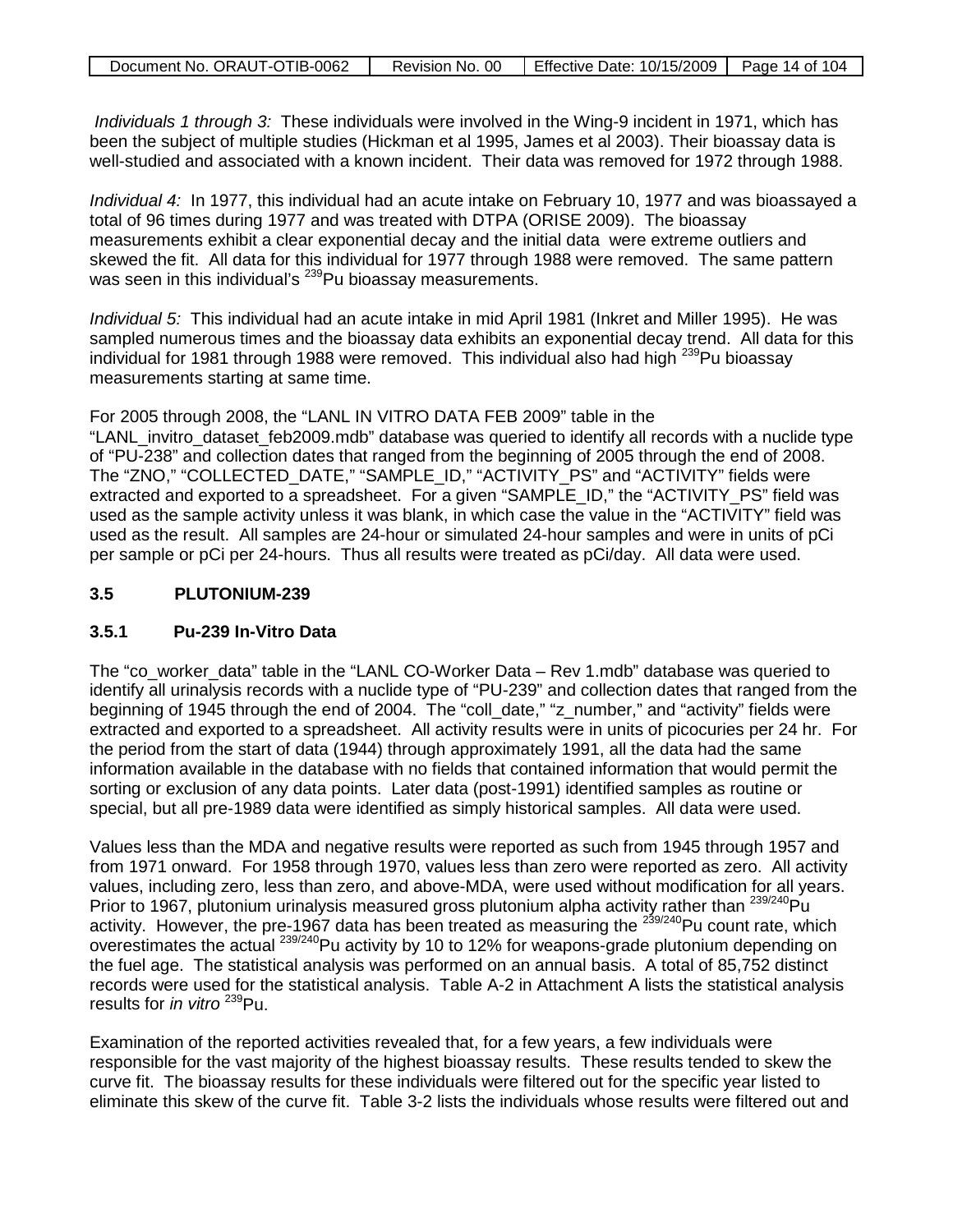| Document No. ORAUT-OTIB-0062 | Revision No. 00 | Effective Date: 10/15/2009 | Page 15 of 104 |
|------------------------------|-----------------|----------------------------|----------------|

for which years. The justification for filtering out these individuals is the same as given for Pu-238 above.

> Table 3-2. High bioassay readings for  $^{239}$ Pu.

| <b>Individual</b> | <b>Years filtered out</b> |  |  |
|-------------------|---------------------------|--|--|
|                   | 1977 through 1988         |  |  |
| h                 | 1981 through 1988         |  |  |

For 2005 through 2008, the "LANL IN VITRO DATA FEB 2009" table in the "LANL\_invitro\_dataset\_feb2009.mdb" database was queried to identify all records with a nuclide type of "PU-239," "PU-240," or "PU-239+PU-240" and collection dates that ranged from the beginning of 2005 through the end of 2008. The "ZNO," "COLLECTED\_DATE," "SAMPLE\_ID," "ANALYSIS\_TYPE," "ACTIVITY\_PS" and "ACTIVITY" fields were extracted and exported to a spreadsheet. All samples are 24-hour or simulated 24-hour samples and were in units of pCi per sample or pCi per 24-hours. Thus all results were treated as pCi/day.

Pu-239/240 results were obtained by both alpha spectrometry, "RAS," and by mass spectrometry, "TIMS." The TIMS results report a concentration separately for Pu-239 and for Pu-240. RAS results do not distinguish between Pu-239 and Pu-240 since the alpha particle energies for these two radionuclides are very similar and report the combined activity as "PU-239." The TIMS results have a lower limit of detection and are generally more reliable. For this study, the combined Pu-239/240 activity is the desired quantity. A single sample ID in the database may have as many as 8 records associated with it. To determine the single quantity to use for this study, the following priority order was used:

For a given "sample  $ID$ " #, use the record(s) highest in the following priority list:

- 1 "NUCLIDE" field = "PU-239+PU-240", "ANALYSIS\_TYPE" = "TIMS", recorded value in the "ACTIVITY\_PS" field
- 2 "NUCLIDE" field = "PU-239+PU-240", "ANALYSIS\_TYPE" = "TIMS", "ACTIVITY\_PS" field blank, with a recorded value in the "ACTIVITY" field
- 3 Sum the "ACTIVITY PS" fields of:
	- a. "NUCLIDE" field = "PU-239", "ANALYSIS\_TYPE" = "TIMS", recorded value in the "ACTIVITY\_PS" field plus
	- b. "NUCLIDE" field = "PU-240", "ANALYSIS\_TYPE" = "TIMS", recorded value in the "ACTIVITY\_PS" field.
- 4 Sum the "ACTIVITY" fields of:
	- a. "NUCLIDE" field = "PU-239", "ANALYSIS\_TYPE" = "TIMS", "ACTIVITY\_PS" field blank, recorded value in the "ACTIVITY" field plus
	- b. "NUCLIDE" field = "PU-240", "ANALYSIS\_TYPE" = "TIMS", "ACTIVITY\_PS" field blank, recorded value in the "ACTIVITY" field
- 5 "NUCLIDE" field = "PU-239", "ANALYSIS\_TYPE" = "RAS", recorded value in the "ACTIVITY\_PS" field.
- 6 "NUCLIDE" field = "PU-239", "ANALYSIS\_TYPE" = "RAS", "ACTIVITY\_PS" field blank, recorded value in the "ACTIVITY" field

A single value for each sample ID was used. All sample IDs with reported Pu-239 and/or Pu-240 results were used. In 2007, one individual had the 67 largest results. All of this person's bioassay data in 2007 was excluded from the analysis.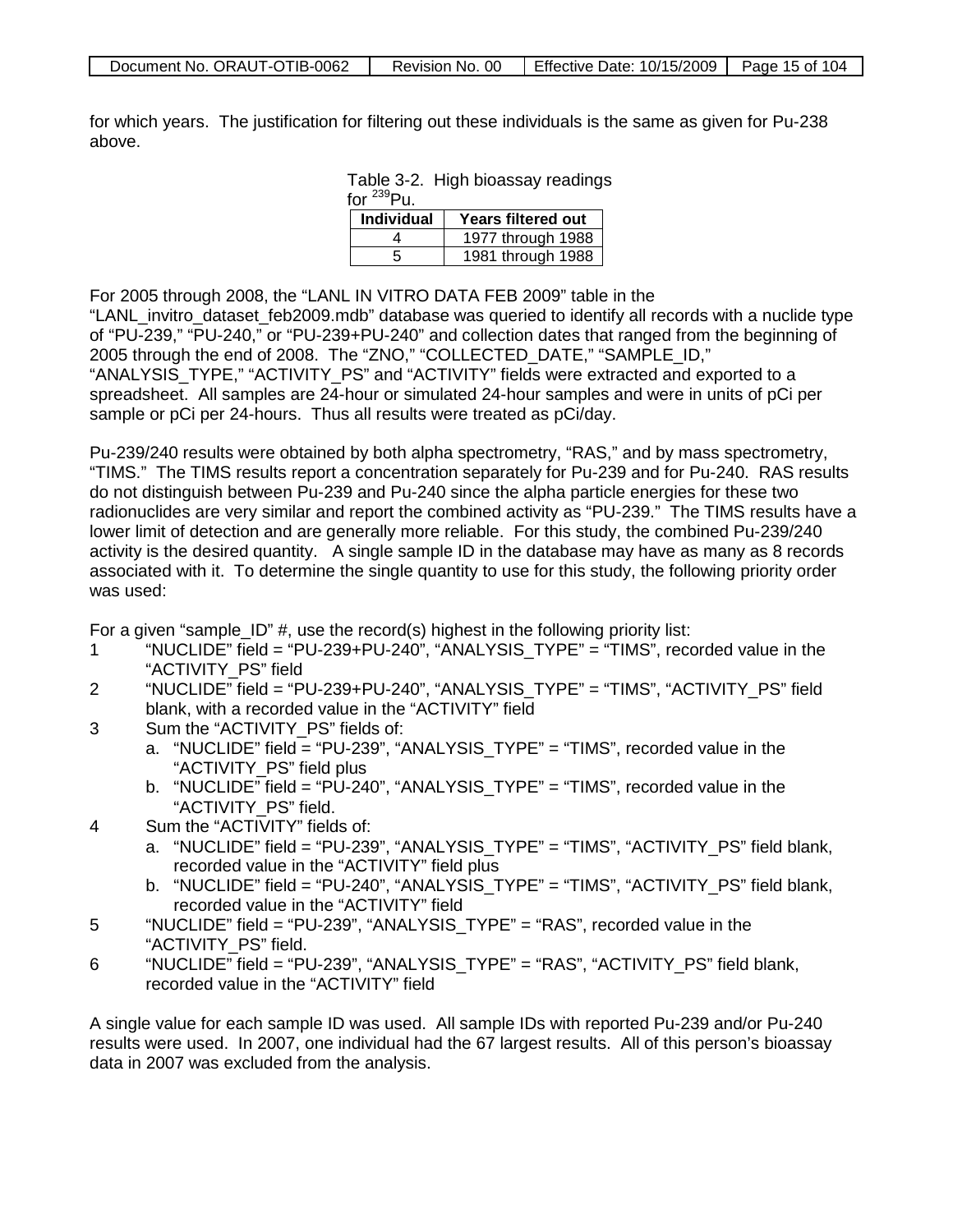### **3.5.2 Pu-239 In-Vivo Data**

The "TBL\_NIOSH\_REPORT\_2007\_V2" table in the "2007\_10\_08-LANL\_IN\_VIVO\_DATA-Access2003.mdb" database was queried to identify all lung count records with a nuclide type of "Pu-239," organ type of "Chest," count reason other than "new hire," "rehire," or "baseline," and collection dates ranging from the beginning of 1969 through the end of 2004. The "count date," "zno" and "abundance\_nCi" fields were extracted and exported to Excel. The "zno" field was used as the employee identifier and the "abundance\_nCi" field was used as the value of the chest count.

Records with no abundance value given were entered with an abundance of "0," based on the assumption that the result was less than the MDA and the fact that the recorded MDAs were much higher than the typical recorded positive values. Only 1969 through 1979 were analyzed since there were few positive results after 1979. Table A-3 in Attachment A lists the statistical analysis results for *in-vivo* <sup>239</sup>Pu.

### **3.6 POLONIUM-210**

The "co\_worker\_data" table in the "LANL CO-Worker Data – Rev 1.mdb" database was queried to identify all records with a nuclide type of "Po" and collection dates that ranged from the beginning of 1947 through the end of 2004. The "coll\_date," "z\_number," and "activity" fields were extracted and exported to Excel<sup>®</sup>. The activity results are reported in units of picocuries per liter or counts per minute per liter. Results reported in counts per minute were converted to disintegrations per minute using a detector efficiency of 50% based on the assumption that a 2-π detector was used in the absence of any other information and a recovery fraction of 10%. The results in disintegrations per minute were then converted to picocuries for consistency with the other data. Results reported in picocuries per liter were adjusted assuming a recovery fraction of 10% rather than 100% (ORAUT 2009). All the data had the same information available in the database with no fields that contained information that would permit the sorting or exclusion of any data points. Therefore, all data were used.

Examination of the data indicated several anomalies. Several individuals had acute intakes in January 1953. Because more than one individual was involved (even though a limited number), these data were left in the data set for the entire year. In August 1954, one employee had an acute intake that resulted in all of the highest 20% of bioassay results for the year. All bioassay results for this employee for the third and fourth quarters of 1954 were excluded from the analysis.

Another acute intake involving a large number of individuals occurred in late July or early August 1955. To separate the urinalysis results due to this acute intake, urinalysis results for seven employees were excluded from the fits performed for the last two quarters of 1955. Although these seven individuals were not the only ones involved in the incident, these seven had the majority of the highest readings. The bioassay data for these seven individuals as a result of this incident have been analyzed separately as an acute intake. Dose reconstruction for individuals who were involved in this incident and who do not have relevant bioassay data should also be assigned this intake. This applies only to individuals for whom there is evidence or reason to believe that they were involved in this incident. An incident date of August 1, 1955 was chosen as the best fit to the available data.

All activity values, including zero, less than zero, and less-than MDA, were used without modification for all years. The normal statistical analysis was performed on a quarterly basis. For the seven identified individuals involved in the incident, the bioassay data for each individual was fit separately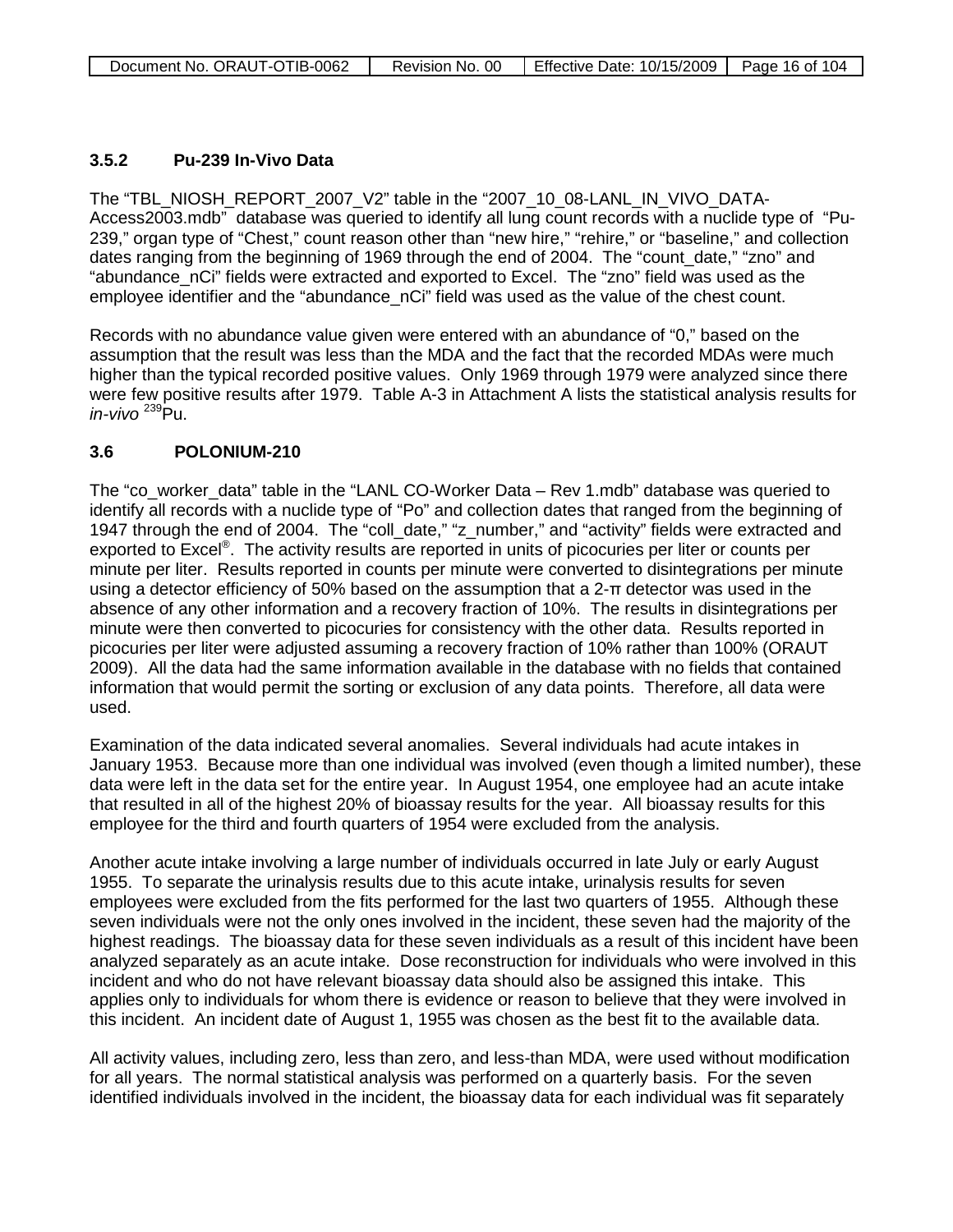| Document No. ORAUT-OTIB-0062 | Revision No. 00 | Effective Date: 10/15/2009   Page 17 of 104 |  |
|------------------------------|-----------------|---------------------------------------------|--|

to determine the intake of material that occurred in the incident. Table A-4 in Attachment A lists the statistical analysis results for  $210P$ o. A total of 5,121 distinct records were used for the quarterly and incident analyses.

### **3.7 URANIUM**

The "co\_worker\_data" table in the "LANL CO-Worker Data – Rev 1.mdb" database was queried to identify all records with a nuclide type of "U-234," "U-235" or "U-238" and collection dates ranging from 1950 through the end of 2004. The "coll\_date," "z\_number," "activity," and "MDA" fields were extracted and exported to a spreadsheet. All activity results are in units of picocuries per 24 hr. For the period from the start of data (1950) through approximately 1991, all the data had the same information available in the database with no fields that contained information that would permit the sorting or exclusion of any data points. Later data (post-1991) identified samples as routine or special, but all pre-1989 data were identified as historical spot samples. All data were used.

Prior to July, 1991, the bioassay records identified the results as being specific for either <sup>238</sup>U or <sup>235</sup>U. However, both techniques truly measured the same quantity but reported the results in different units. A single measurement technique was used during any given time frame (See Table 5-13 in ORAUT 2004c) for analysis of uranium in urine prior to 1991. The analytical results were interpreted based on the materials to which an individual was presumed to have been exposed. Therefore, the two data sets were merged to create an overall uranium data set. The  $^{238}$ U data were converted to activity units assuming an activity of 0.4673 pCi/ug based on the specific activity of D-38 uranium (ORAUT 2004c) and merged with the 235U data. All activity values, including zero, less than zero, and lessthan MDA, were used without modification for all years.

Beginning in July, 1991, alpha spectrometry was used to analyze the urine samples for uranium, at which time results for U-234, U-235, and U238 were reported. Since all uranium activity is assumed to be U-234 for the purposes of calculating dose, the activities of all three isotopes were summed and used as the total uranium activity.

The statistical analysis was performed on an annual basis. A total of 126,523 records were used for the statistical analysis. Table A-5 in Attachment A lists the statistical analysis results for uranium.

For 2005 through 2008, the "LANL IN VITRO DATA FEB 2009" table in the "LANL\_invitro\_dataset\_feb2009.mdb" database was queried to identify all records with a nuclide type of "U-234," "U-235," or "U-238" and collection dates that ranged from the beginning of 2005 through the end of 2008. The "ZNO," "COLLECTED DATE," "SAMPLE ID," "ACTIVITY PS" and "ACTIVITY" fields were extracted and exported to a spreadsheet. For a given "SAMPLE, ID," the "ACTIVITY, PS" field was used as the sample activity unless it was blank, in which case the value in the "ACTIVITY" field was used as the result. All samples are 24-hour or simulated 24-hour samples and were in units of pCi per sample or pCi per 24-hours. Thus all results were treated as pCi/day. The U-234, U-235, and U238 activities for a given sample ID were summed and used as the total uranium activity. All data were used.

### **3.8 CESIUM-137**

The "TBL\_NIOSH\_REPORT\_2007\_V2" table in the "2007\_10\_08-LANL\_IN\_VIVO\_DATA-Access2003.mdb" database was queried to identify all records with a nuclide type of "Cs-137," organ type of "Whole Body," collection dates that ranged from the beginning of 1970 through the end of 2004, and count reason other than "new hire." The "count\_date," "zno," and "abundance\_nCi" fields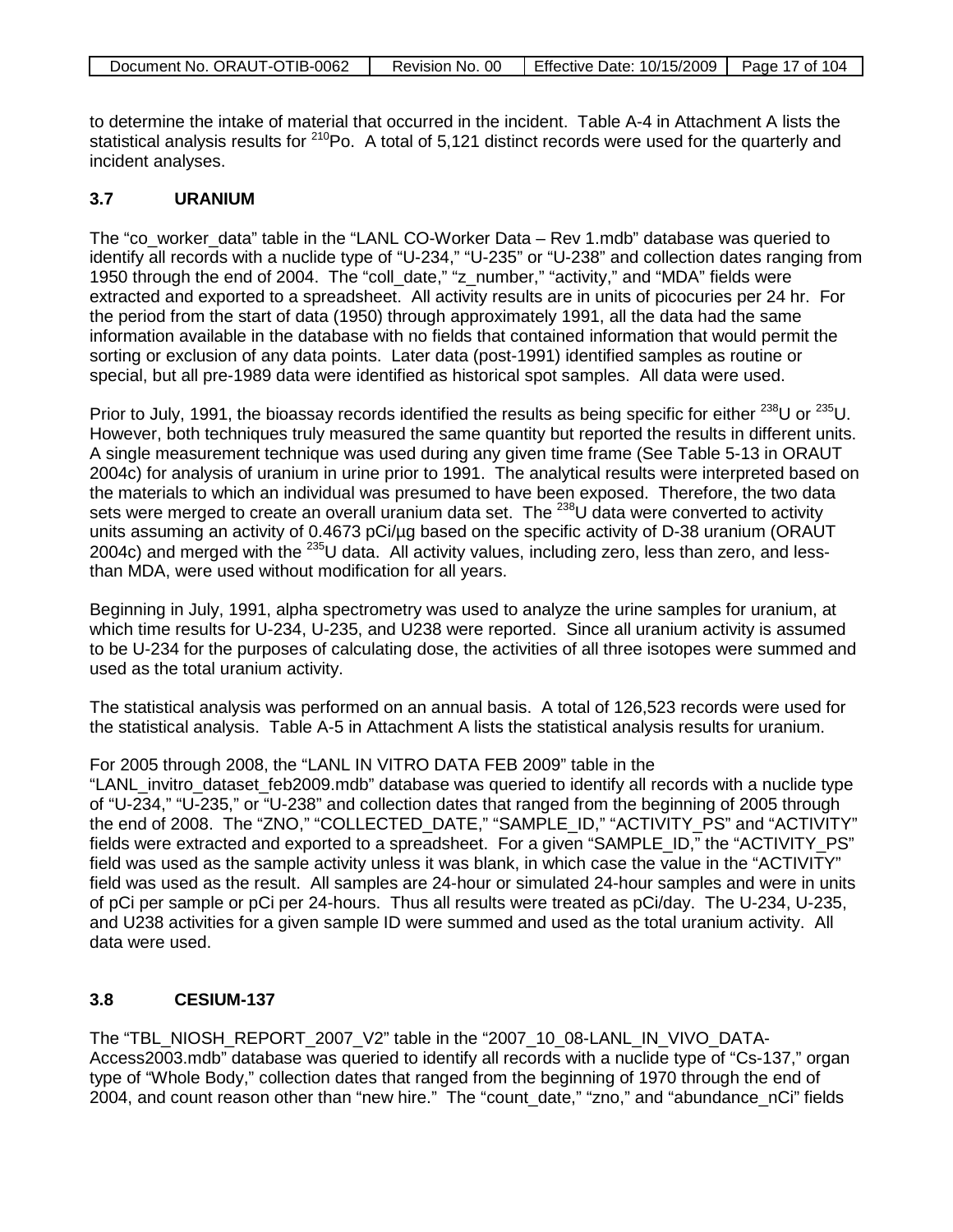| Document No. ORAUT-OTIB-0062 | Revision No. 00 | Effective Date: 10/15/2009   Page 18 of 104 |  |
|------------------------------|-----------------|---------------------------------------------|--|
|                              |                 |                                             |  |

were extracted and exported to a spreadsheet. The "zno" field was used as the employee identifier and the "abundance nCi" field was used as the value of the whole-body count.

Records with no abundance value were entered with an abundance equal to the MDA based on the assumption that the result was less than the MDA and since the MDA was typically less than the positive values recorded.

Due to the small number of records (301 distinct records), the statistical analysis was performed in 5 or 4-yr blocks: 1970 to 1974, 1975 to 1979, 1980 to 1984, 1985 to 1989, and 1990 to 1993. Table A-6 in Attachment A lists the statistical analysis results for 137Cs. Insufficient data is available after 1993 to permit analysis.

#### **4.0 INTAKE MODELING**

This section discusses intake modeling assumptions, intake fitting, and intake materials.

### **4.1 ASSUMPTIONS**

Each result used in the intake calculations was assumed to have a normal distribution. A uniform absolute error of 1 was applied to all results, thus assigning the same weight to each result. IMBA requires results to be in units of activity per day; therefore, all urinalysis results were normalized as needed to 24-hr samples using 1,400 mL (the volume of urine excreted by Reference Man in a 24-hr period).

Because of the nature of work at LANL, intakes could have been either chronic or acute. However, a series of acute intakes can be approximated as a chronic intake. Therefore, intakes were assumed to be chronic and were assumed to occur through inhalation with a default breathing rate of 1.2 m<sup>3</sup>/hr and a 5-µm activity median aerodynamic diameter particle size distribution.

For intake modeling purposes, all uranium activity was assumed to be  $^{234}$ U. This assumption does not affect the fitting of the data for intake determination because all uranium isotopes have the same biokinetic behavior and the isotopes considered in this analysis all have long half-lives in relation to the assumed intake period. International Commission on Radiological Protection (ICRP) Publication 68 dose coefficients (also referred to as dose conversion factors) for 234U are 7% to 31% larger than the dose coefficients for 235U, 236U, and 238U (ICRP 1995). Therefore, the assumption that the intake is 100%<sup>234</sup>U provides a result that is favorable to claimants.

### **4.2 BIOASSAY FITTING**

The IMBA Expert<sup>™</sup> ORAU-Edition computer program was used to fit the bioassay results to a series of inhalation intakes. Data from 1945 through 2008 were fit as a series of chronic intakes.

The intake assumptions were based on patterns observed in the bioassay data. Periods with constant chronic intake rates were chosen by the selection of periods in which the bioassay results were similar. A new chronic intake period was started if the data indicated a significant sustained change in the bioassay results. By this method, the years from 1945 through 2008 were divided independently into multiple chronic intake periods for each radionuclide.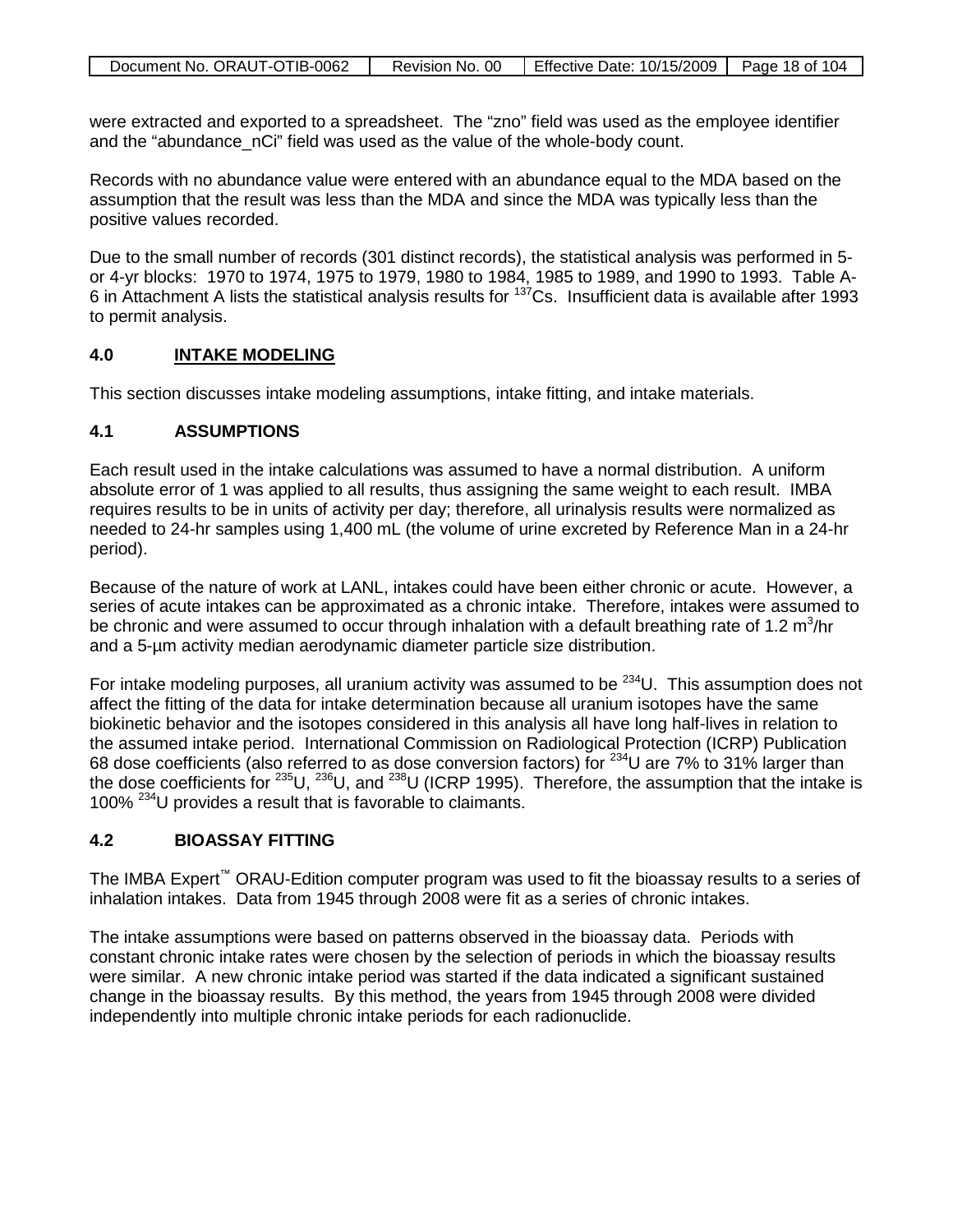| Document No. ORAUT-OTIB-0062 | Revision No. 00 | Effective Date: $10/15/2009$   Page 19 of 104 |  |
|------------------------------|-----------------|-----------------------------------------------|--|
|                              |                 |                                               |  |

### **4.3 MATERIAL TYPES**

ORAUT (2004c) discussed LANL internal dosimetry data for the dose reconstructor and included guidance for the appropriate use of that information. Workers at LANL had the potential to receive intakes of <sup>238</sup>Pu, <sup>239</sup>Pu, uranium, polonium, tritium, and cesium. Site-specific internal dosimetry information for other radionuclides is rare or not available (ORAUT 2004c).

#### **4.3.1 Tritium**

The data set discussed in the previous section for tritium was condensed into a file for the period from January 1, 1950, to December 31, 2008, with the following columns:

|                    |      | Days Post | Conc  | MDA   |
|--------------------|------|-----------|-------|-------|
| Z Number ID Number | Name | 1/1/1950  | uCi/L | uCi/L |

Duplicate records (i.e., lines that had all six fields the same as another line) were deleted to leave unique records. The doses were calculated by individual for each calendar year from 1950 to 2008.

Any person who had only a single urine result of <MDA µCi/L for a given period was not included in the calculations of the dose distribution for that period because they were not considered part of the routine monitoring program. All remaining concentrations of <MDA µCi/L were replaced with one-half of the appropriate MDA. Any person with a single measurement in a period was assigned a second measurement 40 days later of one-half of the MDA of the first measurement.

The protocol given in *Technical Information Bulletin: Tritium Calculated and Missed Dose Estimates* (ORAUT 2004b) was used to calculate the dose for each individual with the following rules concerning the elapsed time between consecutive samples:

- Type 1 calculations were performed for samples separated by 40 or fewer days.
- Type 3 calculations were performed if there were no other samples within 90 days of a sample.
- Type 2 calculations were performed in all other situations.

The doses for a period are plotted on a lognormal probability plot and the typical parameters [geometric mean (GM), geometric standard deviation (GSD), and  $R^2$ ] are determined from a linear regression. The plotting positions were calculated with *i*/*n* – 1/(2*n*) convention specified in ORAUT-PROC-0095 (ORAUT 2006).

#### **4.3.2 Plutonium-238**

Plutonium-238 urinalysis results were analyzed with IMBA using type M and S materials to derive intake rates for 1968 to 2008. Note that solubility Type Super S is not applicable to  $^{238}$ Pu (ORAUT 2008).

**Plutonium-238 Type M:** The solid lines in Figures B-1 to B-8 and B-9 to B-15 in Attachment B show the individual fits to the 50th- and 84th-percentile excretion rates, respectively, for type M materials. Figures B-16 and B-17 show the 50th- and 84th-percentile predicted excretion rates, respectively, from all type M intakes. Table B-1 lists the 50th- and 84th-percentile intake rates along with the associated GSD determined from <sup>238</sup>Pu urinalysis.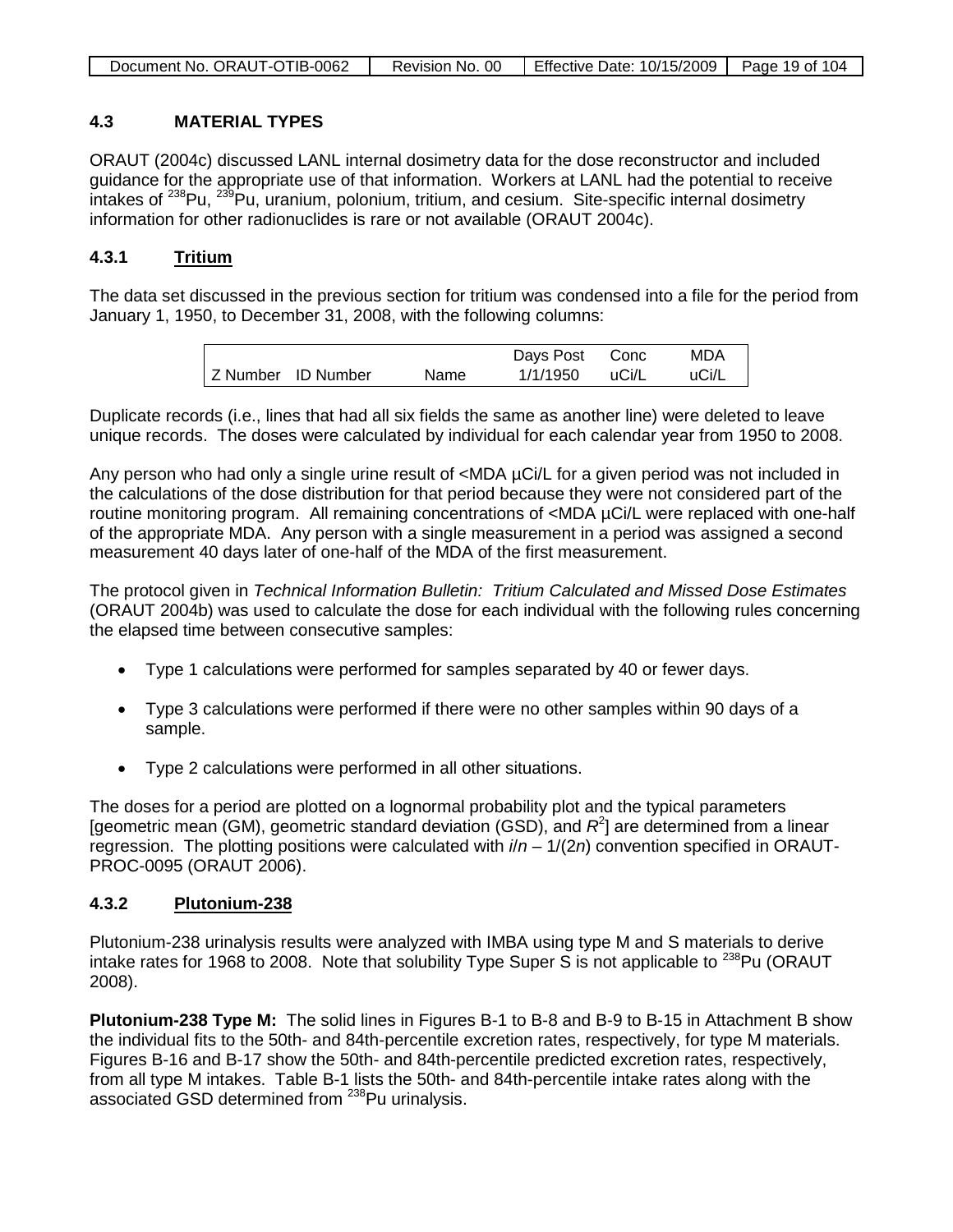| Document No. ORAUT-OTIB-0062 | Revision No. 00   Effective Date: 10/15/2009   Page 20 of 104 |  |
|------------------------------|---------------------------------------------------------------|--|

**Plutonium-238 Type S**: The solid lines in Figures B-18 to B-24 and B-25 to B-31 in Attachment B show the individual fits to the 50th- and 84th-percentile excretion rates, respectively, for type S materials. The same intake periods were applied for both percentiles because the values followed a similar pattern. Figures B-32 and B-33 show the 50th- and 84th-percentile predicted excretion rates, respectively, from all type S intakes. Table B-2 lists the 50th- and 84th-percentile intake rates along with the associated GSD determined from <sup>238</sup>Pu urinalysis.

### **4.3.3 Plutonium-239**

Plutonium-239 urinalysis results were analyzed with IMBA using type M and S materials to derive intake rates for 1944 to 2008.

**Plutonium-239 Type M Urinalysis:** The solid lines in Figures B-34 to B-42 and B-43 to B-51 in Attachment B show the individual fits to the 50th- and 84th-percentile excretion rates, respectively, for type M materials. The same intake periods were applied for both percentiles because the values followed a similar pattern. Figures B-52 and B-53 show the 50th- and 84th-percentile predicted excretion rates, respectively, from all type M intakes. Table B-3 lists the 50th- and 84th-percentile intake rates along with the associated GSD determined from <sup>239</sup>Pu urinalysis.

**Plutonium-239 Type S Urinalysis**: The solid lines in Figures B-54 to B-62 and B-63 to B-71 in Attachment B show the individual fits to the 50th- and 84th-percentile excretion rates, respectively, for type S materials. Figures B-72 and B-73 show the 50th- and 84th-percentile predicted excretion rates, respectively, from all type S intakes. Table B-4 lists the 50th- and 84th-percentile intake rates along with the associated GSD determined from <sup>239</sup>Pu urinalysis.

**Plutonium-239 Type S Lung Counts:** The solid lines in Figures B-74 to B-78 and B-79 to B-83 in Attachment B show the individual fits to the 50th- and 84th-percentile lung burdens, respectively, for type S materials. The same intake periods were applied for both percentiles as the values followed a similar pattern. Table B-5 lists the 50th- and 84th-percentile intake rates along with the associated GSD determined from <sup>239</sup>Pu lung burdens.

### **4.3.4 Polonium**

Polonium urinalysis results were analyzed with IMBA using type F and M materials to derive intake rates for 1947 to 1956.

**Polonium Type F:** The solid lines in Figures B-84 and B-85 in Attachment B show the fit to the 50thand 84th-percentile excretion rates, respectively, for type F materials. Table B-6 lists the 50th- and 84th percentile intake rates along with the associated GSD determined from the polonium urinalysis.

**Polonium Type M:** The solid lines in Figures B-86 and B-87 in Attachment B show the fit to the 50thand 84th-percentile excretion rates, respectively, for type M materials. Table B-7 lists the 50th- and 84th-percentile intake rates along with the associated GSD determined from the polonium urinalysis.

**August 1, 1955 Incident:** The bioassay data for the seven individuals positively identified as having been involved in this incident were analyzed separately using standard dose reconstruction bioassay fitting methods assuming both Type F and Type M material types. Figures B-88 through B-94 and B-95 through B-101 show the fits for each individual for Type F and M material types respectively. Table B-8 lists the calculated intakes from these fits.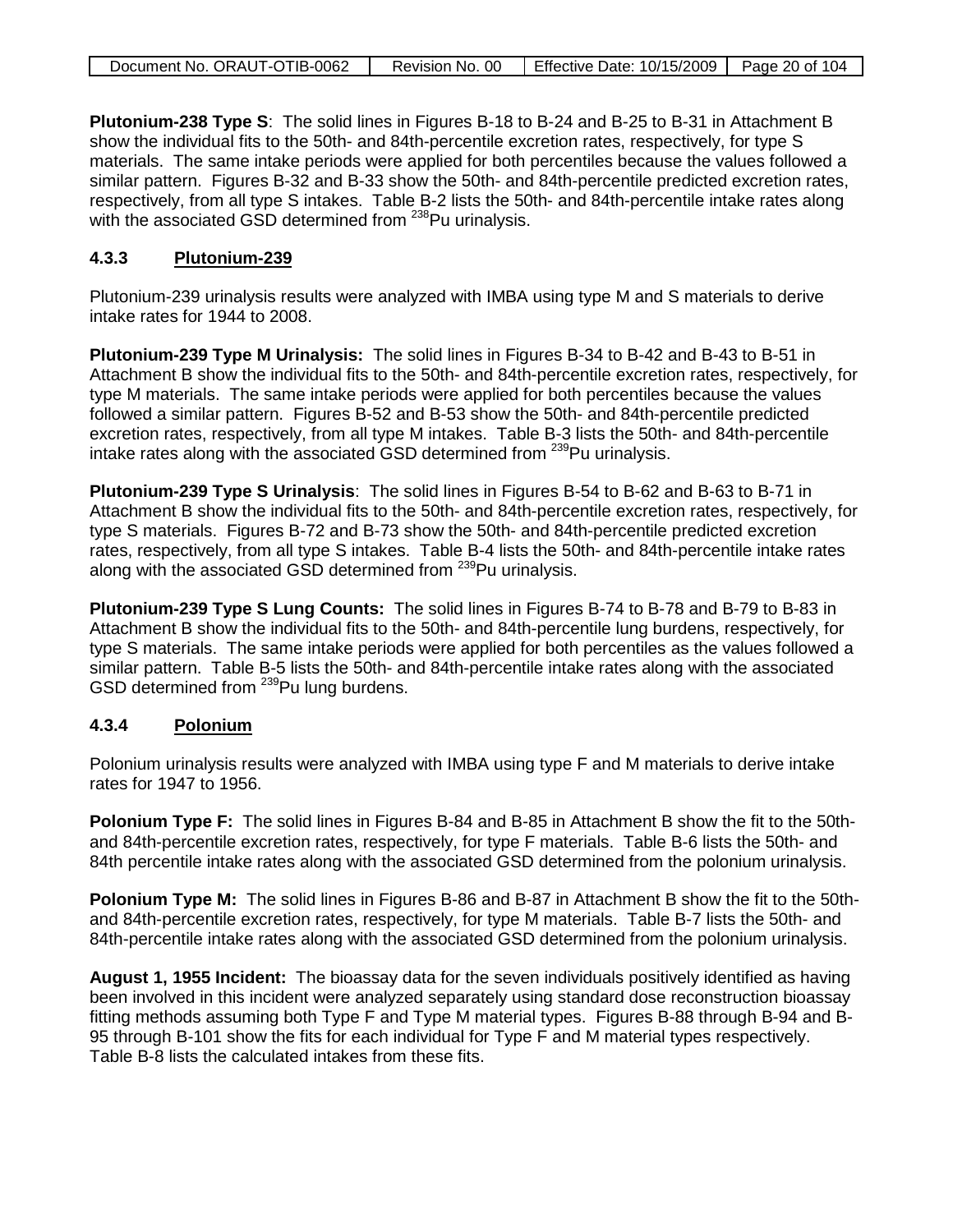**1944 to 1946:** Polonium bioassay data to evaluate coworker intakes is not available for this time period. To approximate intakes during this time period, which falls within a SEC definition, the intake rate for each solubility class for 1947 to 1949 was applied.

### **4.3.5 Uranium**

Because the uranium isotopes present at LANL have very long radiological half-lives, and because the material is retained in the body for long periods, excretion results are not independent. For example, an intake in the 1950s could contribute to urinary excretion in the 1980s and later. To avoid potential underestimation of intakes for people who worked at LLNL for relatively short periods, each chronic intake was fit independently using only the bioassay results from the single intake period for type S solubility. This method results in an overestimate of intakes for exposures that extended through multiple assumed intake periods. Only the results in the intake period were selected for use in the fitting of each period. Excluded results are shown in light gray in the figures in Attachment B. For type M and F solubility, this approach was not used.

**Uranium Type F:** The solid lines in Figures B-102 and B-103 in Attachment B show the fit to the 50th- and 84th-percentile excretion rates, respectively, for type F materials. Table B-9 lists the 50thand 84th-percentile intake rates along with the associated GSD determined from the uranium urinalysis.

**Uranium Type M:** The solid lines in Figures B-104 and B-105 in Attachment B show the fit to the 50th- and 84th-percentile excretion rates, respectively, for type M materials. Table B-10 lists the 50thand 84th-percentile intake rates along with the associated GSD determined from the uranium urinalysis.

**Uranium Type S:** The solid lines in Figures B-106 to B-112 and B-113 to B-119 in Attachment B show the individual fits to the 50th- and 84th-percentile excretion rates, respectively, for type S materials. The same intake periods were applied for both percentiles because the values followed a similar pattern. Figures B-120 and B-121 show the 50th- and 84th-percentile predicted excretion rates, respectively, from all type S intakes. Table B-11 lists the 50th- and 84th-percentile intake rates along with the associated GSD determined from the uranium urinalysis.

**1947 to 1949:** Uranium bioassay data to evaluate coworker intakes is not available for this time period. To approximate intakes during this time period, which falls within a SEC definition, the intake rate for each solubility class for 1950 to 1955 was applied

### **4.3.6 Cesium-137**

Cesium whole-body count results were analyzed with IMBA using type F materials to derive intake rates for 1970 through 1993. The solid lines in Figures B-122 and B-123 in Attachment B show the fit to the 50th- and 84th-percentile excretion rates, respectively, for type F materials. Table B-12 lists the 50th- and 84th-percentile intake rates along with the associated GSD determined from the cesium whole-body counts.

### **5.0 ASSIGNING INTAKES AND DOSES**

This section describes the derived intake rates and provides guidance for assigning doses.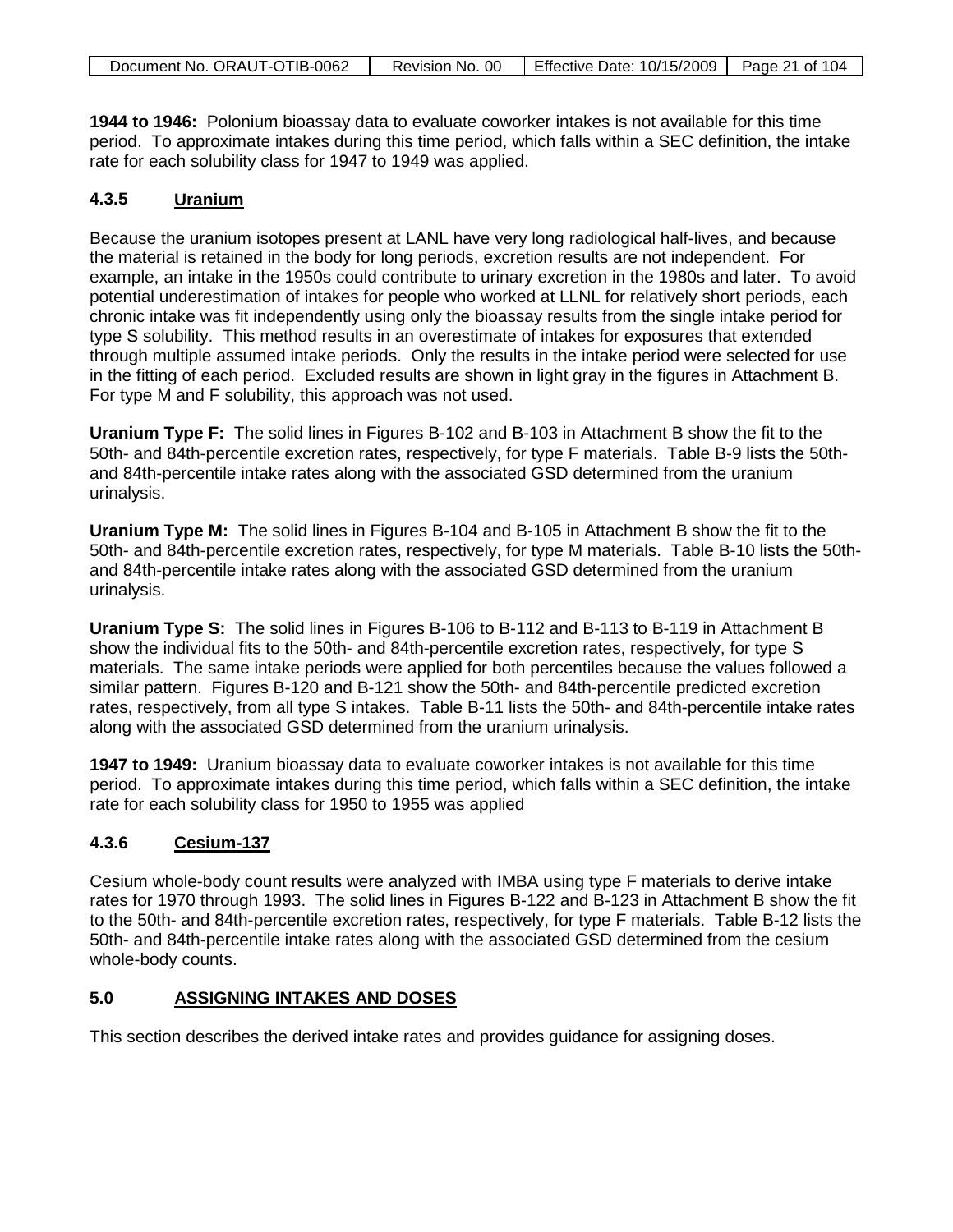| Document No. ORAUT-OTIB-0062 | Revision No. 00 | Effective Date: 10/15/2009   Page 22 of 104 |  |
|------------------------------|-----------------|---------------------------------------------|--|

### **5.1 INTAKE RATE SUMMARY**

For the calculation of doses to individuals from bioassay data, a GSD of 3 has been used to account for biological variation and uncertainty in the models. It was considered inappropriate to assign a value less than 3 for the coworker data. Therefore, a GSD of at least 3 was assigned for each of the intake periods. The GSDs for different intake periods have been conservatively adjusted for consistency between intake periods for calculational efficiency.

The following subsections list the intake rates that should be used for each radionuclide and the period of applicability of each intake rate except that for tritium. For tritium, the actual dose that should be used is provided.

### **5.2 TRITIUM**

Table 5-1 lists the tritium doses and GSDs to be used for each year of potential tritium exposure.

| Year | .<br>Dose | <b>GSD</b> | .<br>Year | <b>Dose</b>             | <b>GSD</b> |
|------|-----------|------------|-----------|-------------------------|------------|
| 1950 | 33        | 7.2        | 1980      | 15                      | 4.1        |
| 1951 | 36        | 5.9        | 1981      | 17                      | 4.1        |
| 1952 | 25        | 4.2        | 1982      | 21                      | 4.5        |
| 1953 | 26        | 6.7        | 1983      | 18                      | 4.8        |
| 1954 | 16        | 6.2        | 1984      | 16                      | 3.4        |
| 1955 | 43        | 6.5        | 1985      | 18                      | 3.3        |
| 1956 | 33        | 6.9        | 1986      | 21                      | 3.8        |
| 1957 | 35        | 6.9        | 1987      | 17                      | 4.3        |
| 1958 | 26        | 5.7        | 1988      | $\overline{7}$          | 4.4        |
| 1959 | 22        | 5.5        | 1989      | $\overline{7}$          | 3.5        |
| 1960 | 27        | 5.2        | 1990      | $\overline{6}$          | 3.2        |
| 1961 | 20        | 4.7        | 1991      | $\overline{2}$          | 3.0        |
| 1962 | 17        | 4.7        | 1992      | $\overline{5}$          | 3.5        |
| 1963 | 18        | 3.7        | 1993      | $\overline{6}$          | 3.4        |
| 1964 | 17        | 3.5        | 1994      | $\overline{3}$          | 3.0        |
| 1965 | 18        | 3.5        | 1995      | $\overline{5}$          | 3.0        |
| 1966 | 19        | 4.2        | 1996      | $\overline{5}$          | 3.0        |
| 1967 | 23        | 6.0        | 1997      | $\overline{4}$          | 3.0        |
| 1968 | 16        | 4.6        | 1998      | $\overline{7}$          | 3.0        |
| 1969 | 21        | 5.0        | 1999      | 4                       | 3.0        |
| 1970 | 25        | 7.0        | 2000      | 9                       | 4.1        |
| 1971 | 16        | 4.9        | 2001      | $\overline{6}$          | 3.0        |
| 1972 | 14        | 5.4        | 2002      | 6                       | 3.5        |
| 1973 | 16        | 5.3        | 2003      | 5                       | 3.3        |
| 1974 | 25        | 6.7        | 2004      | 3                       | 3.0        |
| 1975 | 19        | 6.2        | 2005      | $\overline{3}$          | 3.0        |
| 1976 | 13        | 4.1        | 2006      | 4                       | 3.0        |
| 1977 | 20        | 5.5        | 2007      | $\overline{\mathbf{4}}$ | 3.0        |
| 1978 | 20        | 5.2        | 2008      | $\overline{6}$          | 3.3        |
| 1979 | 12        | 4.9        |           |                         |            |

Table 5-1. Tritium annual doses (mrem) and GSDs.

### **5.3 PLUTONIUM-238**

Intakes of <sup>238</sup>Pu should be assigned if the energy employee is known or believed to have been exposed to heat source plutonium. For heat source plutonium, solubility Type Super S is not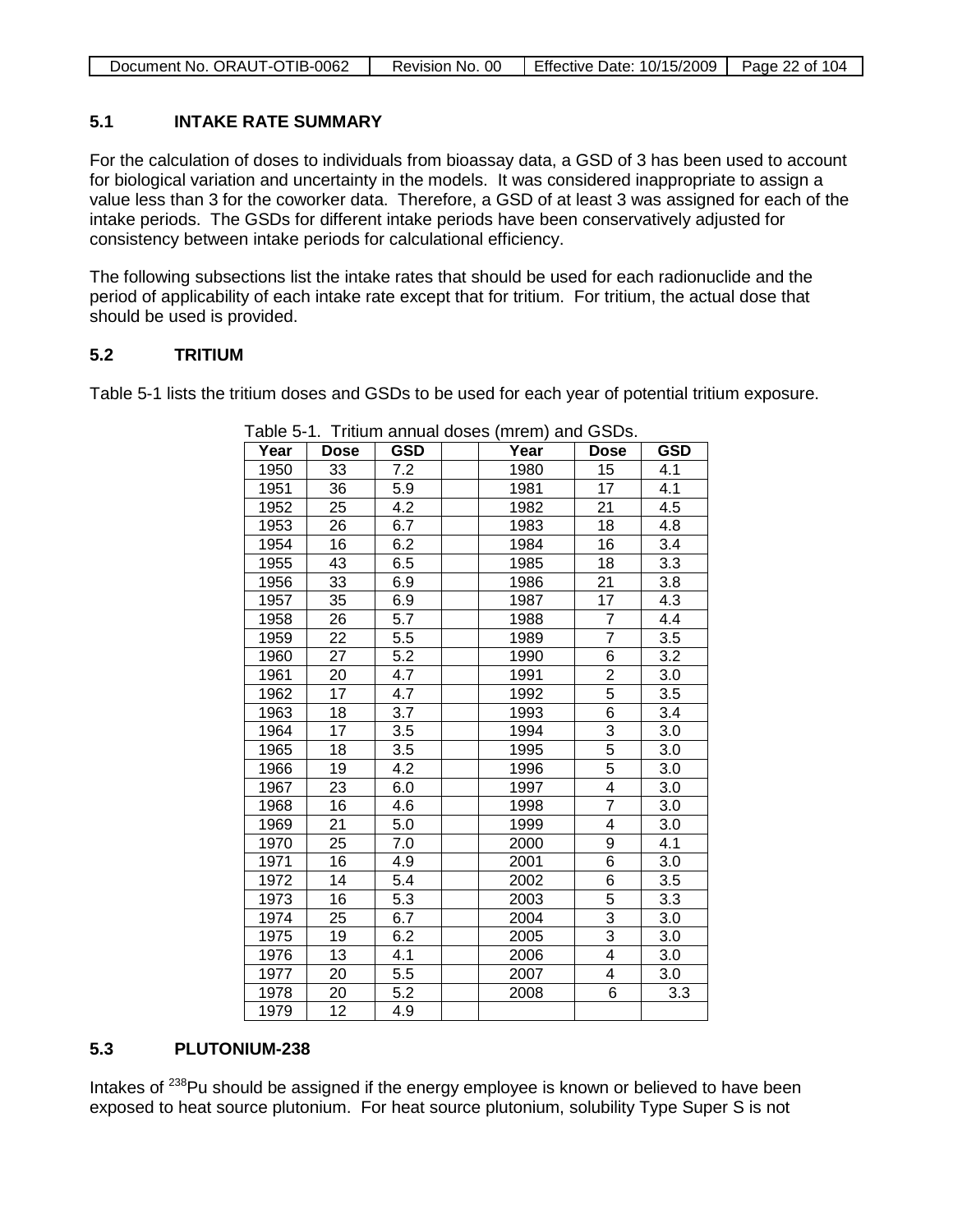| Document No. ORAUT-OTIB-0062 | Revision No. 00   Effective Date: 10/15/2009   Page 23 of 104 |  |
|------------------------------|---------------------------------------------------------------|--|

applicable. If the energy employee was only exposed to weapons-grade plutonium (<sup>239</sup>Pu), then the intake of <sup>238</sup>Pu should be based on the isotope mixture for weapons-grade <sup>239</sup>Pu and the <sup>239</sup>Pu intakes given in Section 5.4 and not on the intakes in this section. Table 5-2 lists the <sup>238</sup>Pu intakes and associated GSDs to be used for each year of potential <sup>238</sup>Pu exposure for both Type M and Type S material. Solubility Type Super S is not applicable to plutonium-238 (ORAUT 2008).

|              |            | <b>Type M</b>   |            | <b>Type S</b>   |            |
|--------------|------------|-----------------|------------|-----------------|------------|
| <b>Start</b> | End        | 50th percentile | <b>GSD</b> | 50th percentile | <b>GSD</b> |
| 1/1/1968     | 12/31/1971 | 1.8             | 5.63       | 43              | 5.74       |
| 1/1/1972     | 12/31/1972 | 14.             | 3.13       | 765             | 3.13       |
| 1/1/1973     | 12/31/1974 | 2.0             | 4.31       | 72              | 4.17       |
| 1/1/1975     | 12/31/1977 | 0.67            | 3.59       | 5.2             | 8.47       |
| 1/1/1978     | 12/31/1981 | 0.32            | 7.56       | 5.2             | 8.47       |
| 1/1/1982     | 12/31/1988 | 0.084           | 8.73       | 1.8             | 8.47       |
| 1/1/1989     | 12/31/1993 | 0.44            | 4.31       | 9.7             | 4.17       |
| 1/1/1994     | 12/31/2008 | 0.048           | 6.82       | 0.72            | 6.58       |

|  | Table 5-2. Plutonium-238 intake rates (pCi/d). |  |  |  |
|--|------------------------------------------------|--|--|--|
|--|------------------------------------------------|--|--|--|

### **5.4 PLUTONIUM-239**

Intakes of <sup>239</sup>Pu should be assigned if the energy employee is known or believed to have been exposed to weapons-grade plutonium. For weapons-grade plutonium, solubility Type Super S must be considered. If the energy employee was only exposed to heat source plutonium ( $^{238}$ Pu), then the plutonium intake should be based on the <sup>238</sup>Pu intakes in Section 5.3 and not on the intakes in this section. Table 5-3 lists the <sup>239</sup>Pu urine-based intakes and associated GSDs to be used for each year of potential <sup>239</sup>Pu exposure for Type M material. Intakes of the associated isotopes as given in Table 5-9 of the LANL internal TBD (ORAUT 2009) must also be assigned.

|              |            | <b>Type M</b>   |            |  |  |
|--------------|------------|-----------------|------------|--|--|
| <b>Start</b> | End        | 50th percentile | <b>GSD</b> |  |  |
| 1/1/1944     | 12/31/1945 | 248             | 5.05       |  |  |
| 1/1/1946     | 12/31/1946 | 95              | 6.24       |  |  |
| 1/1/1947     | 12/31/1953 | 10              | 5.16       |  |  |
| 1/1/1954     | 12/31/1954 | 3.1             | 17.2       |  |  |
| 1/1/1955     | 12/31/1956 | 3.1             | 12.4       |  |  |
| 1/1/1957     | 12/31/1966 | 0.38            | 12.4       |  |  |
| 1/1/1967     | 12/31/1972 | 3.3             | 4.81       |  |  |
| 1/1/1973     | 12/31/1975 | 1.5             | 6.21       |  |  |
| 1/1/1976     | 12/31/1993 | 0.16            | 6.83       |  |  |
| 1/1/1994     | 12/31/2008 | 0.013           | 12.2       |  |  |

Table 5-3. Plutonium-239 Type M intake rates (pCi/d).

Table 5-4 lists the <sup>239</sup>Pu urinalysis and lung burden-based intakes and associated GSDs to be used for each year of potential <sup>239</sup>Pu exposure for Type S and Super S material. Intakes of the associated isotopes as given in Table 5-9 of the LANL internal TBD (ORAUT 2009) must also be assigned.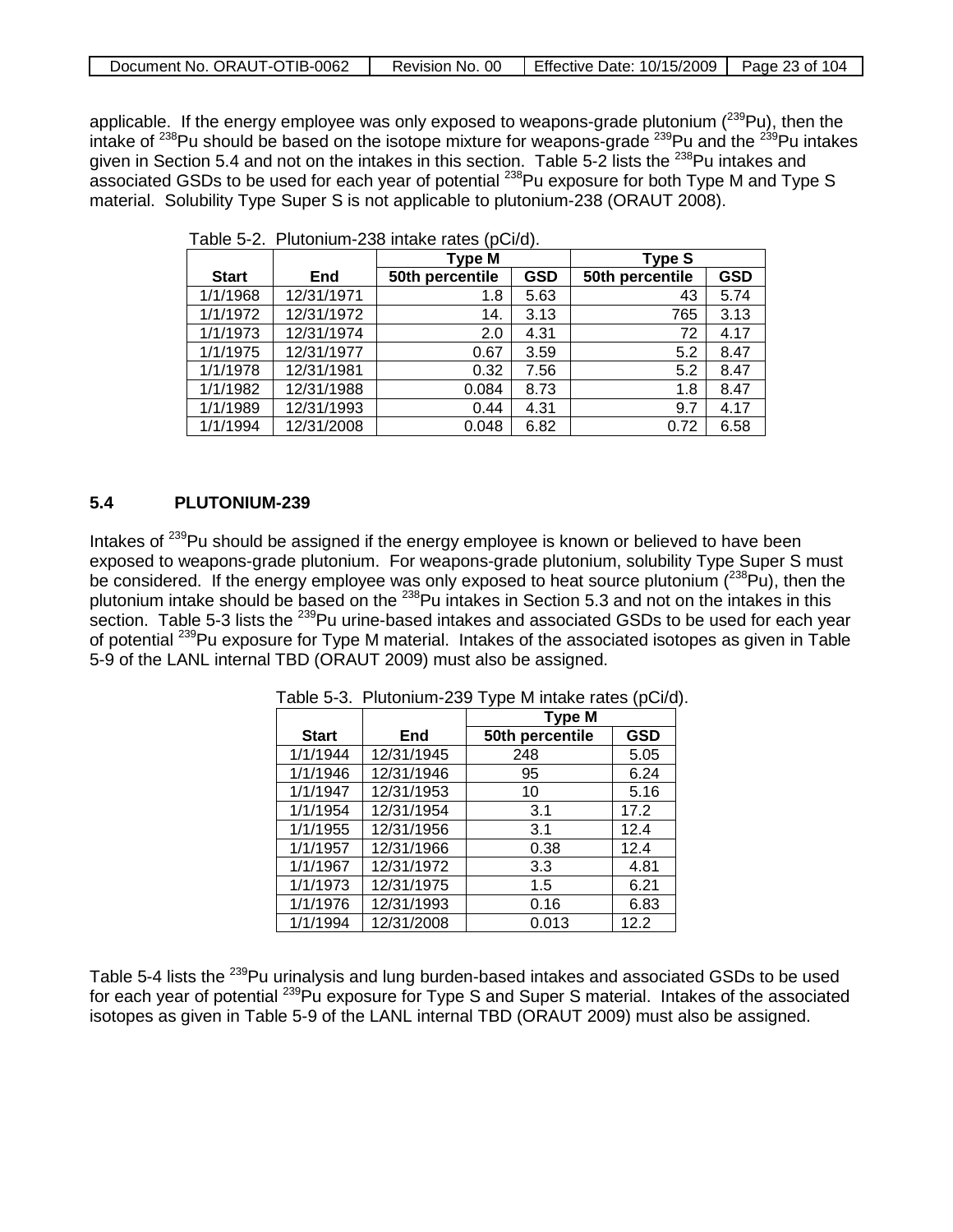| Document No. ORAUT-OTIB-0062 | Revision No. 00 | Effective Date: $10/15/2009$   Page 24 of 104 |  |
|------------------------------|-----------------|-----------------------------------------------|--|
|                              |                 |                                               |  |

|              | <b>Systemic intake rates</b> |                      |            |              | $\frac{1}{2}$ | Non-systemic intake rates      |            |
|--------------|------------------------------|----------------------|------------|--------------|---------------|--------------------------------|------------|
| <b>Start</b> | End                          | 50th percentile      | <b>GSD</b> | <b>Start</b> | <b>End</b>    | 50th percentile                | <b>GSD</b> |
| 1/1/1944     | 12/31/1945                   | $8,651$ <sup>a</sup> | 5.05       | 1/1/1944     | 12/31/1945    | $8,651$ <sup>a</sup>           | 5.05       |
| 1/1/1946     | 12/31/1946                   | $5,125^{a}$          | 6.24       | 1/1/1946     | 12/31/1946    | $5,125^{a}$                    | 6.24       |
| 1/1/1947     | 12/31/1953                   | 200 <sup>a</sup>     | 4.87       | 1/1/1947     | 12/31/1953    | 200 <sup>a</sup>               | 4.87       |
| 1/1/1954     | 12/31/1954                   | 88 <sup>a</sup>      | 11.12      | 1/1/1954     | 12/31/1954    | 88 <sup>a</sup>                | 11.12      |
| 1/1/1955     | 12/31/1956                   | 88 <sup>a</sup>      | 15.3       | 1/1/1955     | 12/31/1956    | 88 <sup>a</sup>                | 15.3       |
| 1/1/1957     | 12/31/1966                   | 6.3 <sup>a</sup>     | 11.91      | 1/1/1957     | 12/31/1966    | 6.3 <sup>a</sup>               | 11.91      |
| 1/1/1967     | 12/31/1972                   | 73 <sup>a</sup>      | 4.62       | 1/1/1967     | 12/31/1968    | $\overline{73}^{\overline{a}}$ | 4.62       |
|              |                              |                      |            | 1/1/1969     | 12/31/1971    | $27.66^{b}$                    | 4.50       |
| 1/1/1973     | 12/31/1975                   | 41 <sup>a</sup>      | 6.34       | 1/1/1972     | 12/31/1974    | $29.43^{b}$                    | 4.50       |
|              |                              |                      |            | 1/1/1975     | 12/31/1975    | $505.4^{b}$                    | 3.00       |
| 1/1/1976     | 12/31/1993                   | 2.3 <sup>a</sup>     | 6.34       | 1/1/1976     | 12/31/1977    | $96.07^{b}$                    | 3.90       |
|              |                              |                      |            | 1/1/1978     | 12/31/1979    | $19.55^{b}$                    | 6.24       |
|              |                              |                      |            | 1/1/1980     | 12/31/1993    | 2.3 <sup>a</sup>               | 6.34       |
| 1/1/1994     | 12/31/2008                   | $0.14^{a}$           | 12.8       | 1/1/1994     | 12/31/2008    | $0.14^{a}$                     | 12.8       |

Table 5-4. Plutonium-239 Type S and Super S intake rates (pCi/d).

a. Urinalysis-based intake rates.

b. Lung count-based intake rates.

The Table 5-4 intake rates should be used as follows:

- For doses to systemic organs, only the urinalysis-based intakes should be used in accordance with the guidance in ORAUT-OTIB-0049 (ORAUT 2008).
- Doses to the lungs and thoracic lymph nodes, gastrointestinal tract, and extrathoracic regions (non-systemic organs) should be based on the lung counts when available in accordance with the guidance in ORAUT-OTIB-0049 (ORAUT 2008).
	- Type S doses should be calculated using the lung count-based intakes for 1969 through 1974 and urinalysis-based intakes for all other time periods.
	- Type Super S doses should be calculated using the lung count-based intakes for 1969 through 1979 and urinalysis-based intakes for all other time periods.

### **5.5 POLONIUM**

Table 5-5 lists the polonium intakes and associated GSDs to be used for each year of potential polonium exposure.

|              |            | Type F          |            | <b>Type M</b>   |            |
|--------------|------------|-----------------|------------|-----------------|------------|
| <b>Start</b> | End        | 50th percentile | <b>GSD</b> | 50th percentile | <b>GSD</b> |
| 1/1/1944     | 12/31/1946 | $592.8^{\circ}$ | 6.96       | $2013^a$        | 7.01       |
| 1/1/1947     | 03/31/1949 | 592.8           | 6.96       | 2013            | 7.01       |
| 4/1/1949     | 12/31/1956 | 592.8           | 3.00       | 2013            | 3.00       |

| Table 5-5. Polonium intake rates (pCi/d). |  |  |
|-------------------------------------------|--|--|
|-------------------------------------------|--|--|

a. Intakes for 1944 through 1946 are based on the 1947 to March 31, 1949 intakes.

Dose reconstruction for individuals who were involved in the polonium incident that occurred at or near the beginning of August 1955 and who do not have relevant bioassay data should be assigned the intakes in Table 5-6. The most favorable to claimant material type should be used. This intake should be applied only to individuals for whom there is evidence or reason to believe that they were involved in this incident.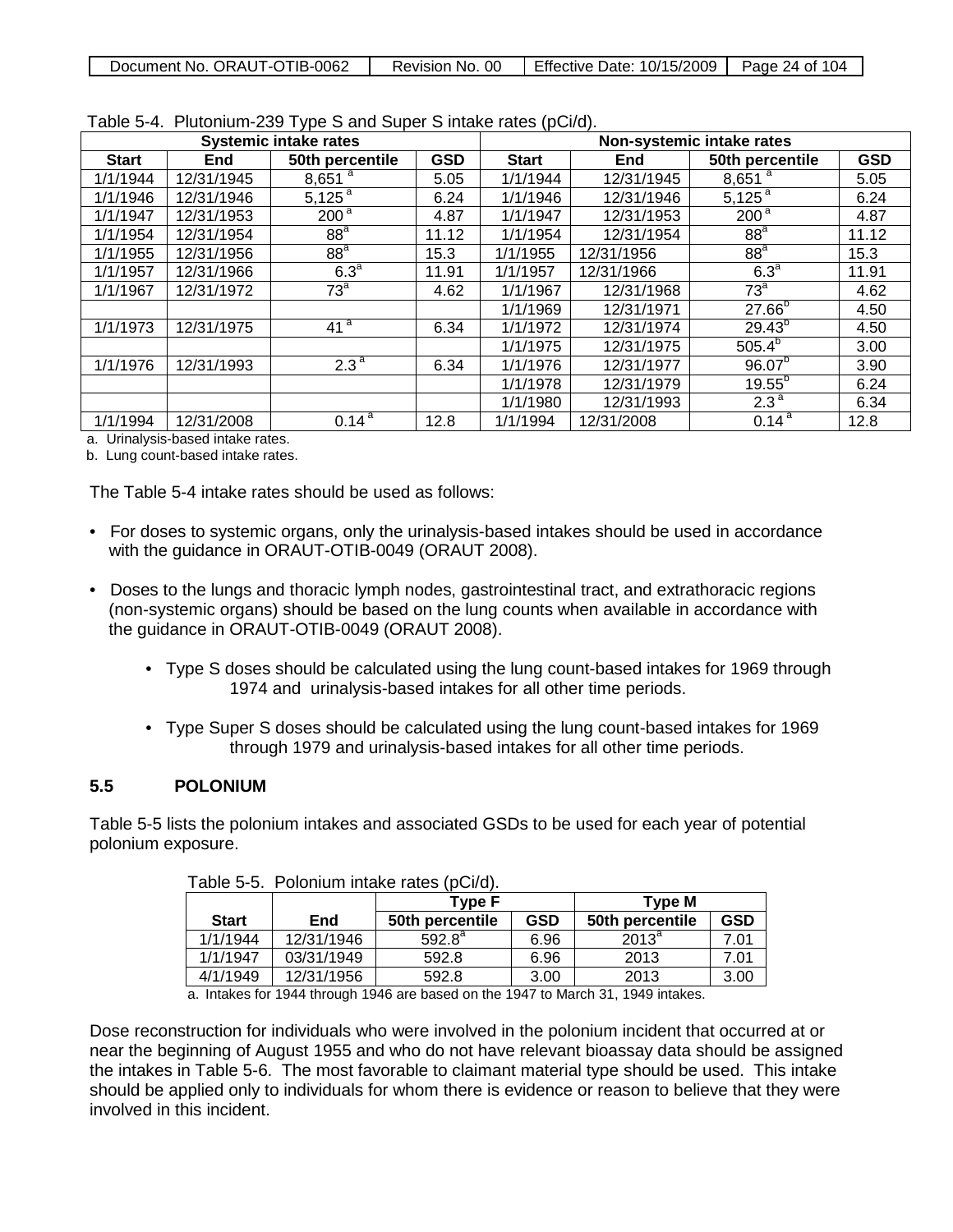| Document No. ORAUT-OTIB-0062 | Revision No. 00 | Effective Date: 10/15/2009 | Page 25 of 104 |
|------------------------------|-----------------|----------------------------|----------------|

|          | <u>Fabio o o: 7 iddidi i; Tooo inoidonii poloniam inilanoo (poh).</u><br>Tvpe F |            | Tvpe M          |            |
|----------|---------------------------------------------------------------------------------|------------|-----------------|------------|
| Date     | 50th percentile                                                                 | <b>GSD</b> | 50th percentile | <b>GSD</b> |
| 8/1/1955 | 2.8E6                                                                           | 3.00       | - 2F 7          | 3.00       |

|  |  | Table 5-6. August 1, 1955 incident polonium intakes (pCi). |  |  |  |
|--|--|------------------------------------------------------------|--|--|--|
|--|--|------------------------------------------------------------|--|--|--|

### **5.6 URANIUM**

Table 5-7 lists the uranium intakes and associated GSDs to be used for each year of potential uranium exposure.

| $1$ able $9^ 1$ . Ordinarii intake rates (poi/d). |            |                 |            |                   |      |                 |            |
|---------------------------------------------------|------------|-----------------|------------|-------------------|------|-----------------|------------|
|                                                   |            | Type F          |            | Type M            |      | Type S          |            |
| <b>Start</b>                                      | <b>End</b> | 50th percentile | <b>GSD</b> | 50th percentile   | GSD  | 50th percentile | <b>GSD</b> |
| 1/1/1947                                          | 12/31/1949 | $21.3^a$        | 3.36       | 88.7 <sup>a</sup> | 3.36 | $1,520^a$       | 3.24       |
| 1/1/1950                                          | 12/31/1955 | 21.3            | 3.36       | 88.7              | 3.36 | 1,520           | 3.24       |
| 1/1/1956                                          | 12/31/1957 | 5.36            | 3.36       | 16.0              | 3.36 | 656             | 3.24       |
| 1/1/1958                                          | 12/31/1965 | 1.98            | 4.81       | 7.95              | 4.90 | 141             | 4.71       |
| 1/1/1966                                          | 12/31/1973 | 0.909           | 6.84       | 3.53              | 7.03 | 59.3            | 6.59       |
| 1/1/1974                                          | 12/31/1982 | 0.227           | 11.31      | 1.03              | 10.6 | 19.7            | 9.27       |
| 1/1/1983                                          | 12/31/1989 | 1.53            | 4.81       | 6.29              | 4.90 | 105             | 4.44       |
| 1/1/1990                                          | 12/31/2000 | 0.201           | 4.03       | 0.756             | 4.06 | 11.0            | 4.57       |
| 1/1/2001                                          | 12/31/2001 | 1.019           | 3.00       | 4.70              | 3.00 | 92.0            | 3.00       |
| 1/1/2002                                          | 12/31/2008 | 0.201           | 4.03       | 0.756             | 4.06 | 11.0            | 4.57       |

Table 5-7. Uranium intake rates (pCi/d).

a. Intakes for 1947 through 1949 are based on the 1950 through 1955 intakes.

### **5.7 CESIUM-137**

Table 5-8 lists the cesium intakes and associated GSDs to be used for each year of potential cesium exposure.

| <b>Start</b> | End        | 50th percentile | <b>GSD</b> |
|--------------|------------|-----------------|------------|
| 1/1/1970     | 12/31/1974 | 185.5           | 3.00       |
| 1/1/1975     | 12/31/1979 | 130.7           | 3.28       |
| 1/1/1980     | 12/31/1984 | 69.47           | 3.00       |
| 1/1/1985     | 12/31/1989 | 47.36           | 3.00       |
| 1/1/1990     | 12/31/1993 | 30.16           | 3.00       |

|  |  | Table 5-8. Type F <sup>137</sup> Cs intake rates (pCi/d). |  |  |
|--|--|-----------------------------------------------------------|--|--|
|--|--|-----------------------------------------------------------|--|--|

### **6.0 ATTRIBUTIONS AND ANNOTATIONS**

All information requiring identification was addressed via references integrated into the reference section of this document.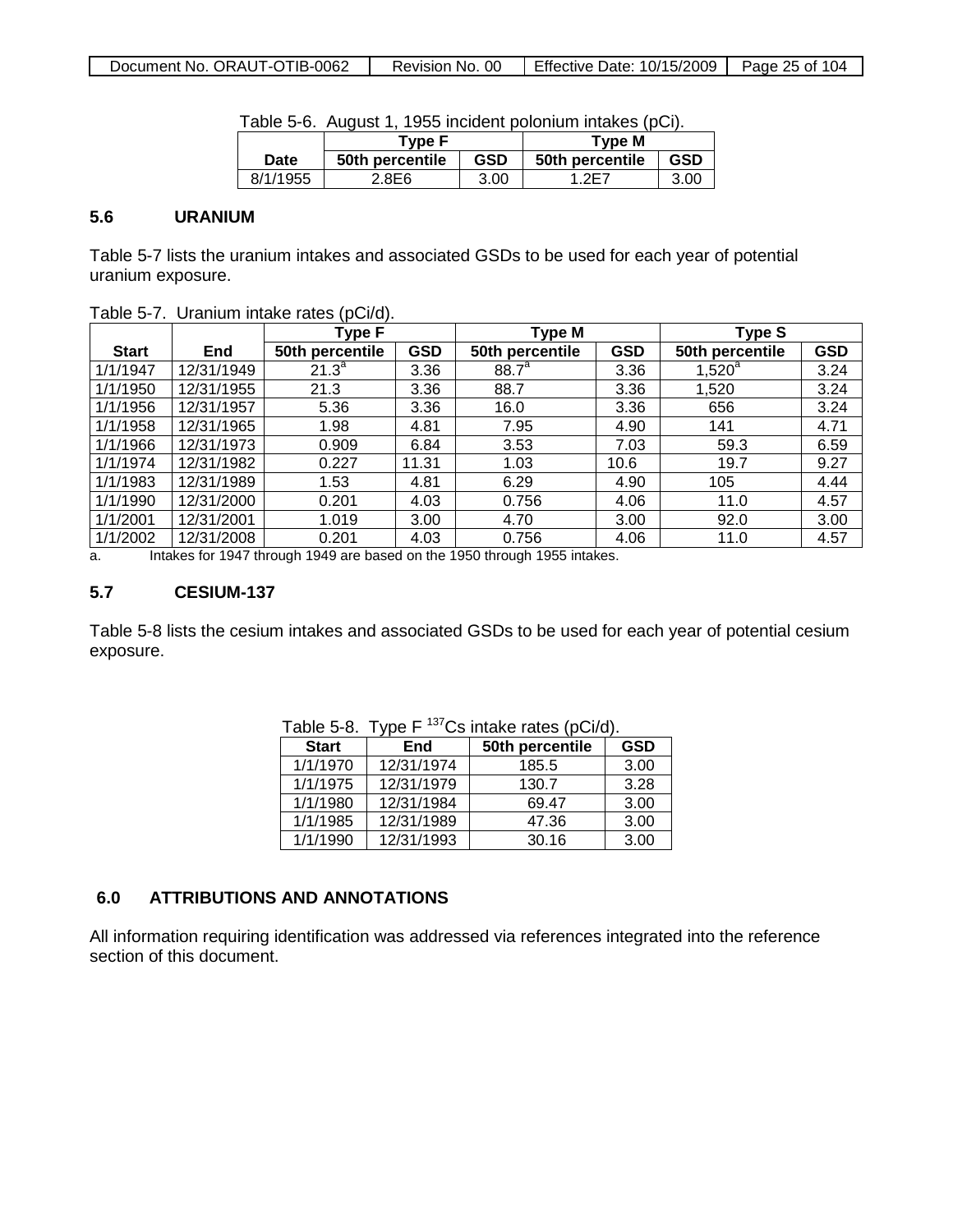### **REFERENCES**

- Hickman, A. W., et al., 1995, "*Application of a Canine 238Pu Biokinetics/Dosimetry Model to Human Bioassay Data,"* Health Physics, (68) 3, pp 359-370.
- ICRP (International Commission on Radiological Protection), 1995, *Dose Coefficients for Intakes of Radionuclides by Workers*, Publication 68, Pergamon Press, Oxford, England.
- Inkret B, G. Miller, 1995, "*On the Front Lines - Plutonium Workers Past and Present Share Their Experiences*." Los Alamos Science, (23)pp. 125-173. Los Alamos, NM. 1995. [SRDB Ref ID: 43568]
- James, A. C., et al, 2003, "*USTUR Case 0259 Whole Body Donation: A Comprehensive Test of the Current ICRP Models for the Behavior of Inhaled Pu-238 OxideCeramic Particles, (84) 1, pp. 2-33*
- ORAUT (Oak Ridge Associated Universities Team), 2004a, *Coworker Data Exposure Profile Development*, ORAUT-PLAN-0014, Rev. 00, Oak Ridge, Tennessee, November 24.
- ORAUT (Oak Ridge Associated Universities Team), 2004b, *Technical Information Bulletin: Tritium and Missed Dose Estimates*, ORAUT-OTIB-0011, Rev. 00, Oak Ridge, Tennessee, June 29.
- ORAUT (Oak Ridge Associated Universities Team), 2004c, *Los Alamos National Laboratory – Occupational Internal Dose*, ORAUT-TKBS-0010-5, Rev 00, Oak Ridge, Tennessee, December 21.
- ORAUT (Oak Ridge Associated Universities Team), 2005, *Analysis of Coworker Bioassay Data for Internal Dose Assignment*, ORAUT-OTIB-0019, Rev. 01, Oak Ridge, Tennessee, October 7.
- ORAUT (Oak Ridge Associated Universities Team), 2006, *Generating Summary Statistics for Coworker Bioassay Data*, ORAUT-PROC-0095, Rev. 00, Oak Ridge, Tennessee, June 5.
- ORAUT (Oak Ridge Associated Universities Team), 2008, *Estimating Doses for Plutonium Strongly Retained in the Lung*, ORAUT-OTIB-0049*,* Rev 01 PC-1, Oak Ridge, Tennessee, September 26.
- ORAUT (Oak Ridge Associated Universities Team), 2009, Mound Site *– Occupational Internal Dose*, ORAUT-TKBS-0016-5, Rev 00 PC-1, Oak Ridge, Tennessee, March 13.
- ORISE (Oak Ridge Institute for Science and Education), 2009, Chelation DTPA data for DOE Employees. Oak Ridge, Tennessee, August 8. [SRDB Ref ID: 71439].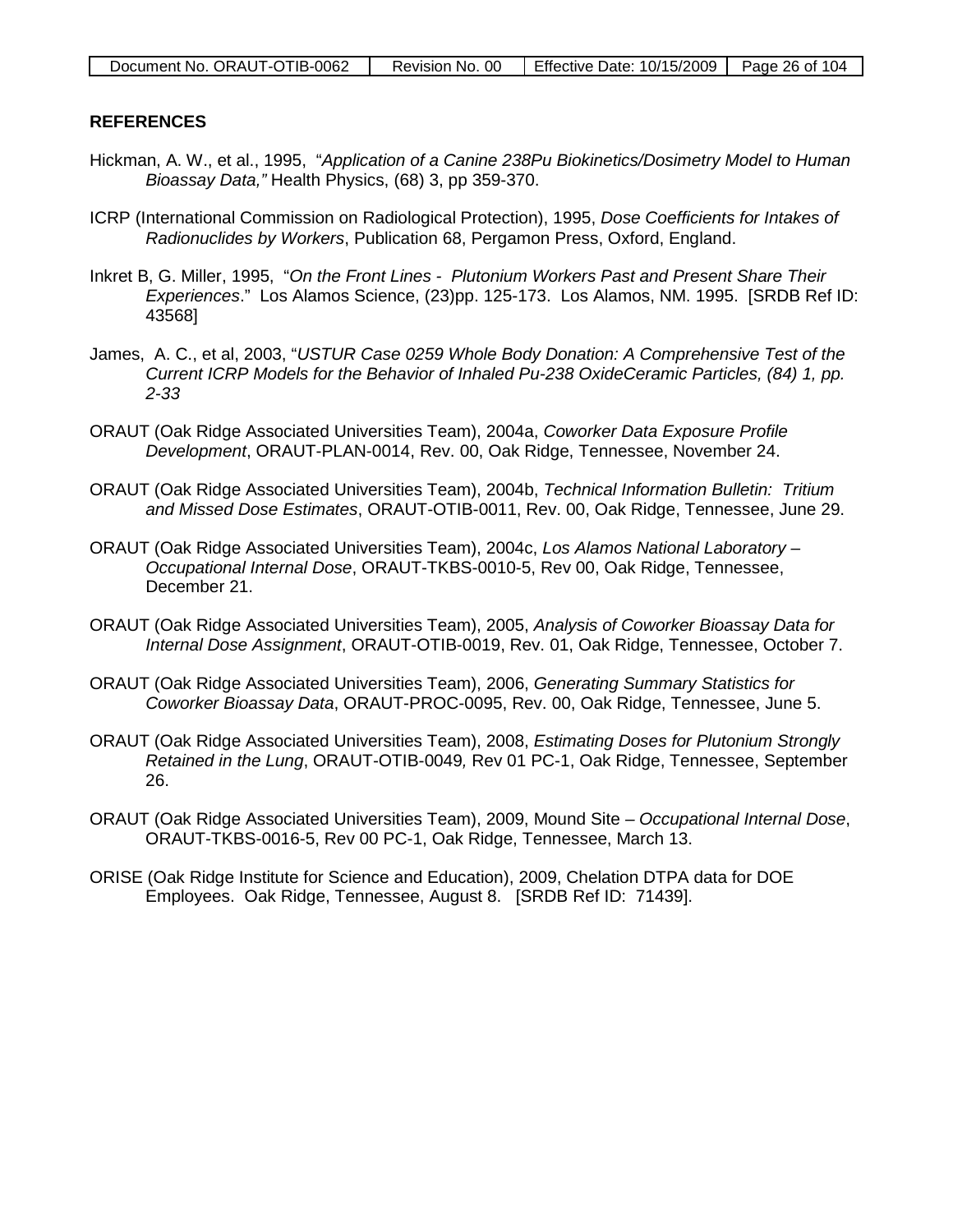# **ATTACHMENT A COWORKER DATA TABLES**

Page 1 of 7

### <span id="page-26-0"></span>**LIST OF TABLES**

## **TABLE TITLE**

## **PAGE**

| $A-1$ |                                                                             |  |
|-------|-----------------------------------------------------------------------------|--|
| $A-2$ |                                                                             |  |
|       |                                                                             |  |
| A-4   |                                                                             |  |
| A-5   | Statistical summary of uranium urinary excretion rates from 1950 to 2008 32 |  |
|       |                                                                             |  |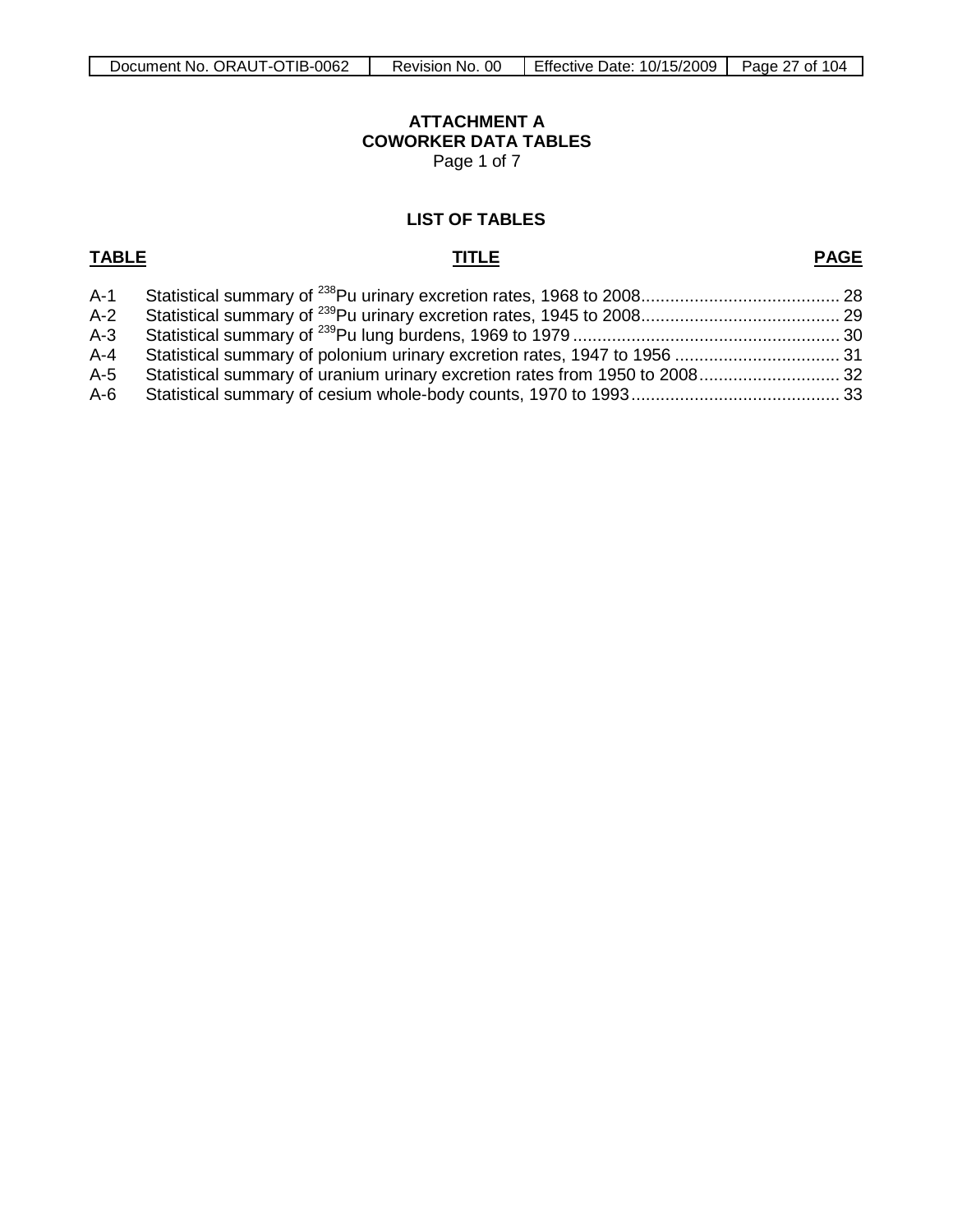### **ATTACHMENT A COWORKER DATA TABLES** Page 2 of 7

| Table A-1. Statistical summary of <sup>238</sup> Pu |                  |               |  |  |  |
|-----------------------------------------------------|------------------|---------------|--|--|--|
| urinary excretion rates (pCi/d), 1968 to 2008.      |                  |               |  |  |  |
| <b>Effective</b>                                    |                  |               |  |  |  |
| bioassay date                                       | <b>GM (50th)</b> | GM*GSD (84th) |  |  |  |
| 7/1/1968                                            | 0.00823          | 0.0339        |  |  |  |
| 7/1/1969                                            | 0.00486          | 0.0332        |  |  |  |
| 7/1/1970                                            | 0.00147          | 0.0062        |  |  |  |
| 7/1/1971                                            | 0.00815          | 0.0466        |  |  |  |
| 7/1/1972                                            | 0.02683          | 0.0840        |  |  |  |
| 7/1/1973                                            | 0.00581          | 0.0308        |  |  |  |
| 7/1/1974                                            | 0.00571          | 0.0214        |  |  |  |
| 7/1/1975                                            | 0.00261          | 0.0154        |  |  |  |
| 7/1/1976                                            | 0.00224          | 0.0164        |  |  |  |
| 7/1/1977                                            | 0.00232          | 0.0182        |  |  |  |
| 7/1/1978                                            | 0.00101          | 0.0143        |  |  |  |
| 7/1/1979                                            | 0.00162          | 0.0118        |  |  |  |
| 7/1/1980                                            | 0.00126          | 0.0091        |  |  |  |
| 7/1/1981                                            | 0.00124          | 0.0118        |  |  |  |
| 7/1/1982                                            | 0.00010          | 0.0027        |  |  |  |
| 7/1/1983                                            | 0.00010          | 0.0019        |  |  |  |
| 7/1/1984                                            | 0.00011          | 0.0026        |  |  |  |
| 7/1/1985                                            | 0.00028          | 0.0038        |  |  |  |
| 7/1/1986                                            | 0.00079          | 0.0053        |  |  |  |
| 7/1/1987                                            | 0.00056          | 0.0047        |  |  |  |
| 7/1/1988                                            | 0.00072          | 0.0048        |  |  |  |
| 7/1/1989                                            | 0.0017           | 0.0079        |  |  |  |
| 7/1/1990                                            | 0.0021           | 0.0081        |  |  |  |
| 7/1/1991                                            | 0.0025           | 0.0091        |  |  |  |
| 7/1/1992                                            | 0.0022           | 0.0079        |  |  |  |
| 7/1/1993                                            | 0.0016           | 0.0078        |  |  |  |
| 7/1/1994                                            | 0.0006           | 0.0046        |  |  |  |
| 7/1/1995                                            | 0.0003           | 0.0049        |  |  |  |
| 7/1/1996                                            | 0.0006           | 0.0035        |  |  |  |
| 7/1/1997                                            | 0.0004           | 0.0035        |  |  |  |
| 7/1/1998                                            | 0.0004           | 0.0029        |  |  |  |
| 7/1/1999                                            | 0.0002           | 0.0013        |  |  |  |
| 7/1/2000                                            | 0.0002           | 0.0028        |  |  |  |
| 7/1/2001                                            | 0.0002           | 0.0017        |  |  |  |
| 7/1/2002                                            | 0.0002           | 0.0012        |  |  |  |
| 7/1/2003                                            | 0.0002           | 0.0011        |  |  |  |
| 7/1/2004                                            | 0.0003           | 0.0016        |  |  |  |
| 7/1/2005                                            | 0.0005           | 0.0022        |  |  |  |
| 7/1/2006                                            | 0.0007           | 0.0031        |  |  |  |
| 7/1/2007                                            | 0.0004           | 0.0042        |  |  |  |

7/1/2008 0.0005 0.0029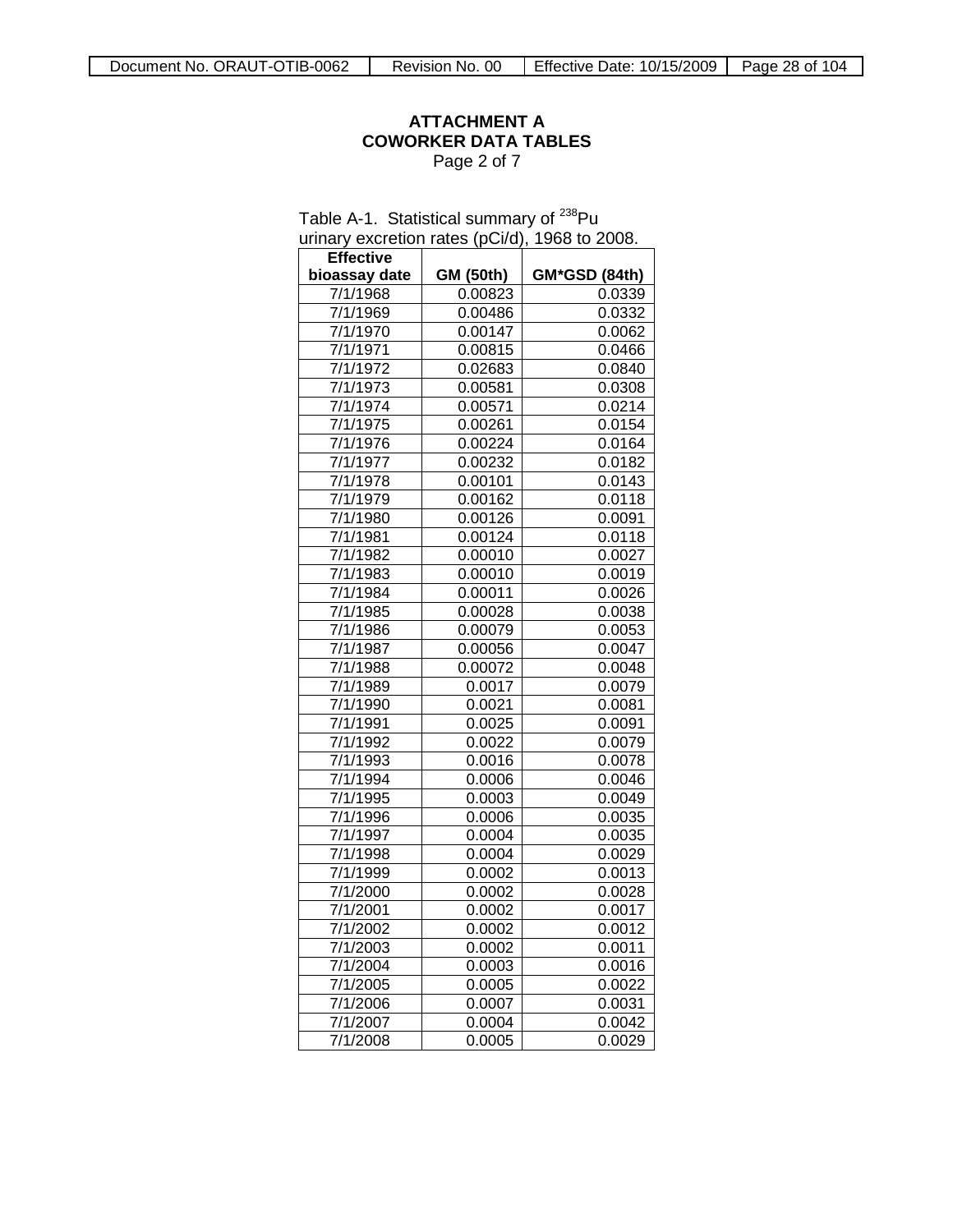### **ATTACHMENT A COWORKER DATA TABLES** Page 3 of 7

Table A-2. Statistical summary of  $^{239}$ Pu urinary excretion rates ( $\mu$ Ci/L), 1945 to 2008.

| <b>Effective</b> |           |               | <b>Effective</b>      |           | <b>GM*GSD</b> |
|------------------|-----------|---------------|-----------------------|-----------|---------------|
| bioassay         | <b>GM</b> | <b>GM*GSD</b> | bioassay              | <b>GM</b> | (84th)        |
| date             | (50th)    | (84th)        | date                  | (50th)    |               |
| 7/1/1945         | 0.8332    | 4.2106        | 7/1/1980              | 0.0018    | 0.0154        |
| 7/1/1946         | 0.1793    | 1.1191        | 7/1/1981              | 0.0014    | 0.0137        |
| 7/1/1947         | 0.1065    | 0.4876        | 7/1/1982              | 0.0003    | 0.0057        |
| 7/1/1948         | 0.0571    | 0.4084        | 7/1/1983              | 0.0006    | 0.0093        |
| 7/1/1949         | 0.0301    | 0.2028        | 7/1/1984              | 0.0003    | 0.0053        |
| 7/1/1950         | 0.0434    | 0.2118        | 7/1/1985              | 0.0017    | 0.0111        |
| 7/1/1951         | 0.0574    | 0.2595        | 7/1/1986              | 0.0013    | 0.0108        |
| 7/1/1952         | 0.0628    | 0.4073        | 7/1/1987              | 0.0013    | 0.0084        |
| 7/1/1953         | 0.0703    | 0.4009        | 7/1/1988              | 0.0012    | 0.0071        |
| 7/1/1954         | 0.0153    | 0.1779        | 7/1/1989              | 0.0017    | 0.0077        |
| 7/1/1955         | 0.0119    | 0.0978        | 7/1/1990              | 0.0021    | 0.0083        |
| 7/1/1956         | 0.0115    | 0.0979        | $\frac{1}{7}$ /1/1991 | 0.0023    | 0.0084        |
| 7/1/1957         | 0.0042    | 0.052         | 7/1/1992              | 0.0017    | 0.0076        |
| 7/1/1958         | 0.0040    | 0.0537        | 7/1/1993              | 0.0015    | 0.0083        |
| 7/1/1959         | 0.0020    | 0.0322        | 7/1/1994              | 0.0004    | 0.0045        |
| 7/1/1960         | 0.0022    | 0.0306        | 7/1/1995              | 0.0003    | 0.0043        |
| 7/1/1961         | 0.0019    | 0.0201        | 7/1/1996              | 0.0007    | 0.0040        |
| 7/1/1962         | 0.0016    | 0.0232        | 7/1/1997              | 0.0002    | 0.0038        |
| 7/1/1963         | 0.002     | 0.0306        | 7/1/1998              | 0.0002    | 0.0026        |
| 7/1/1964         | 0.0026    | 0.0265        | 7/1/1999              | 0.00010   | 0.00120       |
| 7/1/1965         | 0.0023    | 0.0253        | 7/1/2000              | 0.00009   | 0.00136       |
| 7/1/1966         | 0.0037    | 0.0380        | 7/1/2001              | 0.00004   | 0.00094       |
| 7/1/1967         | 0.0066    | 0.0471        | 7/1/2002              | 0.00003   | 0.00064       |
| 7/1/1968         | 0.0093    | 0.0584        | 7/1/2003              | 0.00002   | 0.00034       |
| 7/1/1969         | 0.0145    | 0.0814        | 7/1/2004              | 0.00002   | 0.00041       |
| 7/1/1970         | 0.0066    | 0.0422        | 7/1/2005              | 0.00004   | 0.00049       |
| 7/1/1971         | 0.0157    | 0.1008        | 7/1/2006              | 0.00002   | 0.00035       |
| 7/1/1972         | 0.0341    | 0.1136        | 7/1/2007              | 0.00004   | 0.00051       |
| 7/1/1973         | 0.0083    | 0.0446        | 7/1/2008              | 0.00006   | 0.00068       |
| 7/1/1974         | 0.0061    | 0.0350        |                       |           |               |
| 7/1/1975         | 0.0037    | 0.0265        |                       |           |               |
| 7/1/1976         | 0.0022    | 0.0201        |                       |           |               |
| 7/1/1977         | 0.0023    | 0.0292        |                       |           |               |
| 7/1/1978         | 0.0012    | 0.0157        |                       |           |               |
| 7/1/1979         | 0.0011    | 0.0116        |                       |           |               |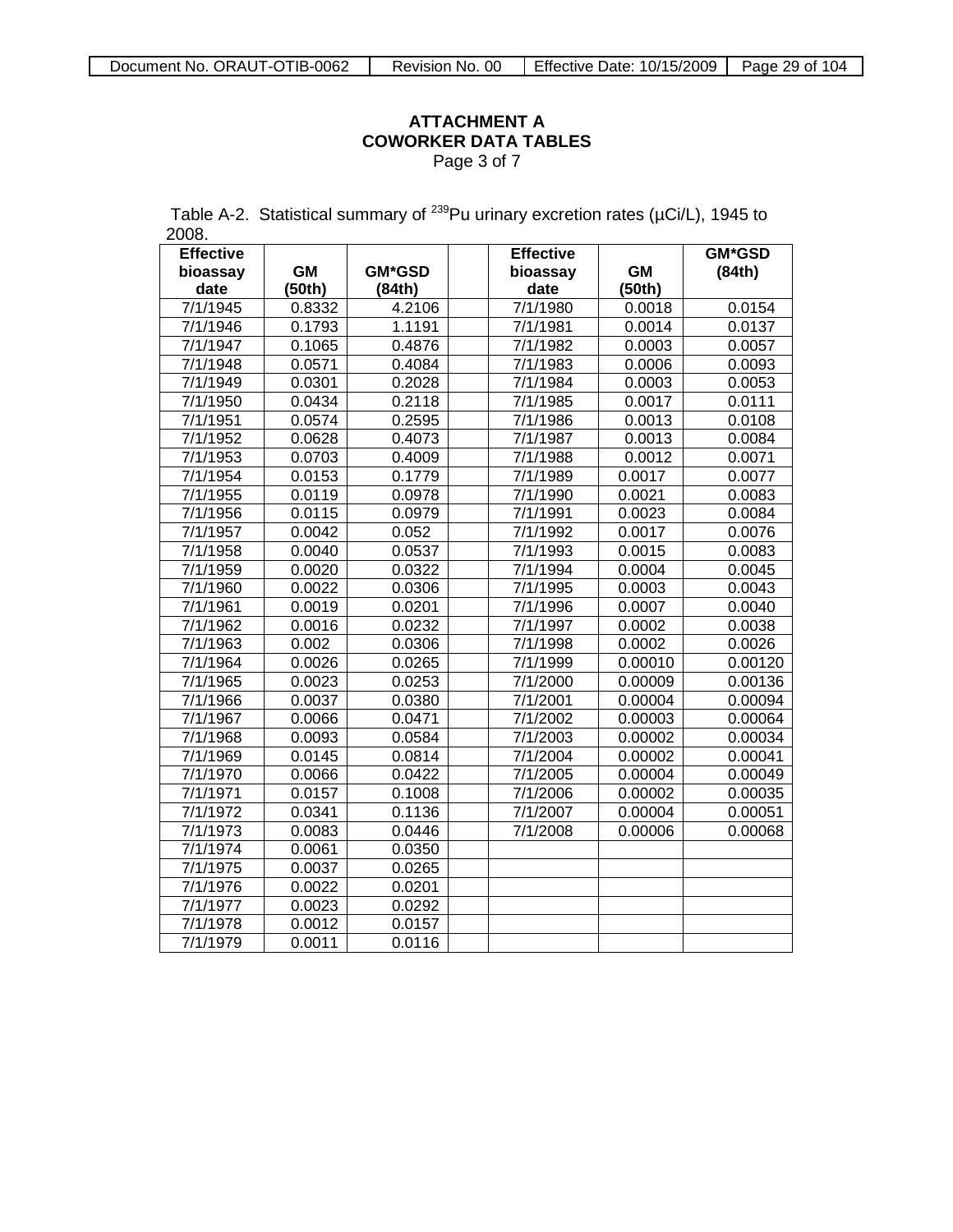### **ATTACHMENT A COWORKER DATA TABLES** Page 4 of 7

Table A-3. Statistical summary of <sup>239</sup>Pu lung burdens

(pCi), 1969 to 1979.

| <b>Measurement</b><br>data date<br>range | <b>Effective</b><br>bioassay date | <b>GM (50th)</b> | GM*GSD (84th) |
|------------------------------------------|-----------------------------------|------------------|---------------|
| 1969-1970                                | 7/1/1970                          | 473              | 2033          |
| 1971-1974                                | 7/1/1973                          | 504              | 2268          |
| 1975                                     | 7/1/1975                          | 3712             | 6922          |
| 1976-1977                                | 1/1/1977                          | 1221             | 4319          |
| 1978-1979                                | 1/1/1979                          | 248              | 1290          |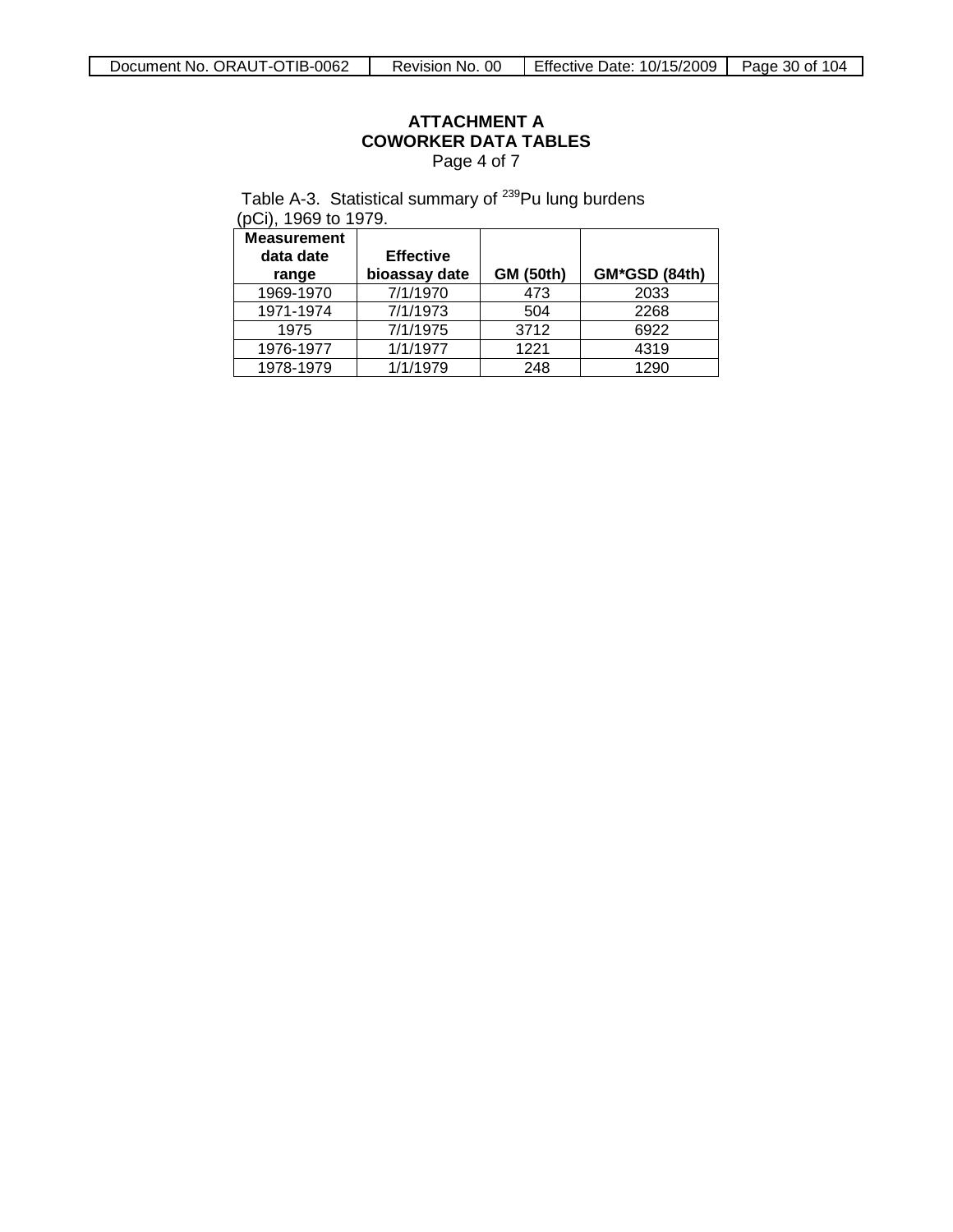### **ATTACHMENT A COWORKER DATA TABLES** Page 5 of 7

|                  | urinary excretion rates (pCi/d), 1947 to 1956. |               |  |  |  |  |  |
|------------------|------------------------------------------------|---------------|--|--|--|--|--|
| <b>Effective</b> |                                                |               |  |  |  |  |  |
| bioassay date    | <b>GM (50th)</b>                               | GM*GSD (84th) |  |  |  |  |  |
| 2/15/1947        | 54.51                                          | 219.82        |  |  |  |  |  |
| 5/15/1947        | 76.59                                          | 343.47        |  |  |  |  |  |
| 8/15/1947        | 25.15                                          | 240.80        |  |  |  |  |  |
| 11/15/1947       | 50.89                                          | 200.17        |  |  |  |  |  |
| 2/15/1948        | 48.88                                          | 252.94        |  |  |  |  |  |
| 5/15/1948        | 52.76                                          | 294.13        |  |  |  |  |  |
| 8/15/1948        | 98.45                                          | 507.63        |  |  |  |  |  |
| 11/15/1948       | 53.79                                          | 189.88        |  |  |  |  |  |
| 2/15/1949        | 79.84                                          | 364.04        |  |  |  |  |  |
| 5/15/1949        | 49.10                                          | 148.29        |  |  |  |  |  |
| 8/15/1949        | 32.53                                          | 86.43         |  |  |  |  |  |
| 11/15/1949       | 29.78                                          | 120.96        |  |  |  |  |  |
| 2/15/1950        | 20.90                                          | 63.53         |  |  |  |  |  |
| 5/15/1950        | 41.23                                          | 90.29         |  |  |  |  |  |
| 8/15/1950        | 25.93                                          | 79.71         |  |  |  |  |  |
| 11/15/1950       | 31.89                                          | 119.93        |  |  |  |  |  |
| 2/15/1951        | 42.18                                          | 115.02        |  |  |  |  |  |
| 5/15/1951        | 33.14                                          | 111.07        |  |  |  |  |  |
| 8/15/1951        | 41.25                                          | 144.68        |  |  |  |  |  |
| 11/15/1951       | 36.96                                          | 125.69        |  |  |  |  |  |
| 2/15/1952        | 45.76                                          | 142.02        |  |  |  |  |  |
| 5/15/1952        | 32.36                                          | 157.48        |  |  |  |  |  |
| 8/15/1952        | 27.83                                          | 105.86        |  |  |  |  |  |
| 11/15/1952       | 27.15                                          | 84.03         |  |  |  |  |  |
| 2/15/1953        | 76.61                                          | 299.93        |  |  |  |  |  |
| 5/15/1953        | 33.87                                          | 127.48        |  |  |  |  |  |
| 8/15/1953        | 51.79                                          | 138.64        |  |  |  |  |  |
| 11/15/1953       | 65.50                                          | 225.54        |  |  |  |  |  |
| 2/15/1954        | 43.99                                          | 122.20        |  |  |  |  |  |
| 5/15/1954        | 46.75                                          | 120.15        |  |  |  |  |  |
| 8/15/1954        | 39.35                                          | 89.36         |  |  |  |  |  |
| 11/15/1954       | 34.75                                          | 76.77         |  |  |  |  |  |
| 2/15/1955        | 33.08                                          | 77.69         |  |  |  |  |  |
| 5/15/1955        | 16.99                                          | 52.10         |  |  |  |  |  |
| 8/15/1955        | 55.54                                          | 200.24        |  |  |  |  |  |
| 11/15/1955       | 30.19                                          | 54.61         |  |  |  |  |  |
| 7/1/1956         | 14.44                                          | 52.33         |  |  |  |  |  |

Table A-4. Statistical summary of polonium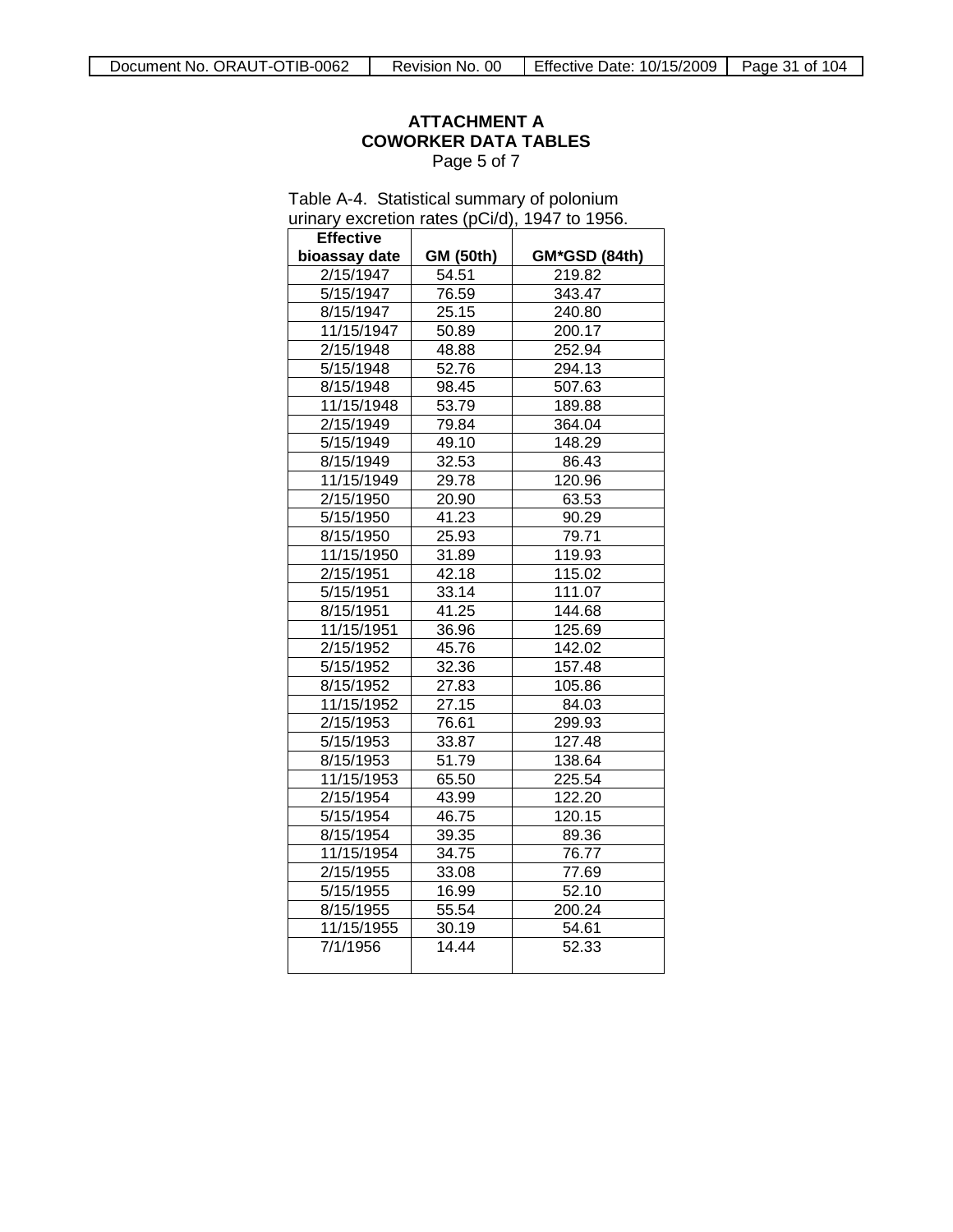### **ATTACHMENT A COWORKER DATA TABLES** Page 6 of 7

Table A-5. Statistical summary of uranium urinary excretion rates (pCi/d) from 1950 to 2008.

| <b>Effective</b> |                  | <b>GM*GSD</b> | <b>Effective bioassay</b> |                  | <b>GM*GSD</b> |
|------------------|------------------|---------------|---------------------------|------------------|---------------|
| bioassay date    | <b>GM (50th)</b> | (84th)        | date                      | <b>GM (50th)</b> | (84th)        |
| 7/1/1950         | 6.941            | 24.394        | 7/1/1980                  | 0.002            | 0.054         |
| 7/1/1951         | 5.035            | 15.898        | 7/1/1981                  | 0.003            | 0.060         |
| 7/1/1952         | 6.764            | 19.354        | 7/1/1982                  | 0.016            | 0.274         |
| 7/1/1953         | 3.979            | 11.575        | 7/1/1983                  | 0.438            | 2.136         |
| 7/1/1954         | 5.656            | 20.846        | 7/1/1984                  | 0.410            | 1.788         |
| 7/1/1955         | 6.536            | 18.864        | 7/1/1985                  | 0.215            | 1.045         |
| 7/1/1956         | 1.447            | 5.702         | 7/1/1986                  | 0.482            | 1.723         |
| 7/1/1957         | 1.518            | 4.324         | 7/1/1987                  | 0.286            | 1.893         |
| 7/1/1958         | 0.410            | 2.087         | 7/1/1988                  | 0.348            | 1.543         |
| 7/1/1959         | 0.090            | 1.110         | 7/1/1989                  | 0.317            | 1.351         |
| 7/1/1960         | 0.083            | 0.660         | 7/1/1990                  | 0.030            | 0.240         |
| 7/1/1961         | 0.206            | 1.498         | 10/1/1991                 | 0.058            | 0.231         |
| 7/1/1962         | 0.723            | 4.006         | 7/1/1992                  | 0.024            | 0.168         |
| 7/1/1963         | 0.471            | 2.691         | 7/1/1993                  | 0.033            | 0.223         |
| 7/1/1964         | 1.009            | 3.153         | 7/1/1994                  | 0.074            | 0.346         |
| 7/1/1965         | 0.722            | 3.779         | 7/1/1995                  | 0.084            | 0.399         |
| 7/1/1966         | 0.467            | 2.249         | 7/1/1996                  | 0.088            | 0.366         |
| 7/1/1967         | 0.356            | 3.554         | 7/1/1997                  | 0.072            | 0.292         |
| 7/1/1968         | 0.065            | 0.919         | 7/1/1998                  | 0.070            | 0.291         |
| 7/1/1969         | 0.204            | 1.287         | 7/1/1999                  | 0.064            | 0.307         |
| 7/1/1970         | 0.224            | 1.370         | 7/1/2000                  | 0.066            | 0.383         |
| 7/1/1971         | 0.001            | 0.044         | 7/1/2001                  | 0.285            | 0.746         |
| 7/1/1972         | 0.150            | 1.046         | 7/1/2002                  | 0.070            | 0.231         |
| 7/1/1973         | 0.233            | 1.501         | 7/1/2003                  | 0.053            | 0.164         |
| 7/1/1974         | 0.070            | 0.876         | 7/1/2004                  | 0.059            | 0.197         |
| 7/1/1975         | 0.080            | 0.784         | 7/1/2005                  | 0.114            | 0.312         |
| 7/1/1976         | 0.040            | 0.529         | 7/1/2006                  | 0.078            | 0.230         |
| 7/1/1977         | 0.023            | 0.391         | 7/1/2007                  | 0.103            | 0.288         |
| 7/1/1978         | 0.034            | 0.513         | 7/1/2008                  | 0.074            | 0.216         |
| 7/1/1979         | 0.055            | 0.590         |                           |                  |               |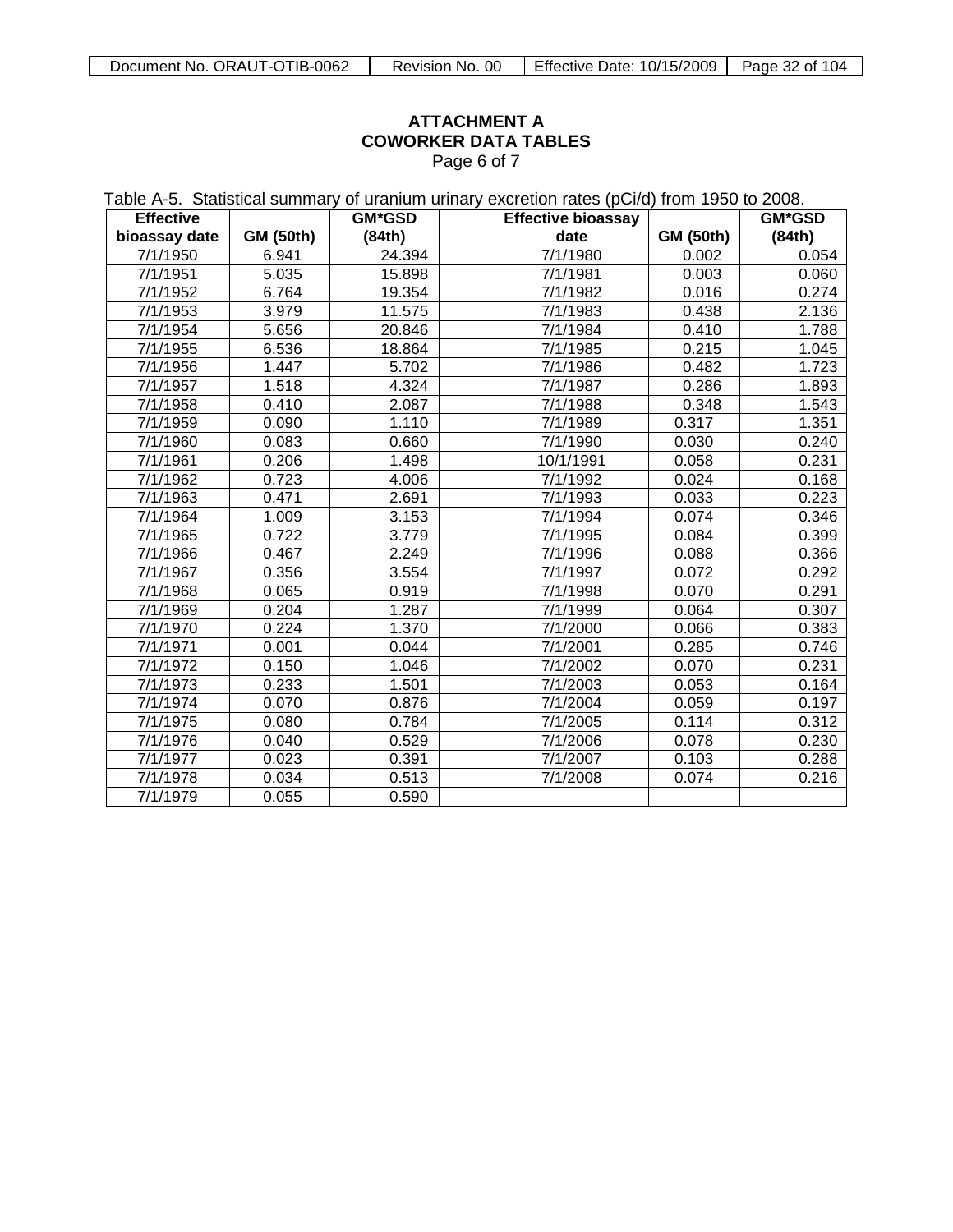### **ATTACHMENT A COWORKER DATA TABLES** Page 7 of 7

Table A-6. Statistical summary of cesium whole-body counts (pCi), 1970 to 1993.

| <b>Measurement data</b> | <b>Effective</b> |                  | <b>GM*GSD</b> |
|-------------------------|------------------|------------------|---------------|
| date range              | bioassay date    | <b>GM (50th)</b> | (84th)        |
| 1970-1974               | 7/1/1972         | 12740            | 37156         |
| 1975-1979               | 7/1/1977         | 9013             | 29573         |
| 1980-1984               | 7/1/1982         | 4799             | 9442          |
| 1985-1989               | 1/1/1987         | 3277             | 6896          |
| 1990-1993               | 1/1/1992         | 2089             | 4354          |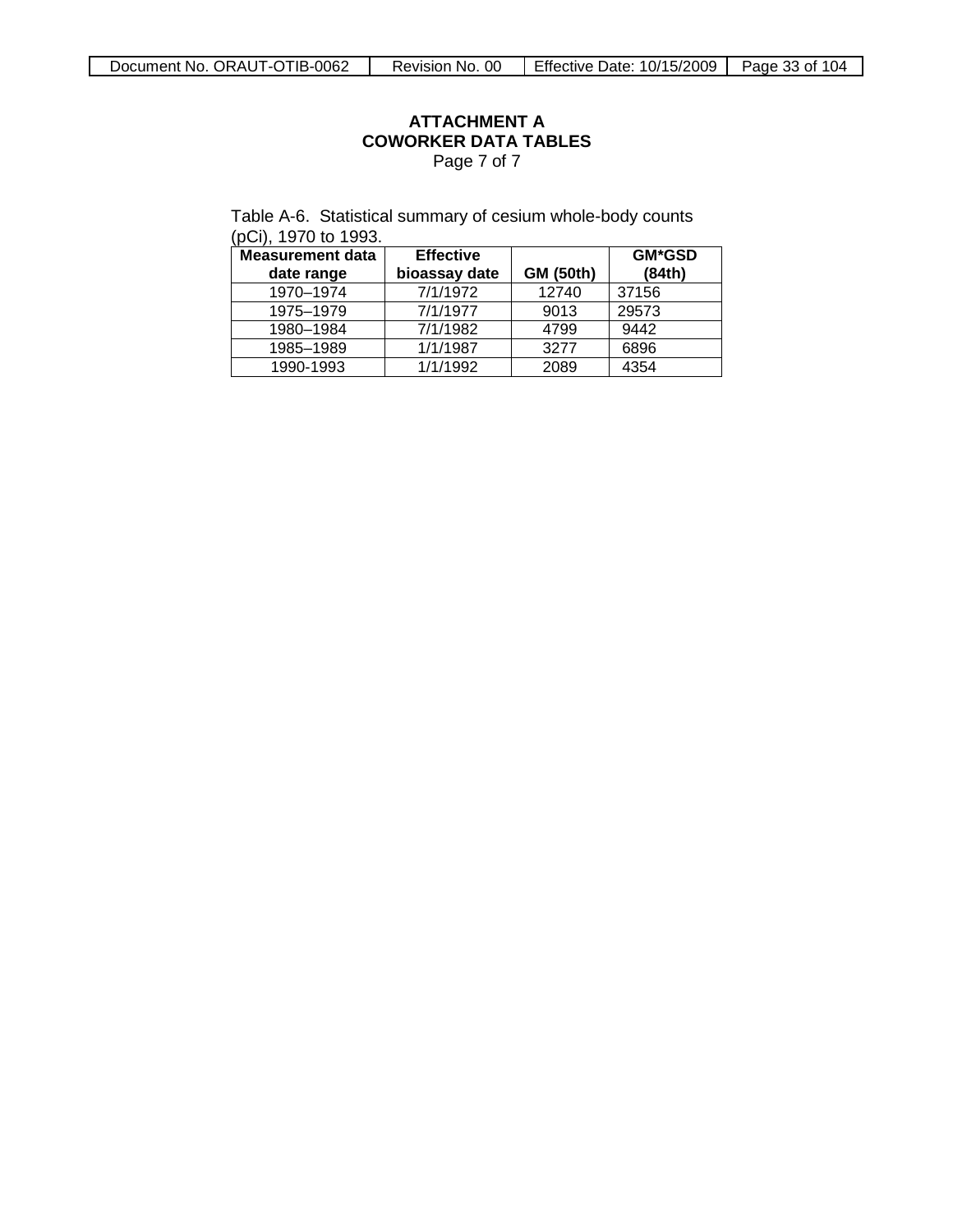## **ATTACHMENT B COWORKER DATA FIGURES**

Page 1 of 71

### <span id="page-33-0"></span>**LIST OF TABLES**

## **TABLE TITLE**

**PAGE**

| $B-1$  |  |
|--------|--|
| $B-2$  |  |
| $B-3$  |  |
| $B-4$  |  |
| $B-5$  |  |
| $B-6$  |  |
| $B-7$  |  |
| $B-8$  |  |
| $B-9$  |  |
| $B-10$ |  |
| $B-11$ |  |
| $B-12$ |  |

### **LIST OF FIGURES**

### **FIGURE TITLE**

### **PAGE**

| $B-1$  | Predicted <sup>238</sup> Pu bioassay results calculated using IMBA-derived <sup>238</sup> Pu intake rates |     |
|--------|-----------------------------------------------------------------------------------------------------------|-----|
|        | compared with bioassay results, 1968 to 1971, 50th percentile, type M 40                                  |     |
| $B-2$  | Predicted <sup>238</sup> Pu bioassay results calculated using IMBA-derived <sup>238</sup> Pu intake rates |     |
|        | compared with bioassay results, 1972, 50th percentile, type M                                             | 40  |
| $B-3$  | Predicted <sup>238</sup> Pu bioassay results calculated using IMBA-derived <sup>238</sup> Pu intake rates |     |
|        | compared with bioassay results, 1973 to 1974, 50th percentile, type M  41                                 |     |
| $B-4$  | Predicted <sup>238</sup> Pu bioassay results calculated using IMBA-derived <sup>238</sup> Pu intake rates |     |
|        | compared with bioassay results, 1975 to 1977, 50th percentile, type M  41                                 |     |
| $B-5$  | Predicted <sup>238</sup> Pu bioassay results calculated using IMBA-derived <sup>238</sup> Pu intake rates |     |
|        | compared with bioassay results, 1978 to 1981, 50th percentile, type M 42                                  |     |
| $B-6$  | Predicted <sup>238</sup> Pu bioassay results calculated using IMBA-derived <sup>238</sup> Pu intake rates |     |
|        | compared with bioassay results, 1982 to 1988, 50th percentile, type M 42                                  |     |
| $B-7$  | Predicted <sup>238</sup> Pu bioassay results calculated using IMBA-derived <sup>238</sup> Pu intake rates |     |
|        | compared with bioassay results, 1989 to 1993, 50th percentile, type M  43                                 |     |
| $B-8$  | Predicted <sup>238</sup> Pu bioassay results calculated using IMBA-derived <sup>238</sup> Pu intake rates |     |
|        | compared with bioassay results, 1994 to 2008, 50th percentile, type M                                     | .43 |
| $B-9$  | Predicted <sup>238</sup> Pu bioassay results calculated using IMBA-derived <sup>238</sup> Pu intake rates |     |
|        | compared with bioassay results, 1968 to 1971, 84th percentile, type M                                     | 44  |
| $B-10$ | Predicted <sup>238</sup> Pu bioassay results calculated using IMBA-derived <sup>238</sup> Pu intake rates |     |
|        | compared with bioassay results, 1972, 84th percentile, type M                                             | 44  |
| $B-11$ | Predicted <sup>238</sup> Pu bioassay results calculated using IMBA-derived <sup>238</sup> Pu intake rates |     |
|        | compared with bioassay results, 1973-1974, 84th percentile, type M                                        | 45  |
| $B-12$ | Predicted 238Pu bioassay results calculated using IMBA-derived 238Pu intake rates                         |     |
|        | compared with bioassay results, 1975 to 1981, 84th percentile, type M  45                                 |     |
|        |                                                                                                           |     |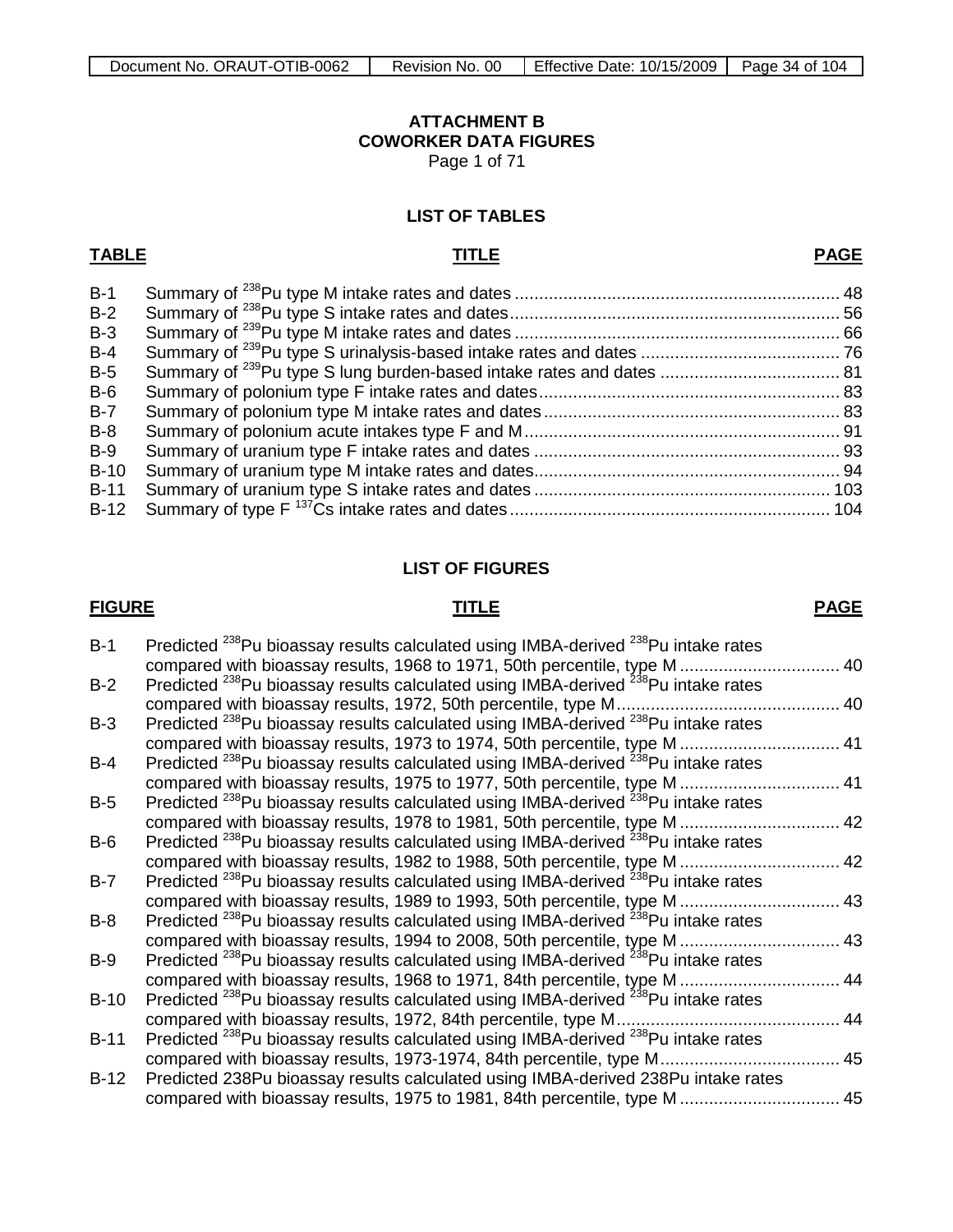# **ATTACHMENT B COWORKER DATA FIGURES**

Page 2 of 71

| $B-13$      | Predicted <sup>238</sup> Pu bioassay results calculated using IMBA-derived <sup>238</sup> Pu intake rates |  |
|-------------|-----------------------------------------------------------------------------------------------------------|--|
|             | compared with bioassay results, 1982 to 1988, 84th percentile, type M  46                                 |  |
| $B-14$      | Predicted <sup>238</sup> Pu bioassay results calculated using IMBA-derived <sup>238</sup> Pu intake rates |  |
|             | compared with bioassay results, 1989 to 1993, 84th percentile, type M  46                                 |  |
| $B-15$      | Predicted <sup>238</sup> Pu bioassay results calculated using IMBA-derived <sup>238</sup> Pu intake rates |  |
|             | compared with bioassay results, 1994 to 2008, 84th percentile, type M  47                                 |  |
| $B-16$      | Predicted <sup>238</sup> Pu bioassay results calculated using IMBA-derived <sup>238</sup> Pu intake rates |  |
|             | compared with bioassay results from all intakes, 50th percentile, type M 47                               |  |
| $B-17$      | Predicted <sup>238</sup> Pu bioassay results calculated using IMBA-derived <sup>238</sup> Pu intake rates |  |
|             | compared with bioassay results from all intakes, 84th percentile, type M 48                               |  |
| $B-18$      | Predicted <sup>238</sup> Pu bioassay results calculated using IMBA-derived <sup>238</sup> Pu intake rates |  |
|             | compared with bioassay results, 1968 to 1971, 50th percentile, type S 48                                  |  |
| $B-19$      | Predicted <sup>238</sup> Pu bioassay results calculated using IMBA-derived <sup>238</sup> Pu intake rates |  |
|             |                                                                                                           |  |
| $B-20$      | Predicted <sup>238</sup> Pu bioassay results calculated using IMBA-derived <sup>238</sup> Pu intake rates |  |
|             | compared with bioassay results, 1973 to 1974, 50th percentile, type S 49                                  |  |
| $B-21$      | Predicted <sup>238</sup> Pu bioassay results calculated using IMBA-derived <sup>238</sup> Pu intake rates |  |
|             | compared with bioassay results, 1975 to 1981, 50th percentile, type S 50                                  |  |
| $B-22$      | Predicted <sup>238</sup> Pu bioassay results calculated using IMBA-derived <sup>238</sup> Pu intake rates |  |
|             | compared with bioassay results, 1982 to 1988, 50th percentile, type S 50                                  |  |
| $B-23$      | Predicted <sup>238</sup> Pu bioassay results calculated using IMBA-derived <sup>238</sup> Pu intake rates |  |
|             | compared with bioassay results, 1989 to 1993, 50th percentile, type S 51                                  |  |
| $B-24$      | Predicted <sup>238</sup> Pu bioassay results calculated using IMBA-derived <sup>238</sup> Pu intake rates |  |
|             | compared with bioassay results, 1994 to 2008, 50th percentile, type S 51                                  |  |
| $B-25$      | Predicted <sup>238</sup> Pu bioassay results calculated using IMBA-derived <sup>238</sup> Pu intake rates |  |
|             | compared with bioassay results, 1968 to 1971, 84th percentile, type S 52                                  |  |
| $B-26$      | Predicted <sup>238</sup> Pu bioassay results calculated using IMBA-derived <sup>238</sup> Pu intake rates |  |
|             |                                                                                                           |  |
| $B-27$      | Predicted <sup>238</sup> Pu bioassay results calculated using IMBA-derived <sup>238</sup> Pu intake rates |  |
|             | compared with bioassay results, 1973 to 1974, 84th percentile, type S 53                                  |  |
| $B-28$      | Predicted <sup>238</sup> Pu bioassay results calculated using IMBA-derived <sup>238</sup> Pu intake rates |  |
|             | compared with bioassay results, 1975 to 1981, 84th percentile, type S 53                                  |  |
| $B-29$      | Predicted <sup>238</sup> Pu bioassay results calculated using IMBA-derived <sup>238</sup> Pu intake rates |  |
|             | compared with bioassay results, 1982 to 1988, 84th percentile, type S 54                                  |  |
| $B-30$      | Predicted <sup>238</sup> Pu bioassay results calculated using IMBA-derived <sup>238</sup> Pu intake rates |  |
|             | compared with bioassay results, 1989 to 1993, 84th percentile, type S 54                                  |  |
| <b>B-31</b> | Predicted <sup>238</sup> Pu bioassay results calculated using IMBA-derived <sup>238</sup> Pu intake rates |  |
|             | compared with bioassay results, 1994 to 2008, 84th percentile, type S 55                                  |  |
| $B-32$      | Predicted <sup>238</sup> Pu bioassay results calculated using IMBA-derived <sup>238</sup> Pu intake rates |  |
|             | compared with bioassay results from all intakes, 50th percentile, type S 55                               |  |
| <b>B-33</b> | Predicted <sup>238</sup> Pu bioassay results calculated using IMBA-derived <sup>238</sup> Pu intake rates |  |
|             | compared with bioassay results from all intakes, 84th percentile, type S56                                |  |
| <b>B-34</b> | Predicted <sup>239</sup> Pu bioassay results calculated using IMBA-derived <sup>239</sup> Pu intake rates |  |
|             |                                                                                                           |  |
| $B-35$      | Predicted <sup>239</sup> Pu bioassay results calculated using IMBA-derived <sup>239</sup> Pu intake rates |  |
|             |                                                                                                           |  |
|             |                                                                                                           |  |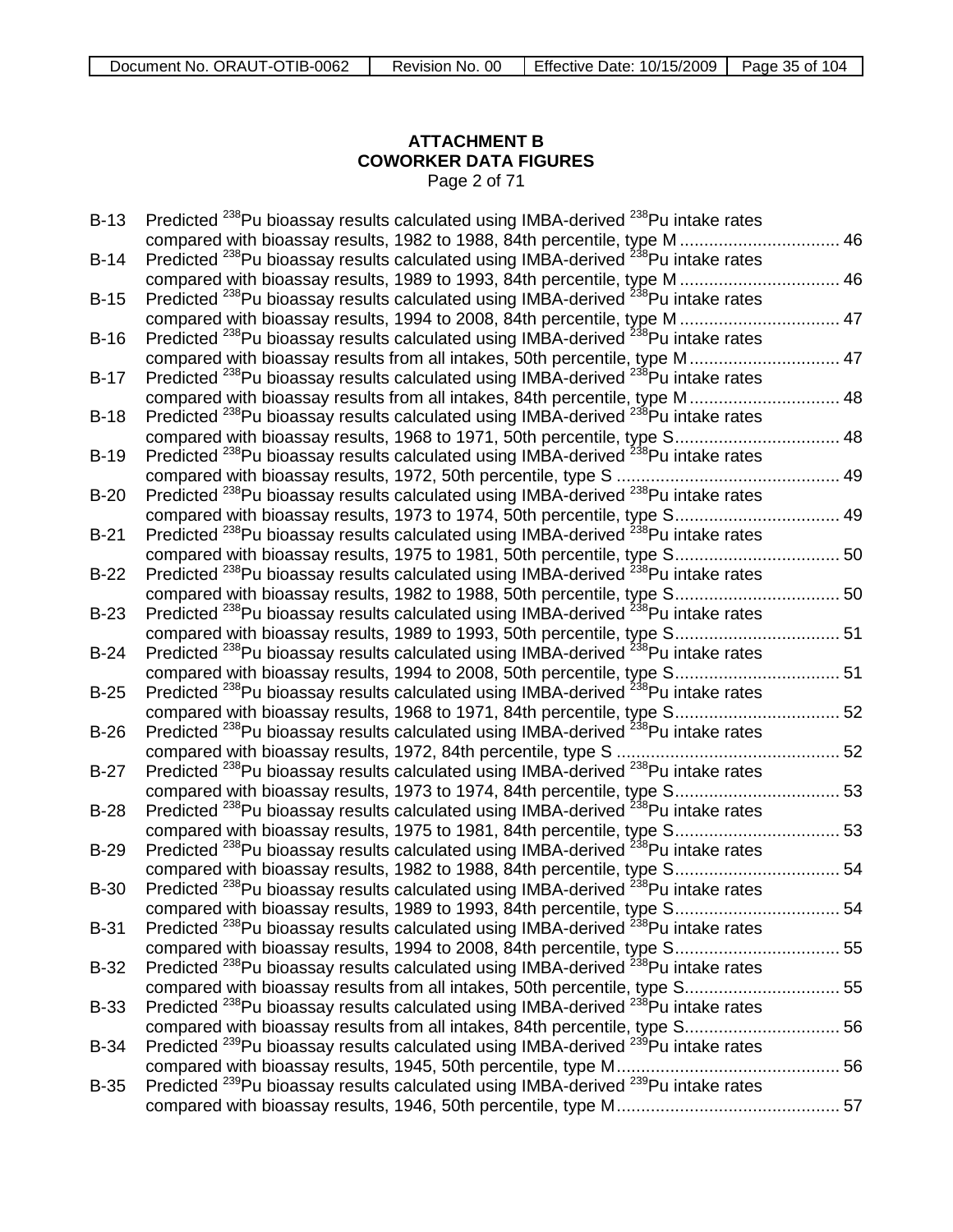# **ATTACHMENT B COWORKER DATA FIGURES**

Page 3 of 71

| <b>B-36</b> | Predicted <sup>239</sup> Pu bioassay results calculated using IMBA-derived <sup>239</sup> Pu intake rates |  |
|-------------|-----------------------------------------------------------------------------------------------------------|--|
|             | compared with bioassay results, 1947-1953, 50th percentile, type M 57                                     |  |
| $B-37$      | Predicted <sup>239</sup> Pu bioassay results calculated using IMBA-derived <sup>239</sup> Pu intake rates |  |
|             | compared with bioassay results, 1954 to 1956, 50th percentile, type M  58                                 |  |
| <b>B-38</b> | Predicted <sup>239</sup> Pu bioassay results calculated using IMBA-derived <sup>239</sup> Pu intake rates |  |
|             | compared with bioassay results, 1957 to 1966, 50th percentile, type M  58                                 |  |
| <b>B-39</b> | Predicted <sup>239</sup> Pu bioassay results calculated using IMBA-derived <sup>239</sup> Pu intake rates |  |
|             | compared with bioassay results, 1967 to 1972, 50th percentile, Type M 59                                  |  |
| $B-40$      | Predicted <sup>239</sup> Pu bioassay results calculated using IMBA-derived <sup>239</sup> Pu intake rates |  |
|             | compared with bioassay results, 1973 to 1975, 50th percentile, type M  59                                 |  |
| $B-41$      | Predicted <sup>239</sup> Pu bioassay results calculated using IMBA-derived <sup>239</sup> Pu intake rates |  |
|             | compared with bioassay results, 1976 to 1993, 50th percentile, type M  60                                 |  |
| $B-42$      | Predicted <sup>239</sup> Pu bioassay results calculated using IMBA-derived <sup>239</sup> Pu intake rates |  |
|             | compared with bioassay results, 1994 to 2008, 50th percentile, type M  60                                 |  |
| <b>B-43</b> | Predicted <sup>239</sup> Pu bioassay results calculated using IMBA-derived <sup>239</sup> Pu intake rates |  |
|             |                                                                                                           |  |
| B-44        | Predicted <sup>239</sup> Pu bioassay results calculated using IMBA-derived <sup>239</sup> Pu intake rates |  |
|             |                                                                                                           |  |
| $B-45$      | Predicted <sup>239</sup> Pu bioassay results calculated using IMBA-derived <sup>239</sup> Pu intake rates |  |
|             | compared with bioassay results, 1947 to 1954, 84th percentile, type M  62                                 |  |
| <b>B-46</b> | Predicted <sup>239</sup> Pu bioassay results calculated using IMBA-derived <sup>239</sup> Pu intake rates |  |
|             | compared with bioassay results, 1954 to 1956, 84th percentile, type M  62                                 |  |
| $B-47$      | Predicted <sup>239</sup> Pu bioassay results calculated using IMBA-derived <sup>239</sup> Pu intake rates |  |
|             | compared with bioassay results, 1957 to 1966, 84th percentile, type M  63                                 |  |
| $B-48$      | Predicted <sup>239</sup> Pu bioassay results calculated using IMBA-derived <sup>239</sup> Pu intake rates |  |
|             | compared with bioassay results, 1967 to 1972, 84th percentile, type M  63                                 |  |
| <b>B-49</b> | Predicted <sup>239</sup> Pu bioassay results calculated using IMBA-derived <sup>239</sup> Pu intake rates |  |
|             | compared with bioassay results, 1973 to 1975, 84th percentile, type M  64                                 |  |
| $B-50$      | Predicted <sup>239</sup> Pu bioassay results calculated using IMBA-derived <sup>239</sup> Pu intake rates |  |
|             | compared with bioassay results, 1976 to 1993, 84th percentile, type M  64                                 |  |
| $B-51$      | Predicted <sup>239</sup> Pu bioassay results calculated using IMBA-derived <sup>239</sup> Pu intake rates |  |
|             | compared with bioassay results, 1994 to 2008, 84th percentile, type M  65                                 |  |
| $B-52$      | Predicted <sup>239</sup> Pu bioassay results calculated using IMBA-derived <sup>239</sup> Pu intake rates |  |
|             | compared with bioassay results from all intakes, 50th percentile, type M 65                               |  |
| <b>B-53</b> | Predicted <sup>239</sup> Pu bioassay results calculated using IMBA-derived <sup>239</sup> Pu intake rates |  |
|             | compared with bioassay results from all intakes, 84th percentile, type M 66                               |  |
| $B-54$      | Predicted <sup>239</sup> Pu urinalysis bioassay results calculated using IMBA-derived <sup>239</sup> Pu   |  |
|             | intake rates compared with bioassay results, 1945, 50th percentile, type S  67                            |  |
| <b>B-55</b> | Predicted <sup>239</sup> Pu urinalysis bioassay results calculated using IMBA-derived <sup>239</sup> Pu   |  |
|             | intake rates compared with bioassay results, 1946, 50th percentile, type S  67                            |  |
| <b>B-56</b> | Predicted <sup>239</sup> Pu urinalysis bioassay results calculated using IMBA-derived <sup>239</sup> Pu   |  |
|             | intake rates compared with bioassay results, 1947 to 1953, 50th percentile, type S 68                     |  |
| <b>B-57</b> | Predicted <sup>239</sup> Pu urinalysis bioassay results calculated using IMBA-derived <sup>239</sup> Pu   |  |
|             | intake rates compared with bioassay results, 1954 to 1956, 50th percentile, type S 68                     |  |
| <b>B-58</b> | Predicted <sup>239</sup> Pu urinalysis bioassay results calculated using IMBA-derived <sup>239</sup> Pu   |  |
|             | intake rates compared with bioassay results, 1957 to 1958, 50th percentile, type S 69                     |  |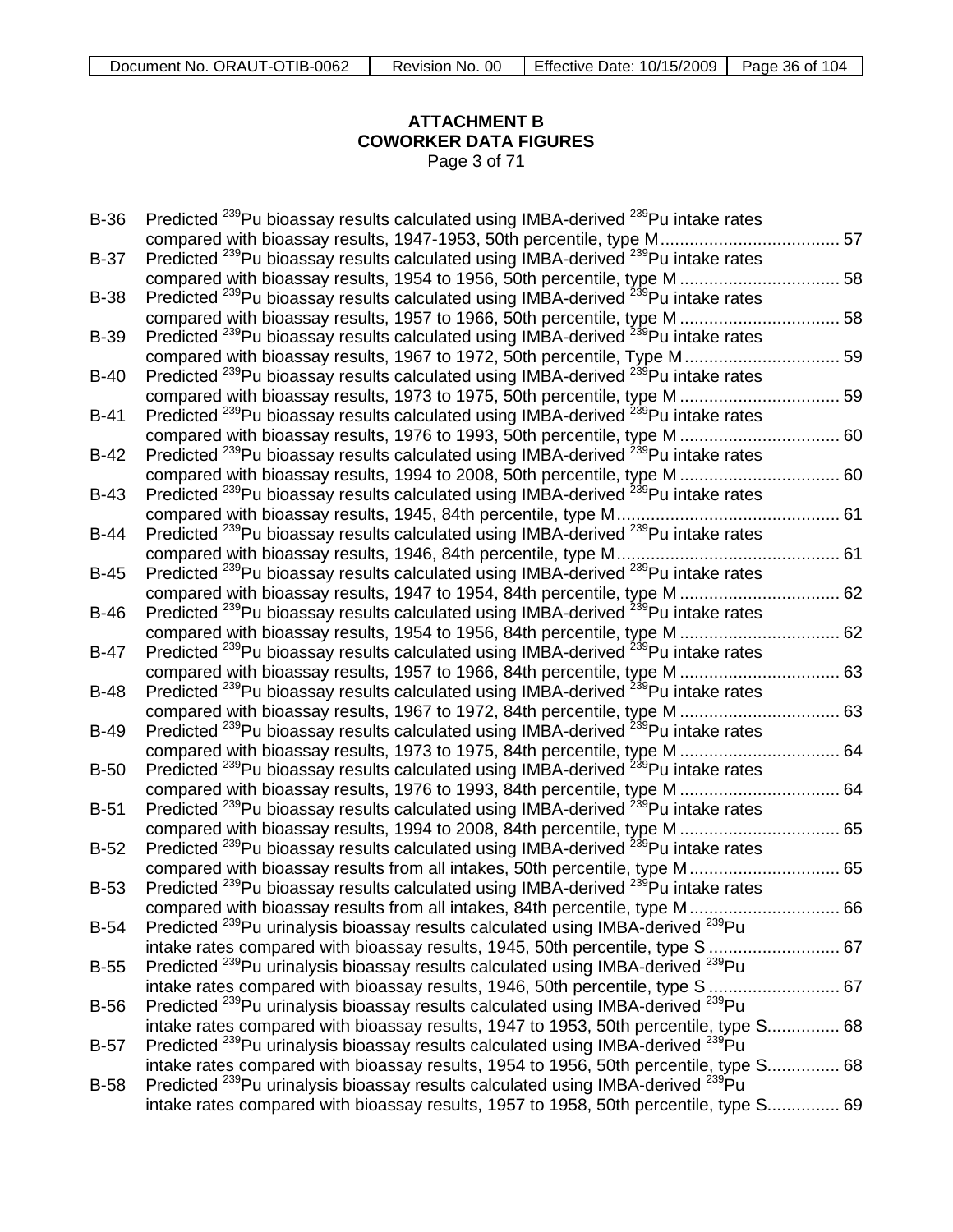## **ATTACHMENT B COWORKER DATA FIGURES** Page 4 of 71

| <b>B-59</b> | Predicted <sup>239</sup> Pu urinalysis bioassay results calculated using IMBA-derived <sup>239</sup> Pu  |
|-------------|----------------------------------------------------------------------------------------------------------|
|             | intake rates compared with bioassay results, 1967 to 1972, 50th percentile, type S 69                    |
| $B-60$      | Predicted <sup>239</sup> Pu urinalysis bioassay results calculated using IMBA-derived <sup>239</sup> Pu  |
|             | intake rates compared with bioassay results, 1973 to 1975, 50th percentile, type S 70                    |
| <b>B-61</b> | Predicted <sup>239</sup> Pu urinalysis bioassay results calculated using IMBA-derived <sup>239</sup> Pu  |
|             | intake rates compared with bioassay results, 1976 to 1993, 50th percentile, type S 70                    |
| $B-62$      | Predicted <sup>239</sup> Pu urinalysis bioassay results calculated using IMBA-derived <sup>239</sup> Pu  |
|             | intake rates compared with bioassay results, 1994 to 2008, 50th percentile, type S 71                    |
| <b>B-63</b> | Predicted <sup>239</sup> Pu urinalysis bioassay results calculated using IMBA-derived <sup>239</sup> Pu  |
|             |                                                                                                          |
| $B-64$      | Predicted <sup>239</sup> Pu urinalysis bioassay results calculated using IMBA-derived <sup>239</sup> Pu  |
|             | intake rates compared with bioassay results, 1946, 84th percentile, type S  72                           |
| <b>B-65</b> | Predicted <sup>239</sup> Pu urinalysis bioassay results calculated using IMBA-derived <sup>239</sup> Pu  |
|             | intake rates compared with bioassay results, 1947 to 1954, 84th percentile, type S 72                    |
| <b>B-66</b> | Predicted <sup>239</sup> Pu urinalysis bioassay results calculated using IMBA-derived <sup>239</sup> Pu  |
|             | intake rates compared with bioassay results, 1955 to 1956, 84th percentile, type S 73                    |
| B-67        | Predicted <sup>239</sup> Pu urinalysis bioassay results calculated using IMBA-derived <sup>239</sup> Pu  |
|             | intake rates compared with bioassay results, 1957 to 1966, 84th percentile, type S 73                    |
| <b>B-68</b> | Predicted <sup>239</sup> Pu urinalysis bioassay results calculated using IMBA-derived <sup>239</sup> Pu  |
|             | intake rates compared with bioassay results, 1967 to 1972, 84th percentile, type S 74                    |
| <b>B-69</b> | Predicted <sup>239</sup> Pu urinalysis bioassay results calculated using IMBA-derived <sup>239</sup> Pu  |
|             | intake rates compared with bioassay results, 1973 to 1975, 84th percentile, type S 74                    |
| $B-70$      | Predicted <sup>239</sup> Pu urinalysis bioassay results calculated using IMBA-derived <sup>239</sup> Pu  |
|             | intake rates compared with bioassay results, 1976 to 1993, 84th percentile, type S 75                    |
| $B-71$      | Predicted <sup>239</sup> Pu urinalysis bioassay results calculated using IMBA-derived <sup>239</sup> Pu  |
|             | intake rates compared with bioassay results, 1994 to 2008, 84th percentile, type S 75                    |
| $B-72$      | Predicted <sup>239</sup> Pu urinalysis bioassay results calculated using IMBA-derived <sup>239</sup> Pu  |
|             | intake rates compared with bioassay results from all intakes, 50th percentile, type S  76                |
| $B-73$      | Predicted <sup>239</sup> Pu urinalysis bioassay results calculated using IMBA-derived <sup>239</sup> Pu  |
|             | intake rates compared with bioassay results from all intakes, 84th percentile, type S  76                |
| $B-74$      | Predicted <sup>239</sup> Pu lung burden bioassay results calculated using IMBA-derived <sup>239</sup> Pu |
|             | intake rates compared with bioassay results, 1969 to 1971, 50th percentile, type S<br>. 77               |
| $B-75$      | Predicted <sup>239</sup> Pu lung burden bioassay results calculated using IMBA-derived <sup>239</sup> Pu |
|             | intake rates compared with bioassay results, 1972 to 1974, 50th percentile, type S.<br>77                |
| <b>B-76</b> | Predicted <sup>239</sup> Pu lung burden bioassay results calculated using IMBA-derived <sup>239</sup> Pu |
|             | intake rates compared with bioassay results, 1975, 50th percentile, type S  78                           |
| $B-77$      | Predicted <sup>239</sup> Pu lung burden bioassay results calculated using IMBA-derived <sup>239</sup> Pu |
|             | intake rates compared with bioassay results, 1976 to 1977, 50th percentile, type S 78                    |
| <b>B-78</b> | Predicted <sup>239</sup> Pu lung burden bioassay results calculated using IMBA-derived <sup>239</sup> Pu |
|             | intake rates compared with bioassay results, 1978 to 1979, 50th percentile, type S 79                    |
| <b>B-79</b> | Predicted <sup>239</sup> Pu lung burden bioassay results calculated using IMBA-derived <sup>239</sup> Pu |
|             | intake rates compared with bioassay results, 1969 to 1971, 84th percentile, type S 79                    |
| <b>B-80</b> | Predicted <sup>239</sup> Pu lung burden bioassay results calculated using IMBA-derived <sup>239</sup> Pu |
|             | intake rates compared with bioassay results, 1972 to 1974, 84th percentile, type S 80                    |
| <b>B-81</b> | Predicted <sup>239</sup> Pu lung burden bioassay results calculated using IMBA-derived <sup>239</sup> Pu |
|             | intake rates compared with bioassay results, 1975, 84th percentile, type S  80                           |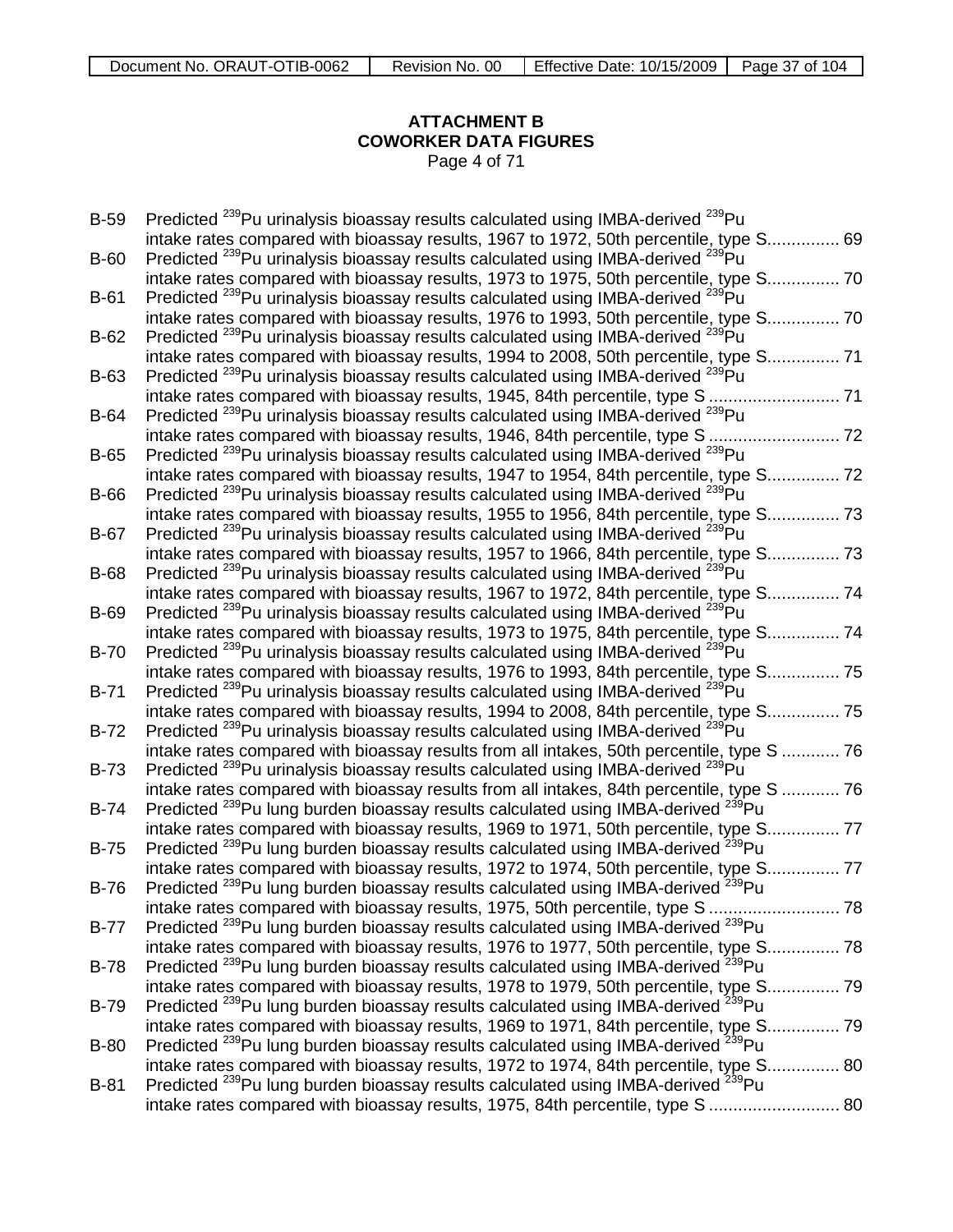## **ATTACHMENT B COWORKER DATA FIGURES** Page 5 of 71

| $B-82$      | Predicted <sup>239</sup> Pu lung burden bioassay results calculated using IMBA-derived <sup>239</sup> Pu |
|-------------|----------------------------------------------------------------------------------------------------------|
|             | intake rates compared with bioassay results, 1976 to 1977, 84th percentile, type S 81                    |
| B-83        | Predicted <sup>239</sup> Pu lung burden bioassay results calculated using IMBA-derived <sup>239</sup> Pu |
|             | intake rates compared with bioassay results, 1978 to 1979, 84th percentile, type S 81                    |
| <b>B-84</b> | Predicted polonium bioassay results calculated using IMBA-derived polonium intake                        |
|             | rates compared with bioassay results from all intakes, 50th percentile, type F 82                        |
| $B-85$      | Predicted polonium bioassay results calculated using IMBA-derived polonium intake                        |
|             | rates compared with bioassay results from all intakes, 84th percentile, type F 82                        |
| B-86        | Predicted polonium bioassay results calculated using IMBA-derived polonium intake                        |
|             | rates compared with bioassay results from all intakes, 50th percentile, type M  83                       |
| $B-87$      | Predicted polonium bioassay results calculated using IMBA-derived polonium intake                        |
|             | rates compared with bioassay results from all intakes, 84th percentile, type M  83                       |
| <b>B-88</b> | Predicted polonium acute intake bioassay fit calculated using an IMBA-derived                            |
|             | polonium intake rate compared with bioassay results for individual "A," type F  84                       |
| <b>B-89</b> | Predicted polonium acute intake bioassay fit calculated using an IMBA-derived                            |
|             | polonium intake rate compared with bioassay results for individual "B," type F  84                       |
| <b>B-90</b> | Predicted polonium acute intake bioassay fit calculated using an IMBA-derived                            |
|             | polonium intake rate compared with bioassay results for individual "C," type F  85                       |
| <b>B-91</b> | Predicted polonium acute intake bioassay fit calculated using an IMBA-derived                            |
|             | polonium intake rate compared with bioassay results for individual "D," type F  85                       |
| $B-92$      | Predicted polonium acute intake bioassay fit calculated using an IMBA-derived                            |
|             | polonium intake rate compared with bioassay results for individual "E," type F  86                       |
| <b>B-93</b> | Predicted polonium acute intake bioassay fit calculated using an IMBA-derived                            |
|             | polonium intake rate compared with bioassay results for individual "F," type F 86                        |
| <b>B-94</b> | Predicted polonium acute intake bioassay fit calculated using an IMBA-derived                            |
|             | polonium intake rate compared with bioassay results for individual "G," type F 87                        |
| <b>B-95</b> | Predicted polonium acute intake bioassay fit calculated using an IMBA-derived                            |
|             | polonium intake rate compared with bioassay results for individual "A," type M 87                        |
| <b>B-96</b> | Predicted polonium acute intake bioassay fit calculated using an IMBA-derived                            |
|             | polonium intake rate compared with bioassay results for individual "B," type M 88                        |
| <b>B-97</b> | Predicted polonium acute intake bioassay fit calculated using an IMBA-derived                            |
|             | polonium intake rate compared with bioassay results for individual "C," type M.<br>88                    |
| <b>B-98</b> | Predicted polonium acute intake bioassay fit calculated using an IMBA-derived                            |
|             | polonium intake rate compared with bioassay results for individual "D," type M<br>89                     |
| <b>B-99</b> | Predicted polonium acute intake bioassay fit calculated using an IMBA-derived                            |
|             | polonium intake rate compared with bioassay results for individual "E," type M 89                        |
|             | B-100 Predicted polonium acute intake bioassay fit calculated using an IMBA-derived                      |
|             | polonium intake rate compared with bioassay results for individual "F," type M 90                        |
|             | B-101 Predicted polonium acute intake bioassay fit calculated using an IMBA-derived                      |
|             | polonium intake rate compared with bioassay results for individual "G," type M  90                       |
|             | B-102 Predicted uranium bioassay results calculated using IMBA-derived uranium intake                    |
|             | rates compared with bioassay results from all intakes, 50th percentile, type F 92                        |
|             | B-103 Predicted uranium bioassay results calculated using IMBA-derived uranium intake                    |
|             | rates compared with bioassay results from all intakes, 84th percentile, type F 92                        |
|             | B-104 Predicted uranium bioassay results calculated using IMBA-derived uranium intake                    |
|             | rates compared with bioassay results from all intakes, 50th percentile, type M  93                       |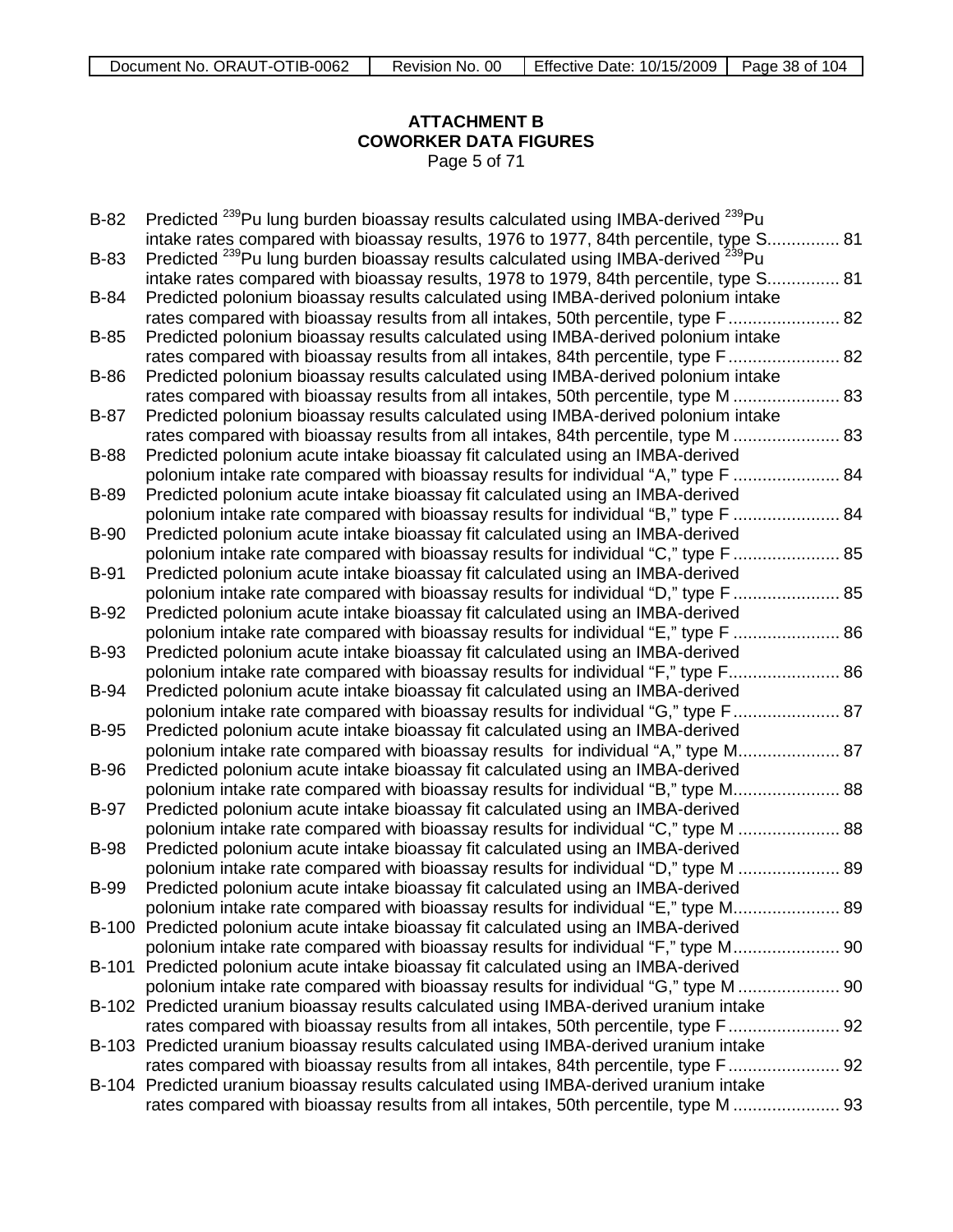## **ATTACHMENT B COWORKER DATA FIGURES** Page 6 of 71

| B-105 Predicted uranium bioassay results calculated using IMBA-derived uranium intake |
|---------------------------------------------------------------------------------------|
| rates compared with bioassay results from all intakes, 84th percentile, type M  94    |
| B-106 Predicted uranium bioassay results calculated using IMBA-derived uranium intake |
| rates compared with bioassay results, 1950 to 1955, 50th percentile, type S 95        |
| B-107 Predicted uranium bioassay results calculated using IMBA-derived uranium intake |
| rates compared with bioassay results, 1956 to 1957, 50th percentile, type S 95        |
| B-108 Predicted uranium bioassay results calculated using IMBA-derived uranium intake |
| rates compared with bioassay results, 1958 to 1965, 50th percentile, type S 96        |
| B-109 Predicted uranium bioassay results calculated using IMBA-derived uranium intake |
| rates compared with bioassay results, 1966 to 1973, 50th percentile, type S 96        |
| B-110 Predicted uranium bioassay results calculated using IMBA-derived uranium intake |
| rates compared with bioassay results, 1974 to 1982, 50th percentile, type S 97        |
| B-111 Predicted uranium bioassay results calculated using IMBA-derived uranium intake |
| rates compared with bioassay results, 1983 to 1989, 50th percentile, type S 97        |
| B-112 Predicted uranium bioassay results calculated using IMBA-derived uranium intake |
| rates compared with bioassay results, 1990 to 2008, 50th percentile, type S 98        |
| B-113 Predicted uranium bioassay results calculated using IMBA-derived uranium intake |
| rates compared with bioassay results, 1950 to 1955, 84th percentile, type S 98        |
| B-114 Predicted uranium bioassay results calculated using IMBA-derived uranium intake |
| rates compared with bioassay results, 1956 and 1957, 84th percentile, type S 99       |
| B-115 Predicted uranium bioassay results calculated using IMBA-derived uranium intake |
| rates compared with bioassay results, 1958 to 1965, 84th percentile, type S 99        |
| B-116 Predicted uranium bioassay results calculated using IMBA-derived uranium intake |
| rates compared with bioassay results, 1966 to 1973, 84th percentile, type S 100       |
| B-117 Predicted uranium bioassay results calculated using IMBA-derived uranium intake |
| rates compared with bioassay results, 1974 to 1982, 84th percentile, type S 100       |
| B-118 Predicted uranium bioassay results calculated using IMBA-derived uranium intake |
| rates compared with bioassay results, 1983 to 1989, 84th percentile, type S 101       |
| B-119 Predicted uranium bioassay results calculated using IMBA-derived uranium intake |
| rates compared with bioassay results, 1990 to 2008, 84th percentile, type S 101       |
| B-120 Predicted uranium bioassay results calculated using IMBA-derived uranium intake |
| rates compared with bioassay results, all intake periods, 50th percentile, type S 102 |
| B-121 Predicted uranium bioassay results calculated using IMBA-derived uranium intake |
| rates compared with bioassay results, all intake periods, 84th percentile, type S 102 |
| B-122 Predicted cesium bioassay results calculated using IMBA-derived cesium intake   |
| rates compared with bioassay results from all intakes, 50th percentile, type F 103    |
| B-123 Predicted cesium bioassay results calculated using IMBA-derived cesium intake   |
| rates compared with bioassay results from all intakes, 84th percentile, type F 104    |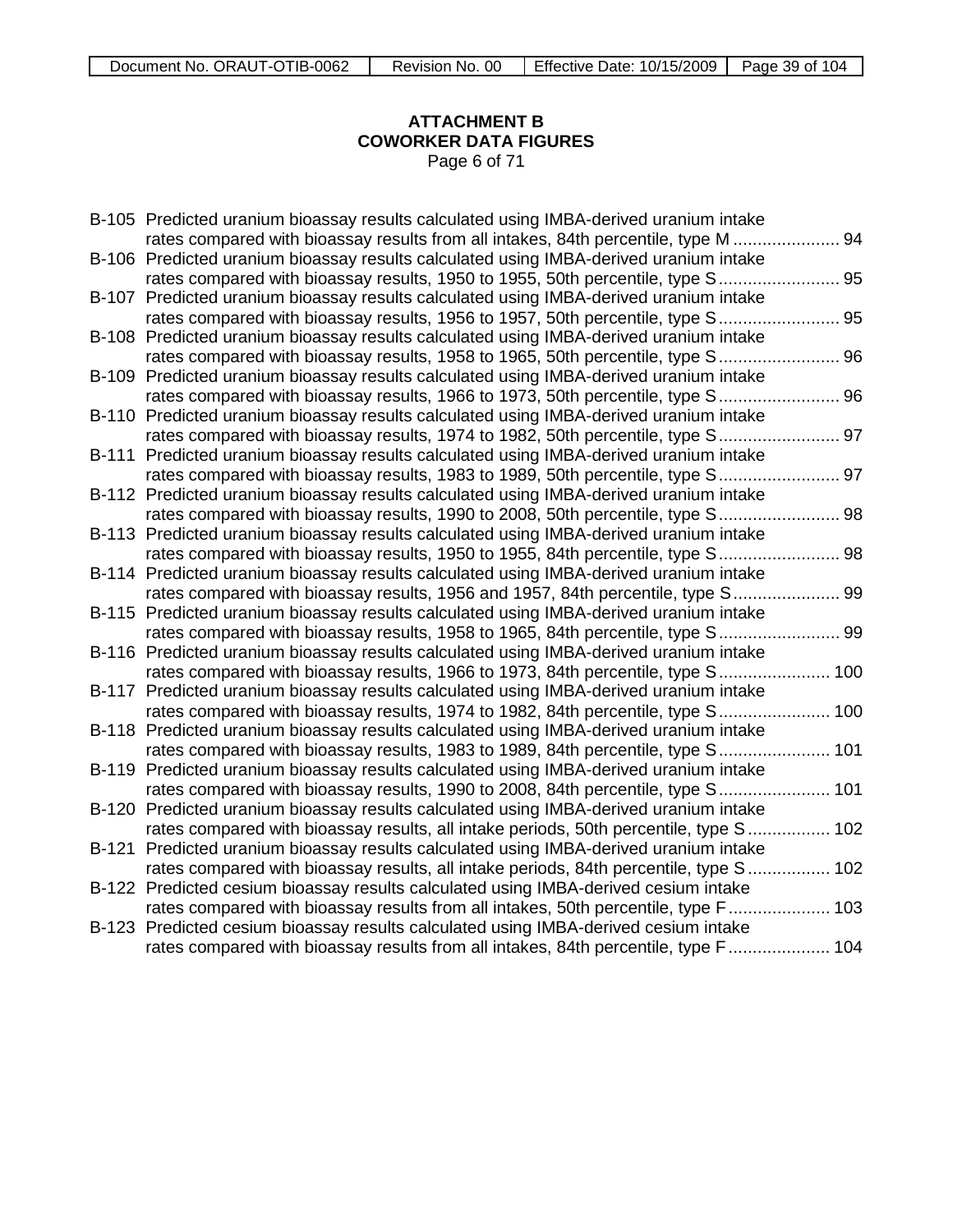percentile, type M.



### **ATTACHMENT B COWORKER DATA FIGURES** Page 7 of 71

Figure B-1. Predicted <sup>238</sup>Pu bioassay results calculated using IMBA-derived <sup>238</sup>Pu intake rates (line) compared with bioassay results (dots), 1968 to 1971, 50th



Figure B-2. Predicted <sup>238</sup>Pu bioassay results calculated using IMBA-derived <sup>238</sup>Pu intake rates (line) compared with bioassay results (dots), 1972, 50th percentile, type M.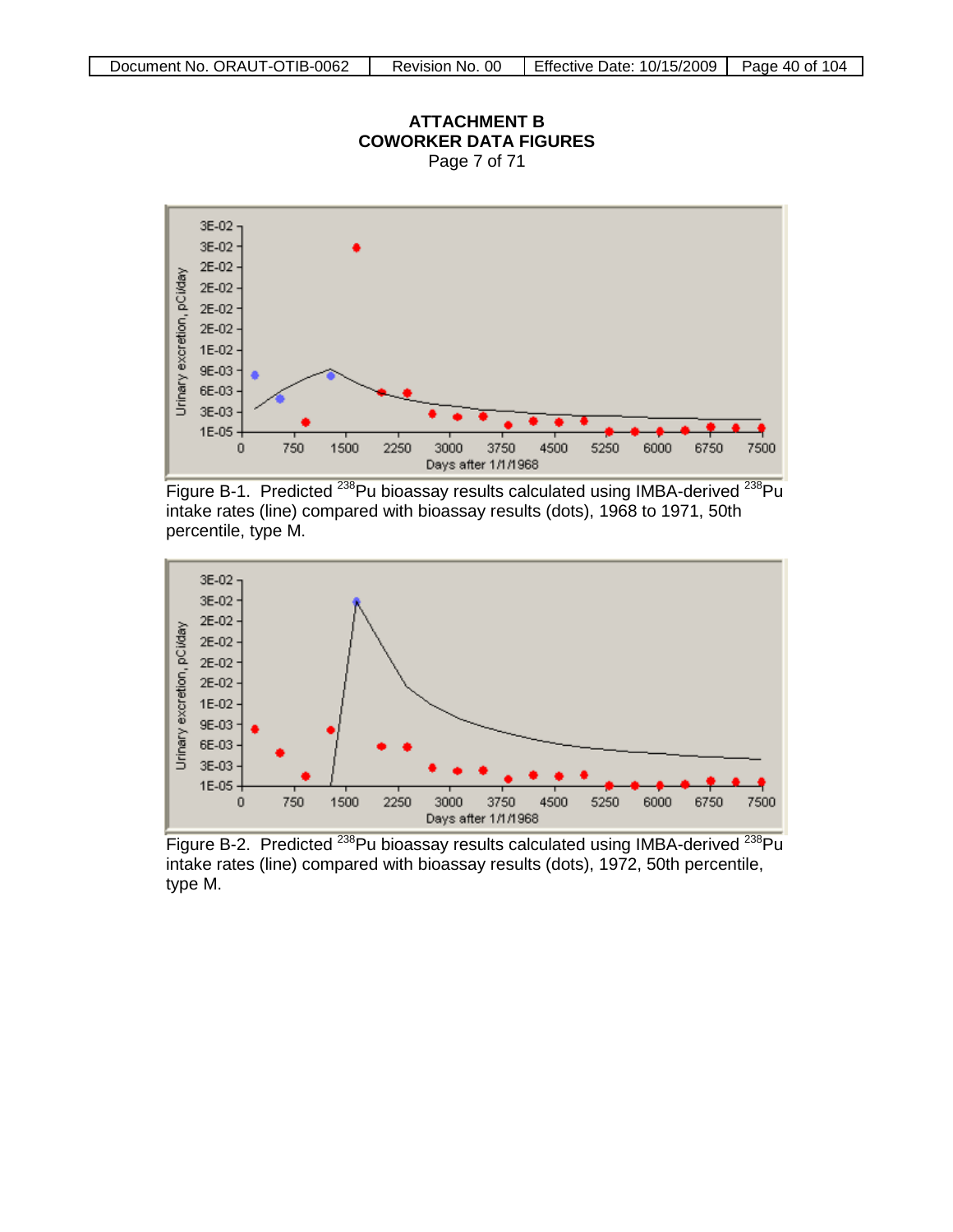

Figure B-3. Predicted <sup>238</sup>Pu bioassay results calculated using IMBA-derived <sup>238</sup>Pu intake rates (line) compared with bioassay results (dots), 1973 to 1974, 50th percentile, type M.



Figure B-4. Predicted <sup>238</sup>Pu bioassay results calculated using IMBA-derived <sup>238</sup>Pu intake rates (line) compared with bioassay results (dots), 1975 to 1977, 50th percentile, type M.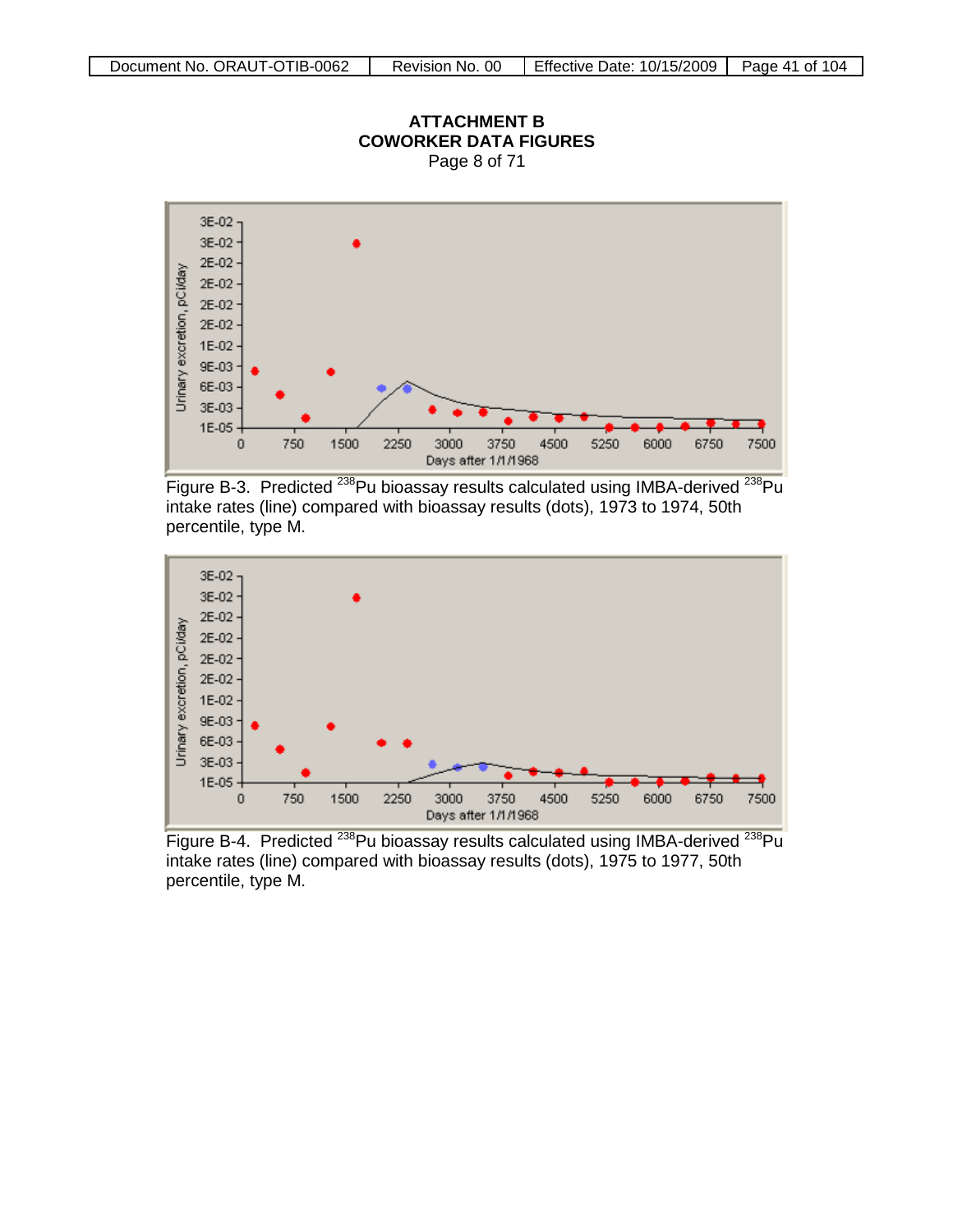

Figure B-5. Predicted <sup>238</sup>Pu bioassay results calculated using IMBA-derived <sup>238</sup>Pu intake rates (line) compared with bioassay results (dots), 1978 to 1981, 50th percentile, type M.



Figure B-6. Predicted <sup>238</sup>Pu bioassay results calculated using IMBA-derived <sup>238</sup>Pu intake rates (line) compared with bioassay results (dots), 1982 to 1988, 50th percentile, type M.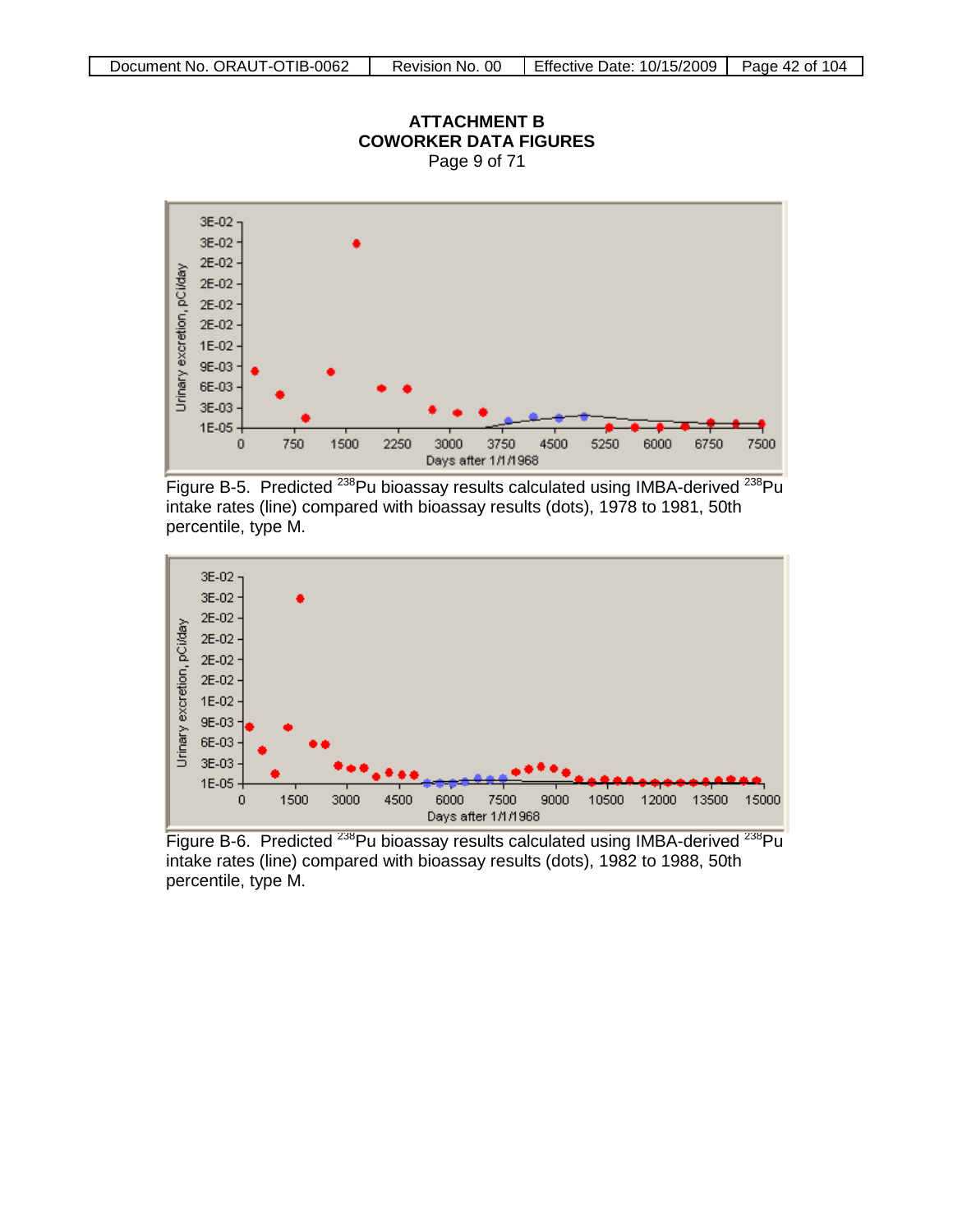

**ATTACHMENT B COWORKER DATA FIGURES**

Figure B-7. Predicted <sup>238</sup>Pu bioassay results calculated using IMBA-derived <sup>238</sup>Pu intake rates (line) compared with bioassay results (dots), 1989 to 1993, 50th percentile, type M.



Figure B-8. Predicted <sup>238</sup>Pu bioassay results calculated using IMBA-derived <sup>238</sup>Pu intake rates (line) compared with bioassay results (dots), 1994 to 2008, 50th percentile, type M.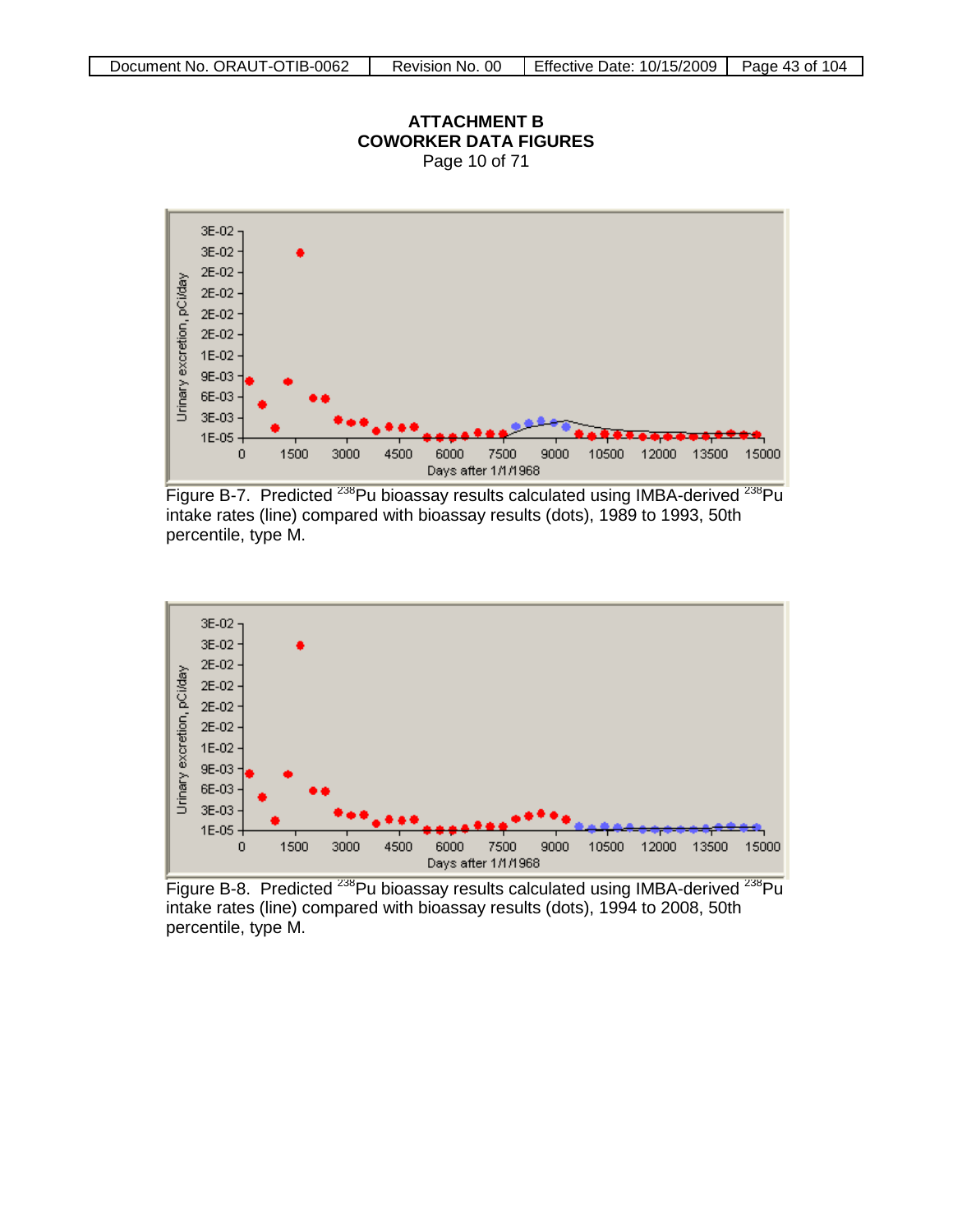

Figure B-9. Predicted <sup>238</sup>Pu bioassay results calculated using IMBA-derived <sup>238</sup>Pu intake rates (line) compared with bioassay results (dots), 1968 to 1971, 84th percentile, type M.



Figure B-10. Predicted <sup>238</sup>Pu bioassay results calculated using IMBA-derived  $238$ Pu intake rates (line) compared with bioassay results (dots), 1972, 84th percentile, type M.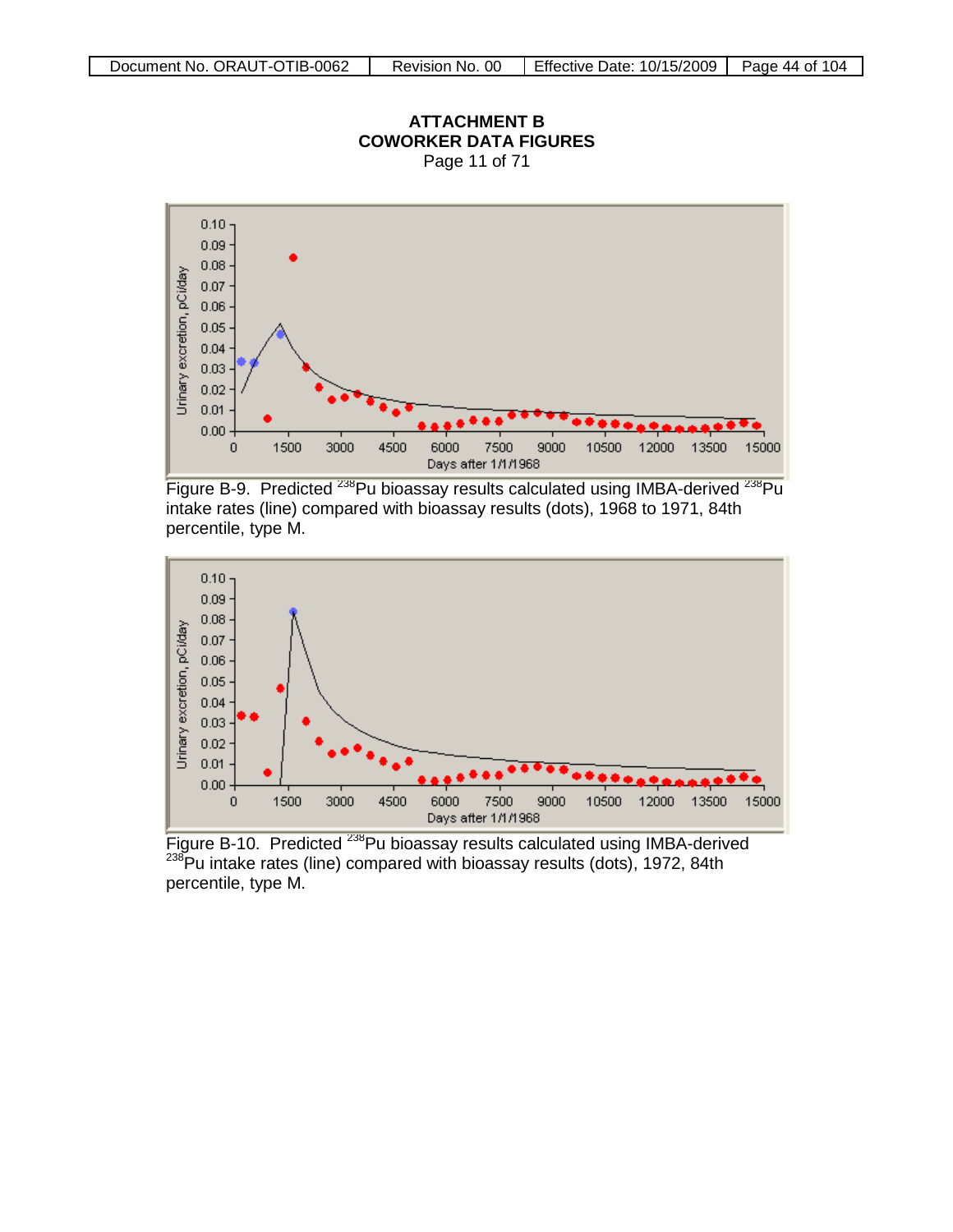

Figure B-11. Predicted <sup>238</sup>Pu bioassay results calculated using IMBA-derived <sup>238</sup>Pu intake rates (line) compared with bioassay results (dots), 1973-1974, 84th percentile, type M.



Figure B-12. Predicted <sup>238</sup>Pu bioassay results calculated using IMBA-derived  $238$ Pu intake rates (line) compared with bioassay results (dots), 1975 to 1981, 84th percentile, type M.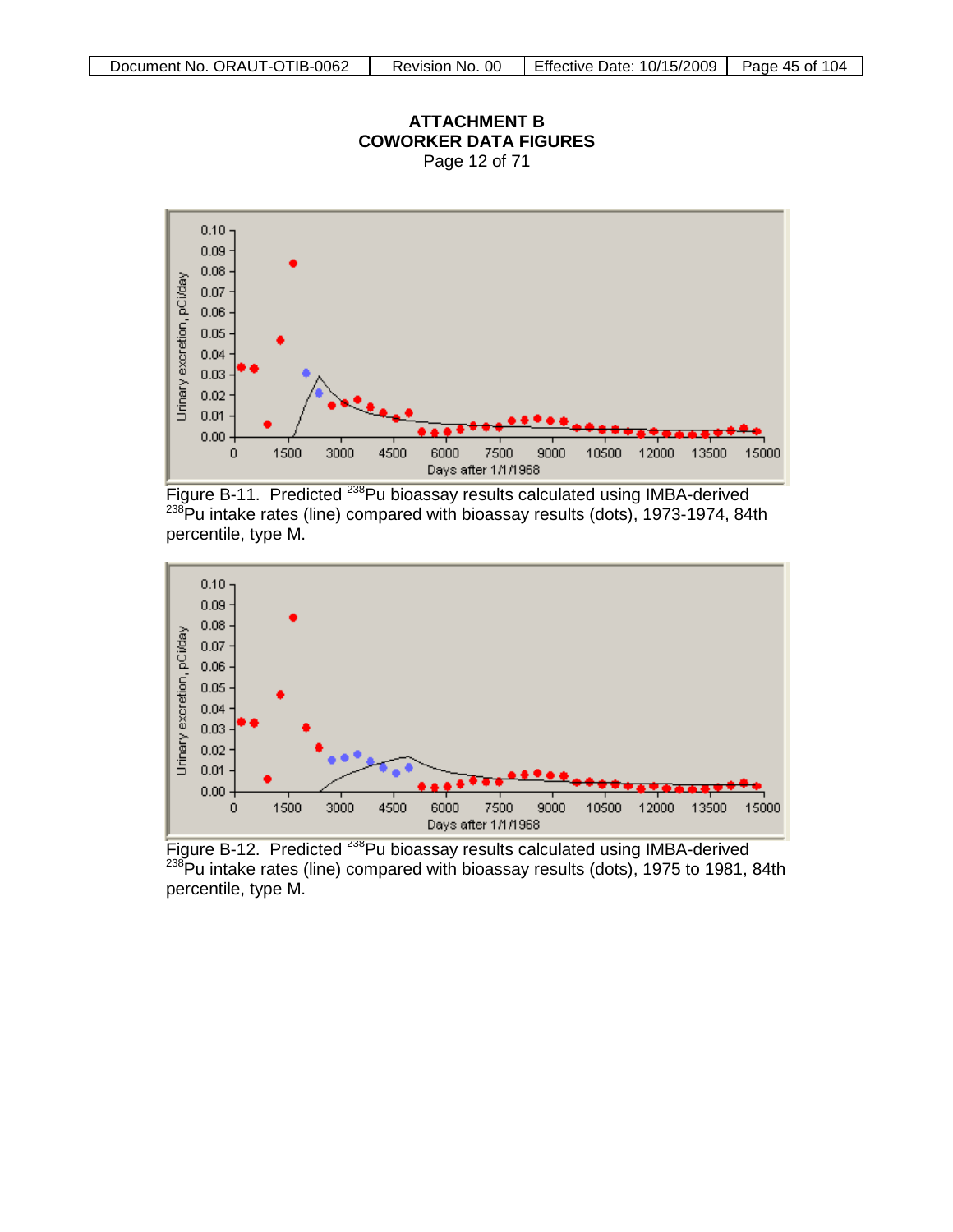

**ATTACHMENT B COWORKER DATA FIGURES** Page 13 of 71

Figure B-13. Predicted <sup>238</sup>Pu bioassay results calculated using IMBA-derived  $^{238}$ Pu intake rates (line) compared with bioassay results (dots), 1982 to 1988, 84th percentile, type M.



Figure B-14. Predicted <sup>238</sup>Pu bioassay results calculated using IMBA-derived 238Pu intake rates (line) compared with bioassay results (dots), 1989 to 1993, 84th percentile, type M.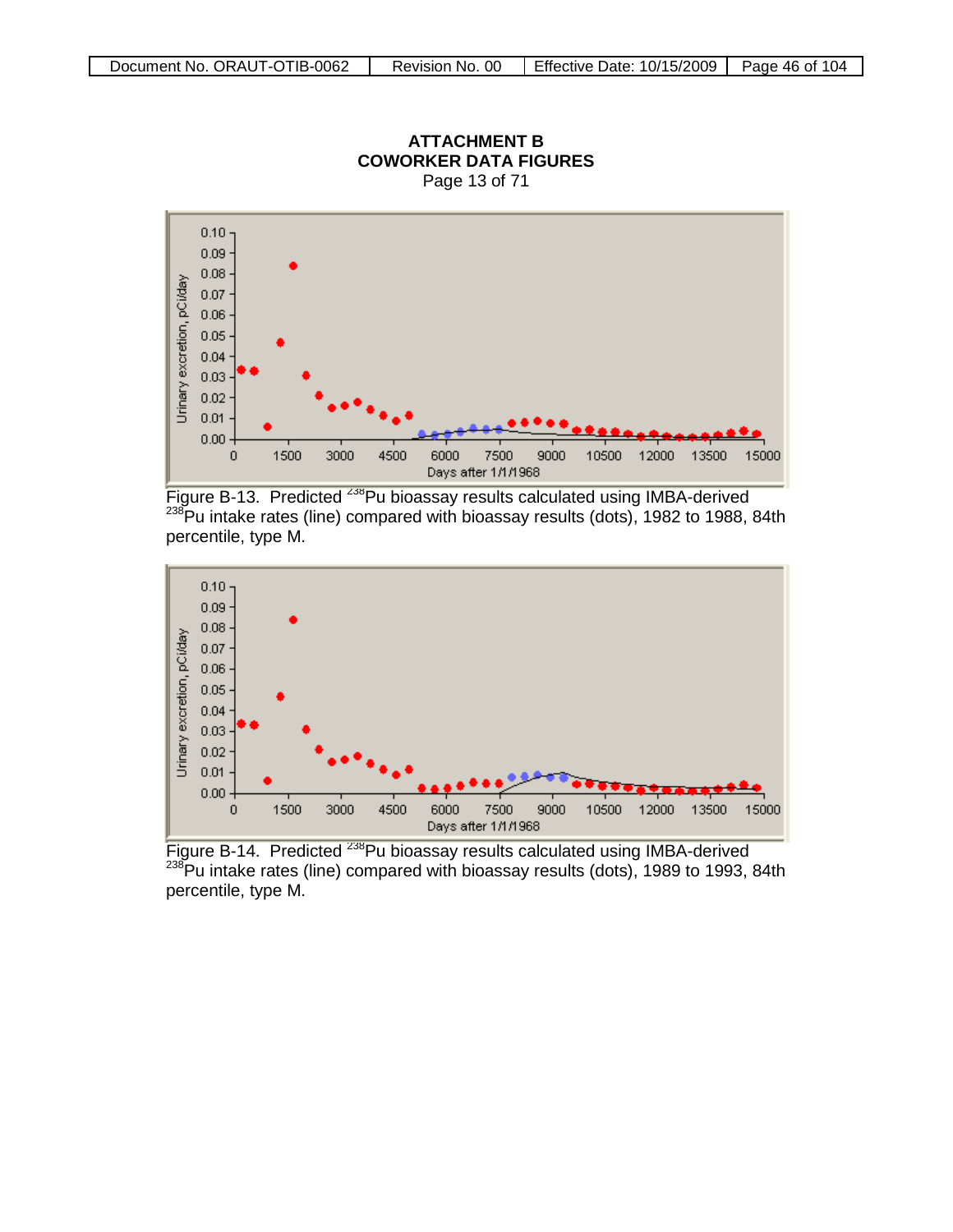

Figure B-15. Predicted <sup>238</sup>Pu bioassay results calculated using IMBA-derived  $238$ Pu intake rates (line) compared with bioassay results (dots), 1994 to 2008, 84th percentile, type M.



Figure B-16. Predicted <sup>238</sup>Pu bioassay results calculated using IMBA-derived  $238$ Pu intake rates (line) compared with bioassay results (dots) from all intakes, 50th percentile, type M.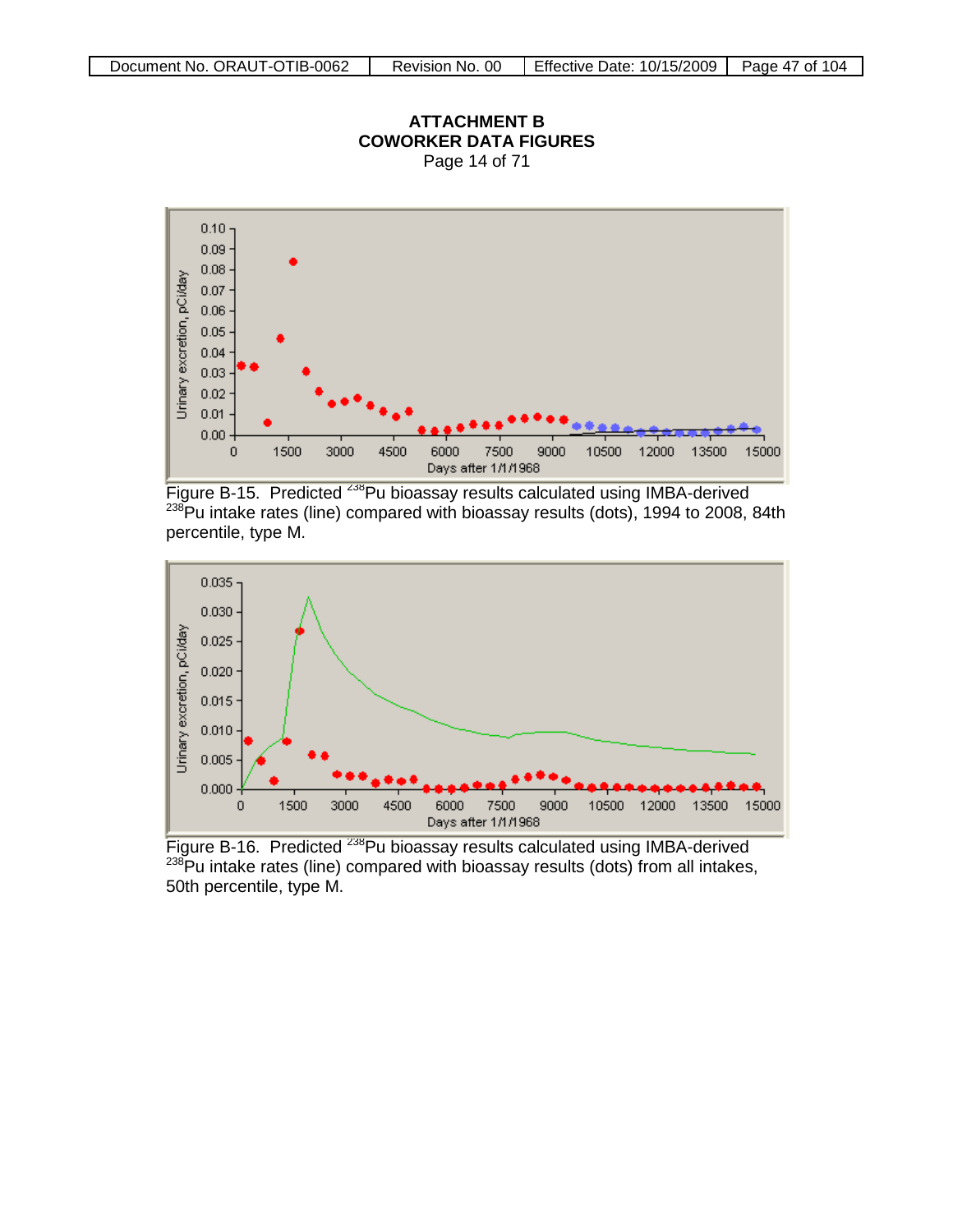

**ATTACHMENT B**

Figure B-17. Predicted <sup>238</sup>Pu bioassay results calculated using IMBA-derived  $238$ Pu intake rates (line) compared with bioassay results (dots) from all intakes, 84th percentile, type M.

|              |            |                 | $P = 0.7$ and $P = 0.00$ |            |
|--------------|------------|-----------------|--------------------------|------------|
| <b>Start</b> | <b>End</b> | 50th percentile | 84th percentile          | <b>GSD</b> |
| 1/1/1968     | 12/31/1971 | 1.774           | 9.981                    | 5.63       |
| 1/1/1972     | 12/31/1972 | 14.12           | 44.22                    | 3.13       |
| 1/1/1973     | 12/31/1974 | 2.038           | 8.793                    | 4.31       |
| 1/1/1975     | 12/31/1977 | 0.666           | 2.394                    | 3.59       |
| 1/1/1978     | 12/31/1981 | 0.317           | 2.394                    | 7.56       |
| 1/1/1982     | 12/31/1988 | 0.084           | 0.737                    | 8.74       |
| 1/1/1989     | 12/31/1993 | 0.439           | 1.764                    | 4.02       |
| 1/1/1994     | 12/31/2008 | 0.048           | 0.326                    | 6.82       |

Table B-1. Summary of <sup>238</sup>Pu type M intake rates (pCi/d) and dates.



Figure B-18. Predicted <sup>238</sup>Pu bioassay results calculated using IMBA-derived <sup>238</sup>Pu intake rates (line) compared with bioassay results (dots), 1968 to 1971, 50th percentile, type S.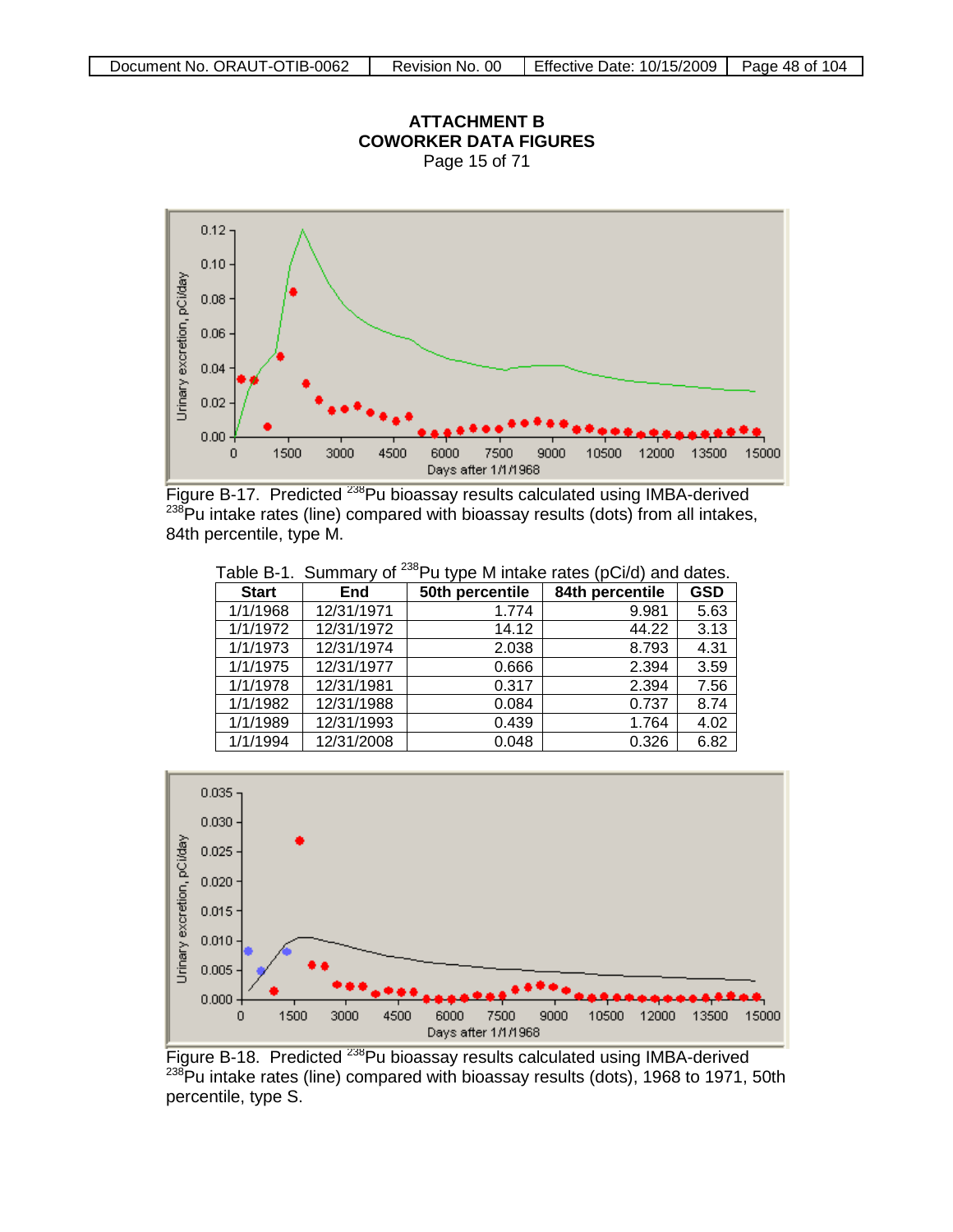

**ATTACHMENT B COWORKER DATA FIGURES** Page 16 of 71





Figure B-20. Predicted <sup>238</sup>Pu bioassay results calculated using IMBA-derived  $^{238}$ Pu intake rates (line) compared with bioassay results (dots), 1973 to 1974, 50th percentile, type S.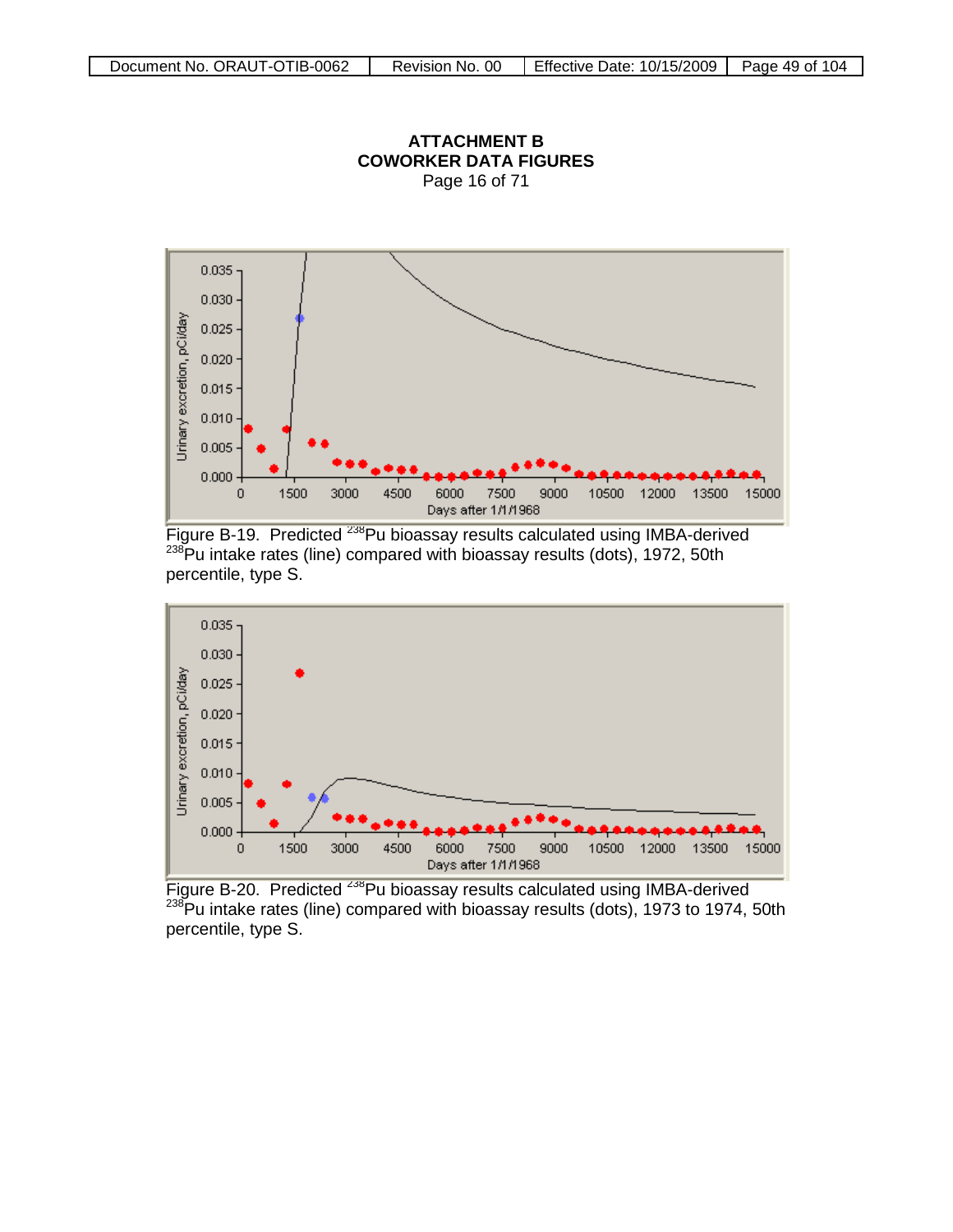

Figure B-21. Predicted <sup>238</sup>Pu bioassay results calculated using IMBA-derived 238Pu intake rates (line) compared with bioassay results (dots), 1975 to 1981, 50th percentile, type S.



Figure B-22. Predicted <sup>238</sup>Pu bioassay results calculated using IMBA-derived  $238$ Pu intake rates (line) compared with bioassay results (dots), 1982 to 1988, 50th percentile, type S.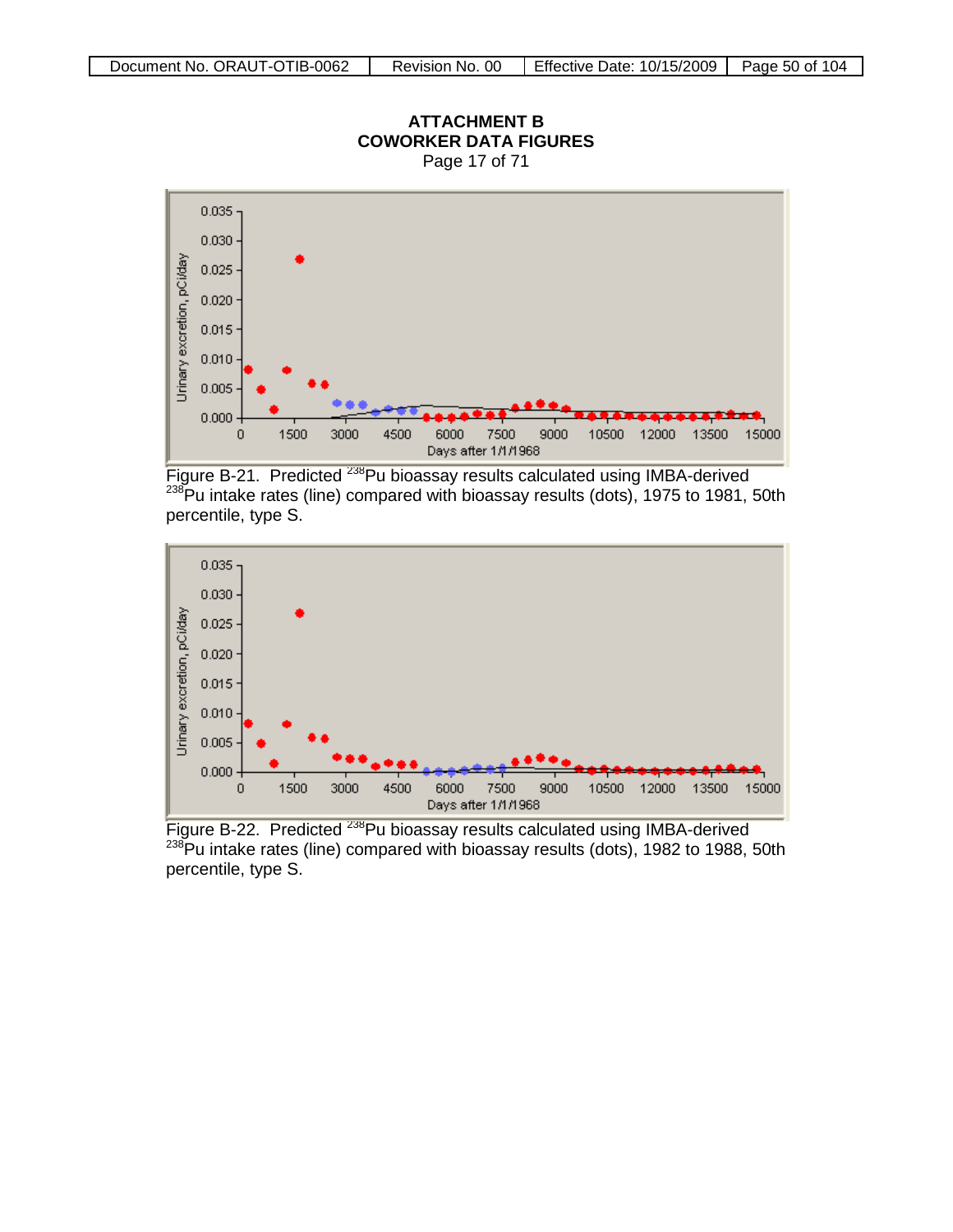

Figure B-23. Predicted <sup>238</sup>Pu bioassay results calculated using IMBA-derived 238Pu intake rates (line) compared with bioassay results (dots), 1989 to 1993, 50th percentile, type S.



Figure B-24. Predicted <sup>238</sup>Pu bioassay results calculated using IMBA-derived  $238$ Pu intake rates (line) compared with bioassay results (dots), 1994 to 2008, 50th percentile, type S.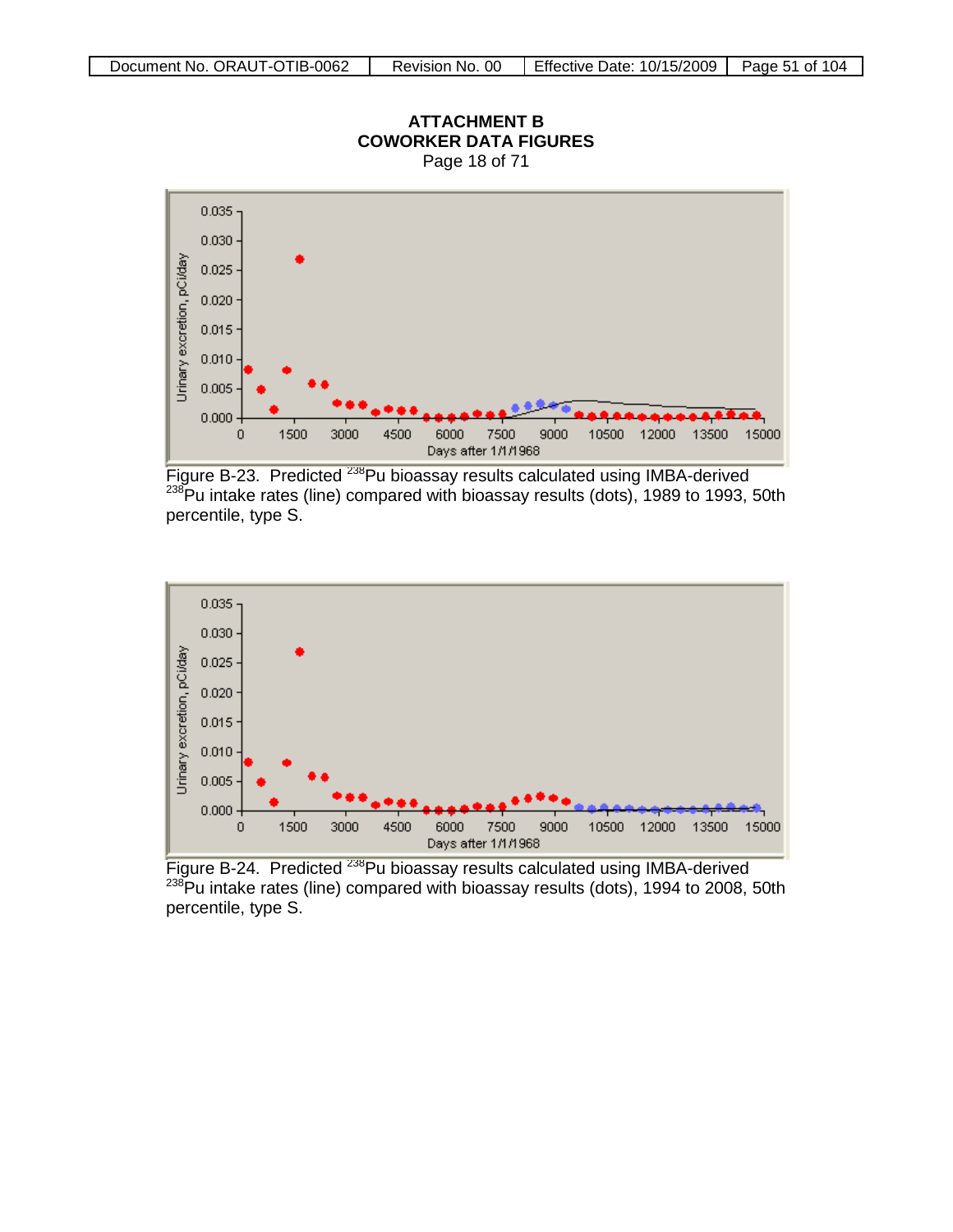

Figure B-25. Predicted <sup>238</sup>Pu bioassay results calculated using IMBA-derived 238Pu intake rates (line) compared with bioassay results (dots), 1968 to 1971, 84th percentile, type S.



Figure B-26. Predicted <sup>238</sup>Pu bioassay results calculated using IMBA-derived  $^{238}$ Pu intake rates (line) compared with bioassay results (dots), 1972, 84th percentile, type S.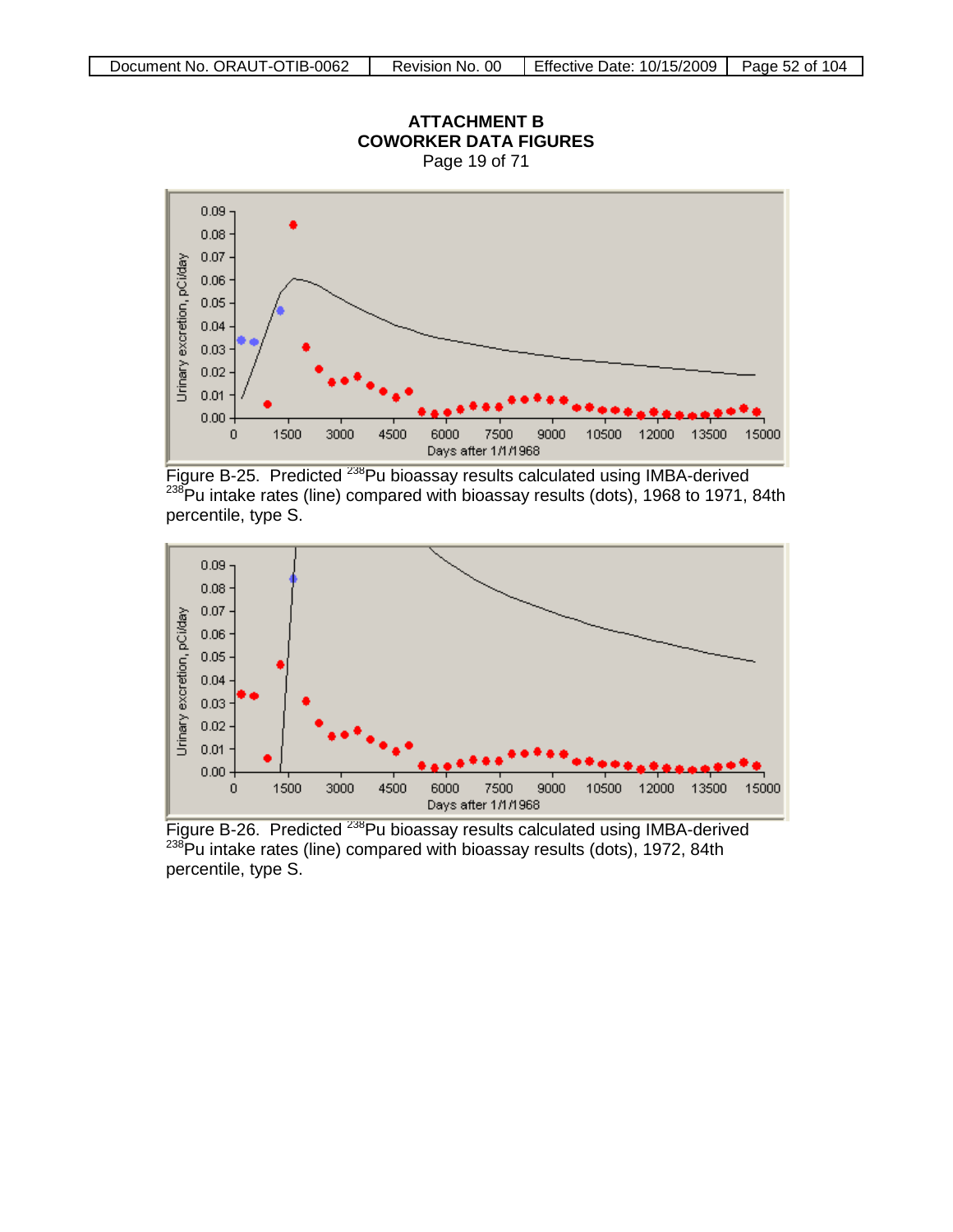

Figure B-27. Predicted <sup>238</sup>Pu bioassay results calculated using IMBA-derived 238Pu intake rates (line) compared with bioassay results (dots), 1973 to 1974, 84th percentile, type S.



Figure B-28. Predicted <sup>238</sup>Pu bioassay results calculated using IMBA-derived  $238$ Pu intake rates (line) compared with bioassay results (dots), 1975 to 1981, 84th percentile, type S.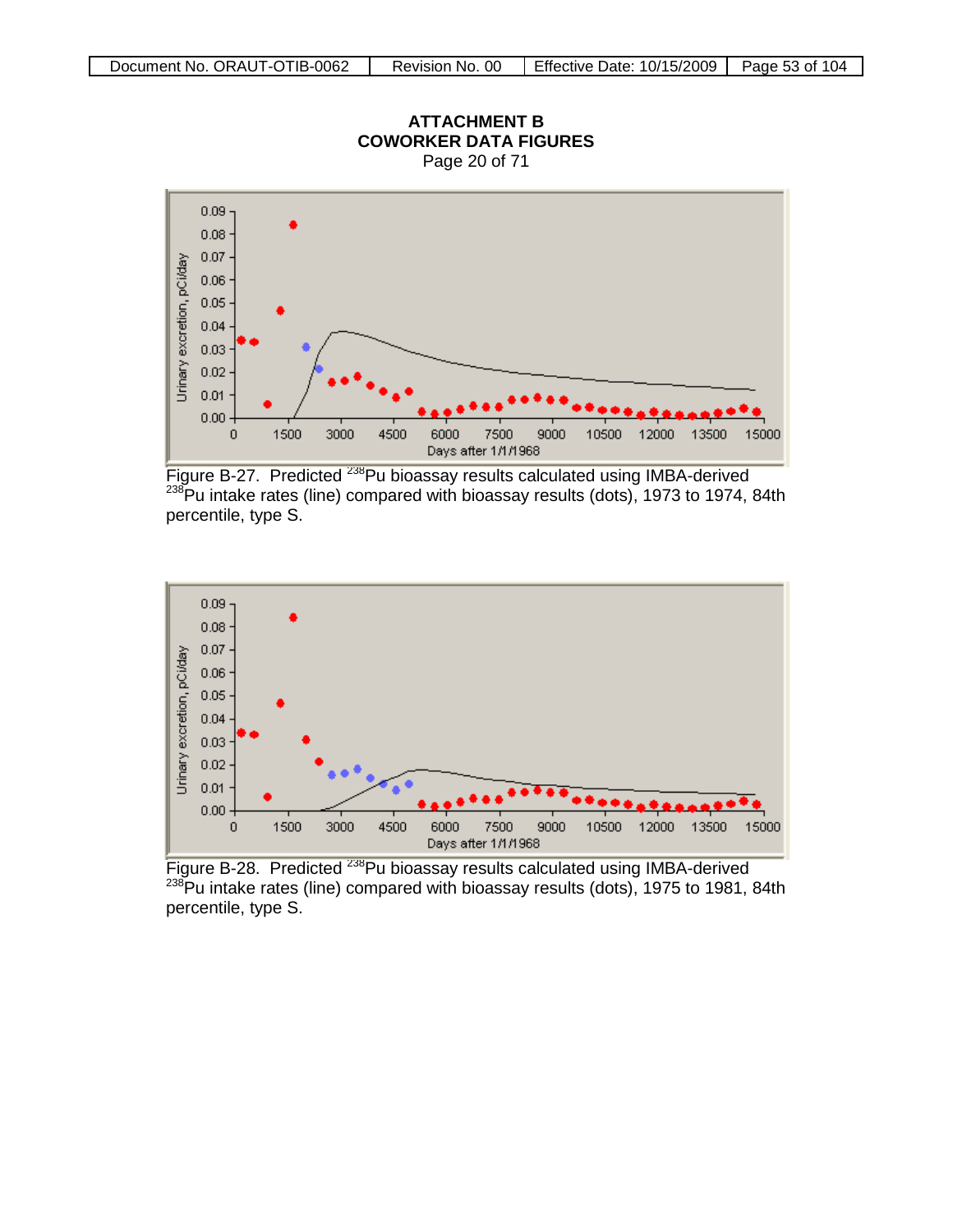

**ATTACHMENT B COWORKER DATA FIGURES** Page 21 of 71

Figure B-29. Predicted <sup>238</sup>Pu bioassay results calculated using IMBA-derived 238Pu intake rates (line) compared with bioassay results (dots), 1982 to 1988, 84th percentile, type S.



Figure B-30. Predicted <sup>238</sup>Pu bioassay results calculated using IMBA-derived  $238$ Pu intake rates (line) compared with bioassay results (dots), 1989 to 1993, 84th percentile, type S.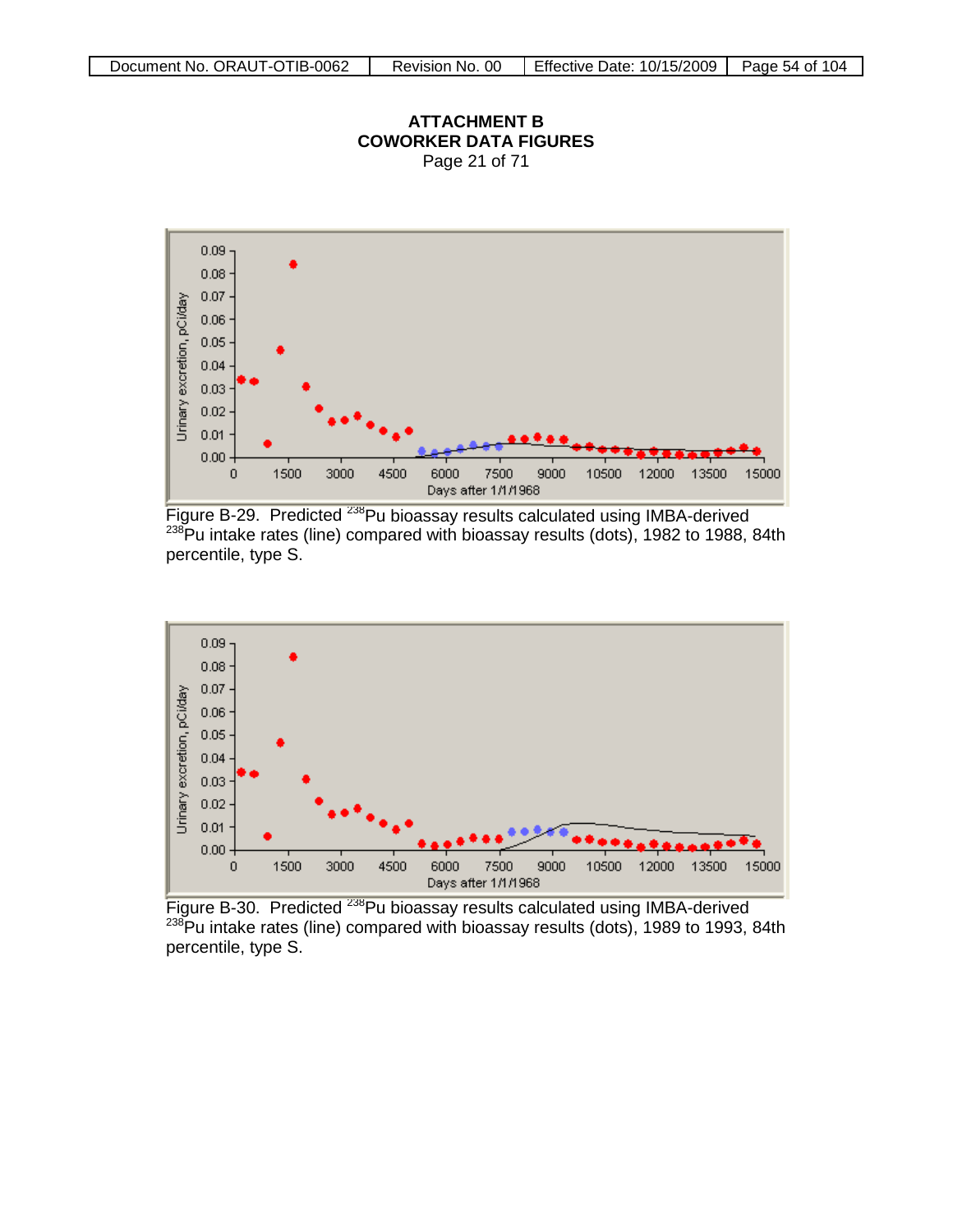

Figure B-31. Predicted <sup>238</sup>Pu bioassay results calculated using IMBA-derived 238Pu intake rates (line) compared with bioassay results (dots), 1994 to 2008, 84th percentile, type S.



Figure B-32. Predicted <sup>238</sup>Pu bioassay results calculated using IMBA-derived  $238$ Pu intake rates (line) compared with bioassay results (dots) from all intakes, 50th percentile, type S.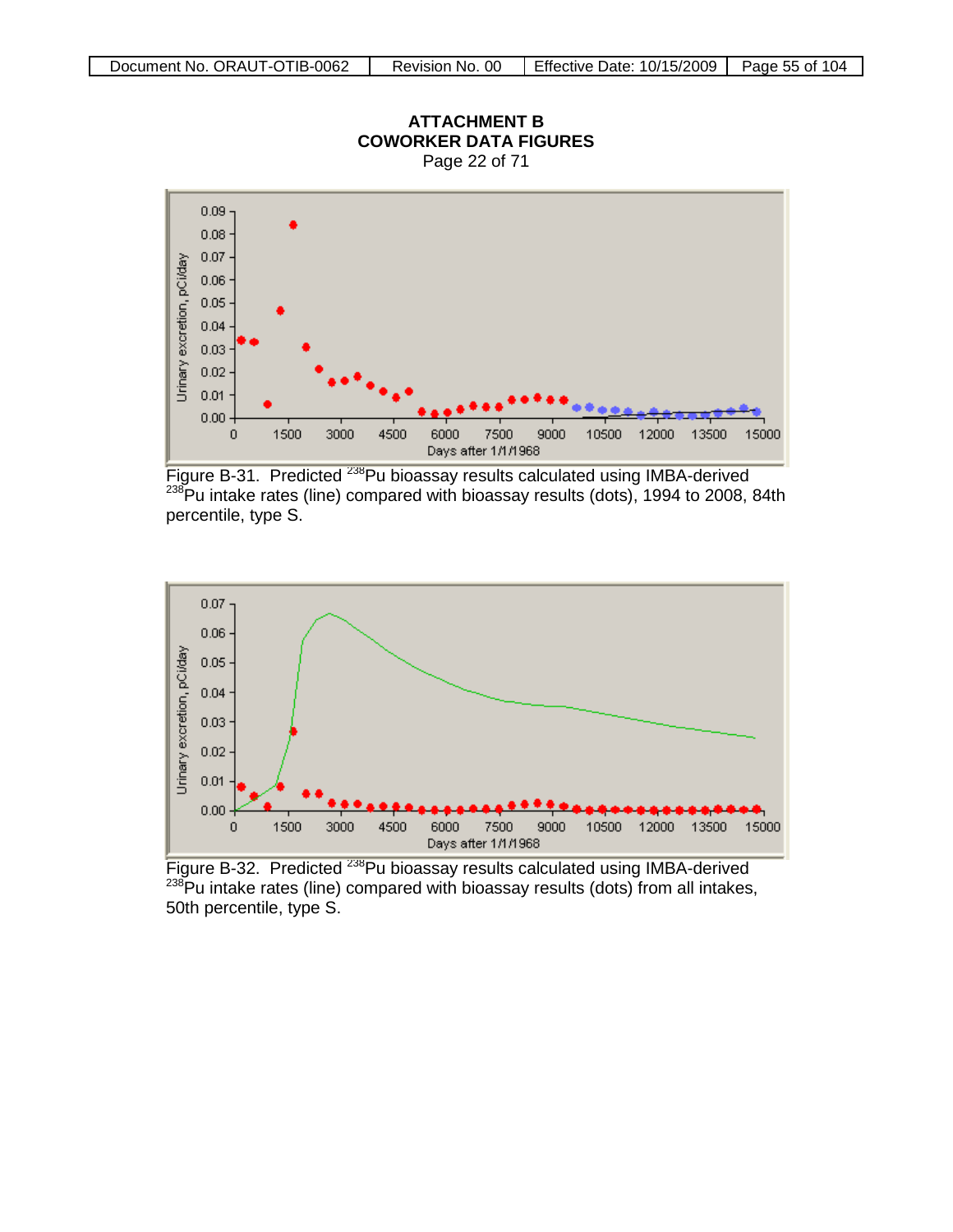

Figure B-33. Predicted <sup>238</sup>Pu bioassay results calculated using IMBA-derived  $238$ Pu intake rates (line) compared with bioassay results (dots) from all intakes, 84th percentile, type S.

| Table B-2. Summary of <sup>238</sup> Pu type S intake rates (pCi/d) and dates. |            |                 |                 |            |
|--------------------------------------------------------------------------------|------------|-----------------|-----------------|------------|
| <b>Start</b>                                                                   | End        | 50th percentile | 84th percentile | <b>GSD</b> |
| 1/1/1968                                                                       | 12/31/1971 | 42.95           | 246.5           | 5.74       |
| 1/1/1972                                                                       | 12/31/1972 | 764.7           | 2394            | 3.13       |
| 1/1/1973                                                                       | 12/31/1974 | 72.28           | 301.3           | 4.17       |
| 1/1/1975                                                                       | 12/31/1981 | 5.235           | 44.34           | 8.47       |
| 1/1/1982                                                                       | 12/31/1988 | 1.818           | 15.02           | 8.26       |
| 1/1/1989                                                                       | 12/31/1993 | 9.708           | 39.21           | 4.04       |
| 1/1/1994                                                                       | 12/31/2008 | 0.717           | 4.72            | 6.58       |

9E-01 8E-01 7E-01 6E-01



Figure B-34. Predicted <sup>239</sup>Pu bioassay results calculated using IMBA-derived <sup>239</sup>Pu intake rates (line) compared with bioassay results (dots), 1944 to 1945, 50th percentile, type M.

# **ATTACHMENT B**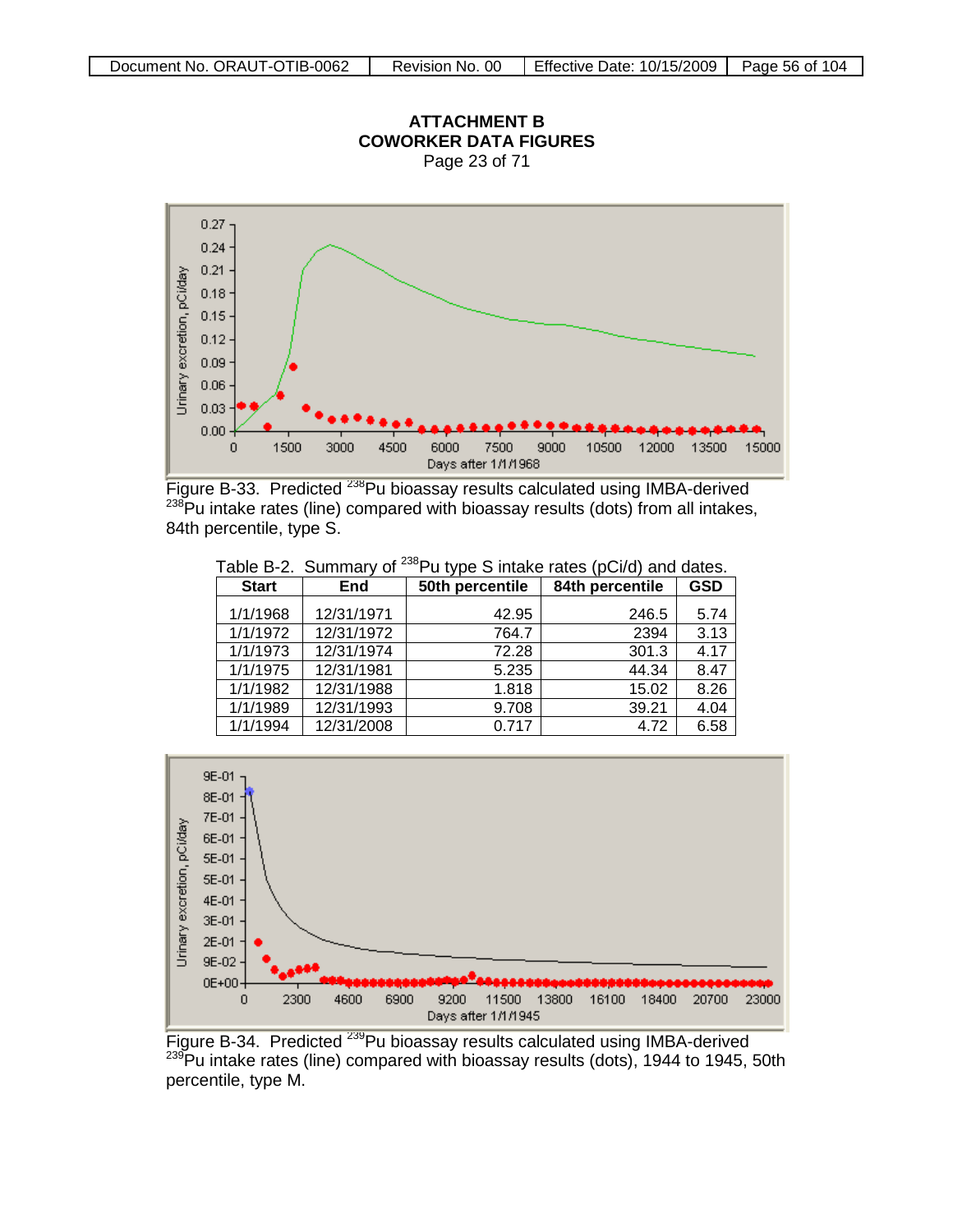

Figure B-35. Predicted <sup>239</sup>Pu bioassay results calculated using IMBA-derived  $239$ Pu intake rates (line) compared with bioassay results (dots), 1946, 50th percentile, type M.



Figure B-36. Predicted <sup>239</sup>Pu bioassay results calculated using IMBA-derived <sup>239</sup>Pu intake rates (line) compared with bioassay results (dots), 1947-1953, 50th percentile, type M.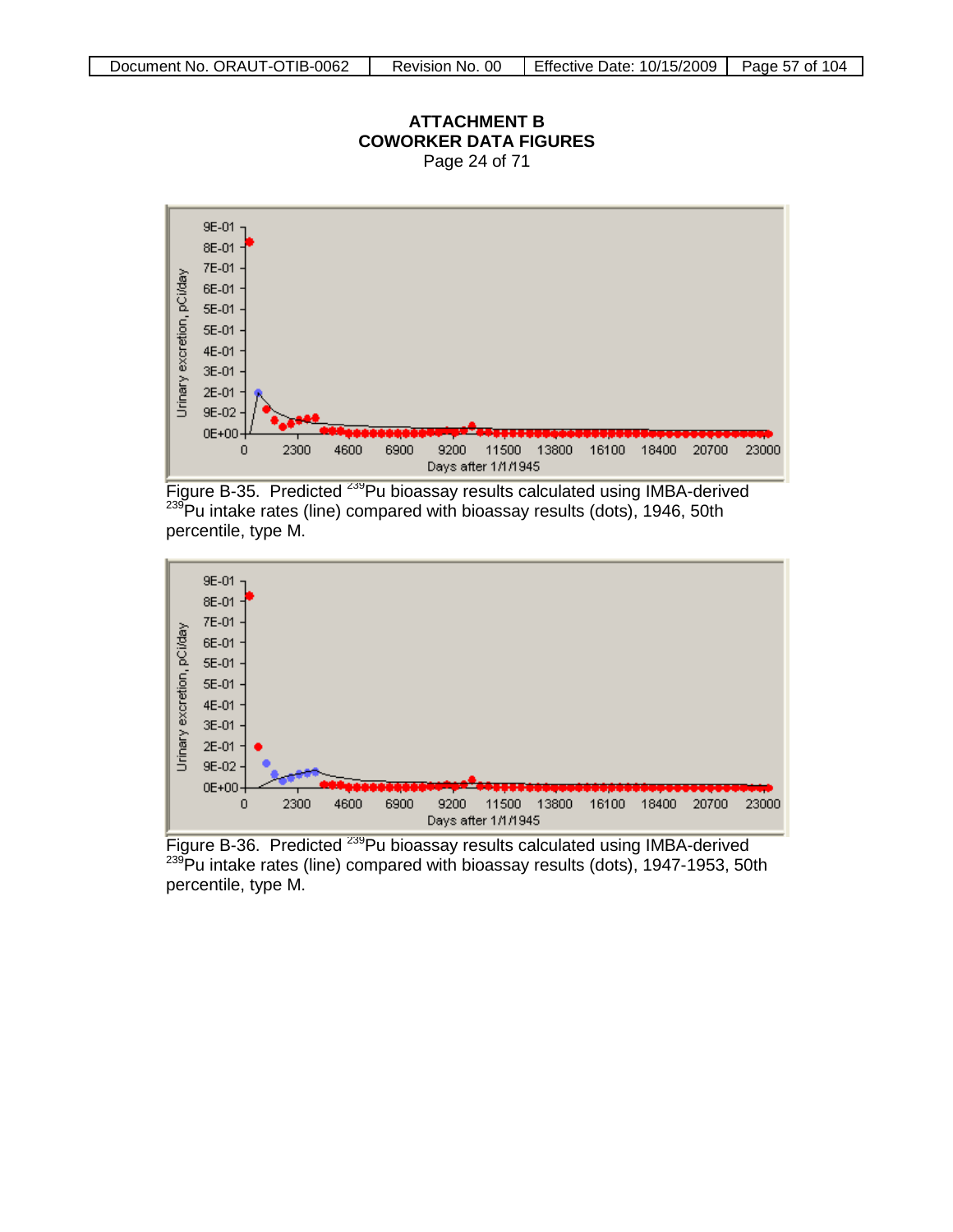

**ATTACHMENT B**

Figure B-37. Predicted <sup>239</sup>Pu bioassay results calculated using IMBA-derived  $239$ Pu intake rates (line) compared with bioassay results (dots), 1954 to 1956, 50th percentile, type M.



Figure B-38. Predicted <sup>239</sup>Pu bioassay results calculated using IMBA-derived <sup>239</sup>Pu intake rates (line) compared with bioassay results (dots), 1957 to 1966, 50th percentile, Type M.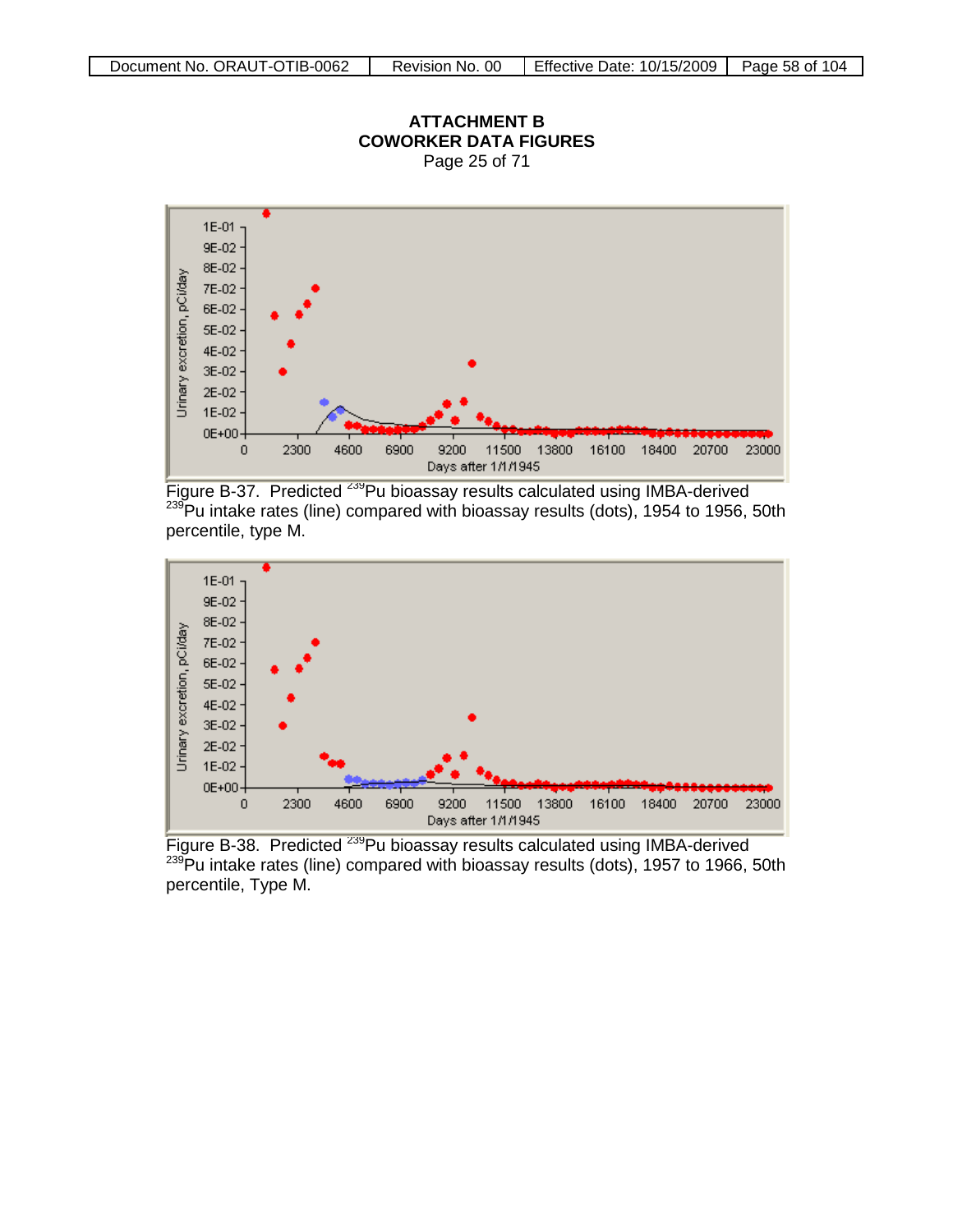



Figure B-39. Predicted <sup>239</sup>Pu bioassay results calculated using IMBA-derived 239Pu intake rates (line) compared with bioassay results (dots), 1967 to 1972, 50th percentile, Type M.



Figure B-40. Predicted <sup>239</sup>Pu bioassay results calculated using IMBA-derived 239Pu intake rates (line) compared with bioassay results (dots), 1973 to 1975, 50th percentile, type M.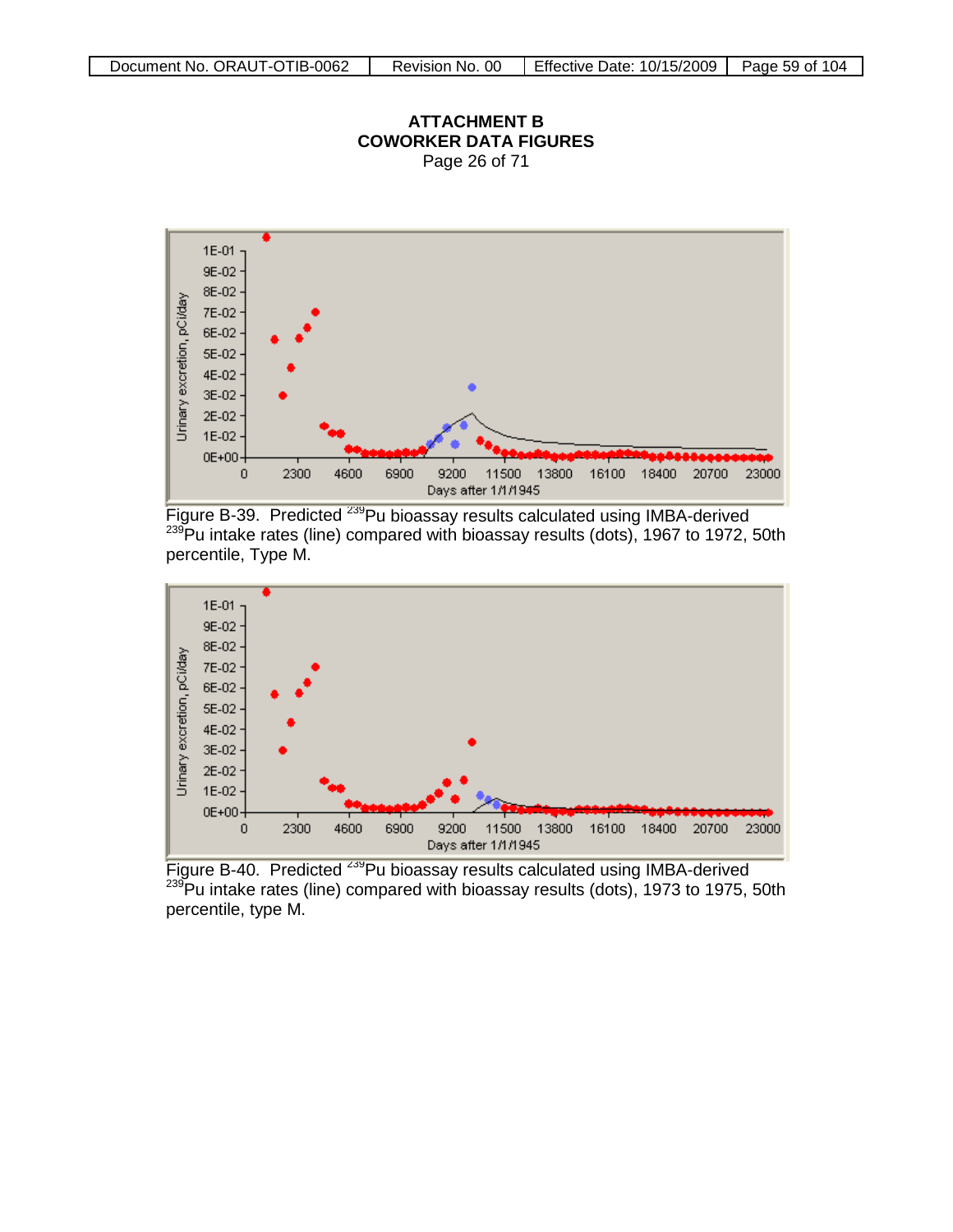

Figure B-41. Predicted <sup>239</sup>Pu bioassay results calculated using IMBA-derived  $239$ Pu intake rates (line) compared with bioassay results (dots), 1976 to 1993, 50th percentile, type M.



Figure B-42. Predicted <sup>239</sup>Pu bioassay results calculated using IMBA-derived 239 Pu intake rates (line) compared with bioassay results (dots), 1994 to 2008, 50th percentile, type M.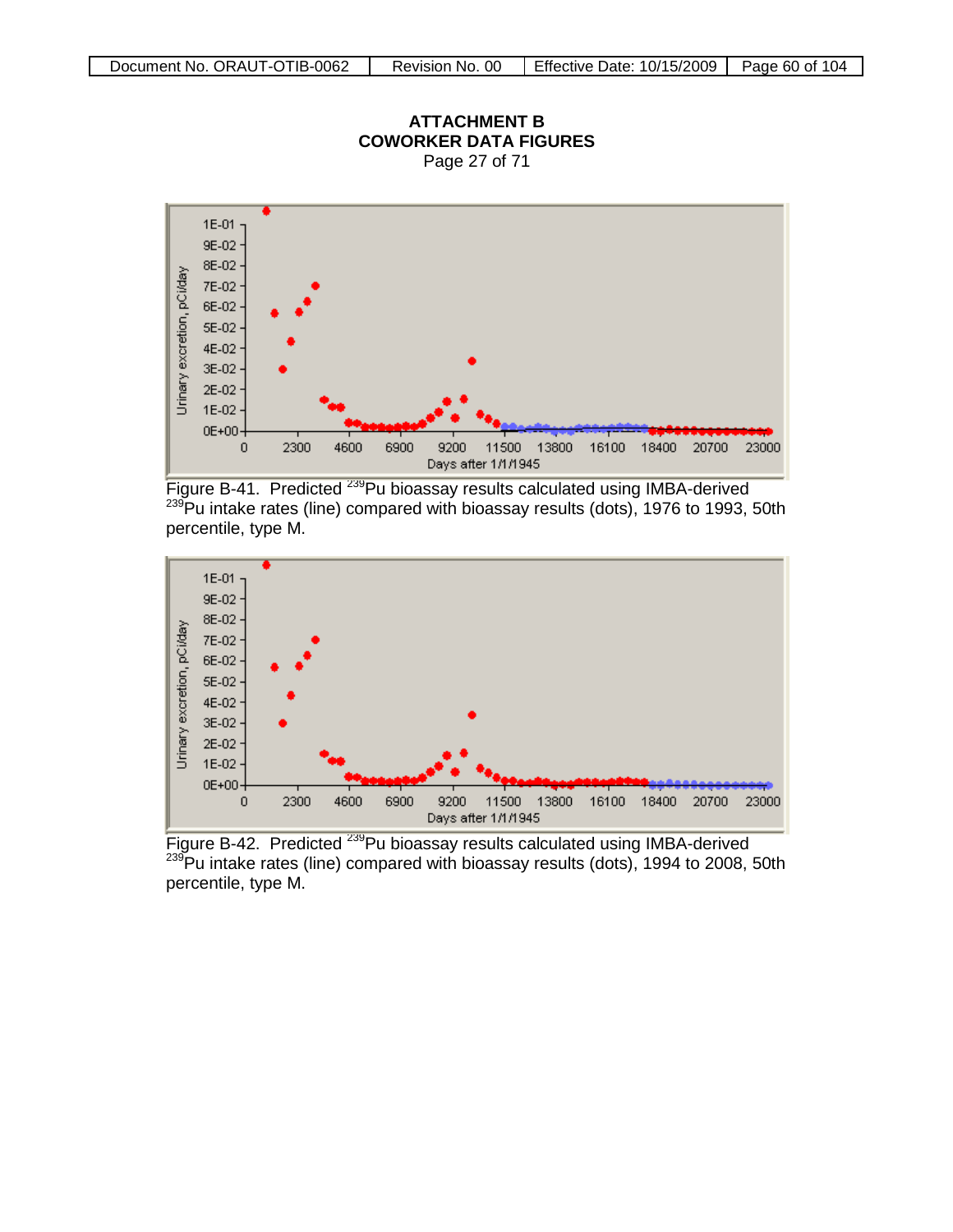

Page 28 of 71

Figure B-43. Predicted <sup>239</sup>Pu bioassay results calculated using IMBA-derived  $239$ Pu intake rates (line) compared with bioassay results (dots), 1944 to 1945, 84th percentile, type M.



Figure B-44. Predicted <sup>239</sup>Pu bioassay results calculated using IMBA-derived  $239$ Pu intake rates (line) compared with bioassay results (dots), 1946, 84th percentile, type M.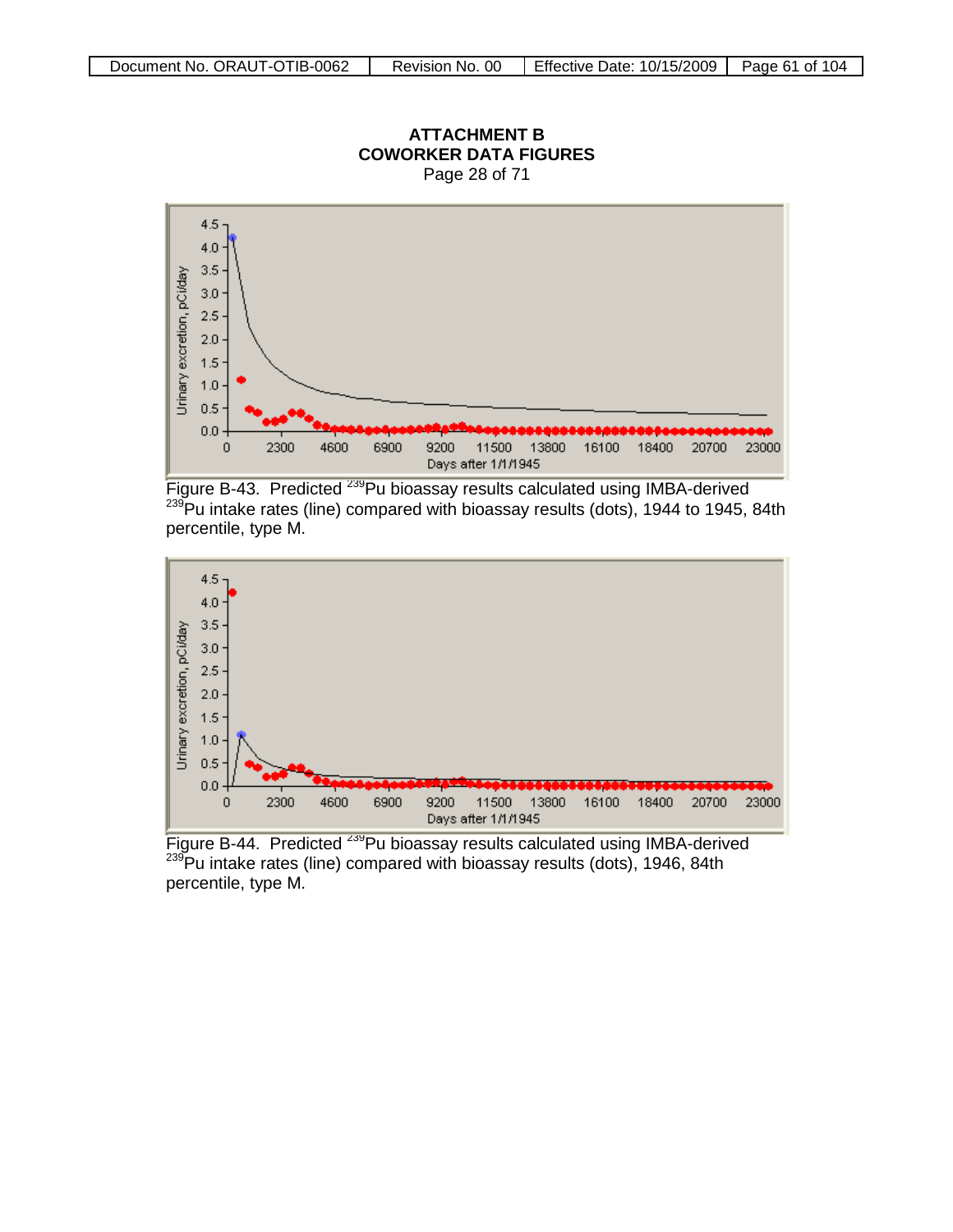

Figure B-45. Predicted <sup>239</sup>Pu bioassay results calculated using IMBA-derived 239Pu intake rates (line) compared with bioassay results (dots), 1947 to 1954, 84th percentile, type M.



Figure B-46. Predicted <sup>239</sup>Pu bioassay results calculated using IMBA-derived  $239$ Pu intake rates (line) compared with bioassay results (dots), 1955 to 1956, 84th percentile, type M.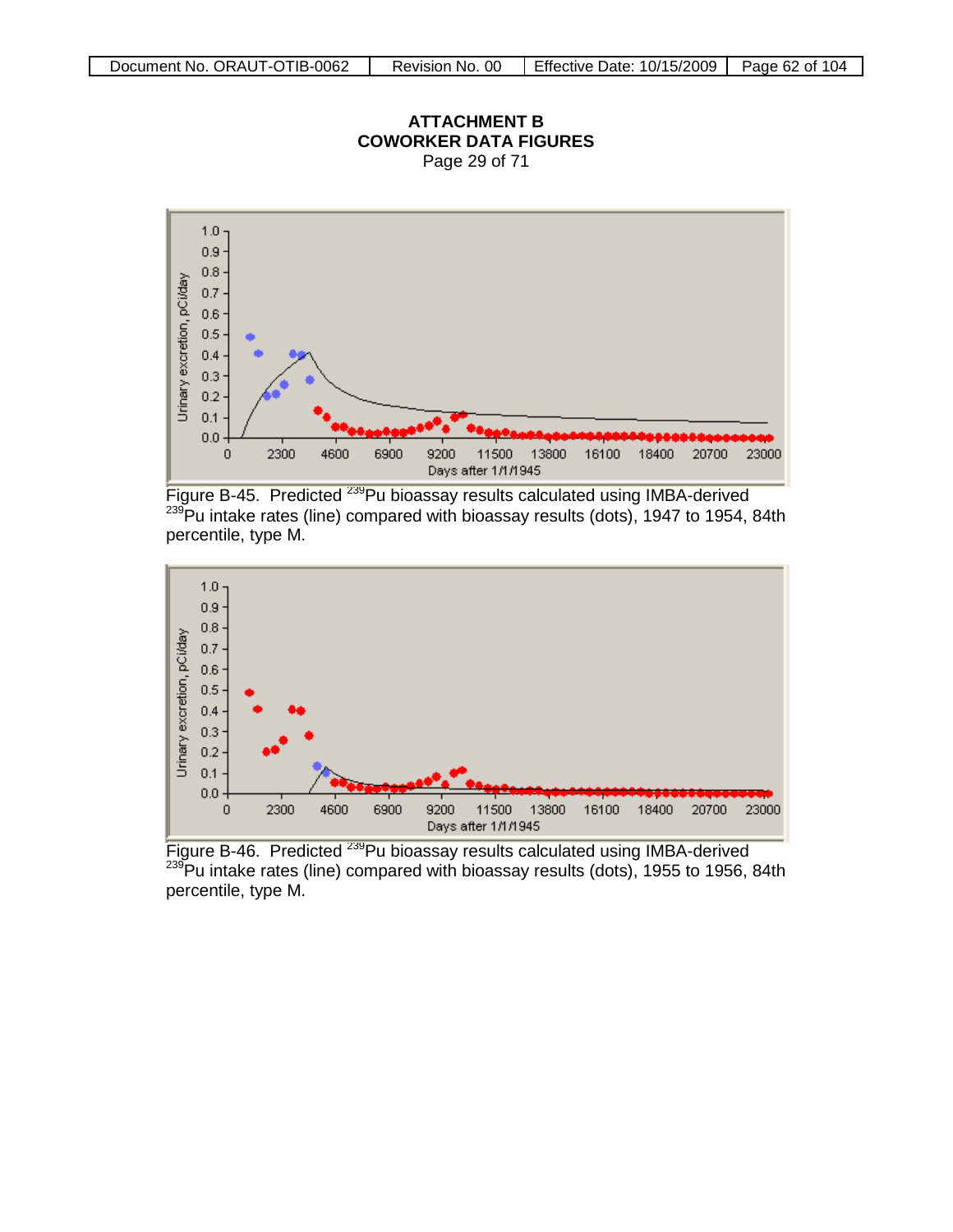



Figure B-47. Predicted <sup>239</sup>Pu bioassay results calculated using IMBA-derived  $^{239}$ Pu intake rates (line) compared with bioassay results (dots), 1957 to 1966, 84th percentile, type M.



Figure B-48. Predicted <sup>239</sup>Pu bioassay results calculated using IMBA-derived  $239$ Pu intake rates (line) compared with bioassay results (dots), 1967 to 1972, 84th percentile, type M.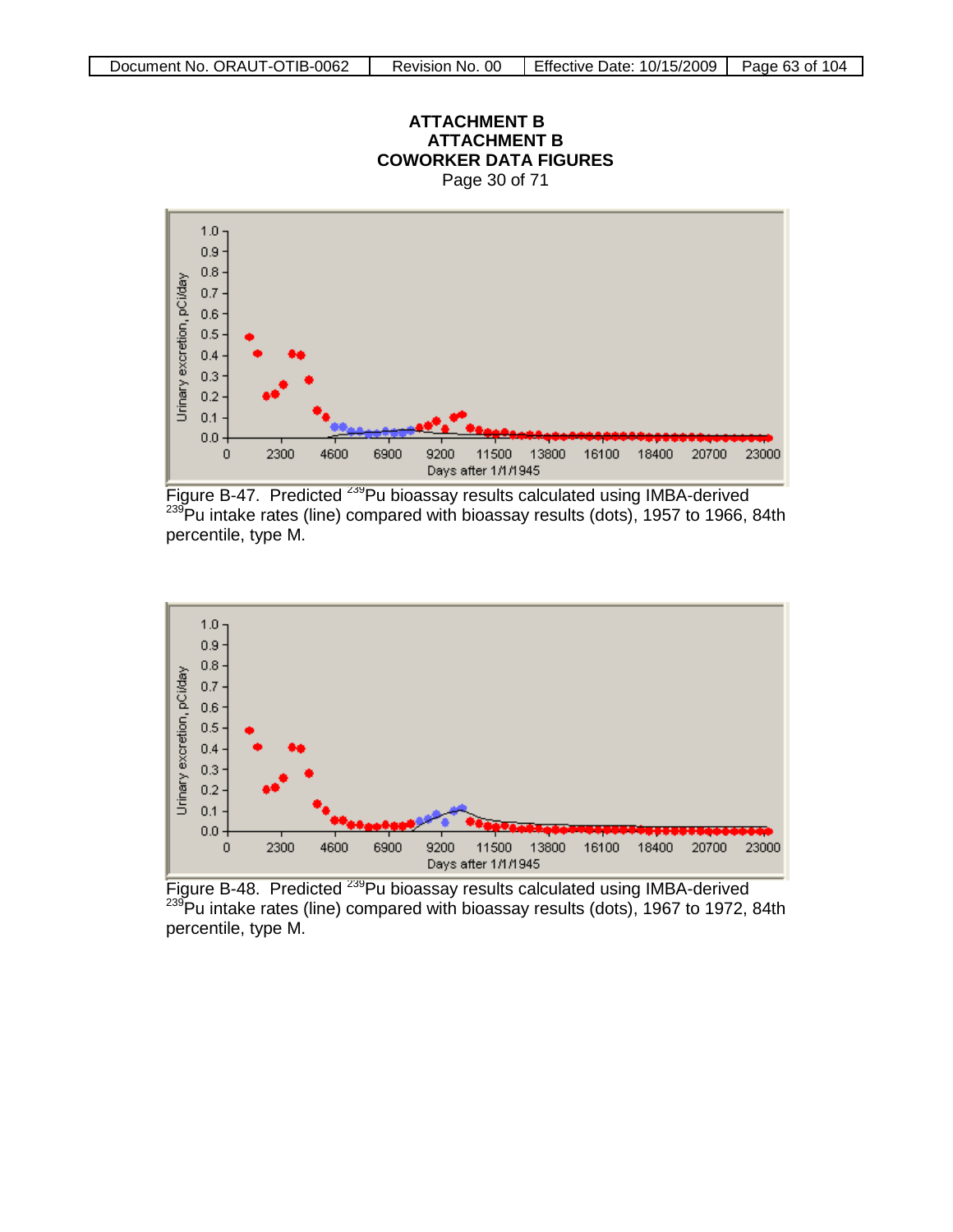

Figure B-49. Predicted <sup>239</sup>Pu bioassay results calculated using IMBA-derived <sup>239</sup>Pu intake rates (line) compared with bioassay results (dots), 1973 to 1975, 84th percentile, type M.



Figure B-50. Predicted <sup>239</sup>Pu bioassay results calculated using IMBA-derived  $239$ Pu intake rates (line) compared with bioassay results (dots), 1976 to 1993, 84th percentile, type M.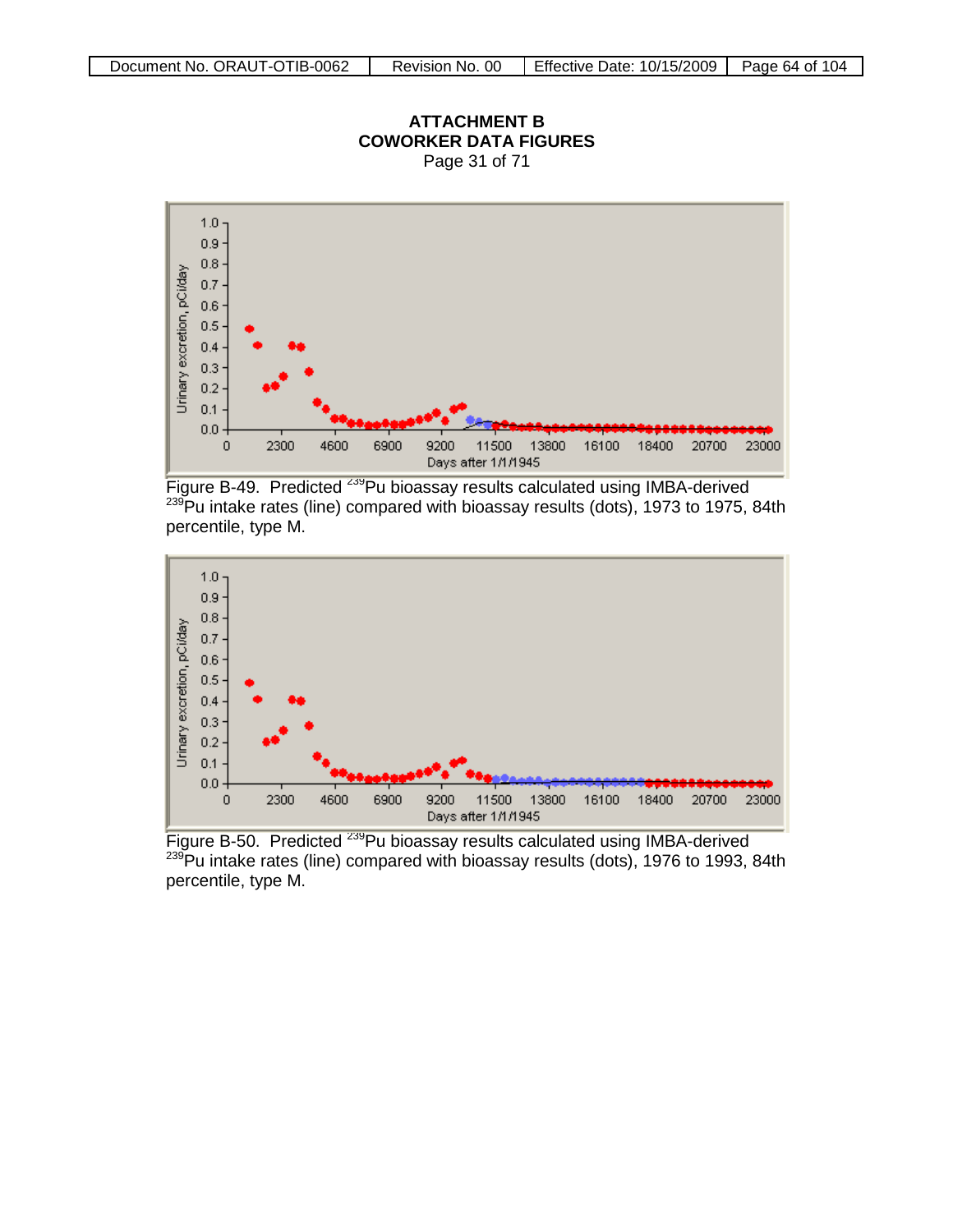

### **ATTACHMENT B COWORKER DATA FIGURES** Page 32 of 71

Figure B-51. Predicted <sup>239</sup>Pu bioassay results calculated using IMBA-derived  $239$ Pu intake rates (line) compared with bioassay results (dots), 1994 to 2008, 84th percentile, type M.



Figure B-52. Predicted <sup>239</sup>Pu bioassay results calculated using IMBA-derived  $239$ Pu intake rates (line) compared with bioassay results (dots) from all intakes, 50th percentile, type M.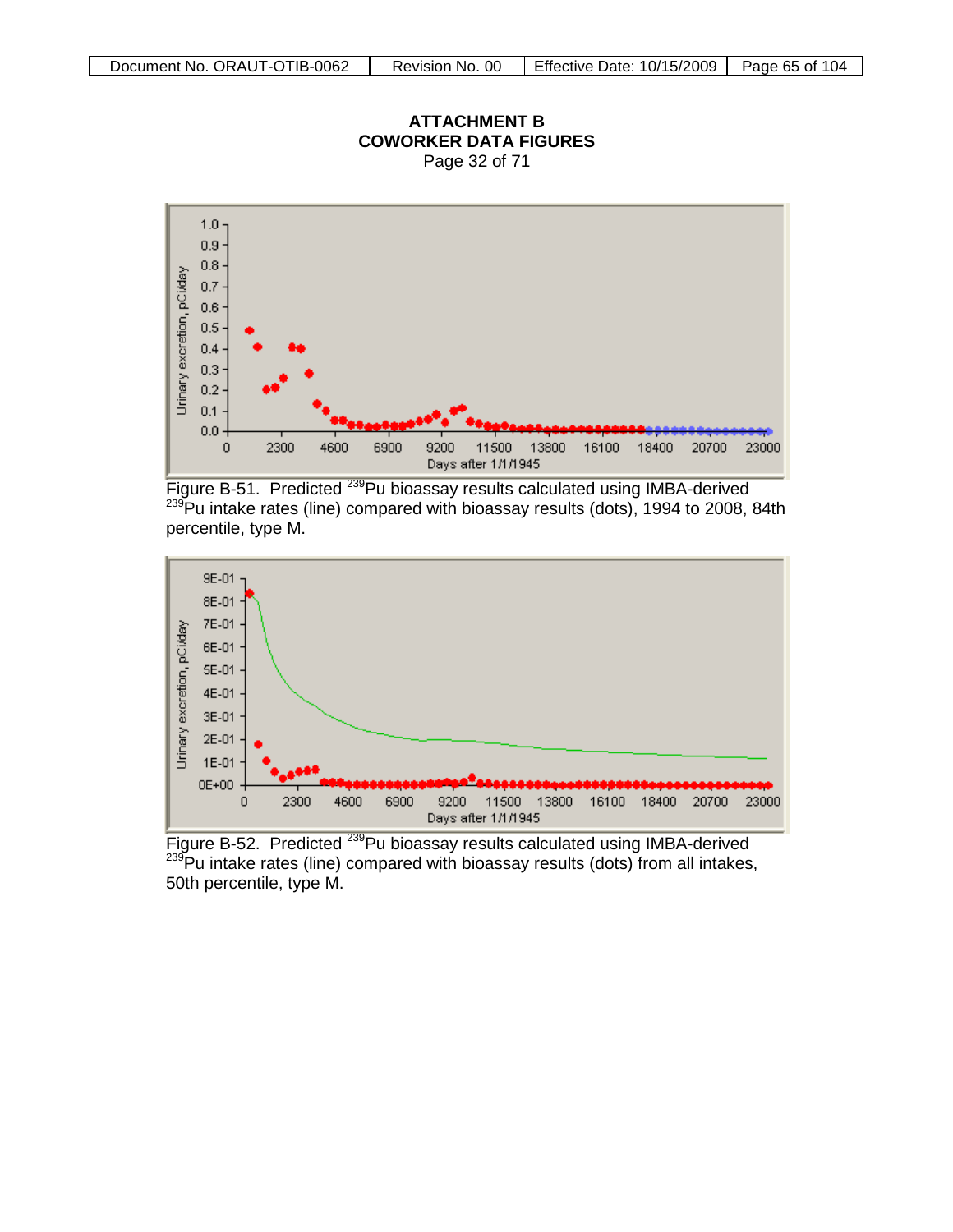

**ATTACHMENT B**

Figure B-53. Predicted <sup>239</sup>Pu bioassay results calculated using IMBA-derived <sup>239</sup>Pu intake rates (line) compared with bioassay results (dots) from all intakes, 84th percentile, type M.

|              | יט זייווייש: שטאט | $\frac{1}{2}$ a type in intented at each $\frac{1}{2}$ |                 |            |
|--------------|-------------------|--------------------------------------------------------|-----------------|------------|
| <b>Start</b> | End               | 50th percentile                                        | 84th percentile | <b>GSD</b> |
| 1/1/1944     | 12/31/1945        | 247.9                                                  | 1253            | 5.05       |
| 1/1/1946     | 12/31/1946        | 94.53                                                  | 590             | 6.24       |
| 1/1/1947     | 12/31/1953        | 10.46                                                  | 53.96           | 5.16       |
| 1/1/1954     | 12/31/1954        | 3.146                                                  | 53.96           | 17.15      |
| 1/1/1955     | 12/31/1956        | 3.146                                                  | 39.05           | 12.41      |
| 1/1/1957     | 12/31/1966        | 0.379                                                  | 4.62            | 12.19      |
| 1/1/1967     | 12/31/1972        | 3.267                                                  | 15.71           | 4.81       |
| 1/1/1973     | 12/31/1975        | 1.535                                                  | 9.54            | 6.21       |
| 1/1/1976     | 12/31/1993        | 0.164                                                  | 1.12            | 6.83       |
| 1/1/1994     | 12/31/2008        | 0.013                                                  | 0.15            | 12.20      |

Table B-3. Summary of <sup>239</sup>Pu type M intake rates (pCi/d) and dates.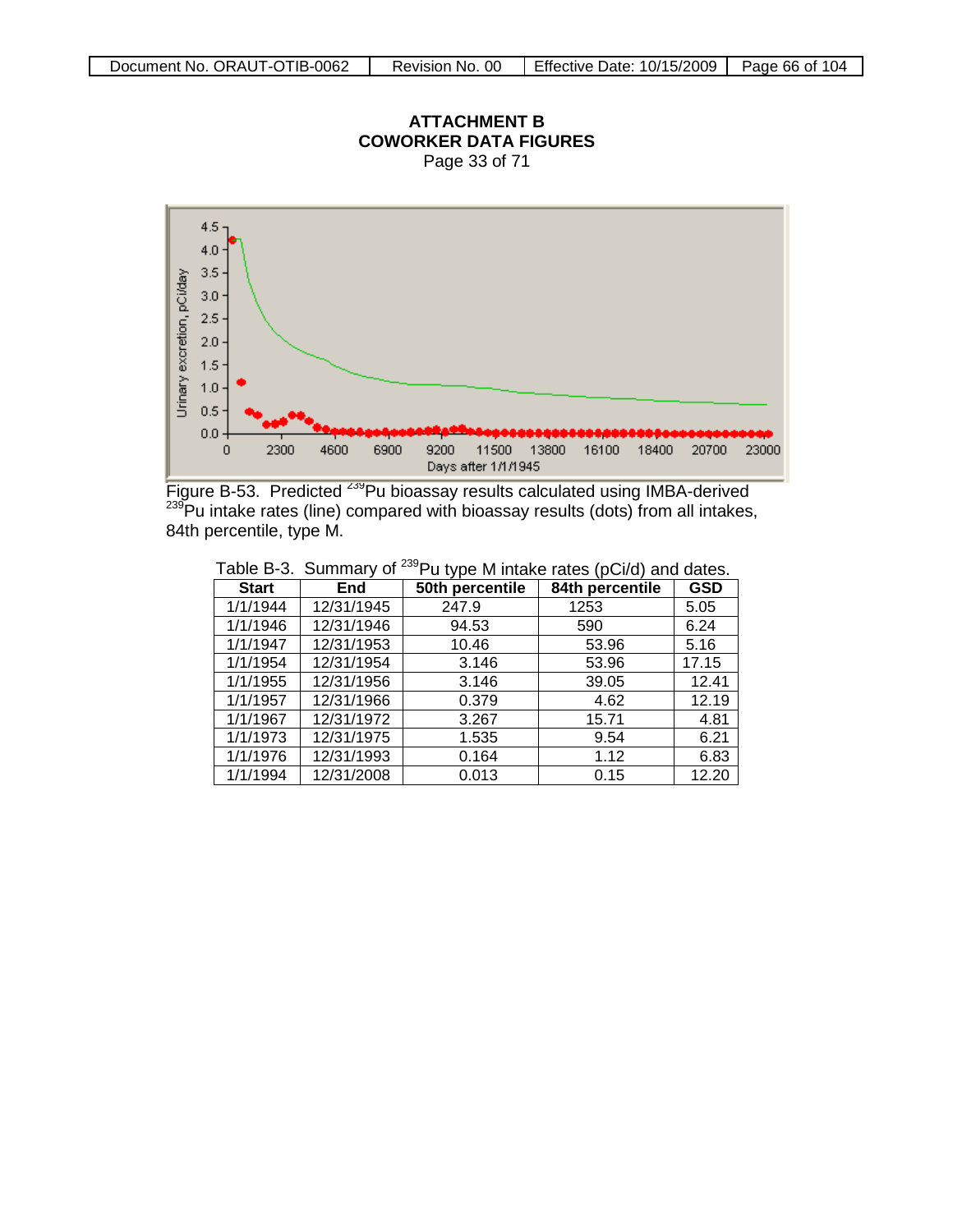

Figure B-54. Predicted <sup>239</sup>Pu urinalysis bioassay results calculated using IMBAderived 239Pu intake rates (line) compared with bioassay results (dots), 1944 to 1945, 50th percentile, type S.



Figure B-55. Predicted <sup>239</sup>Pu urinalysis bioassay results calculated using IMBAderived <sup>239</sup>Pu intake rates (line) compared with bioassay results (dots), 1946, 50th percentile, type S.

**ATTACHMENT B COWORKER DATA FIGURES**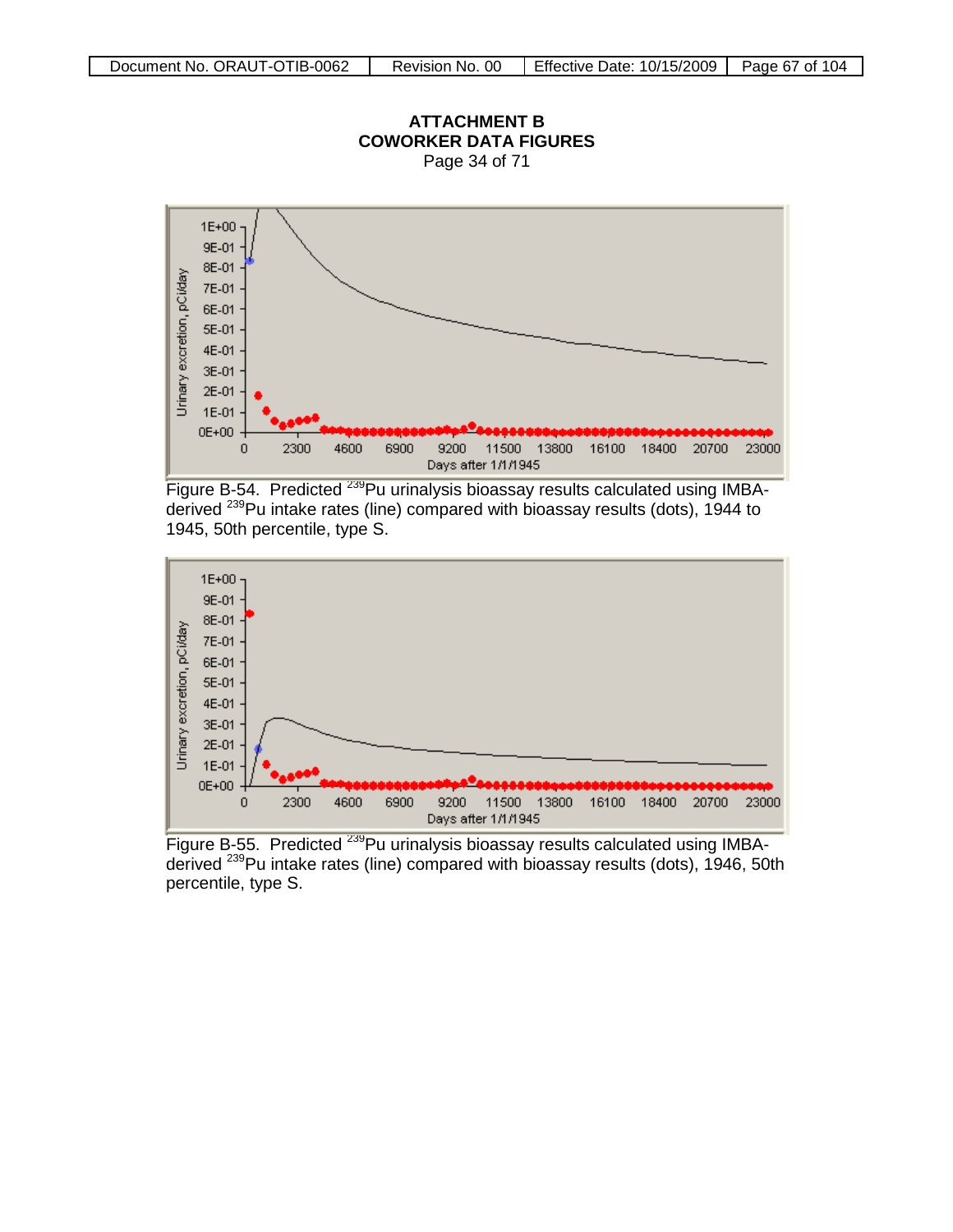

Figure B-56. Predicted <sup>239</sup>Pu urinalysis bioassay results calculated using IMBAderived 239Pu intake rates (line) compared with bioassay results (dots), 1947 to 1953, 50th percentile, type S.



Figure B-57. Predicted <sup>239</sup>Pu urinalysis bioassay results calculated using IMBAderived <sup>239</sup>Pu intake rates (line) compared with bioassay results (dots), 1954 to 1956, 50th percentile, type S.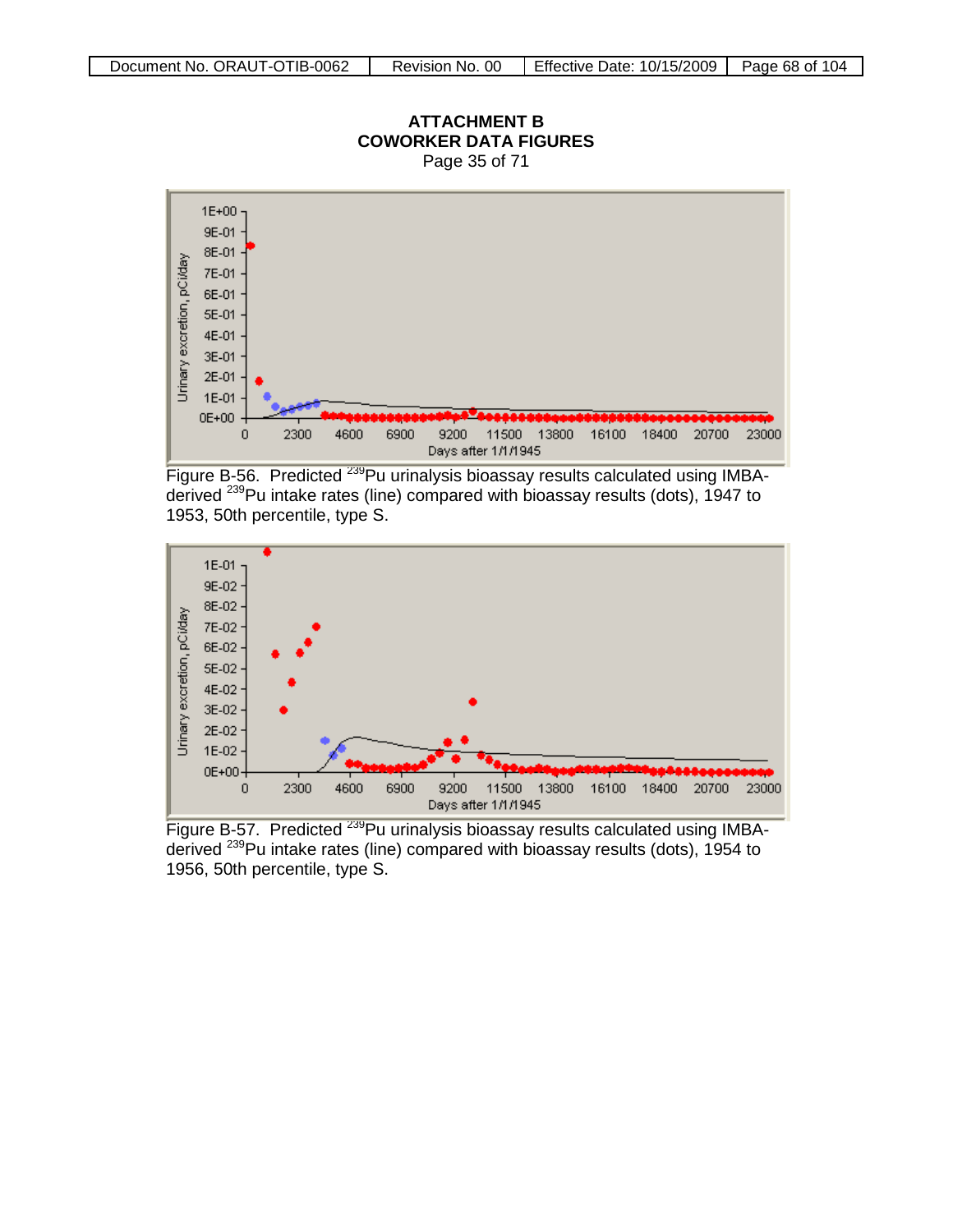

**ATTACHMENT B**

Figure B-58. Predicted <sup>239</sup>Pu urinalysis bioassay results calculated using IMBAderived 239Pu intake rates (line) compared with bioassay results (dots), 1957 to 1966, 50th percentile, type S.



Figure B-59. Predicted <sup>239</sup>Pu urinalysis bioassay results calculated using IMBAderived <sup>239</sup>Pu intake rates (line) compared with bioassay results (dots), 1967 to 1972, 50th percentile, type S.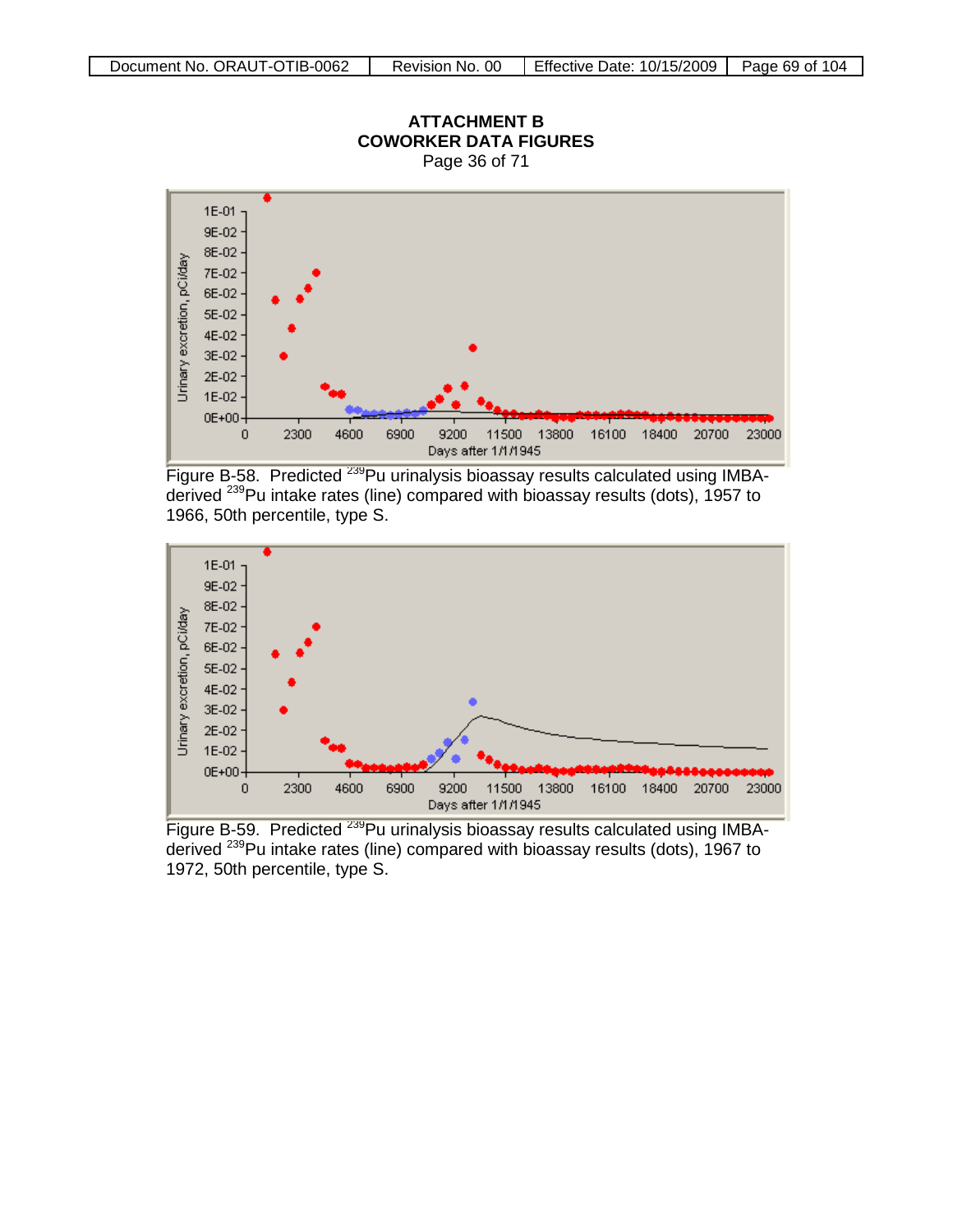

Figure B-60. Predicted <sup>239</sup>Pu urinalysis bioassay results calculated using IMBAderived 239Pu intake rates (line) compared with bioassay results (dots), 1973 to 1975, 50th percentile, type S.



Figure B-61. Predicted <sup>239</sup>Pu urinalysis bioassay results calculated using IMBAderived <sup>239</sup>Pu intake rates (line) compared with bioassay results (dots), 1976 to 1993, 50th percentile, type S.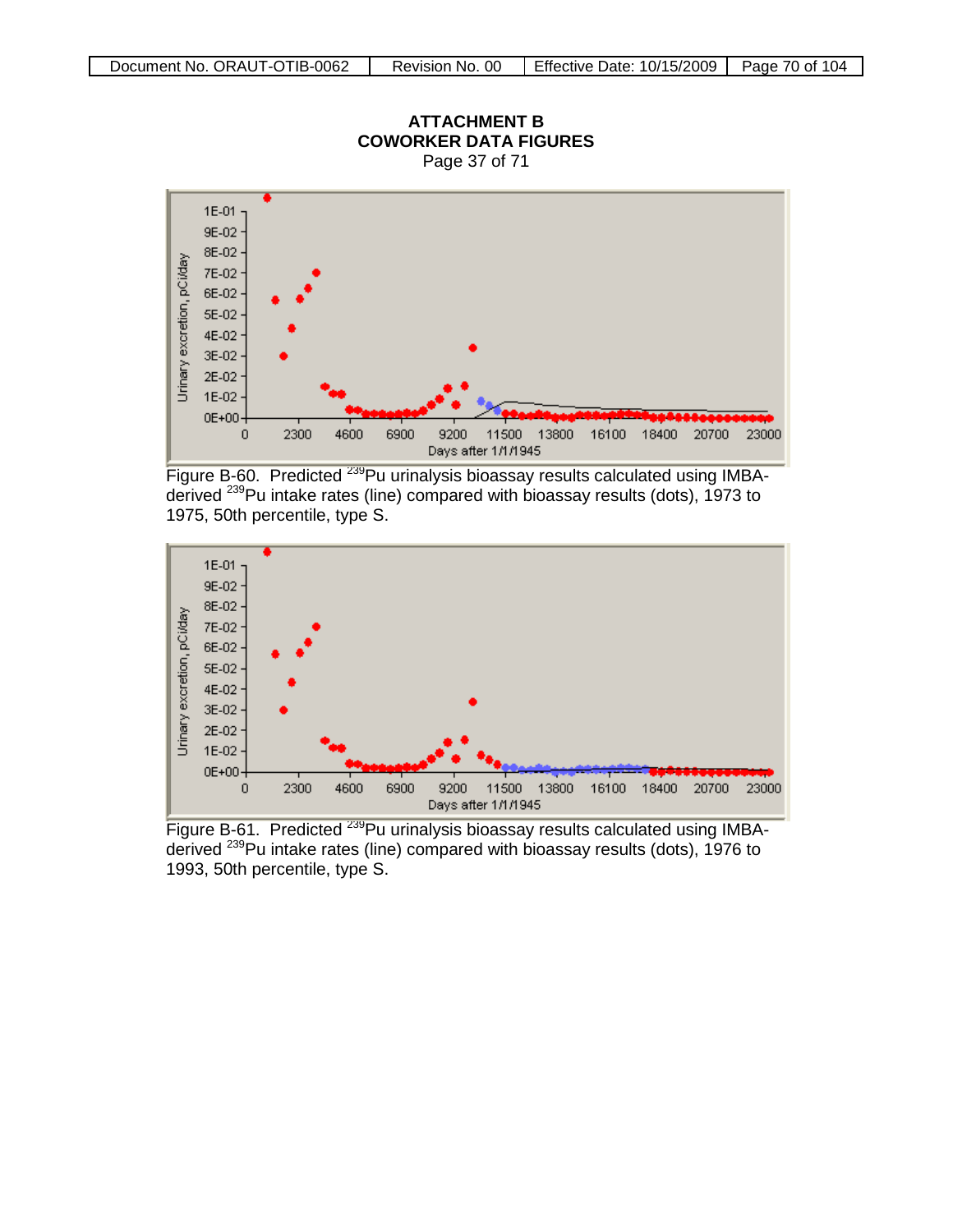

### **ATTACHMENT B COWORKER DATA FIGURES** Page 38 of 71

Figure B-62. Predicted <sup>239</sup>Pu urinalysis bioassay results calculated using IMBAderived 239Pu intake rates (line) compared with bioassay results (dots), 1994 to 2008, 50th percentile, type S.



Figure B-63. Predicted <sup>239</sup>Pu urinalysis bioassay results calculated using IMBAderived 239Pu intake rates (line) compared with bioassay results (dots), 1944 to 1945, 84th percentile, type S.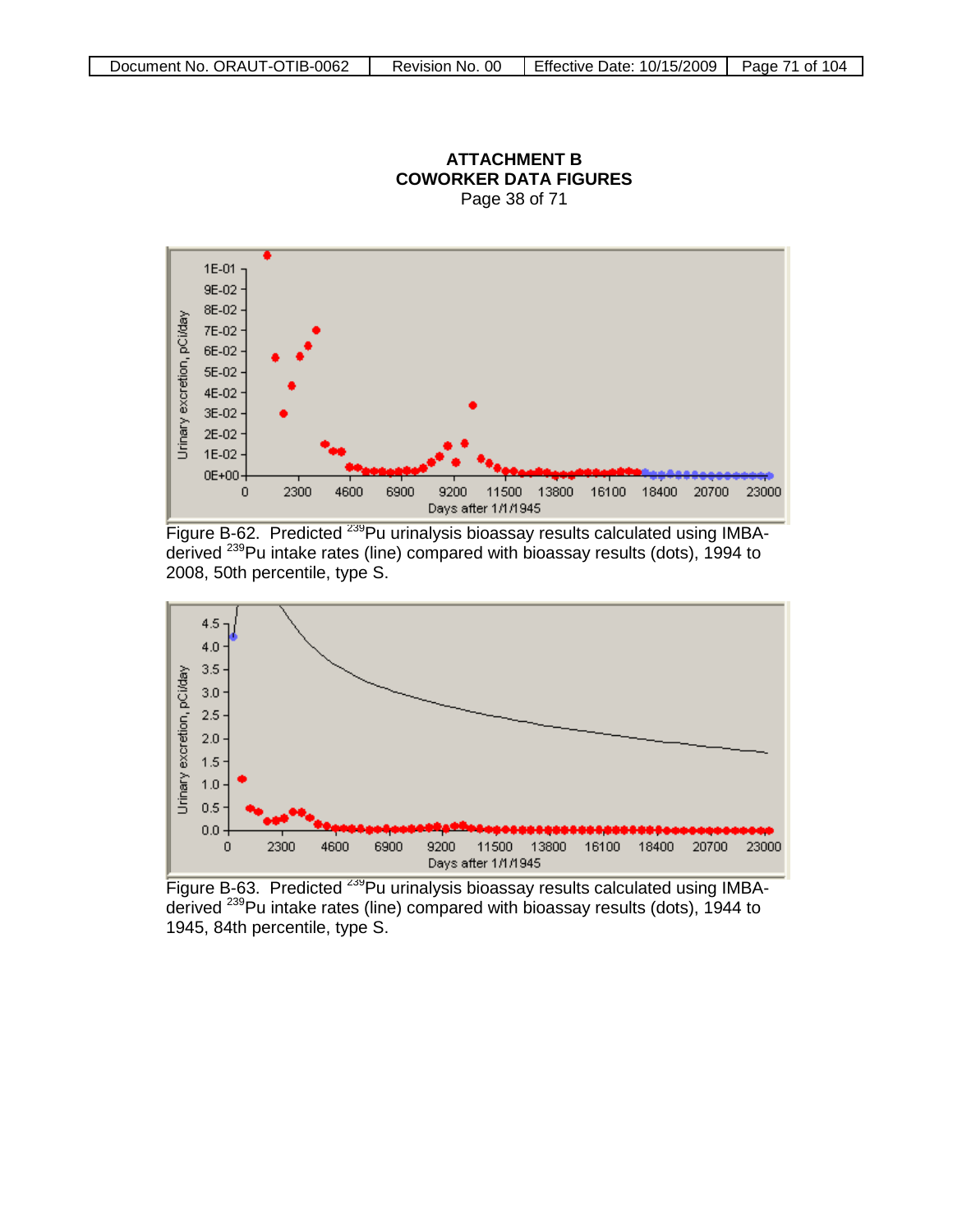

**ATTACHMENT B COWORKER DATA FIGURES**

Figure B-64. Predicted <sup>239</sup>Pu urinalysis bioassay results calculated using IMBAderived <sup>239</sup>Pu intake rates (line) compared with bioassay results (dots), 1946, 84th percentile, type S.



Figure B-65. Predicted <sup>239</sup>Pu urinalysis bioassay results calculated using IMBAderived <sup>239</sup>Pu intake rates (line) compared with bioassay results (dots), 1947 to 1954, 84th percentile, type S.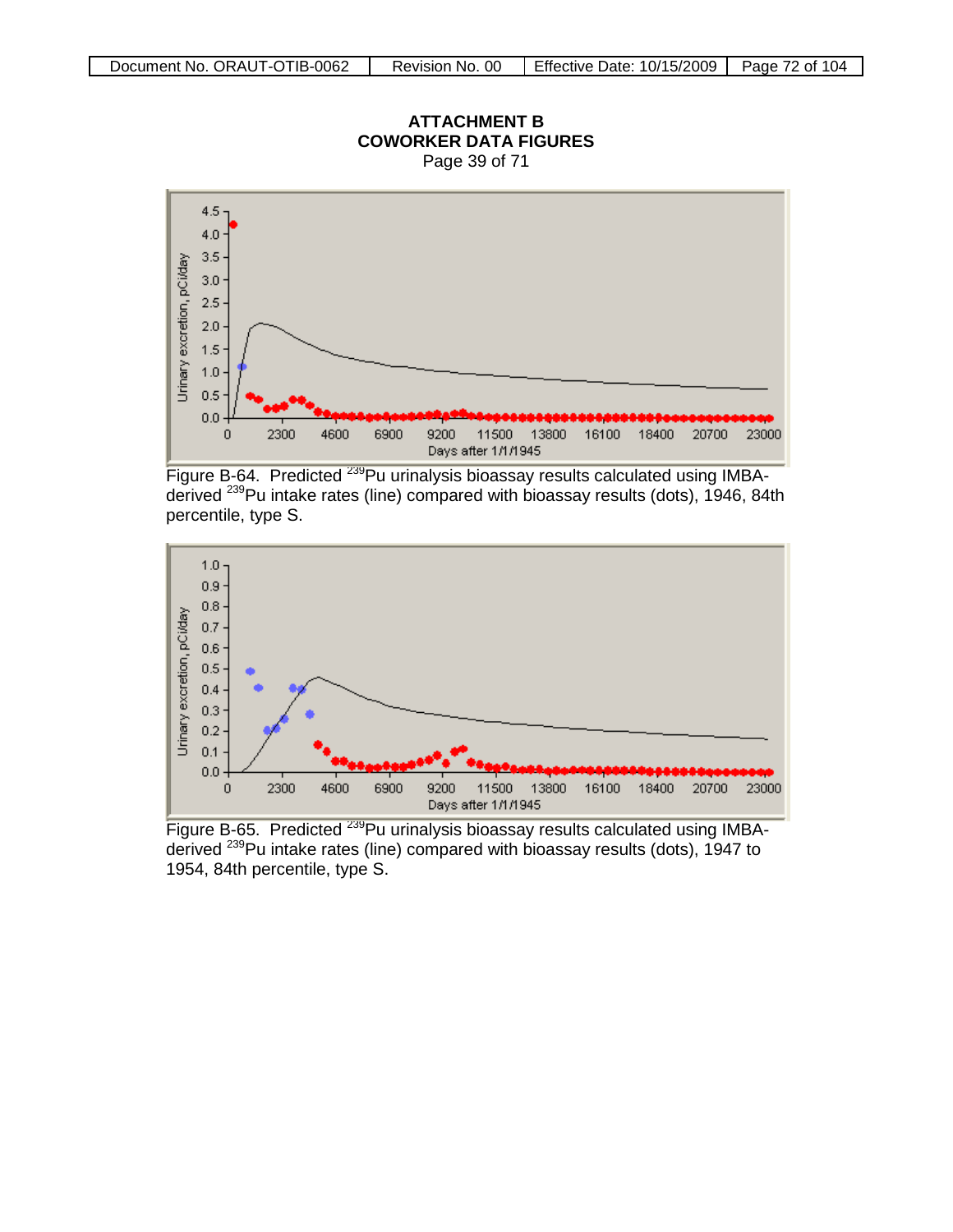

Figure B-66. Predicted <sup>239</sup>Pu urinalysis bioassay results calculated using IMBAderived 239Pu intake rates (line) compared with bioassay results (dots), 1955 to 1956, 84th percentile, type S.



Figure B-67. Predicted <sup>239</sup>Pu urinalysis bioassay results calculated using IMBAderived <sup>239</sup>Pu intake rates (line) compared with bioassay results (dots), 1957 to 1966, 84th percentile, type S.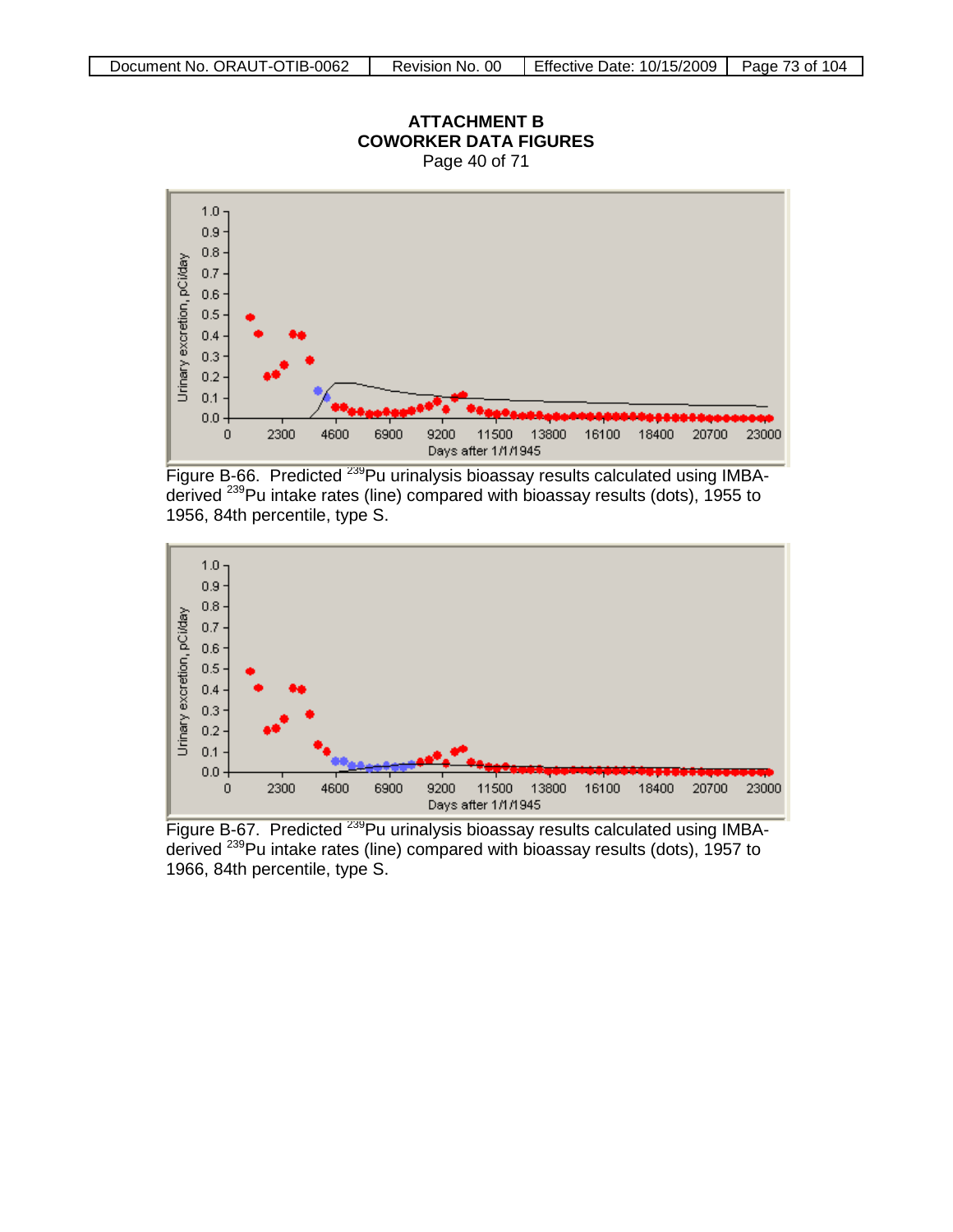

Figure B-68. Predicted <sup>239</sup>Pu urinalysis bioassay results calculated using IMBAderived 239Pu intake rates (line) compared with bioassay results (dots), 1967 to 1972, 84th percentile, type S.



Figure B-69. Predicted <sup>239</sup>Pu urinalysis bioassay results calculated using IMBAderived <sup>239</sup>Pu intake rates (line) compared with bioassay results (dots), 1973 to 1975, 84th percentile, type S.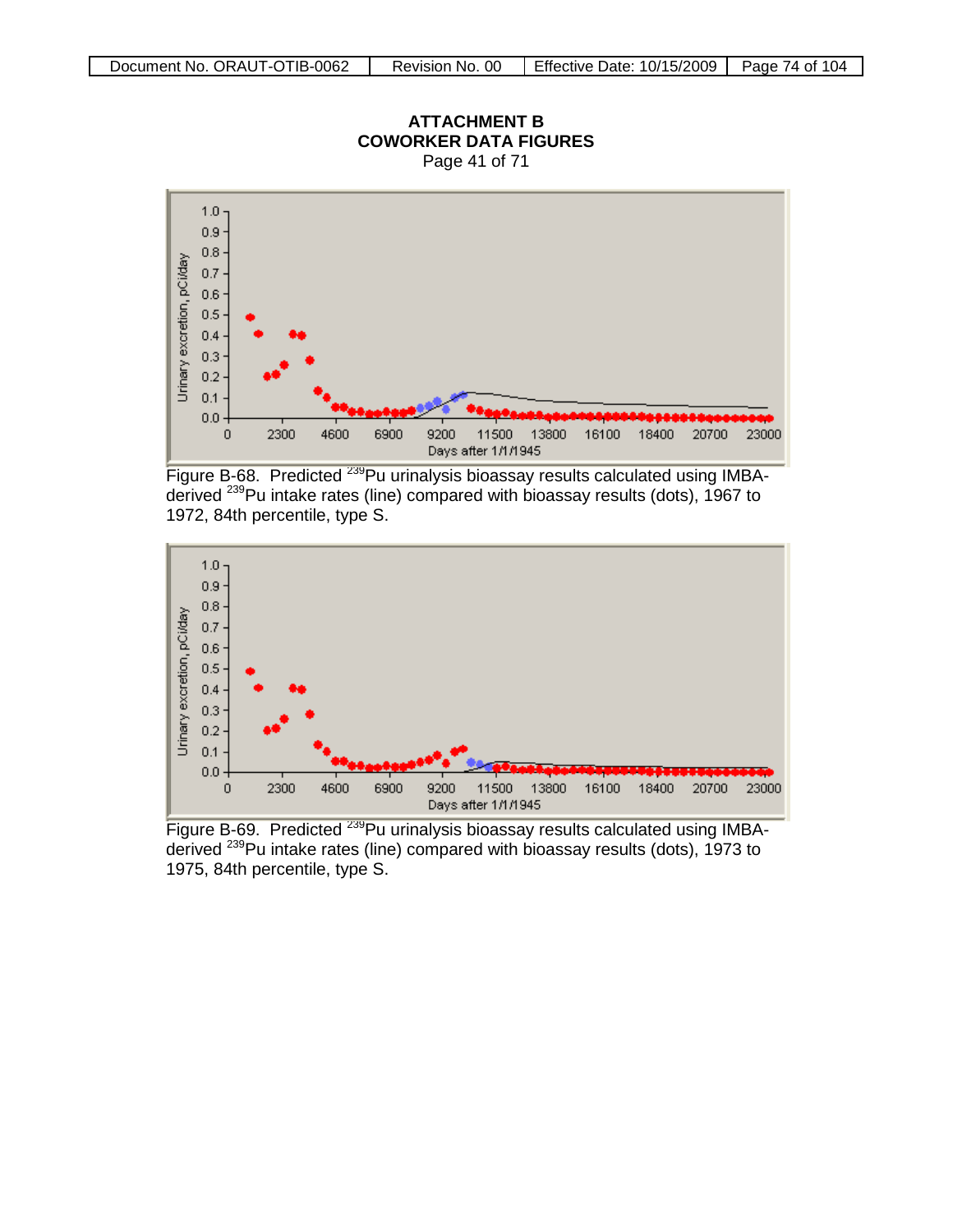

**ATTACHMENT B COWORKER DATA FIGURES**





Figure B-71. Predicted <sup>239</sup>Pu urinalysis bioassay results calculated using IMBAderived <sup>239</sup>Pu intake rates (line) compared with bioassay results (dots), 1994 to 2008, 84th percentile, type S.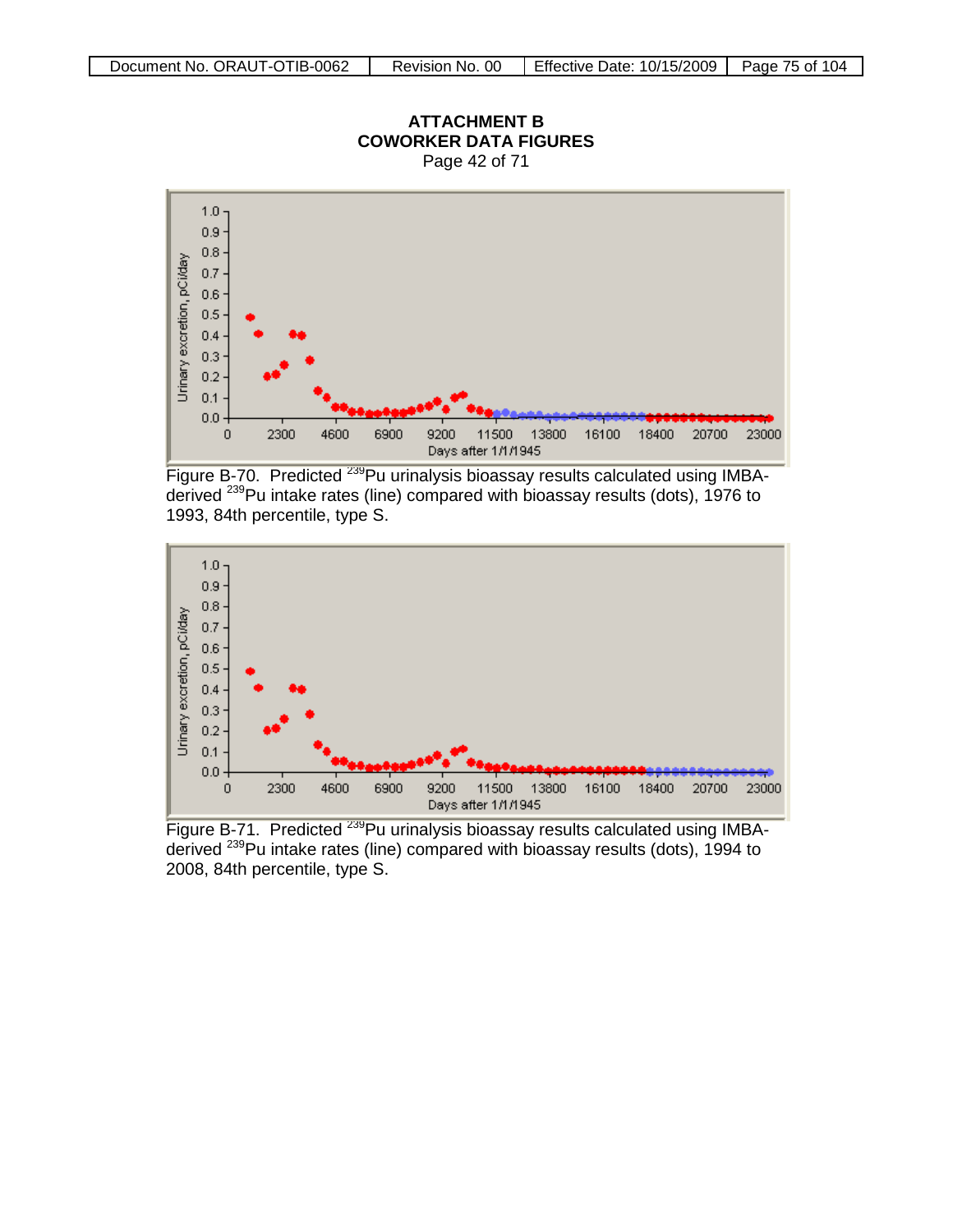

## **ATTACHMENT B**

Figure B-72. Predicted <sup>239</sup>Pu urinalysis bioassay results calculated using IMBAderived 239Pu intake rates (line) compared with bioassay results (dots) from all intakes, 50th percentile, type S.



Figure B-73. Predicted <sup>239</sup>Pu urinalysis bioassay results calculated using IMBAderived <sup>239</sup>Pu intake rates (line) compared with bioassay results (dots) from all intakes, 84th percentile, type S.

| pului dilu dales. |            |                 |                 |            |  |
|-------------------|------------|-----------------|-----------------|------------|--|
| <b>Start</b>      | End        | 50th percentile | 84th percentile | <b>GSD</b> |  |
| 1/1/1944          | 12/31/1945 | 8651            | 43270           | 5.05       |  |
| 1/1/1946          | 12/31/1946 | 5125            | 31990           | 6.24       |  |
| 1/1/1947          | 12/31/1953 | 200.2           | 975             | 4.87       |  |
| 1/1/1954          | 12/31/1954 | 87.71           | 975             | 11.12      |  |
| 1/1/1955          | 12/31/1956 | 87.71           | 1342            | 15.30      |  |
| 1/1/1957          | 12/31/1966 | 6.27            | 74.67           | 11.91      |  |
| 1/1/1967          | 12/31/1972 | 73.47           | 339.2           | 4.62       |  |
| 1/1/1973          | 12/31/1975 | 40.56           | 257             | 6.34       |  |

Table B-4. Summary of <sup>239</sup>Pu type S urinalysis-based intake rates  $(nC)/d)$  and dates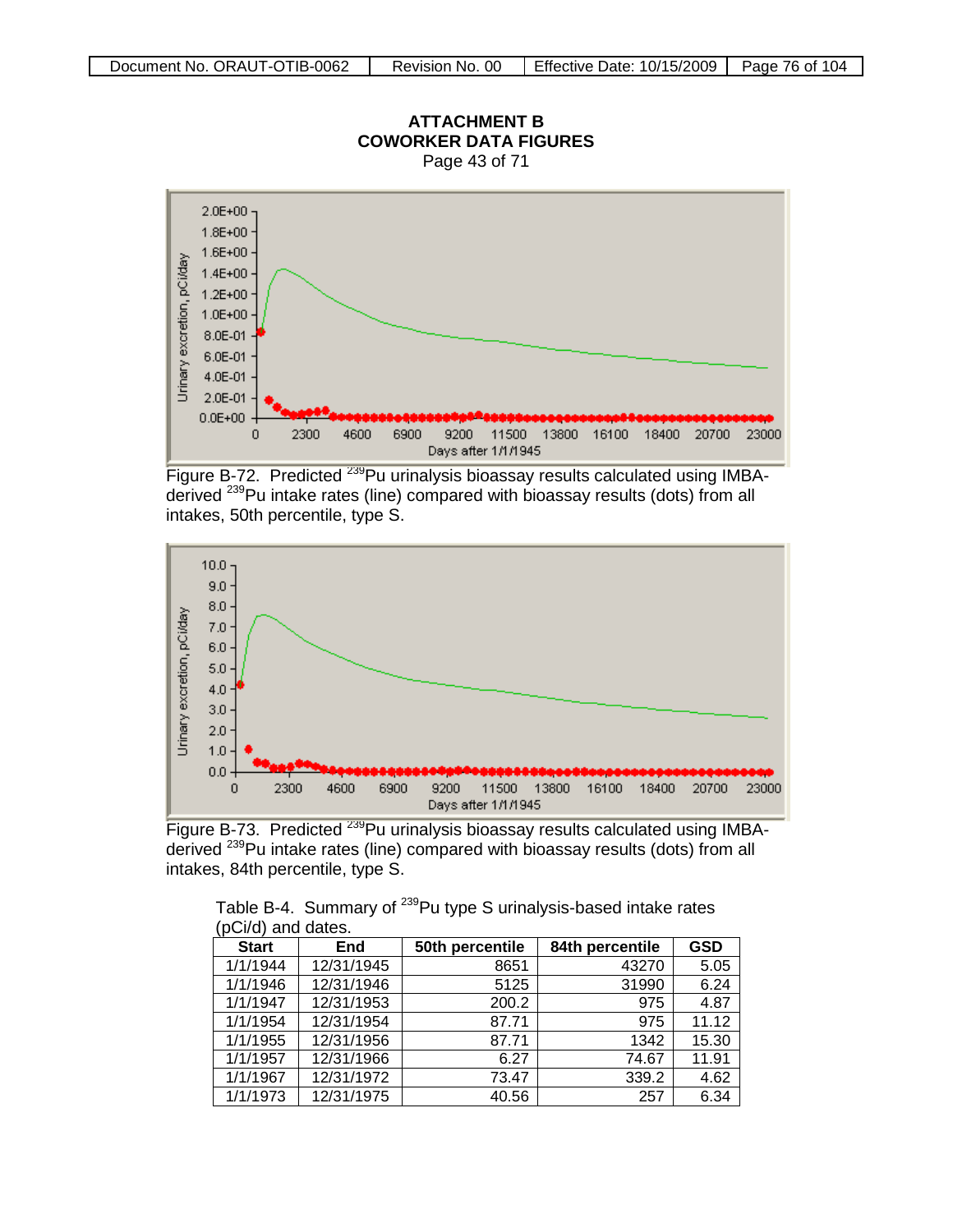

Figure B-74. Predicted <sup>239</sup>Pu lung burden bioassay results calculated using IMBA-derived <sup>239</sup>Pu intake rates (line) compared with bioassay results (dots), 1969 to 1971, 50th percentile, type S.



Figure B-75. Predicted <sup>239</sup>Pu lung burden bioassay results calculated using IMBA-derived 239Pu intake rates (line) compared with bioassay results (dots), 1972 to 1974, 50th percentile, type S.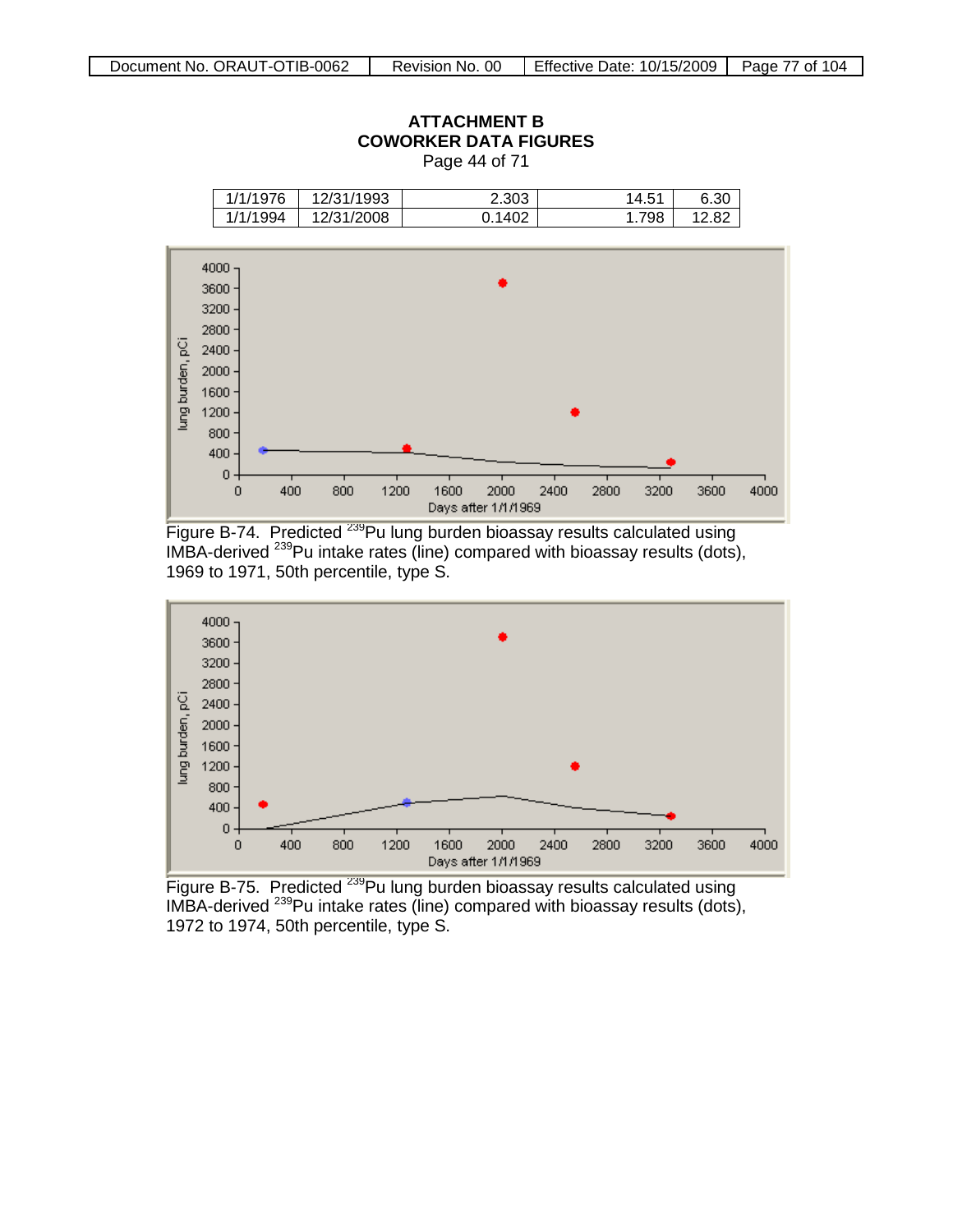

Figure B-76. Predicted <sup>239</sup>Pu lung burden bioassay results calculated using IMBA-derived 239Pu intake rates (line) compared with bioassay results (dots), 1975, 50th percentile, type S.



Figure B-77. Predicted <sup>239</sup>Pu lung burden bioassay results calculated using IMBA-derived <sup>239</sup>Pu intake rates (line) compared with bioassay results (dots), 1976 to 1977, 50th percentile, type S.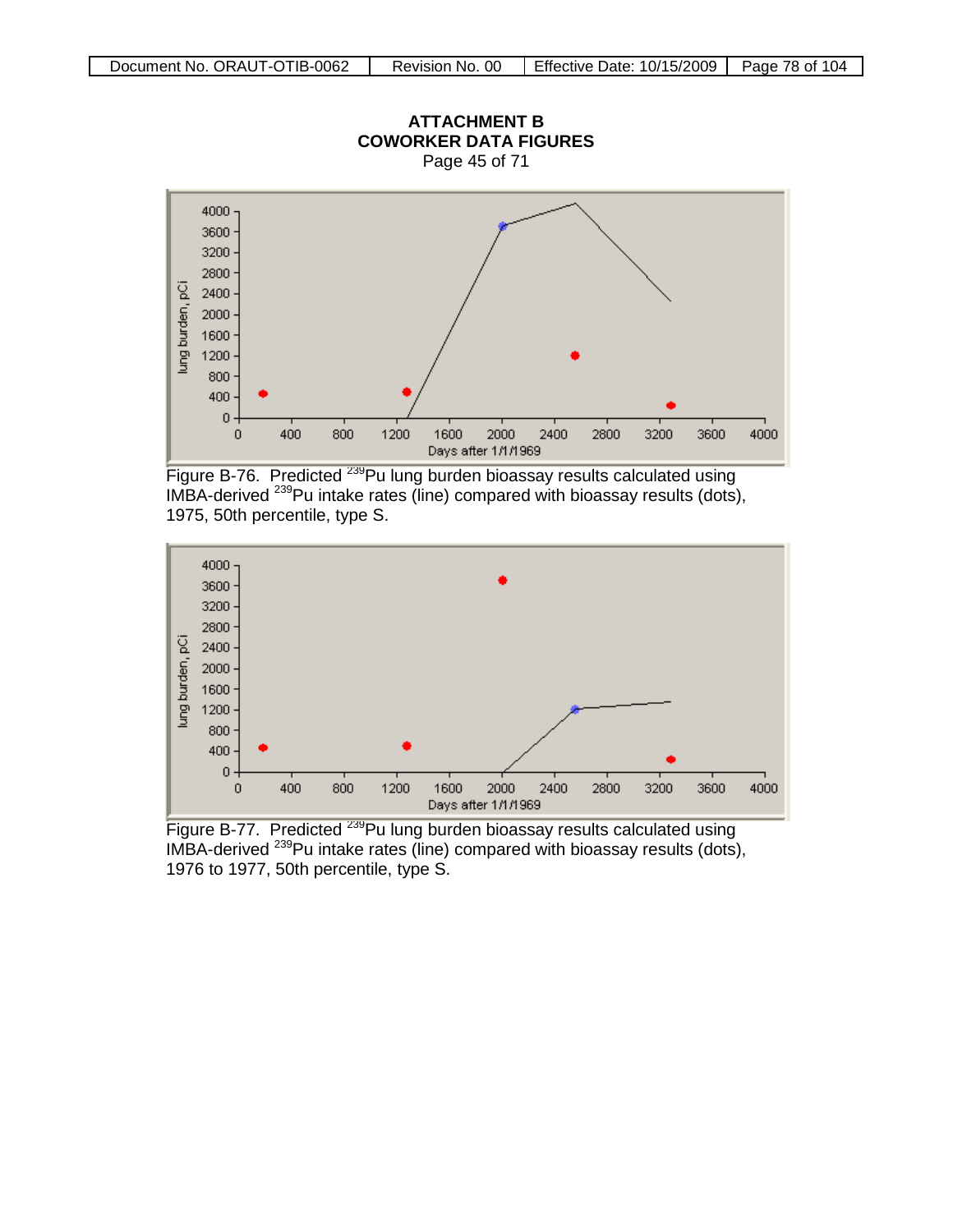

Figure B-78. Predicted <sup>239</sup>Pu lung burden bioassay results calculated using IMBA-derived <sup>239</sup>Pu intake rates (line) compared with bioassay results (dots), 1978 to 1979, 50th percentile, type S.



Figure B-79. Predicted <sup>239</sup>Pu lung burden bioassay results calculated using IMBA-derived <sup>239</sup>Pu intake rates (line) compared with bioassay results (dots), 1969 to 1971, 84th percentile, type S.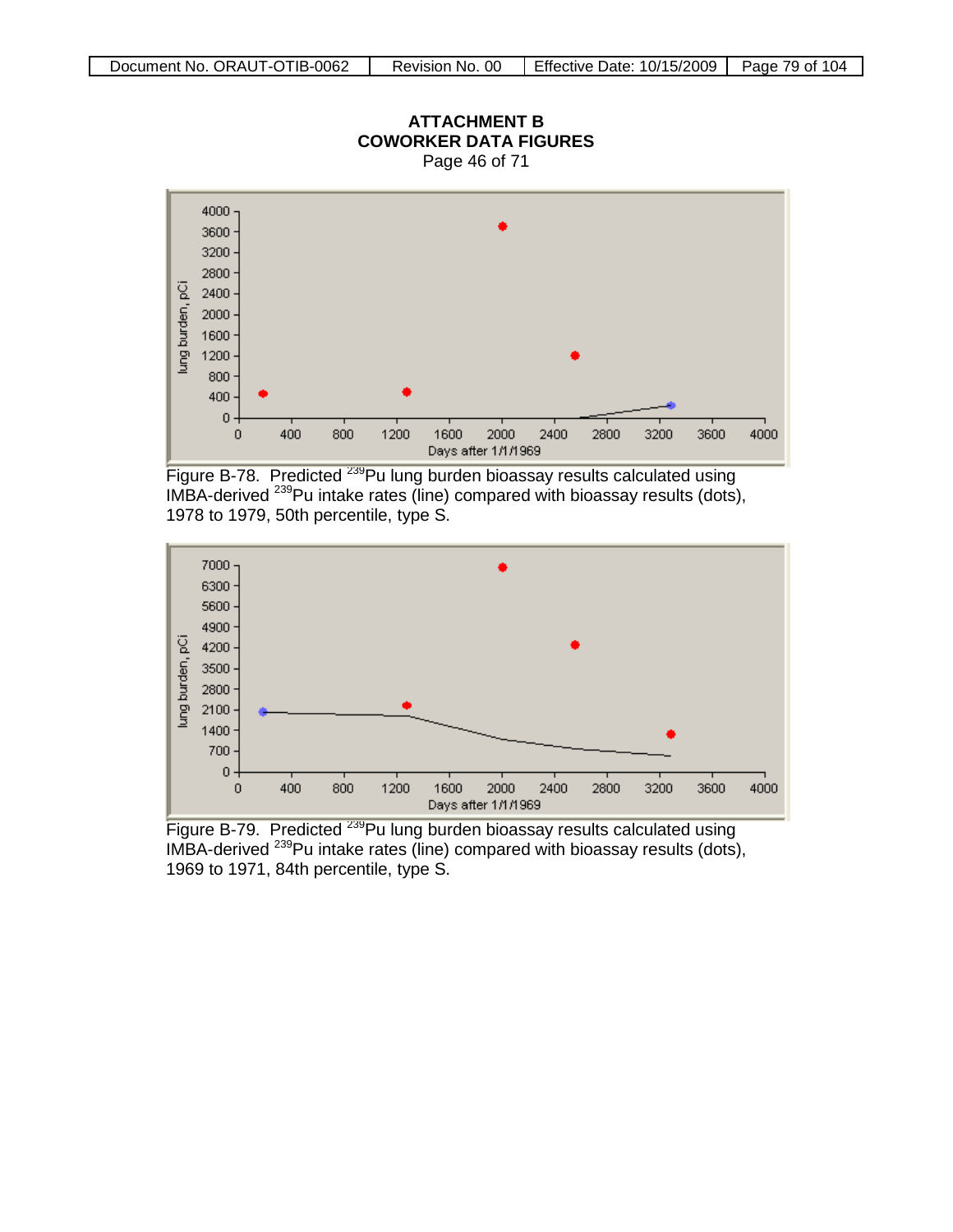

**ATTACHMENT B**





Figure B-81. Predicted <sup>239</sup>Pu lung burden bioassay results calculated using IMBA-derived <sup>239</sup>Pu intake rates (line) compared with bioassay results (dots), 1975, 84th percentile, type S.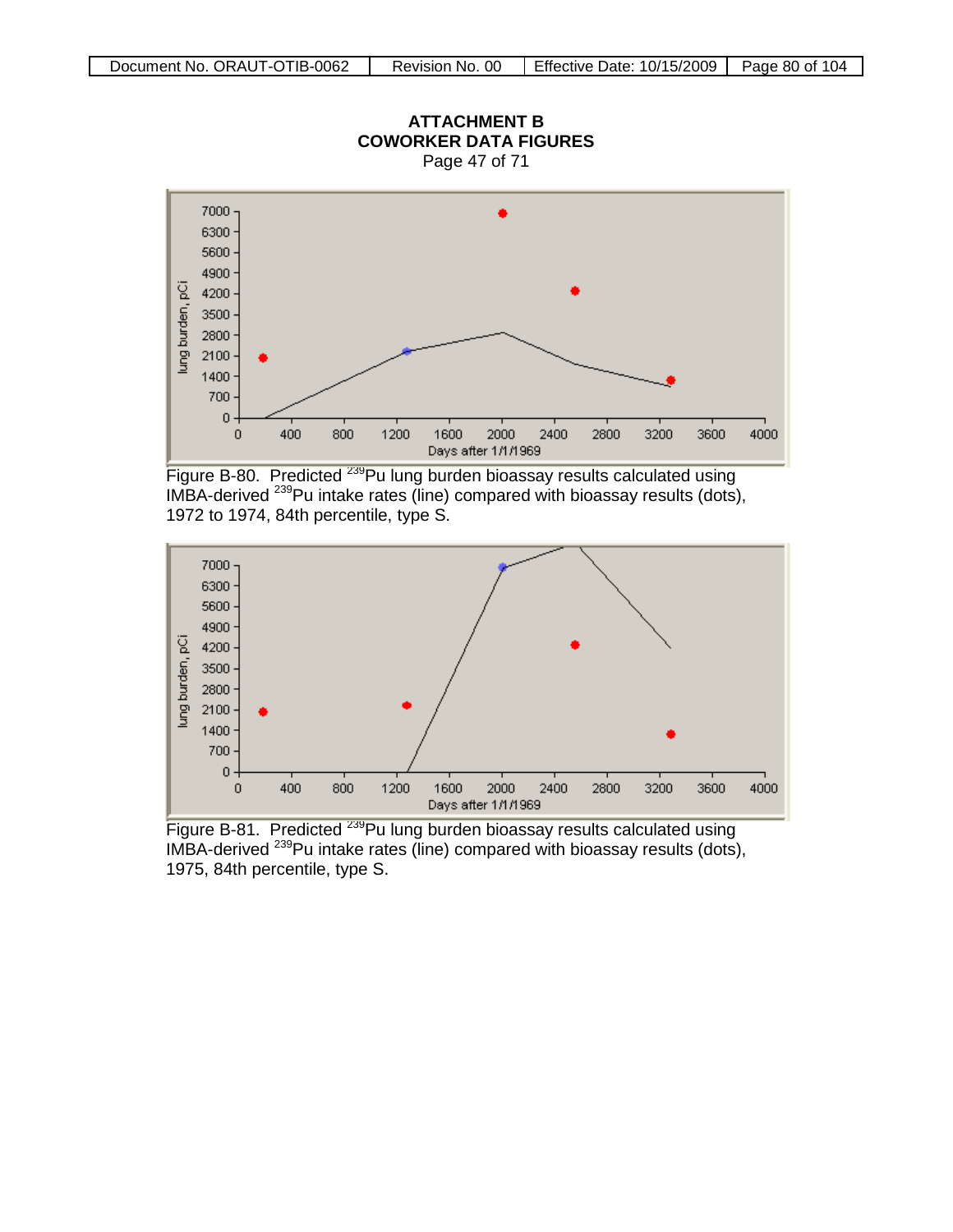



Figure B-82. Predicted <sup>239</sup>Pu lung burden bioassay results calculated using IMBA-derived 239Pu intake rates (line) compared with bioassay results (dots), 1976 to 1977, 84th percentile, type S.



Figure B-83. Predicted <sup>239</sup>Pu lung burden bioassay results calculated using IMBA-derived 239Pu intake rates (line) compared with bioassay results (dots), 1978 to 1979, 84th percentile, type S.

Table B-5. Summary of <sup>239</sup>Pu type S lung burden-based intake rates (pCi/d) and dates.

| <b>Start</b> | End        | 50th percentile | 84th percentile | <b>GSD</b> |
|--------------|------------|-----------------|-----------------|------------|
| 1/1/1969     | 12/31/1971 | 27.66           | 118.9           | 4.30       |
| 1/1/1972     | 12/31/1974 | 29.43           | 132.5           | 4.50       |
| 1/1/1975     | 12/31/1975 | 505.4           | 942.5           | 1.86       |
| 1/1/1976     | 12/31/1977 | 96.07           | 339.8           | 3.54       |
| 1/1/1978     | 12/31/1979 | 19.55           | 101.7           | 5.20       |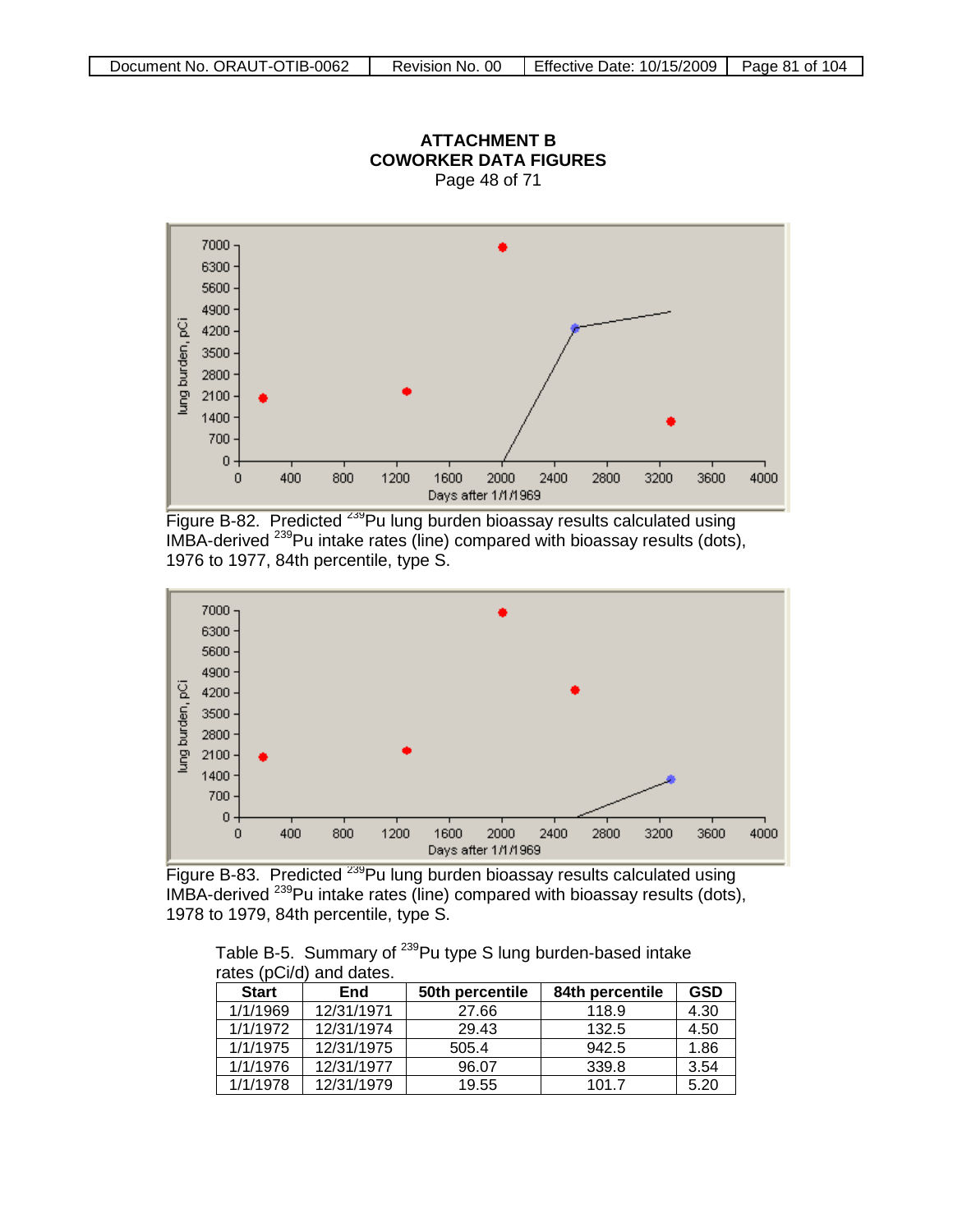



Figure B-84. Predicted polonium bioassay results calculated using IMBA-derived polonium intake rates (line) compared with bioassay results (dots) from all intakes, 50th percentile, type F.



Figure B-85. Predicted polonium bioassay results calculated using IMBA-derived polonium intake rates (line) compared with bioassay results (dots), from all intakes, 84th percentile, type F.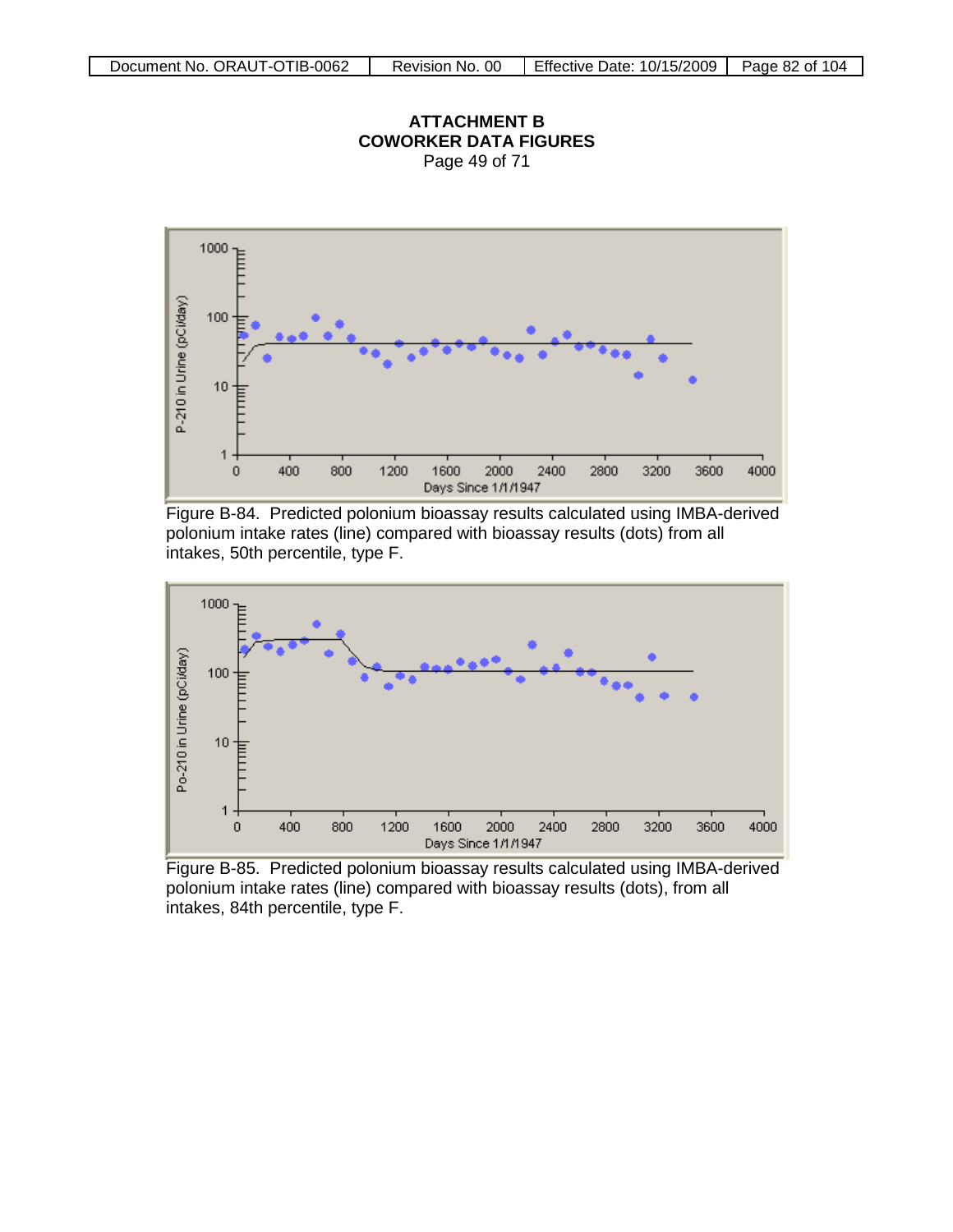| P-210 in Urine (pCi/day) | $1000 - p$<br>100<br>ᄂ<br>10<br>ᄐ<br>$\mathbf{1}$ |            |              |                                     |      |              |      |
|--------------------------|---------------------------------------------------|------------|--------------|-------------------------------------|------|--------------|------|
|                          | $\bf{0}$                                          | 400<br>800 | 1200<br>1600 | 2000<br>2400<br>Days Since 1/1/1947 | 2800 | 3200<br>3600 | 4000 |

#### **ATTACHMENT B ATTACHMENT COWORKER DATA FIGURES FIGURES** Page 50 of 71

Table B-6. Summary of polonium type F intake rates (pCi/d) and dates.<br>
Start | End | 50th percentile | 84th percentile | GSD

1/1/1947 03/31/1949 592.8 4126 6.96<br>4/1/1949 12/31/1956 592.8 1587 2.68

12/31/1956 592.8 1587 2.68

**Start End 50th** percentile

Figure B-86. Predicted polonium bioassay results calculated using IMBA-derived polonium intake rates (line) compared with bioassay results (dots) from all intakes, 50th percentile, type M.



Figure B-87. Predicted polonium bioassay results calculated using IMBA-derived polonium intake rates (line) compared with bioassay results (dots) from all intakes, 84th percentile, type M.

| Table D-7.<br>Surfitually be polonium type in intake rates (pulla) and dates. |            |                 |                 |            |  |
|-------------------------------------------------------------------------------|------------|-----------------|-----------------|------------|--|
| <b>Start</b>                                                                  | End        | 50th percentile | 84th percentile | <b>GSD</b> |  |
| 1/1/1947                                                                      | 3/31/1949  | 2013            | 14120           | 7.01       |  |
| 4/1/1949                                                                      | 12/31/1956 | 2013            | 5346            | 2.65       |  |

Table B-7. Summary of polonium type M intake rates (pCi/d) and dates.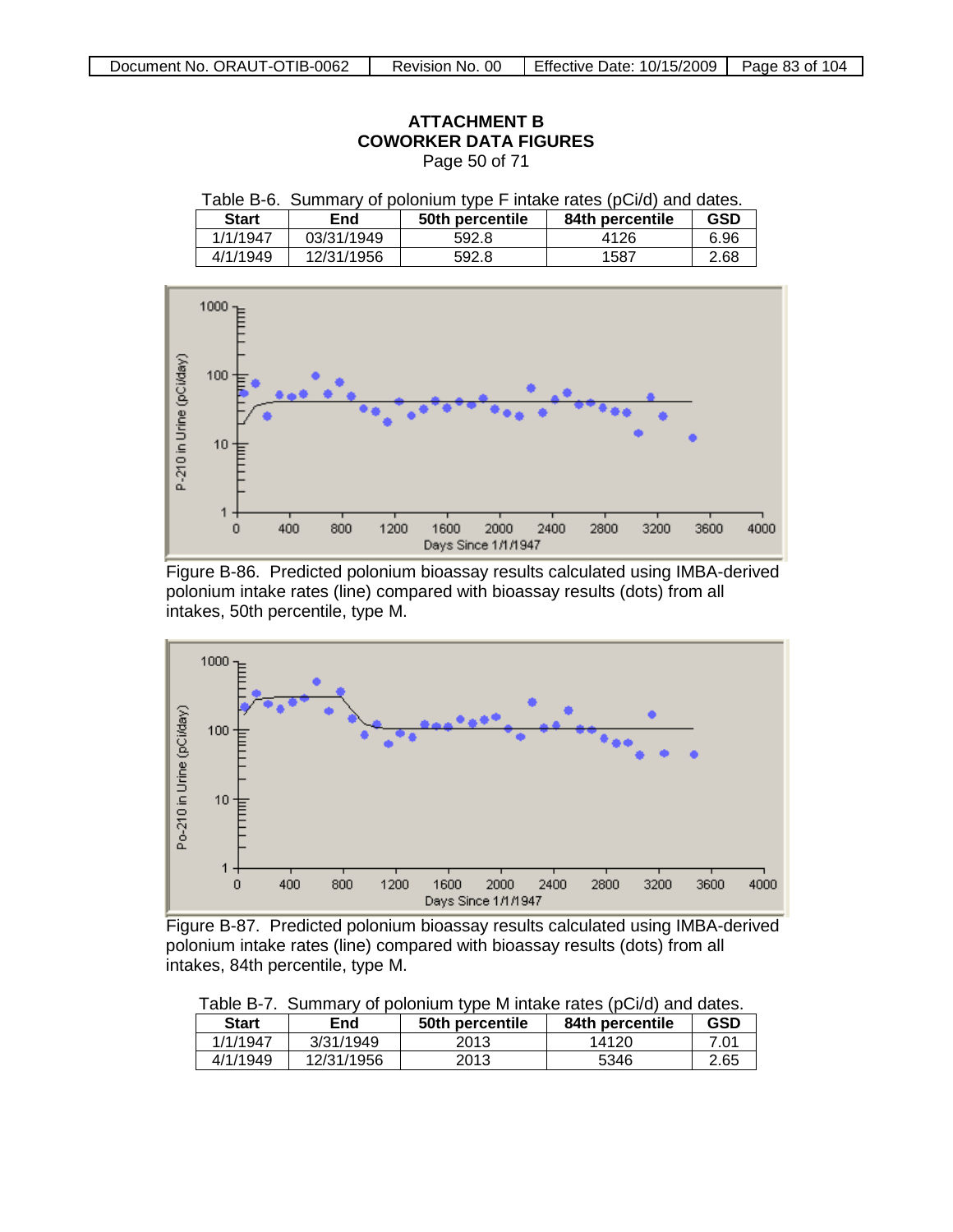

#### **ATTACHMENT B COWORKER DATA FIGURES** Page 51 of 71

Figure B-88. Predicted polonium acute intake bioassay fit calculated using an IMBA-derived polonium intake rate (line) compared with bioassay results (dots) for individual "A," type F.



Figure B-89. Predicted polonium acute intake bioassay fit calculated using an IMBA-derived polonium intake rate (line) compared with bioassay results (dots) for individual "B," type F.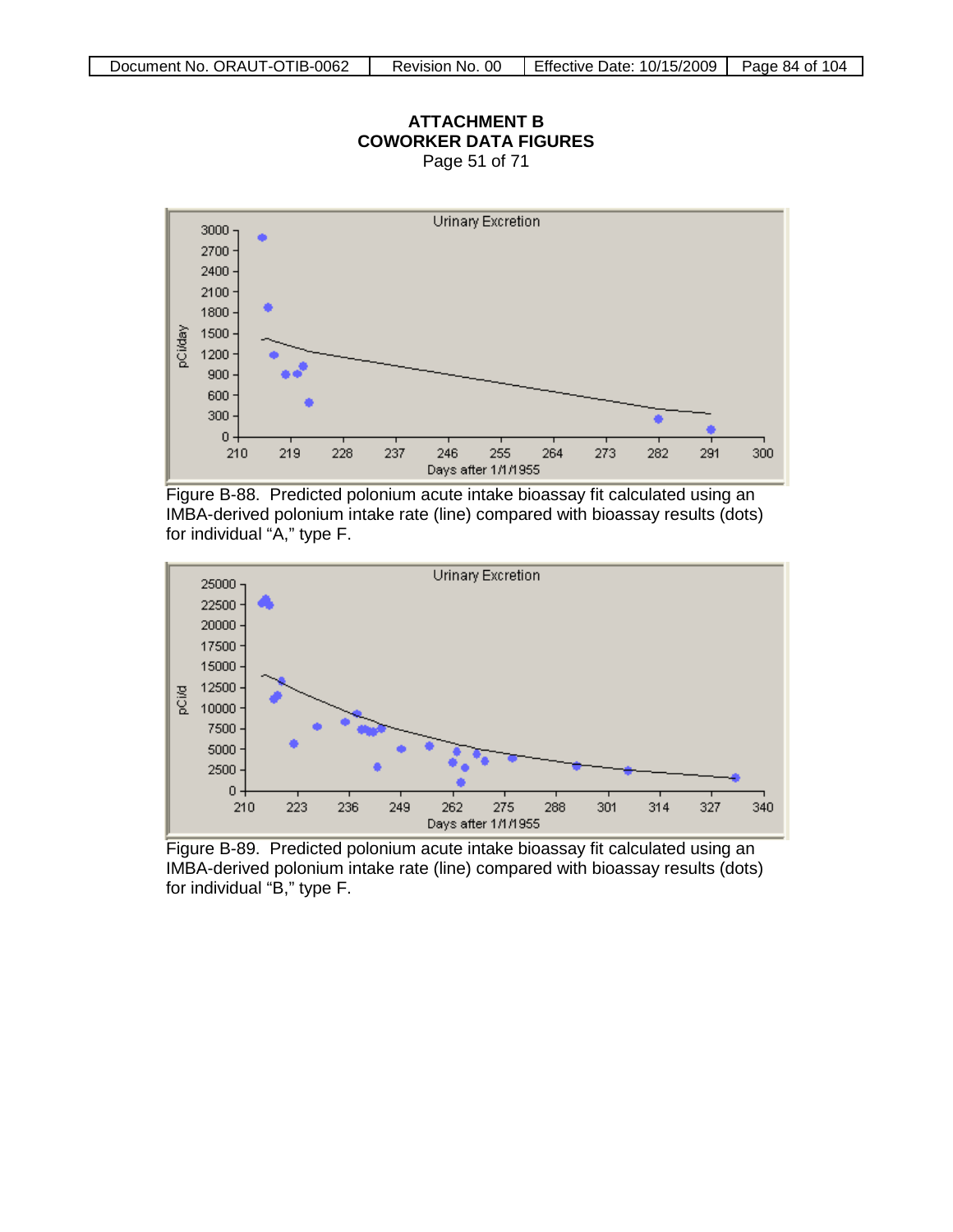

Figure B-90. Predicted polonium acute intake bioassay fit calculated using an IMBA-derived polonium intake rate (line) compared with bioassay results (dots) for individual "C," type F.



Figure B-91. Predicted polonium acute intake bioassay fit calculated using an IMBA-derived polonium intake rate (line) compared with bioassay results (dots) for individual "D," type F.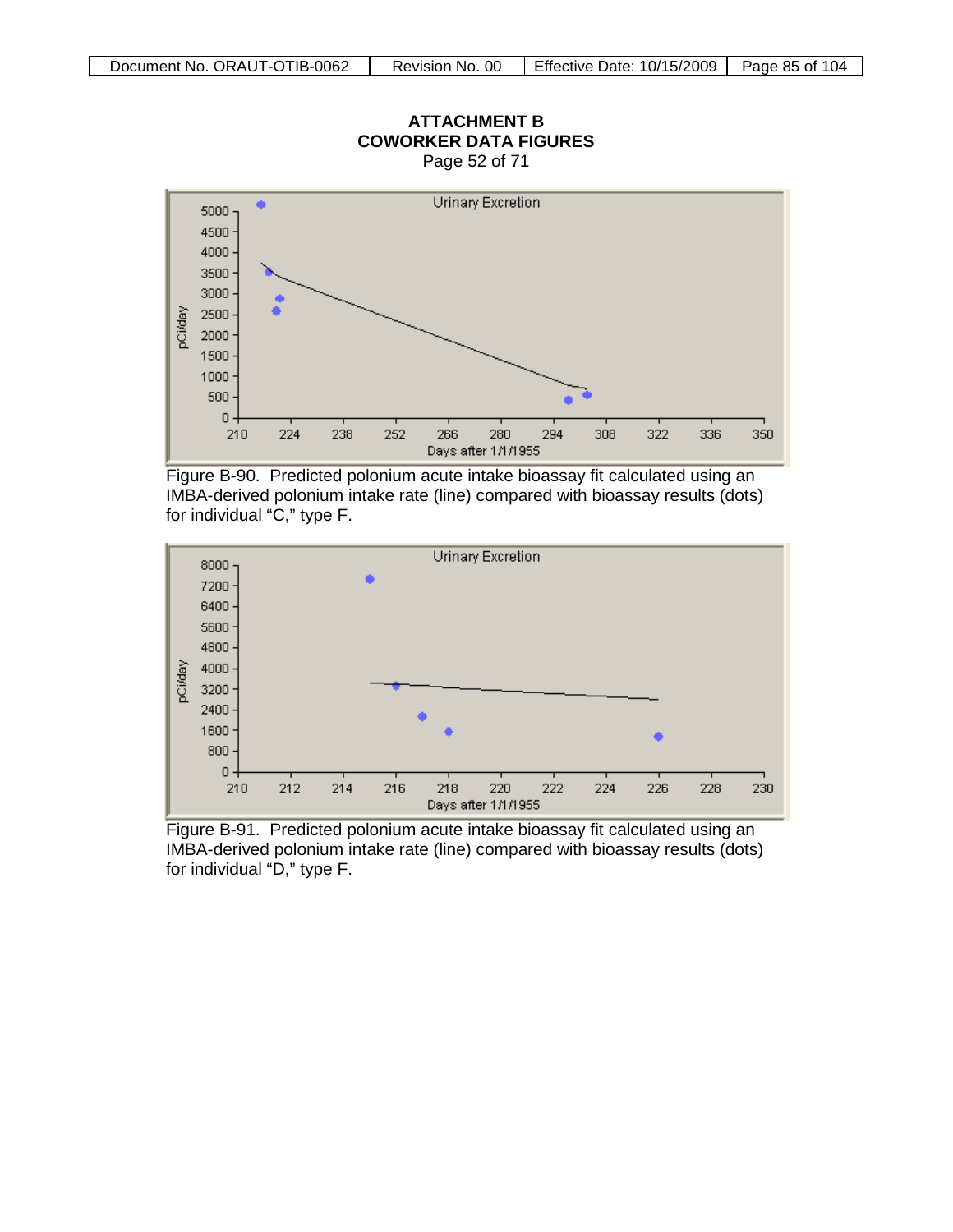#### **ATTACHMENT B COWORKER DATA FIGURES** Page 53 of 71



Figure B-92. Predicted polonium acute intake bioassay fit calculated using an IMBA-derived polonium intake rate (line) compared with bioassay results (dots) for individual "E," type F.



Figure B-93. Predicted polonium acute intake bioassay fit calculated using an IMBA-derived polonium intake rate (line) compared with bioassay results (dots) for individual "F," type F.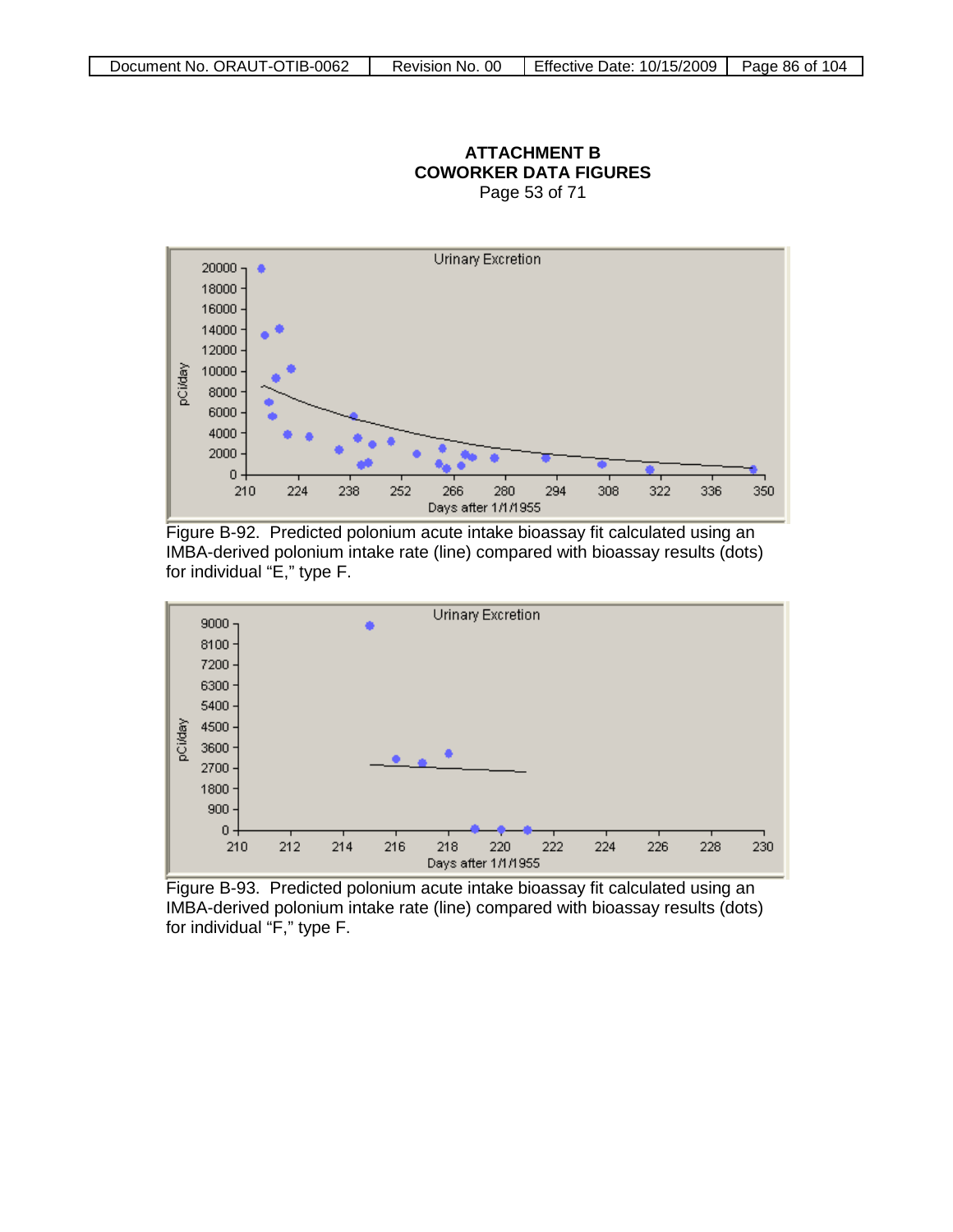

**ATTACHMENT B**

Figure B-94. Predicted polonium acute intake bioassay fit calculated using an IMBA-derived polonium intake rate (line) compared with bioassay results (dots) for individual "G," type F.



Figure B-95. Predicted polonium acute intake bioassay fit calculated using an IMBA-derived polonium intake rate (line) compared with bioassay results (dots) for individual "A," type M.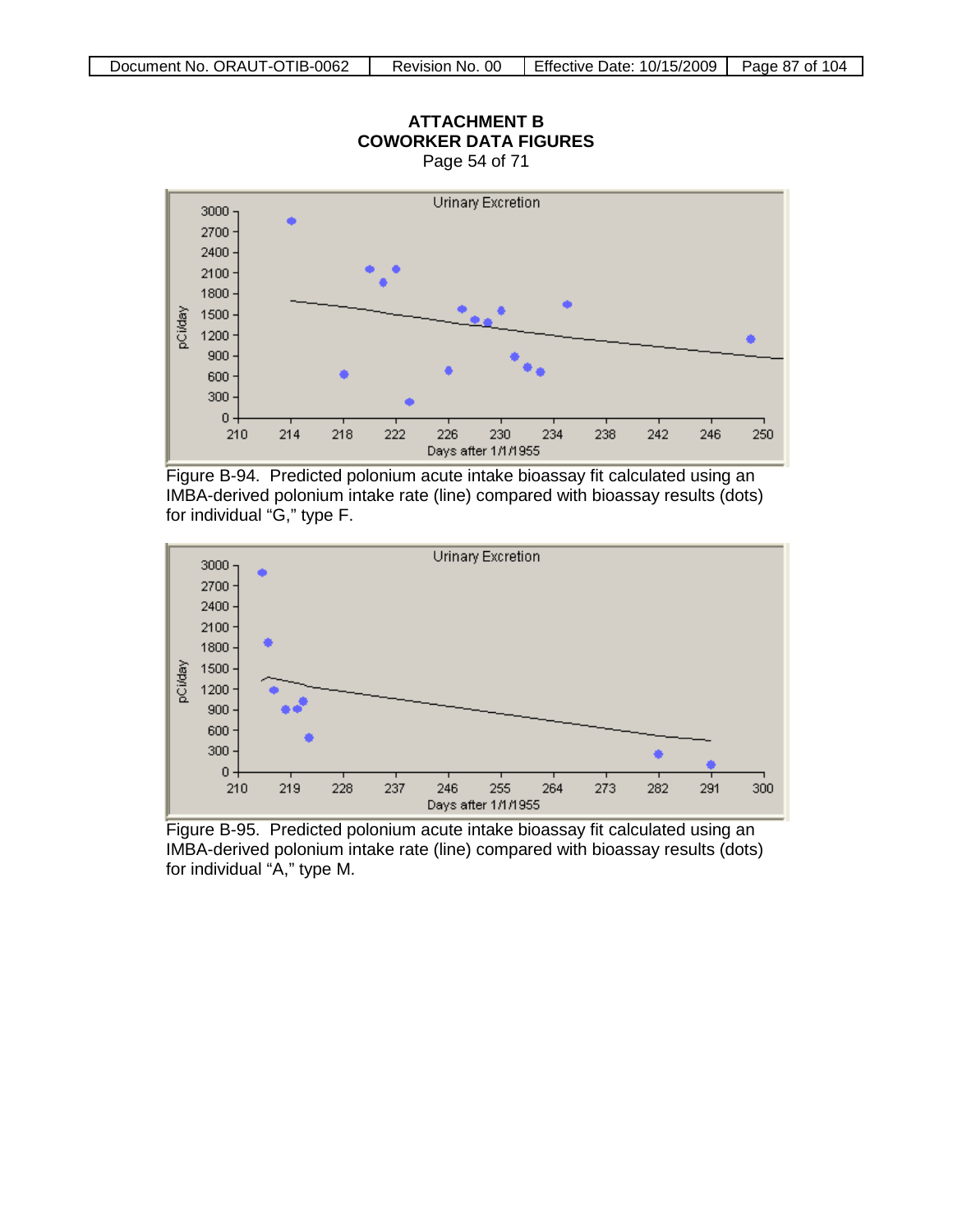





Figure B-97. Predicted polonium acute intake bioassay fit calculated using an IMBA-derived polonium intake rate (line) compared with bioassay results (dots) for individual "C," type M.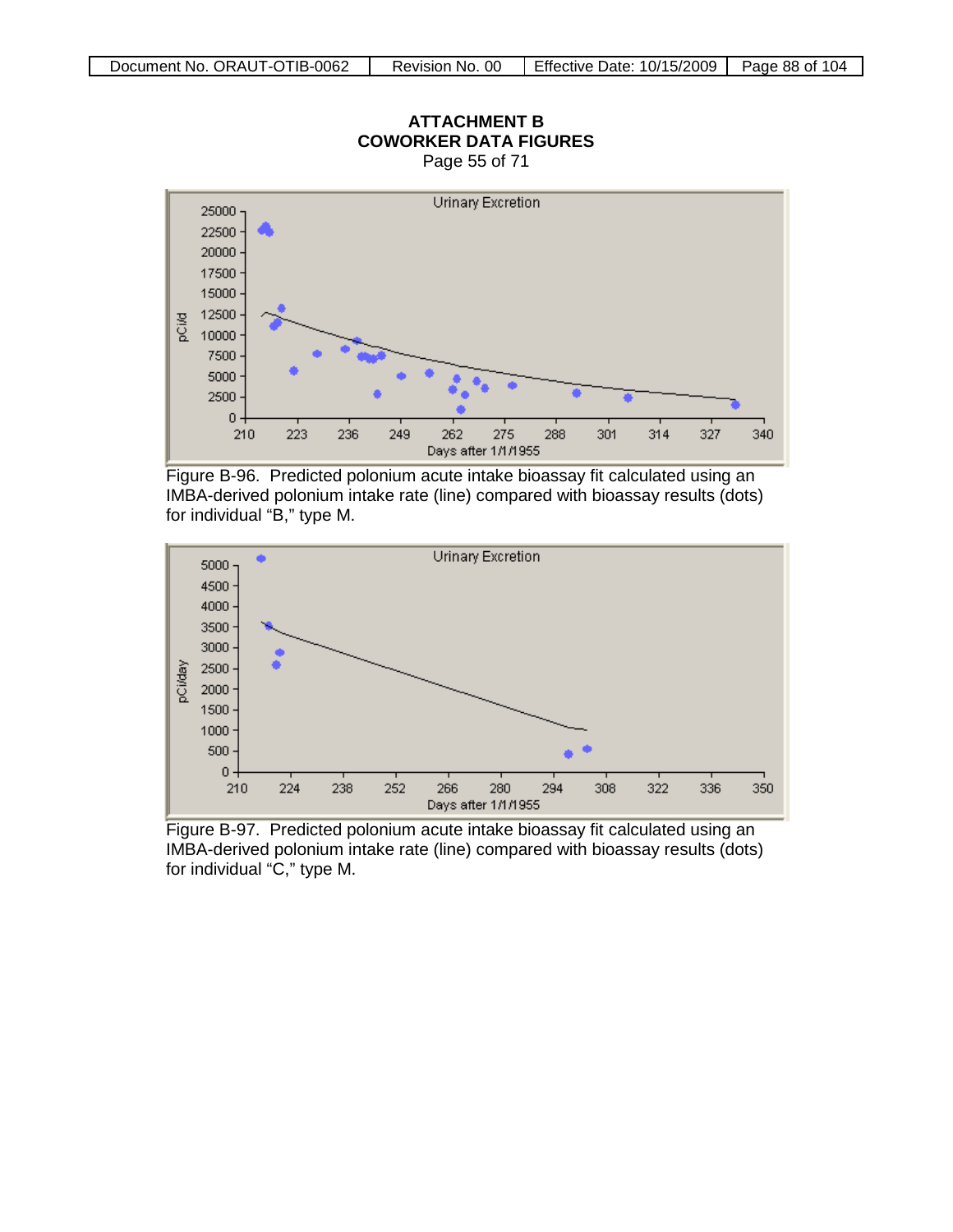

**ATTACHMENT B**

Figure B-98. Predicted polonium acute intake bioassay fit calculated using an IMBA-derived polonium intake rate (line) compared with bioassay results (dots) for individual "D," type M.



Figure B-99. Predicted polonium acute intake bioassay fit calculated using an IMBA-derived polonium intake rate (line) compared with bioassay results (dots) for individual "E," type M.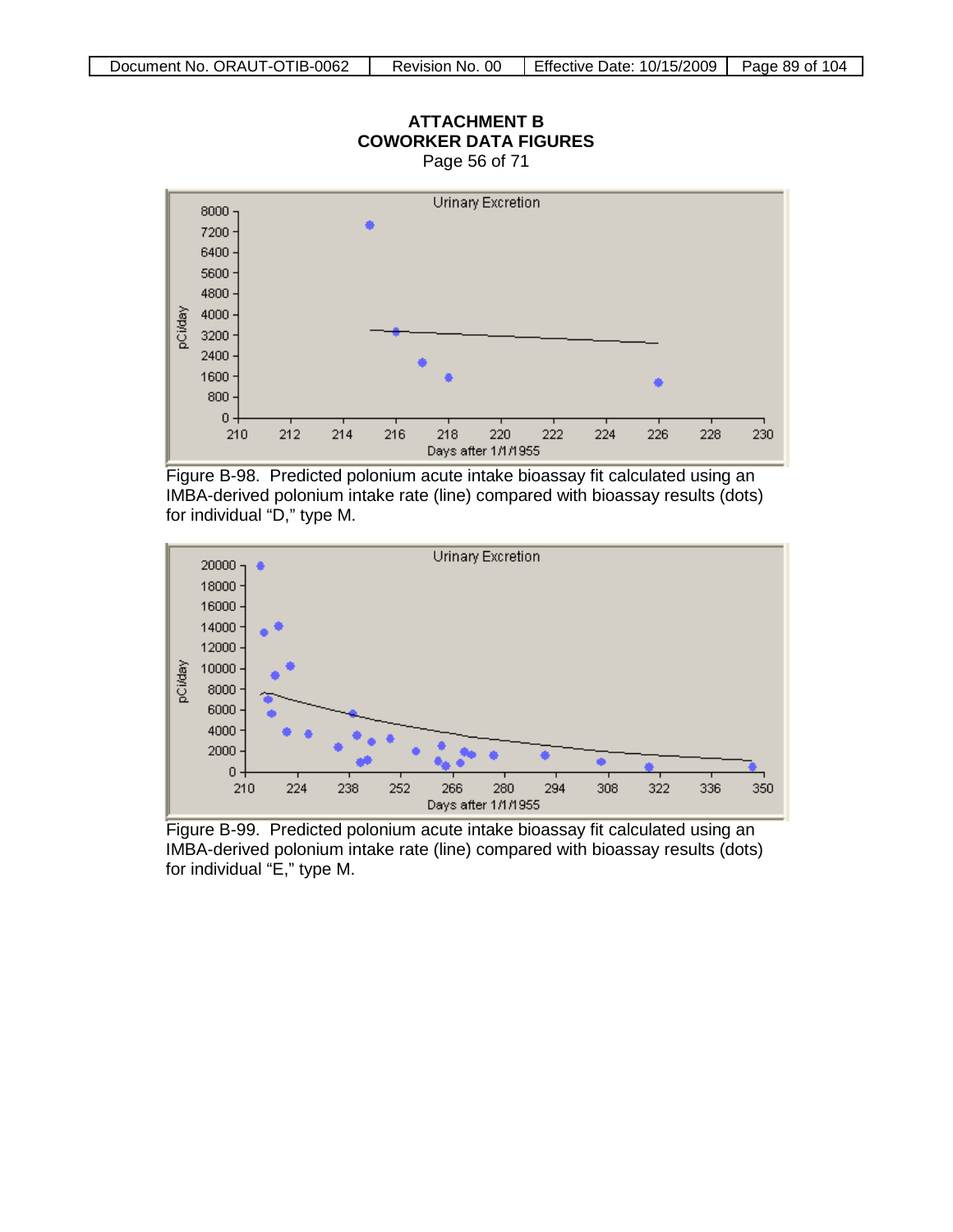

# **ATTACHMENT B**

Figure B-100. Predicted polonium acute intake bioassay fit calculated using an IMBA-derived polonium intake rate (line) compared with bioassay results (dots) for individual "F," type M.



Figure B-101. Predicted polonium acute intake bioassay fit calculated using an IMBA-derived polonium intake rate (line) compared with bioassay results (dots) for individual "G," type M.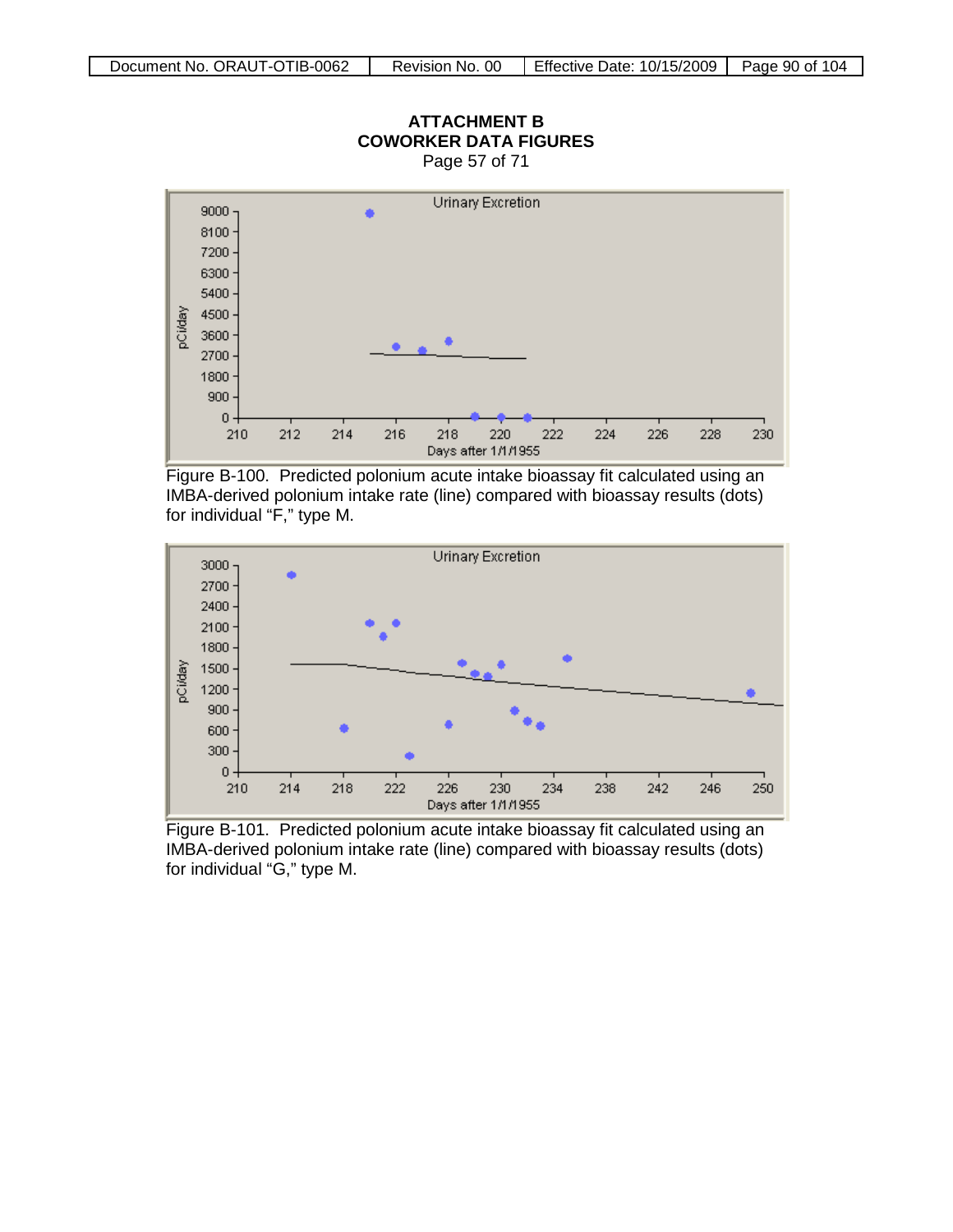#### **ATTACHMENT B COWORKER DATA FIGURES** Page 58 of 71

|                   | (pui) type r and M. |               |  |  |  |  |
|-------------------|---------------------|---------------|--|--|--|--|
| <b>Individual</b> | Type F              | <b>Type M</b> |  |  |  |  |
| A                 | 1.07E+06            | 4.55E+06      |  |  |  |  |
| в                 | 1.06E+07            | 4.22E+07      |  |  |  |  |
| С                 | 2.85E+06            | $1.21E+07$    |  |  |  |  |
| D                 | $2.61E + 06$        | $1.12E + 07$  |  |  |  |  |
| Е                 | 6.44E+06            | 2.56E+07      |  |  |  |  |
| F                 | 2.16E+06            | 9.30E+06      |  |  |  |  |
| G                 | 1.29E+06            | 5.36E+06      |  |  |  |  |
| Geometric         | 2.84E+06            | 1.19E+07      |  |  |  |  |
| mean              |                     |               |  |  |  |  |

#### Table B-8. Summary of polonium acute intakes (pCi) type F and M.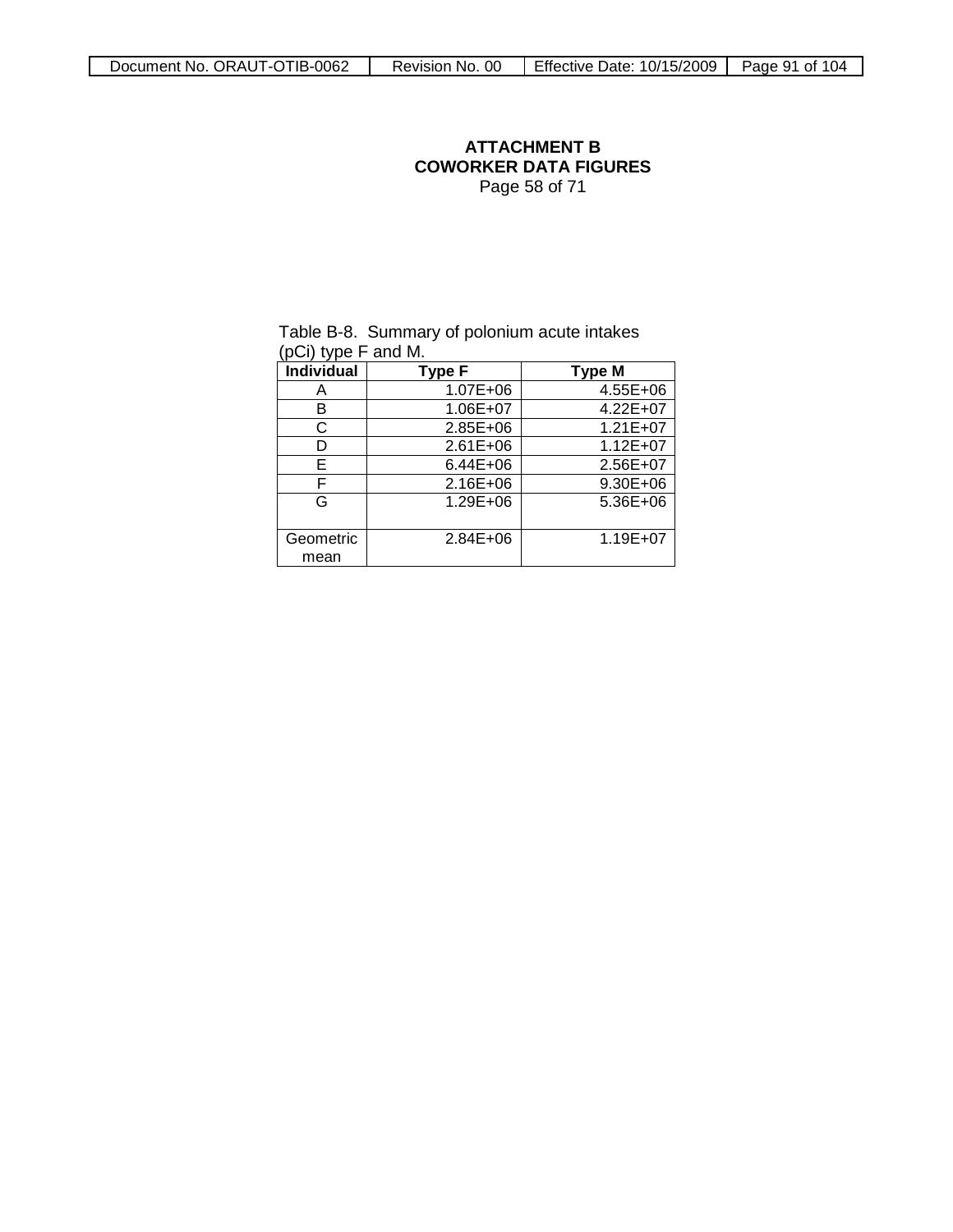

## **ATTACHMENT B**

Figure B-102. Predicted uranium bioassay results calculated using IMBA-derived uranium intake rates (line) compared with bioassay results (dots) from all intakes, 50th percentile, type F.



Figure B-103. Predicted uranium bioassay results calculated using IMBA-derived uranium intake rates (line) compared with bioassay results (dots) from all intakes, 84th percentile, type F.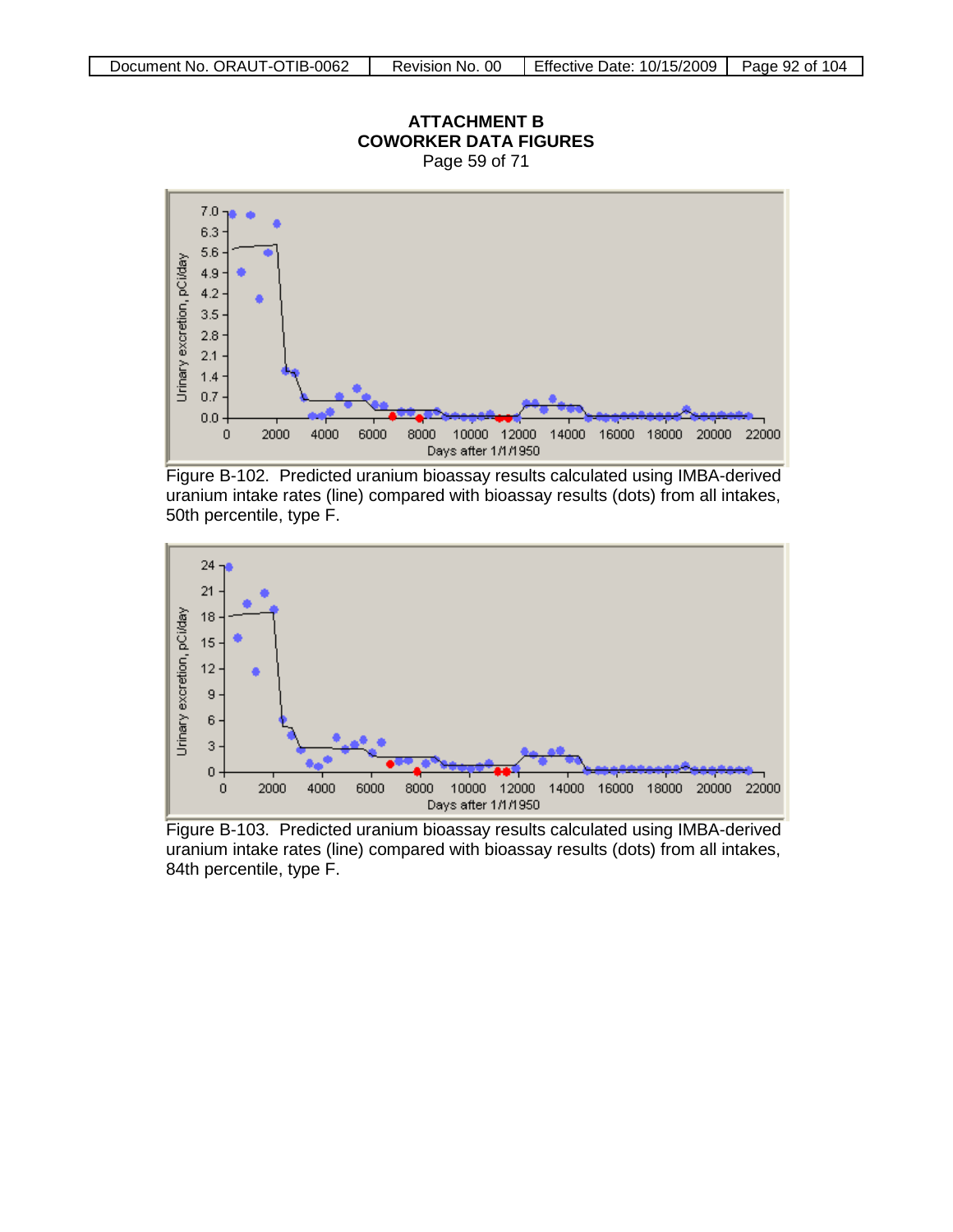| Table B-9. Summary of uranium type F intake rates (pCi/d) and dates. |            |                 |                 |            |  |
|----------------------------------------------------------------------|------------|-----------------|-----------------|------------|--|
| <b>Start</b>                                                         | End        | 50th percentile | 84th percentile | <b>GSD</b> |  |
| 1/1/1950                                                             | 12/31/1955 | 21.28           | 67.25           | 3.16       |  |
| 1/1/1956                                                             | 12/31/1957 | 5.358           | 17.99           | 3.36       |  |
| 1/1/1958                                                             | 12/31/1965 | 1.981           | 9.535           | 4.81       |  |
| 1/1/1966                                                             | 12/31/1973 | 0.9086          | 6.218           | 6.84       |  |
| 1/1/1974                                                             | 12/31/1982 | 0.2270          | 2.567           | 11.31      |  |
| 1/1/1983                                                             | 12/31/1989 | 1.526           | 6.768           | 4.44       |  |
| 1/1/1990                                                             | 12/31/2008 | 0.201           | 0.8091          | 4.03       |  |
| 1/1/2001                                                             | 12/31/2001 | 0.818           | 1.794           | 2.19       |  |

#### **ATTACHMENT B COWORKER DATA FIGURES** Page 60 of 71

Note: the 2001 intake is additive to the 1990-2008 intake.



Figure B-104. Predicted uranium bioassay results calculated using IMBA-derived uranium intake rates (line) compared with bioassay results (dots) from all intakes, 50th percentile, type M.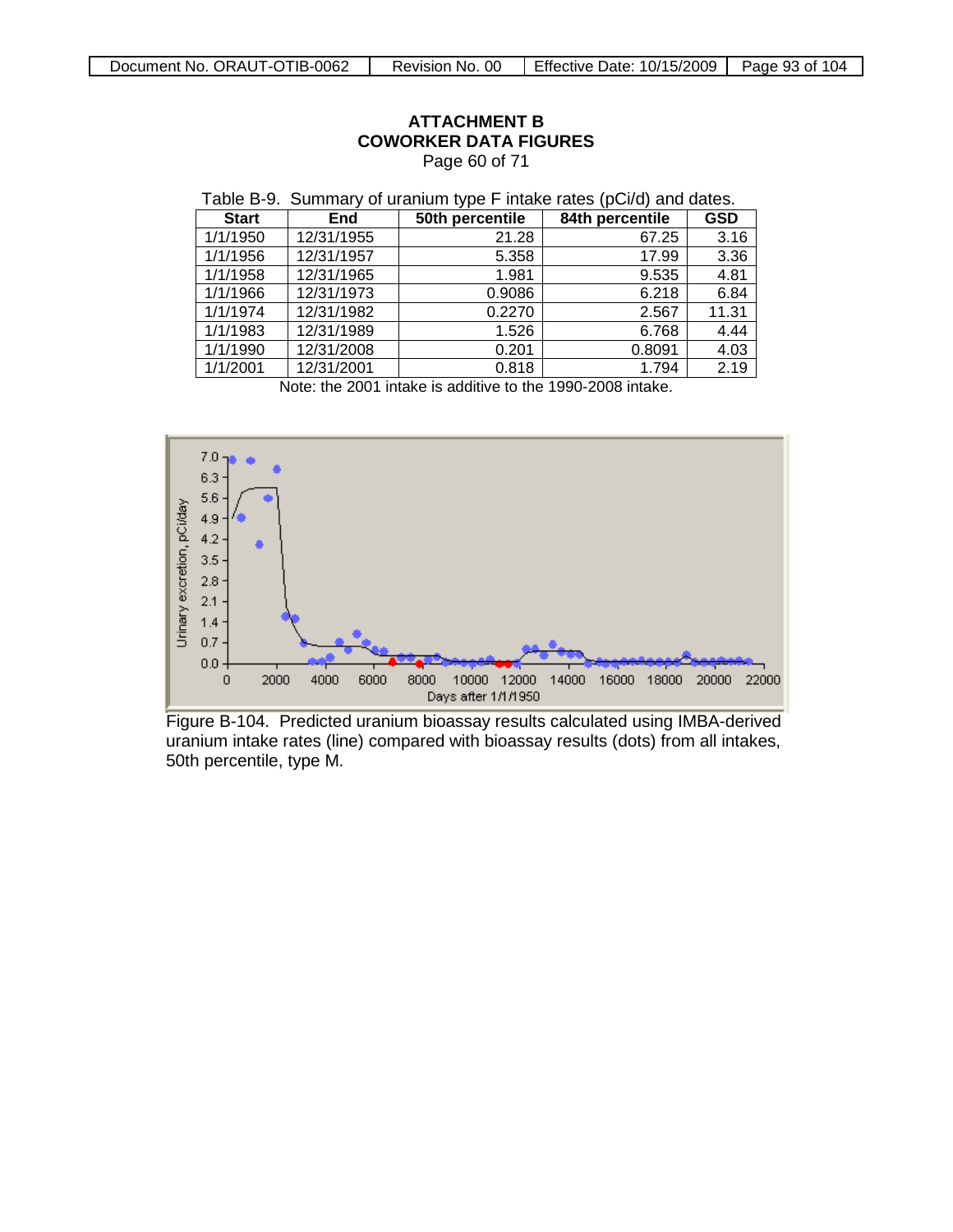#### **ATTACHMENT B COWORKER DATA FIGURES** Page 61 of 71



Figure B-105. Predicted uranium bioassay results calculated using IMBA-derived uranium intake rates (line) compared with bioassay results (dots) from all intakes, 84th percentile, type M.

| <b>Start</b> | <b>End</b> | 50th percentile | 84th percentile | <b>GSD</b> |
|--------------|------------|-----------------|-----------------|------------|
| 1/1/1950     | 12/31/1955 | 88.72           | 279.9           | 3.15       |
| 1/1/1956     | 12/31/1957 | 15.96           | 53.6            | 3.36       |
| 1/1/1958     | 12/31/1965 | 7.946           | 38.94           | 4.90       |
| 1/1/1966     | 12/31/1973 | 3.528           | 24.8            | 7.03       |
| 1/1/1974     | 12/31/1982 | 1.029           | 10.91           | 10.60      |
| 1/1/1983     | 12/31/1989 | 6.285           | 27.74           | 4.41       |
| 1/1/1990     | 12/31/2008 | 0.7555          | 3.065           | 4.06       |
| 1/1/2001     | 12/31/2001 | 3.944           | 8.644           | 2.19       |

Table B-10. Summary of uranium type M intake rates (pCi/d) and dates.

Note: the 2001 intake is additive to the 1990-2008 intake.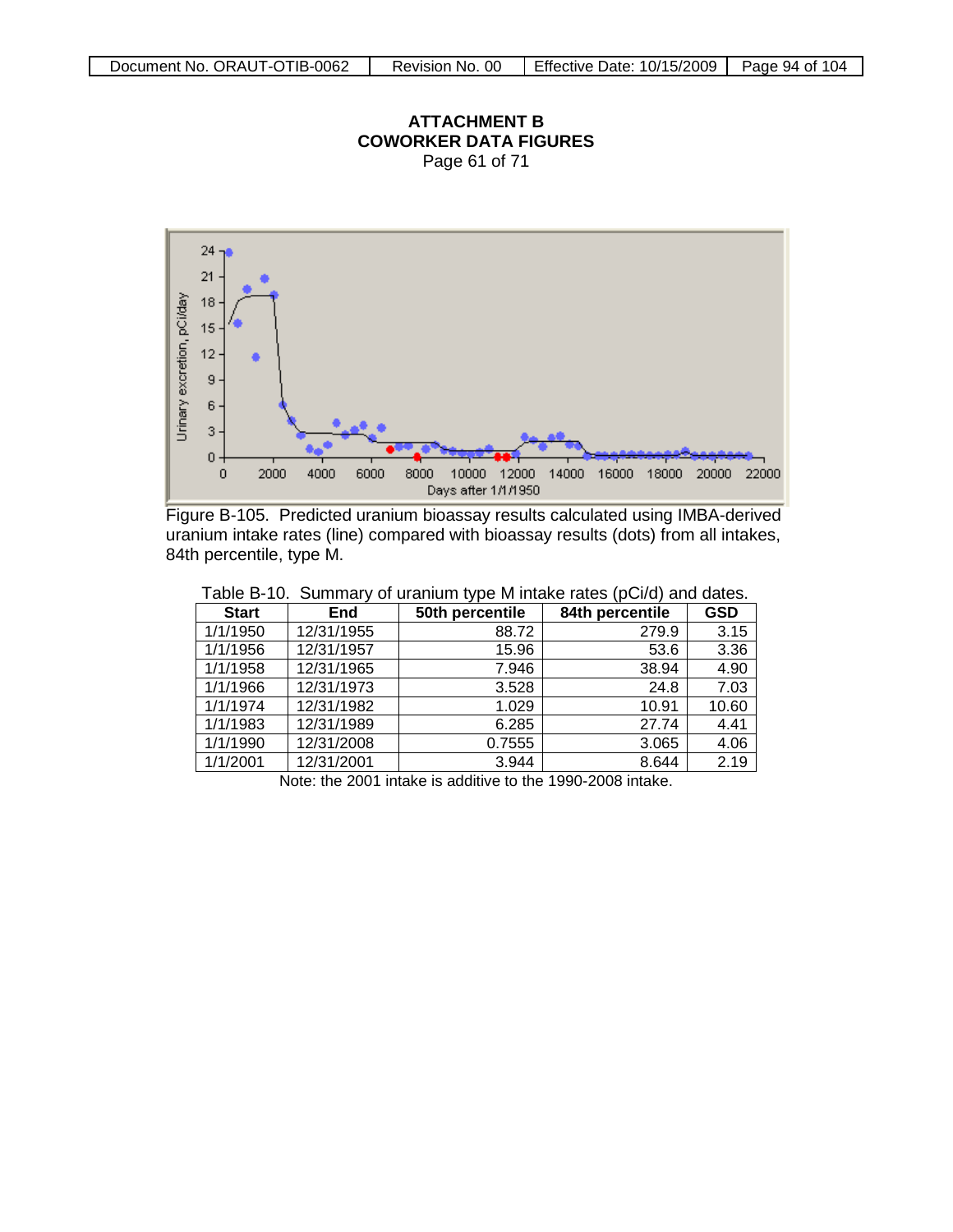#### **ATTACHMENT B COWORKER DATA FIGURES** Page 62 of 71



Figure B-106. Predicted uranium bioassay results calculated using IMBA-derived uranium intake rates (line) compared with bioassay results (dots), 1950 to 1955, 50th percentile, type S.



Figure B-107. Predicted uranium bioassay results calculated using IMBA-derived uranium intake rates (line) compared with bioassay results (dots), 1956 to 1957, 50th-percentile, type S.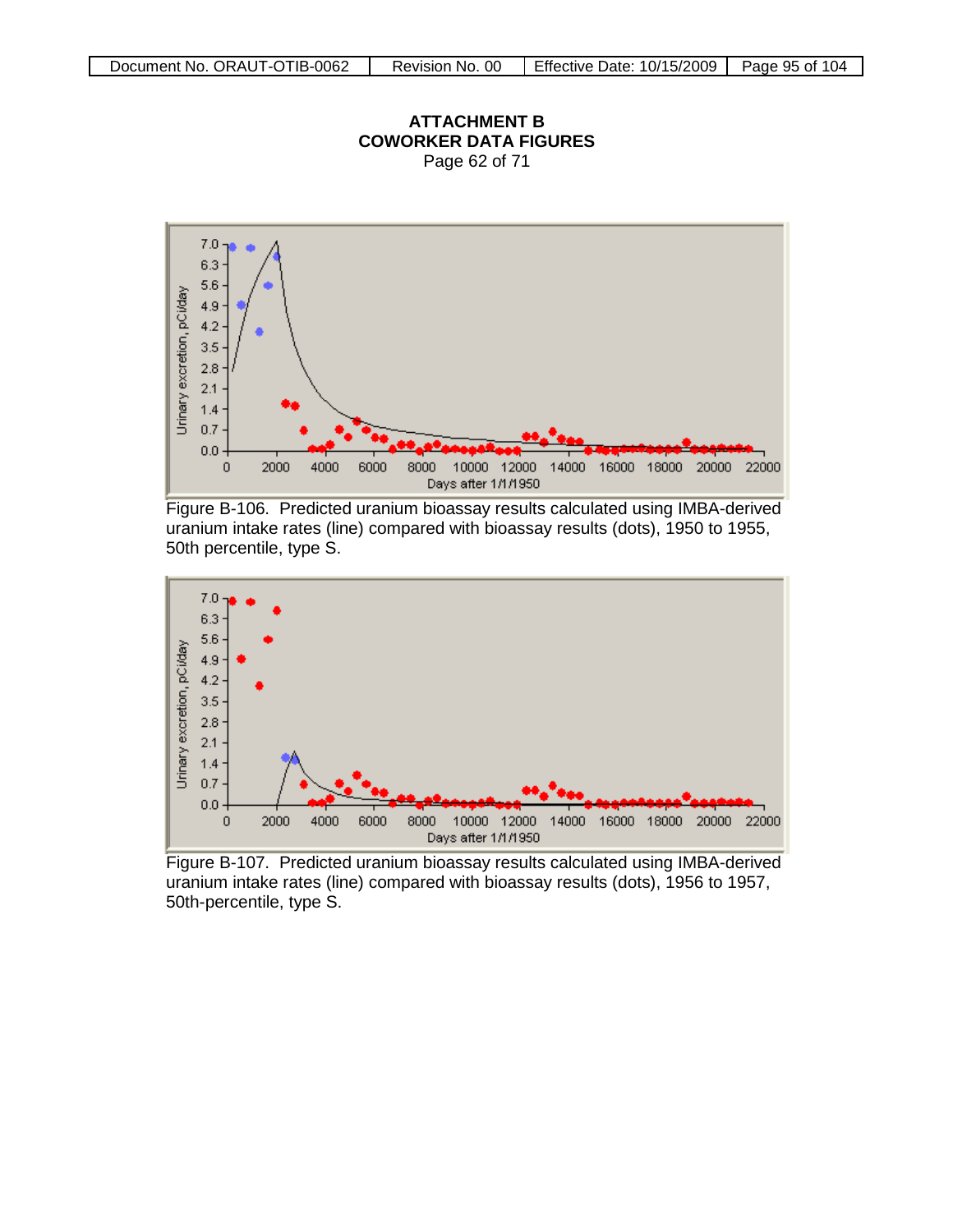

**ATTACHMENT B COWORKER DATA FIGURES** Page 63 of 71

Figure B-108. Predicted uranium bioassay results calculated using IMBA-derived uranium intake rates (line) compared with bioassay results (dots), 1958 to 1965, 50th percentile, type S.



Figure B-109. Predicted uranium bioassay results calculated using IMBA-derived uranium intake rates (line) compared with bioassay results (dots), 1966 to 1973, 50th percentile, type S.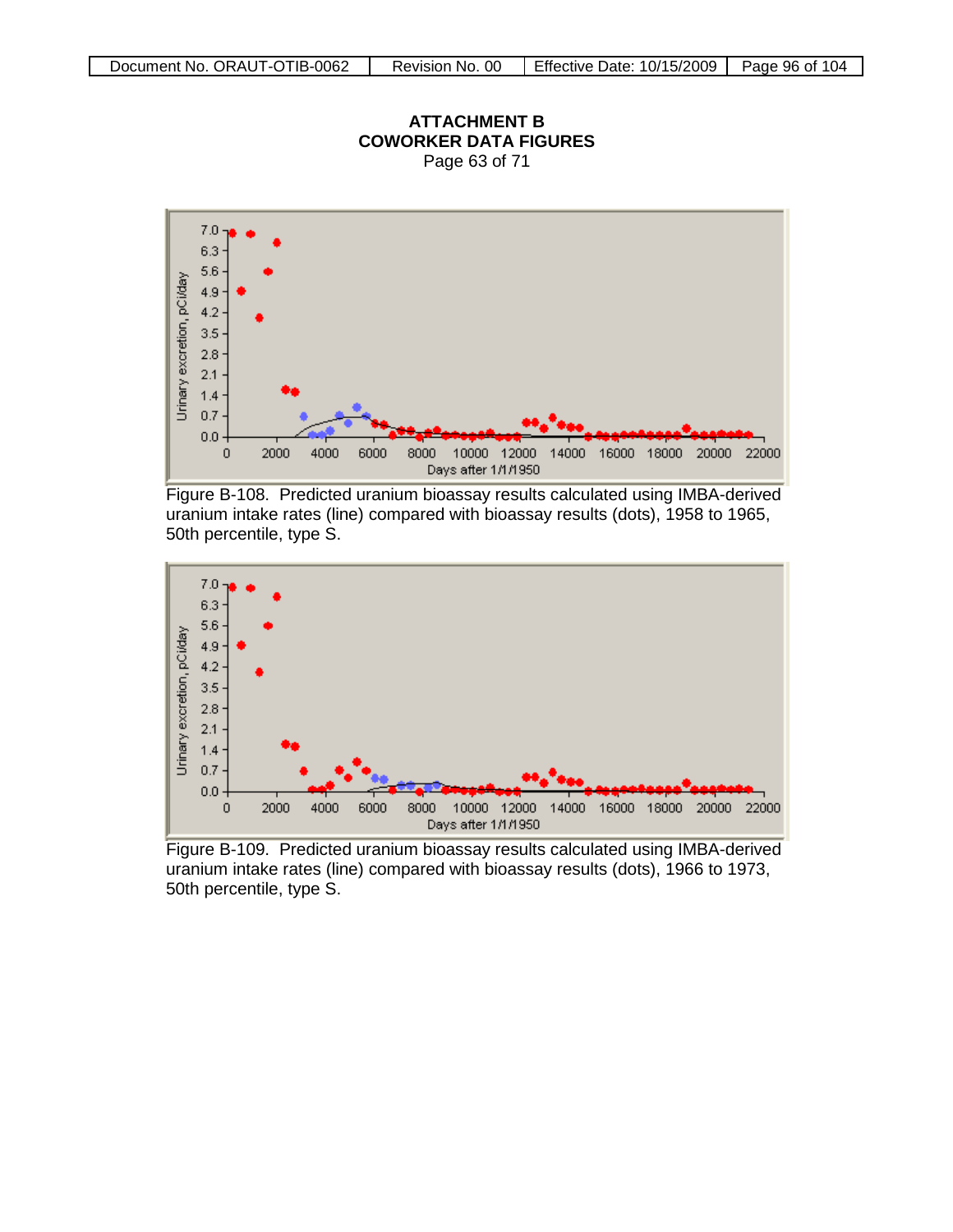

**ATTACHMENT B COWORKER DATA FIGURES** Page 64 of 71

Figure B-110. Predicted uranium bioassay results calculated using IMBA-derived uranium intake rates (line) compared with bioassay results (dots), 1974 to 1982, 50th percentile, type S.



Figure B-111. Predicted uranium bioassay results calculated using IMBA-derived uranium intake rates (line) compared with bioassay results (dots), 1983 to 1989, 50th percentile, type S.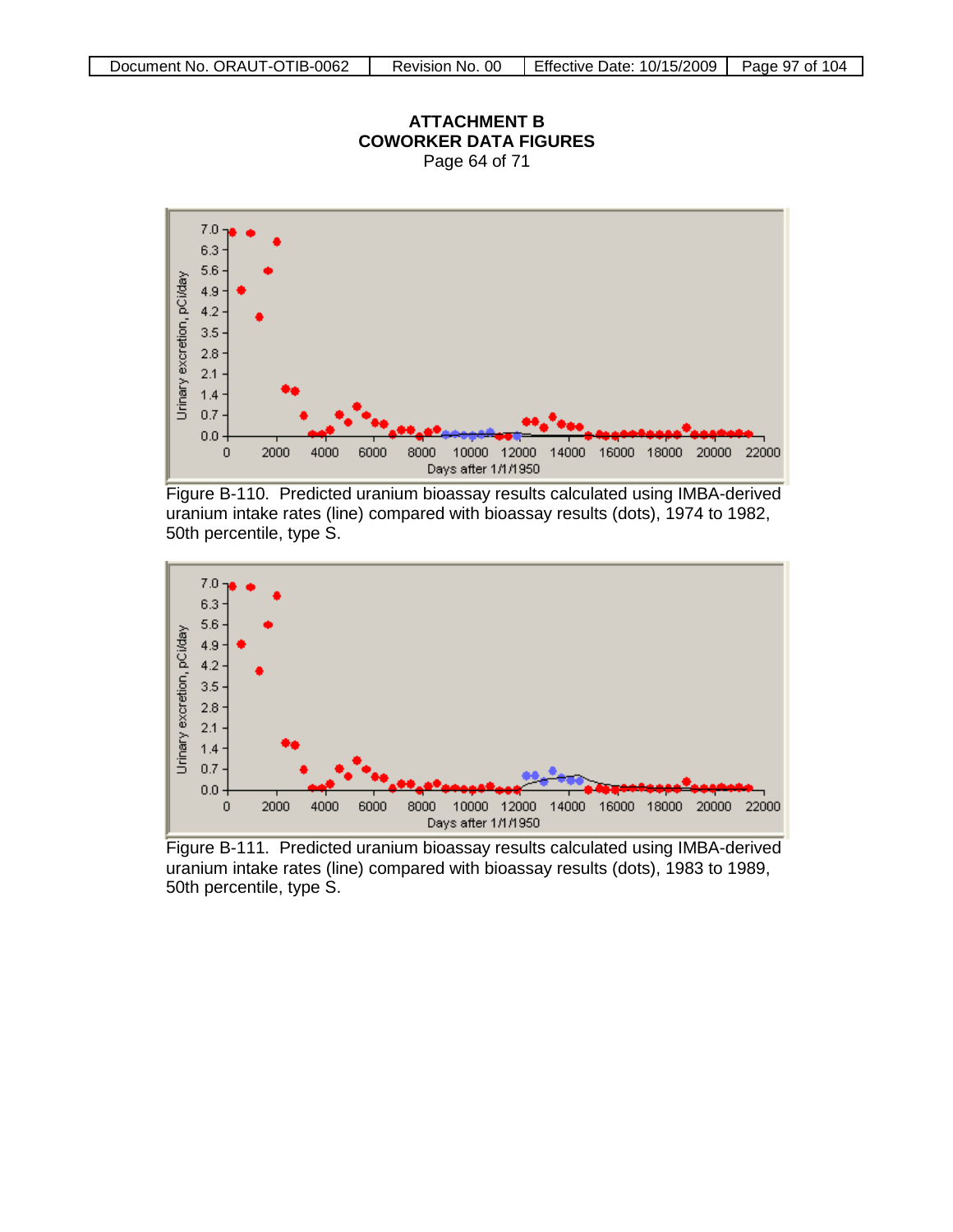

#### **ATTACHMENT B COWORKER DATA FIGURES** Page 65 of 71

Figure B-112. Predicted uranium bioassay results calculated using IMBA-derived uranium intake rates (line) compared with bioassay results (dots), 1990 to 2008, 50th percentile, type S.



Figure B-113. Predicted uranium bioassay results calculated using IMBA-derived uranium intake rates (line) compared with bioassay results (dots), 1950 to 1955, 84th percentile, type S.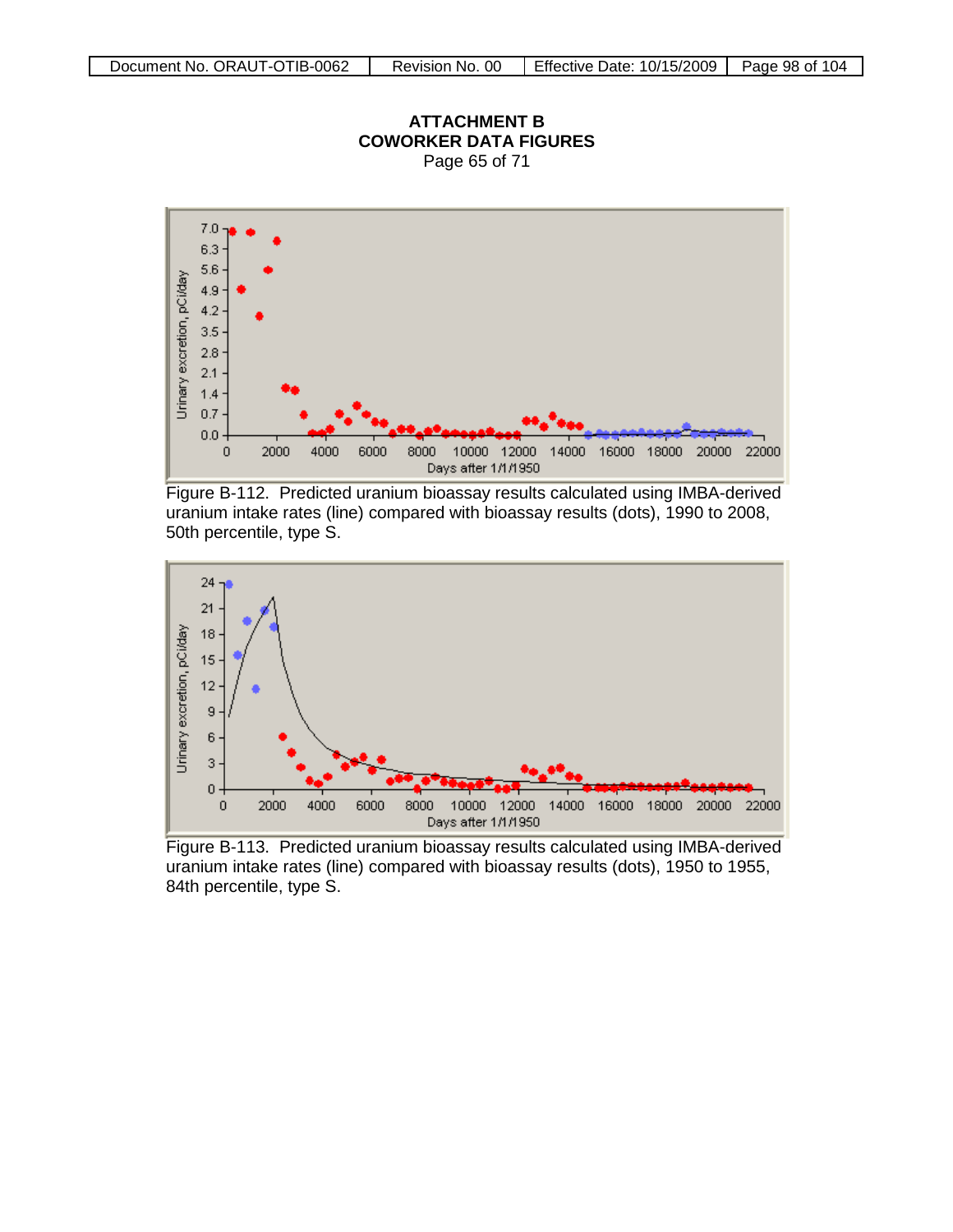

**ATTACHMENT B COWORKER DATA FIGURES**

Figure B-114. Predicted uranium bioassay results calculated using IMBA-derived uranium intake rates (line) compared with bioassay results (dots), 1956 and 1957, 84th percentile, type S.



Figure B-115. Predicted uranium bioassay results calculated using IMBA-derived uranium intake rates (line) compared with bioassay results (dots), 1958 to 1965, 84th percentile, type S.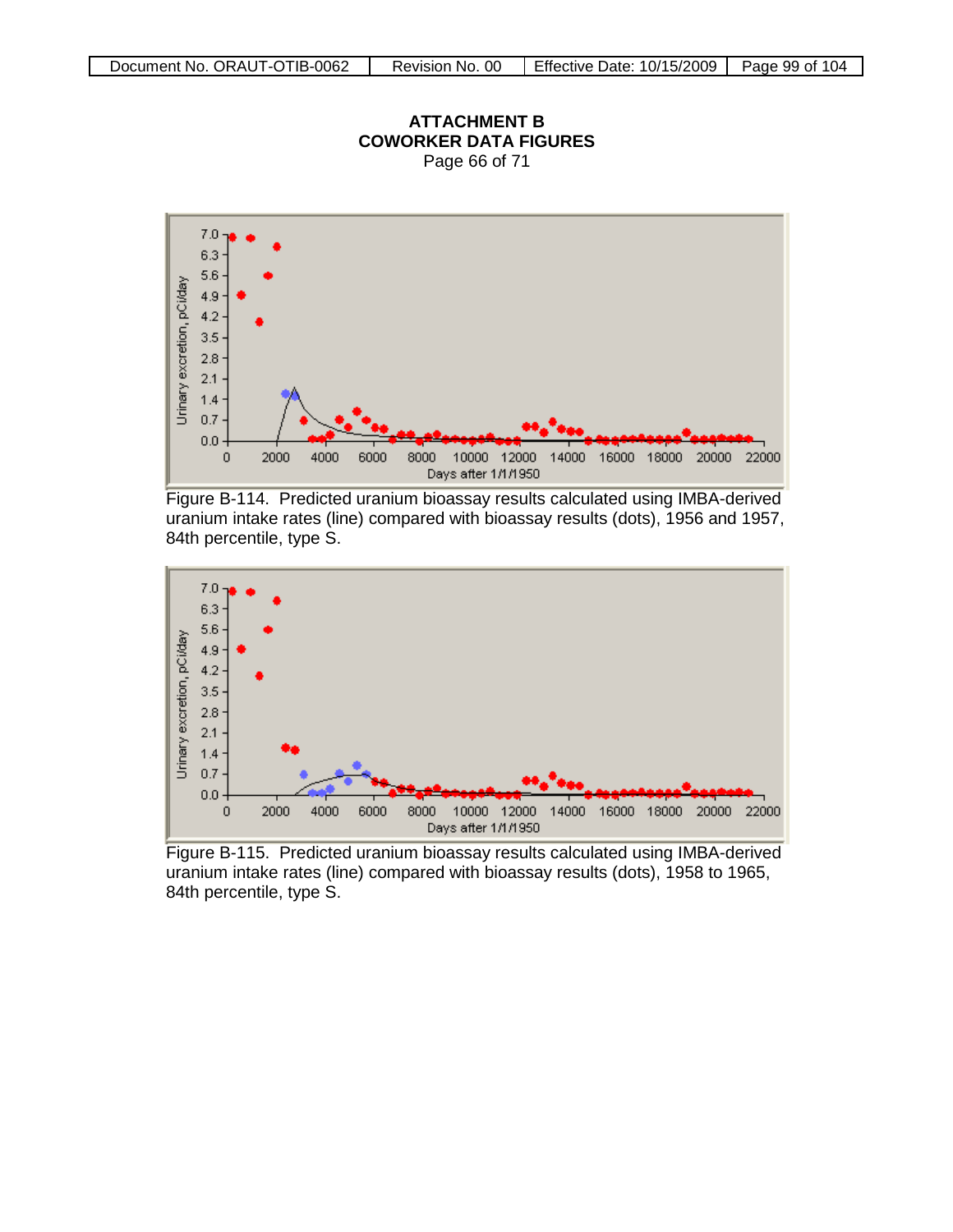

**ATTACHMENT B COWORKER DATA FIGURES** Page 67 of 71

Figure B-116. Predicted uranium bioassay results calculated using IMBA-derived uranium intake rates (line) compared with bioassay results (dots), 1966 to 1973, 84th percentile, type S.



Figure B-117. Predicted uranium bioassay results calculated using IMBA-derived uranium intake rates (line) compared with bioassay results (dots), 1974 to 1982, 84th percentile, type S.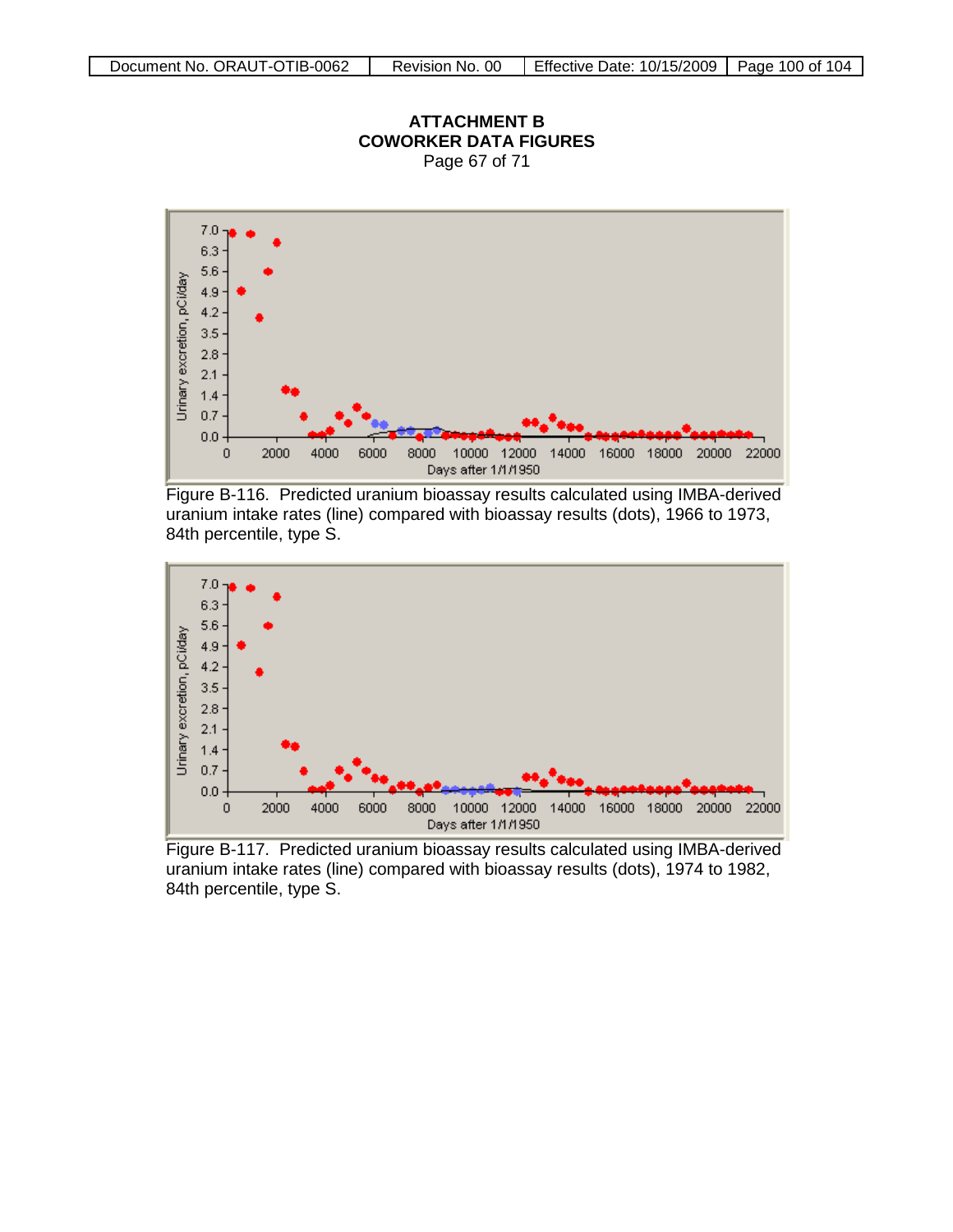

**ATTACHMENT B COWORKER DATA FIGURES** Page 68 of 71

Figure B-118. Predicted uranium bioassay results calculated using IMBA-derived uranium intake rates (line) compared with bioassay results (dots), 1983 to 1989, 84th percentile, type S.



Figure B-119. Predicted uranium bioassay results calculated using IMBA-derived uranium intake rates (line) compared with bioassay results (dots), 1990 to 2008, 84th percentile, type S.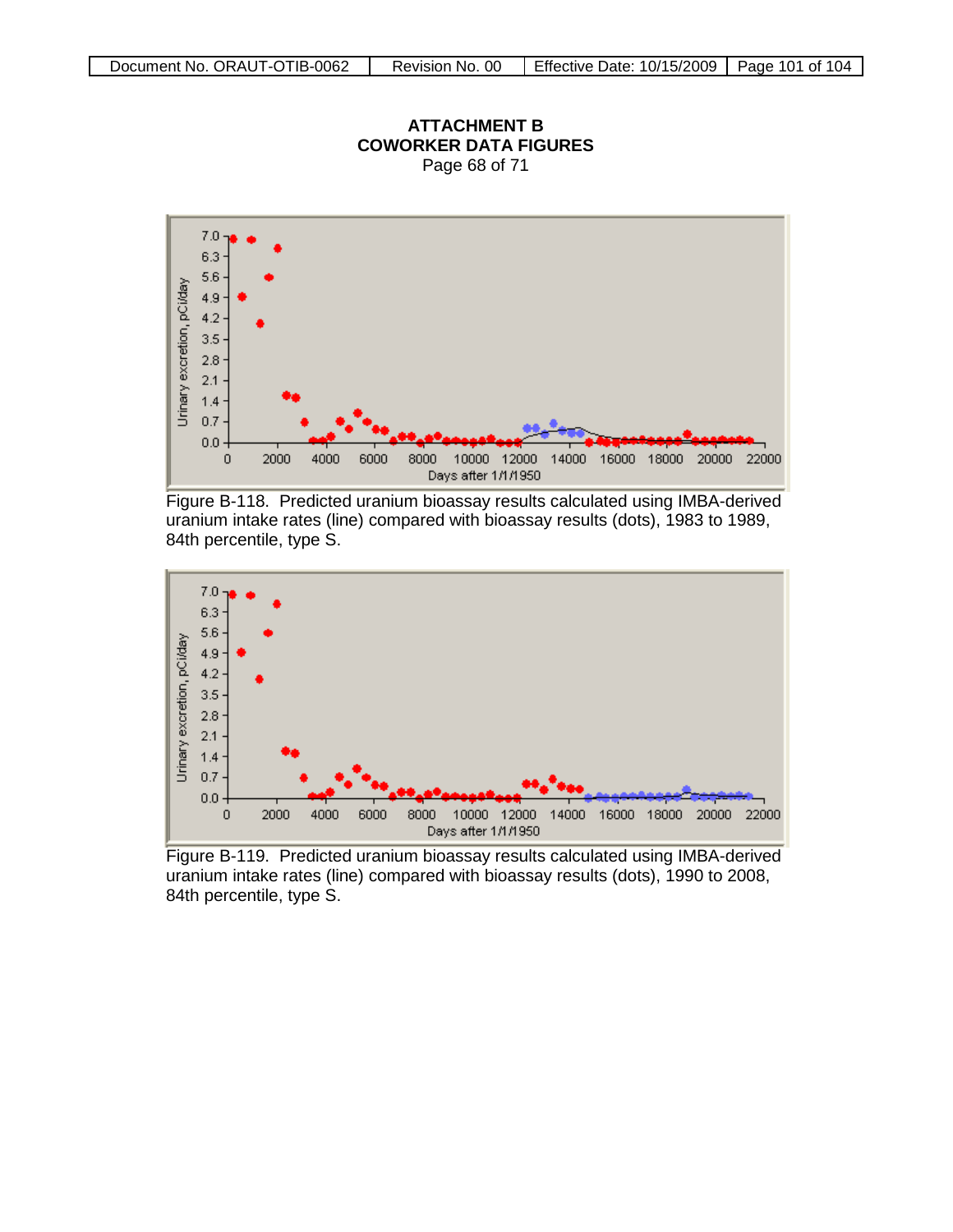Page 69 of 71



Figure B-120. Predicted uranium bioassay results calculated using IMBA-derived uranium intake rates (line) compared with bioassay results (dots), all intake periods, 50th percentile, type S.



Figure B-121. Predicted uranium bioassay results calculated using IMBA-derived uranium intake rates (line) compared with bioassay results (dots), all intake periods, 84th percentile, type S.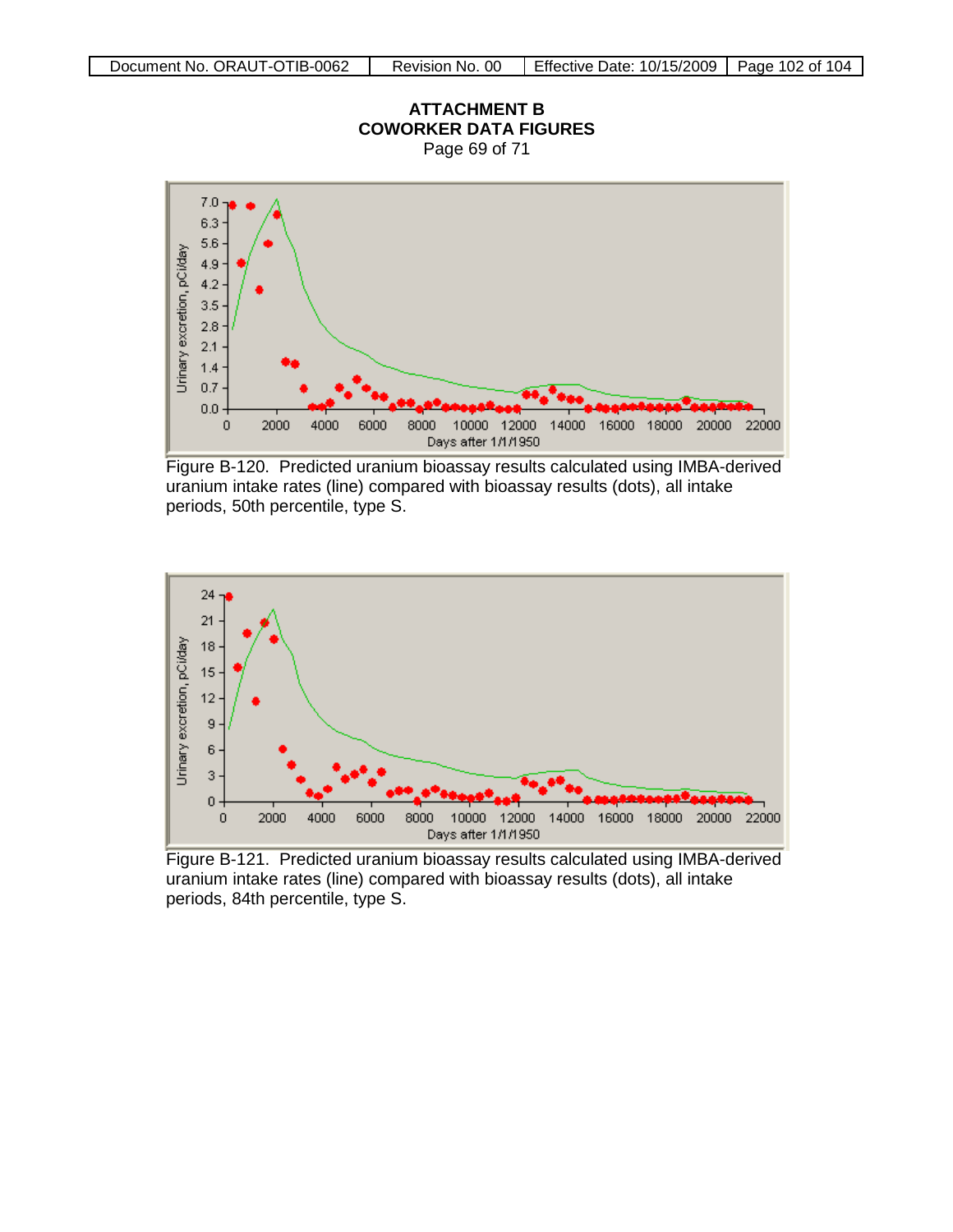#### **ATTACHMENT B COWORKER DATA FIGURES** Page 70 of 71

| Table B-11. Summary of uranium type S intake rates (pCi/d) and dates. |  |  |  |
|-----------------------------------------------------------------------|--|--|--|
|-----------------------------------------------------------------------|--|--|--|

| $\mathbf{r} = \mathbf{r} \cdot \mathbf{r}$ , which seems the set of $\mathbf{r} = \mathbf{r} \cdot \mathbf{r}$ |            |                 |                 |            |
|----------------------------------------------------------------------------------------------------------------|------------|-----------------|-----------------|------------|
| <b>Start</b>                                                                                                   | <b>End</b> | 50th percentile | 84th percentile | <b>GSD</b> |
| 1/1/1950                                                                                                       | 12/31/1955 | 1520            | 4760            | 3.13       |
| 1/1/1956                                                                                                       | 12/31/1957 | 655.5           | 2125            | 3.24       |
| 1/1/1958                                                                                                       | 12/31/1965 | 141             | 664.5           | 4.71       |
| 1/1/1966                                                                                                       | 12/31/1973 | 59.25           | 390.4           | 6.59       |
| 1/1/1974                                                                                                       | 12/31/1982 | 19.66           | 182.3           | 9.27       |
| 1/1/1983                                                                                                       | 12/31/1989 | 104.5           | 463.5           | 4.44       |
| 1/1/1990                                                                                                       | 12/31/2008 | 10.97           | 50.12           | 4.57       |
| 1/1/2001                                                                                                       | 12/31/2001 | 80.980          | 109.5           | 1.35       |

Note: The 2001 intake is additive to the 1990-2008 intake.



Figure B-122. Predicted cesium bioassay results calculated using IMBA-derived cesium intake rates (line) compared with bioassay results (dots) from all intakes, 50th percentile, type F.